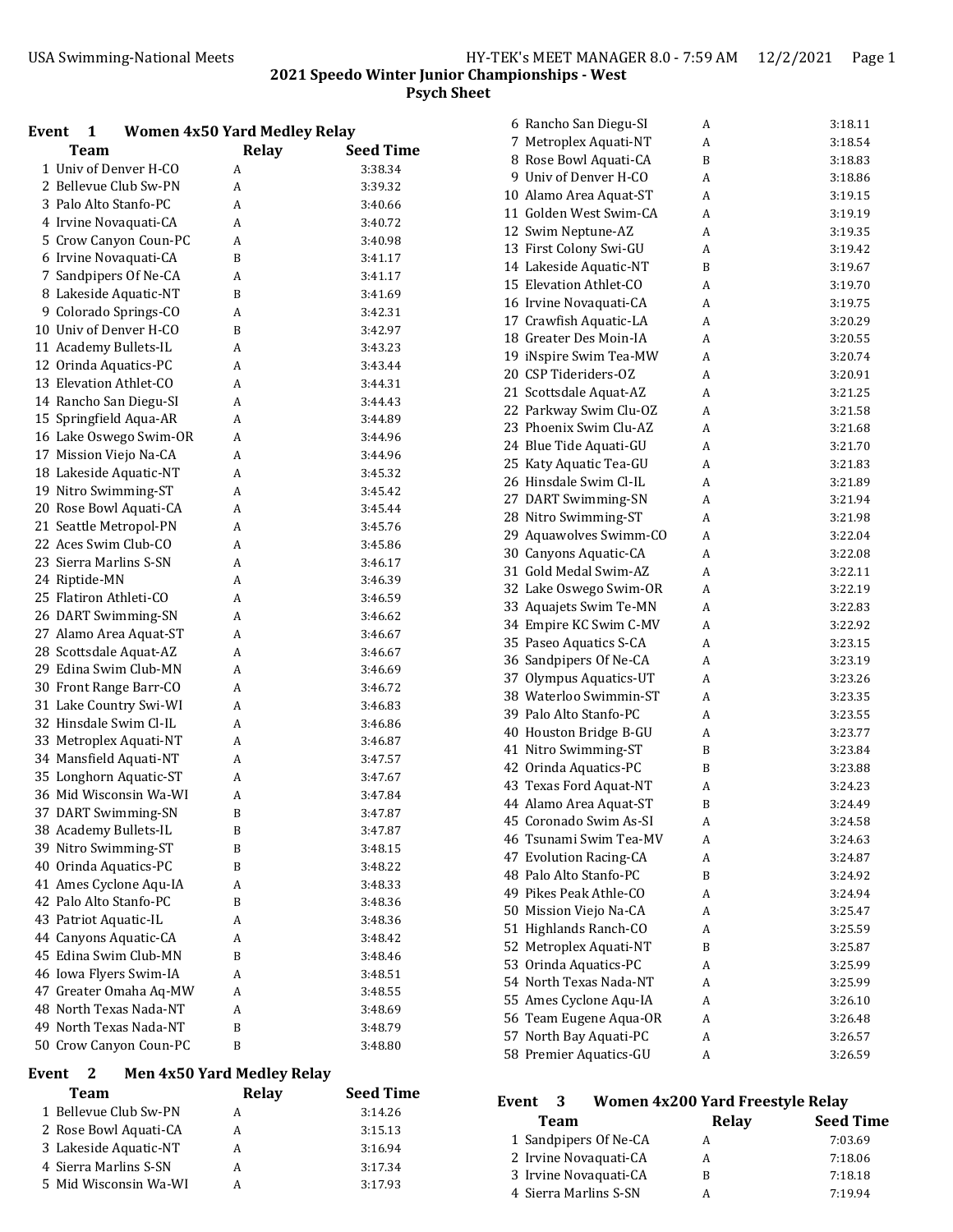| 5 Mansfield Aquati-NT  | A | 7:20.72 |
|------------------------|---|---------|
| 6 Rose Bowl Aquati-CA  | A | 7:21.29 |
| 7 DART Swimming-SN     | A | 7:21.58 |
| 8 Crow Canyon Coun-PC  | A | 7:22.21 |
| 9 Edina Swim Club-MN   | A | 7:22.37 |
| 10 Palo Alto Stanfo-PC | A | 7:22.53 |
| 11 Iowa Flyers Swim-IA | A | 7:22.80 |
| 12 Riptide-MN          | A | 7:23.15 |
| 13 Lakeside Aquatic-NT | A | 7:24.00 |
| 14 Mission Viejo Na-CA | A | 7:24.26 |
| 15 Univ of Denver H-CO | A | 7:24.38 |
| 16 Academy Bullets-IL  | A | 7:25.56 |
| 17 Alamo Area Aquat-ST | A | 7:26.11 |
| 18 Longhorn Aquatic-ST | A | 7:26.45 |
| 19 Nitro Swimming-ST   | A | 7:26.67 |
| 20 Elevation Athlet-CO | A | 7:27.10 |
| 21 Highlands Ranch-CO  | A | 7:28.01 |
| 22 Lake Oswego Swim-OR | A | 7:28.09 |
| 23 Orinda Aquatics-PC  | A | 7:28.27 |
| 24 Front Range Barr-CO | A | 7:28.37 |
| 25 Nitro Swimming-ST   | B | 7:28.57 |
| 26 Riverside Aquati-CA | A | 7:28.62 |
| 27 Dallas Mustangs-NT  | A | 7:28.68 |
| 28 Scottsdale Aquat-AZ | B | 7:28.95 |
| 29 Lakeside Aquatic-NT | B | 7:29.31 |
| 30 Colorado Springs-CO | A | 7:29.51 |
| 31 Canyons Aquatic-CA  | A | 7:29.52 |
| 32 Cypress Fairbank-GU | A | 7:30.39 |
| 33 Rancho San Diegu-SI | A | 7:30.47 |
| 34 Metroplex Aquati-NT | A | 7:31.64 |
| 35 North Texas Nada-NT | A | 7:31.71 |
| 36 Hinsdale Swim Cl-IL | A | 7:31.89 |
| 37 North Texas Nada-NT | B | 7:32.19 |
| 38 Crow Canyon Coun-PC | B | 7:32.24 |

## **Event 4 Men 4x200 Yard Freestyle Relay**

| <b>Team</b>            | Relay | <b>Seed Time</b> |
|------------------------|-------|------------------|
| 1 Rose Bowl Aquati-CA  | A     | 6:33.22          |
| 2 Irvine Novaquati-CA  | A     | 6:35.22          |
| 3 Elevation Athlet-CO  | A     | 6:35.75          |
| 4 Katy Aquatic Tea-GU  | A     | 6:35.79          |
| 5 Lakeside Aquatic-NT  | A     | 6:35.99          |
| 6 Scottsdale Aquat-AZ  | A     | 6:37.15          |
| 7 North Texas Nada-NT  | A     | 6:38.48          |
| 8 Crawfish Aquatic-LA  | A     | 6:38.64          |
| 9 Cypress Fairbank-GU  | A     | 6:38.85          |
| 10 Nitro Swimming-ST   | A     | 6:39.71          |
| 11 Sandpipers Of Ne-CA | A     | 6:40.55          |
| 12 Mid Wisconsin Wa-WI | A     | 6:41.05          |
| 13 Alamo Area Aquat-ST | A     | 6:41.23          |
| 14 Nitro Swimming-ST   | B     | 6:41.66          |
| 15 Tsunami Swim Tea-MV | A     | 6:41.68          |
| 16 DART Swimming-SN    | A     | 6:41.94          |
| 17 First Colony Swi-GU | A     | 6:42.74          |
| 18 Palo Alto Stanfo-PC | A     | 6:42.80          |
| 19 Premier Aquatics-GU | A     | 6:43.33          |
| 20 Swim Neptune-AZ     | A     | 6:43.76          |
| 21 Rose Bowl Aquati-CA | B     | 6:43.86          |
| 22 Gold Medal Swim-AZ  | A     | 6:44.62          |
| 23 CSP Tideriders-OZ   | A     | 6:44.90          |
| 24 Rancho San Diegu-SI | A     | 6:45.06          |

| 25 Phoenix Swim Clu-AZ | A | 6:45.45 |
|------------------------|---|---------|
| 26 Alamo Area Aquat-ST | B | 6:45.56 |
| 27 Coronado Swim As-SI | B | 6:46.12 |
| 28 Greater Des Moin-IA | A | 6:46.19 |
| 29 Hinsdale Swim Cl-IL | A | 6:46.44 |
| 30 Metroplex Aquati-NT | A | 6:47.49 |
| 31 Blue Tide Aquati-GU | A | 6:47.52 |
| 32 Riptide-MN          | A | 6:48.85 |
| 33 Orinda Aquatics-PC  | A | 6:49.35 |
| 34 Pikes Peak Athle-CO | A | 6:49.46 |
| 35 Lakeside Aquatic-NT | B | 6:50.04 |
| 36 Evolution Racing-CA | A | 6:50.05 |
| 37 Aquajets Swim Te-MN | A | 6:50.38 |

| Event<br>-5.  | <b>Women 500 Yard Freestyle</b> |      |                                 |  |  |
|---------------|---------------------------------|------|---------------------------------|--|--|
| <b>Name</b>   | Age                             | Team | <b>Seed Time</b>                |  |  |
| 1 Sims, Bella |                                 |      | 16. Sandpiners Of Ne-CA 4:32.13 |  |  |

| т эннэ, рена              |    | 10 Sanupipers Of Ne-CA           | 4.94.19   |   |
|---------------------------|----|----------------------------------|-----------|---|
| 2 Grimes, Katie           |    | 15 Sandpipers Of Ne-CA           | 4:37.36   |   |
| 3 Miller, Hayden          |    | 17 Cypress Fairbank-GU           | 4:42.73   |   |
| 4 Kuwata, Paige           |    | 17 Sandpipers Of Ne-CA           | 4:43.86   |   |
| 5 Weinstein, Claire       |    | 14 Sandpipers Of Ne-CA           | 4:44.10   |   |
| 6 Crom, Katie             |    | 18 Una SET-CA                    | 4:44.39   | # |
| 7 Cox, Jillian            |    | 16 Una TXLA-ST                   | 4:44.46   |   |
| 8 Dunford, Abby           |    | 15 Sandpipers Of Ne-CA           | 4:44.47   |   |
| 9 Black, Laci             |    | 17 Rockwall Aquatic-NT           | 4:46.40   |   |
| 10 Codevilla, Mary        |    | 17 Elevation Athlet-CO           | 4:46.98   |   |
| 11 Wigham, Jessi          |    | 17 Greater Des Moin-IA           | 4:47.43   |   |
| 12 Hodges, Macky          |    | 17 Una SET-CA                    | 4:47.56   |   |
| 13 Dorshorst, Liv         |    | 18 Barrington Swim-IL            | 4:47.63   |   |
| 14 McCarthy, Katie        |    | 17 Edina Swim Club-MN            | 4:48.32   |   |
| 15 Stalkfleet, Heidi      |    | 18 Iowa Flyers Swim-IA           | 4:48.56   |   |
| 16 Kozan, Asia            |    | 16 Una SET-CA                    | 4:48.89   |   |
| 17 Reader, Lily           |    | 17 Barrington Swim-IL            | 4:49.20   |   |
| 18 Clift, Elise           |    | 15 Mansfield Aquati-NT           | 4:49.24   |   |
| 19 Francis, Riley         |    | 18 Lakeside Aquatic-NT           | 4:49.49   |   |
| 20 Brock, Elizabeth       |    | 18 Colorado Stars-CO             | 4:49.90   |   |
| 21 Topolewski, Ava        |    | 17 Mansfield Aquati-NT           | 4:50.29   |   |
| 22 Ribeiro, Sophia        |    | 17 Irvine Novaquati-CA           | 4:50.35   |   |
| 23 Hazle, Kathryn         |    | 17 North Coast Aqua-SI           | 4:50.43   |   |
| 24 Randall, Katherine     |    | 18 Riptide-MN                    | 4:50.51   |   |
| 25 Hartman, Bailey        |    | 15 Crow Canyon Coun-PC           | 4:51.12   |   |
| 26 Mollin, Nina           |    | 17 Academy Bullets-IL            | 4:51.29   |   |
| 27 Sokolow, Mattea        |    | 16 Team Santa Monic-CA           | 4:51.47   |   |
| 28 Hebert, Madeleine      |    | 16 Team Rebel Aquat-CA           | 4:52.03   |   |
| 29 Cosgrove, Ella         |    | 14 Tucson Ford Deal-AZ           | 4:52.05   |   |
| 30 O'Sullivan, Abby       |    | 16 Mission Viejo Na-CA           | 4:52.35   |   |
| 31 Lovell, Kayleigh       |    | 17 Springfield YMCA-IL           | 4:52.66   | # |
| 32 Vaishnani, Sonia       |    | 16 Alamo Area Aquat-ST           | 4:52.72   |   |
| 33 Housman, Paige         |    | 17 Flying Fish Ariz-AZ           | 4:52.83   |   |
| 34 Drabot, Grace          |    | 17 Ozaukee Aquatics-WI           | 4:52.90   |   |
| 35 Chavez, Ava            |    | 16 Sierra Marlins S-SN           | 4:52.95   |   |
| 36 Gingras, Elena         |    | 18 Lake Oswego Swim-OR 4:52.96   |           |   |
| 37 Portello, Audrey       |    | 17 DART Swimming-SN              | 4:53.05   |   |
| 38 Mintenko, Madi         |    | 14 Pikes Peak Athle-CO           | 4:18.62 L |   |
| 39 Willson, Sydney        |    | 15 Mission Viejo Na-CA           | 4:20.54 L |   |
| 40 Passe, Ella            |    | 17 Riptide-MN                    | 4:21.05 L |   |
| 41 Kerr, Jenna            |    | 16 Barrington Swim-IL            | 4:21.80 L |   |
| 42 Martinez-Spencer, Ella |    | 17 Riverside Aquati-CA           | 4:23.00 L |   |
| 43 Kozan, Justina         |    | 17 Una SET-CA                    | 4:23.42 L |   |
| 44 Bresnahan, Zoe         | 17 | Edina Swim Club-MN               | 4:23.60 L |   |
| 45 Brown, Quinn           |    | 17 Lake Oswego Swim-OR 4:53.49 Y |           | B |
|                           |    |                                  |           |   |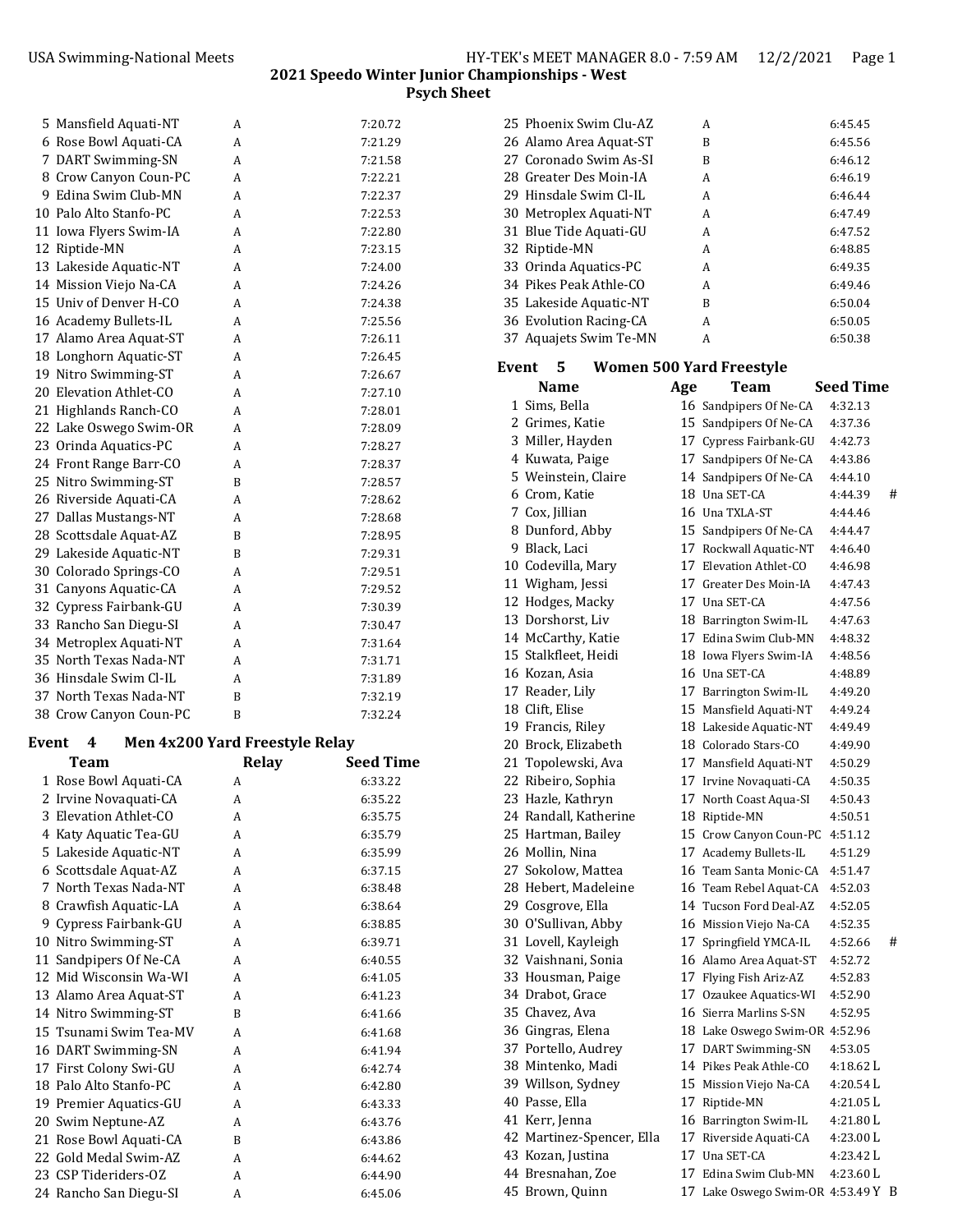## **2021 Speedo Winter Junior Championships ‐ West Psych Sheet**

| 46 Wilson, Sydney      |    | 15 Multnomah Athlet-OR           | 4:54.07 Y | B |
|------------------------|----|----------------------------------|-----------|---|
| 47 Neumann, Lily       |    | 16 Los Angeles Swim-CA           | 4:54.08Y  | B |
| 48 J-Cheng, Audrey     |    | 17 Palo Alto Stanfo-PC           | 4:54.17Y  | B |
| 49 Enz, Izzy           |    | 16 Madison Aquatic-WI            | 4:54.35 Y | B |
| 50 Merriott, Karly     |    | 18 Rockwall Aquatic-NT           | 4:54.56 Y | B |
| 51 Bucaro, Emily       |    | 17 Barrington Swim-IL            | 4:54.58Y  | B |
| 52 Nikanorov, Mila     |    | 15 Highlands Ranch-CO            | 4:54.73 Y | B |
| 53 McGuire, Maggie     |    | 17 SOCAL Aquatics A-CA           | 4:54.77 Y | B |
| 54 Ottem, Ellery       |    | 16 Mako Aquatics-MN              | 4:54.83Y  | B |
| 55 Kanary, Karina      |    | 16 Longhorn Aquatic-ST           | 4:55.27 Y | B |
| 56 Schuricht, Blakely  |    | 17 Scottsdale Aquat-AZ           | 4:55.53 Y | B |
| 57 Thompson, Anni      |    | 17 Crawfish Aquatic-LA           | 4:55.61 Y | B |
| 58 Jones, Hannah       |    | 17 Team Rebel Aquat-CA           | 4:55.71Y  | B |
| 59 Todd, Sophia        |    | 18 COR Swimming-NT               | 4:55.75 Y | B |
| 60 Del Balso, Parker   |    | 16 Burlingame Aquat-PC           | 4:55.78Y  | B |
| 61 Wendlandt, Chloe    |    | 18 Irvine Novaquati-CA           | 4:56.14Y  | B |
| 62 Nordmann, Zoe       |    | 15 Magnolia Aquatic-GU           | 4:56.30Y  | B |
| 63 Marakovic, Aliana   |    | 14 Nitro Swimming-ST             | 4:56.33Y  | B |
| 64 Rodriguez, Morgan   |    | 17 Longhorn Aquatic-ST           | 4:56.35 Y | B |
| 65 Rachjaibun, Sabrina |    | 16 Front Range Barr-CO           | 4:56.62Y  | B |
| 66 Lee, Susie          |    | 15 Razorback Aquati-AR           | 4:56.80Y  | B |
| 67 Wieckowski, Kayla   |    | 17 Streamliner Aqua-SR           | 4:56.85Y  | B |
| 68 Stacey, Brynn       |    | 17 Badger Aquatics-WI            | 4:56.95 Y | B |
| 69 Rawie, Sydney       |    | 17 Una TXLA-ST                   | 4:57.07 Y | B |
| 70 Bell, Sophia        | 17 | North Bay Aquati-PC              | 4:57.12 Y | B |
| 71 Guglielmello, Emma  |    | 16 Magnolia Aquatic-GU           | 4:57.51 Y | B |
| 72 Chow, Kailee        |    | 17 FAST Swim Team-CA             | 4:57.55 Y | B |
| 73 Muhitch, Seanna     |    | 15 Lakeside Aquatic-NT           | 4:57.64Y  | B |
| 74 Diaconescu, Rebecca |    | 15 Team Rebel Aquat-CA           | 4:58.14 Y | B |
| 75 Yoon, Jungmin       |    | 17 Rose Bowl Aquati-CA           | 4:58.31 Y | B |
| 76 Gettys, Emma        |    | 17 Texas Gold-ST                 | 4:58.53 Y | B |
| 77 Ward, Bradie        |    | 16 Ad Astra Area Aq-MV           | 4:58.61 Y | B |
| 78 Gleason, Danielle   |    | 15 Phoenix Swim Clu-AZ           | 4:58.91 Y | B |
| 79 Clise, Maya         |    | 17 King Aquatic Clu-PN           | 4:59.19Y  | B |
| 80 Parkhe, Annika      |    | 16 Patriot Aquatic-IL            | 4:59.25 Y | B |
| 81 Wille, Lauren       |    | 17 Academy Bullets-IL            | 4:59.55 Y | B |
| 82 Masud, Zara         |    | 15 Aquazot Swim Clu-CA           | 4:59.62Y  | B |
| 83 Schalow, Maggie     |    | 17 Irvine Novaquati-CA           | 5:01.38Y  | B |
| 84 Suarez, Olivia      |    | 15 Cypress Fairbank-GU           | 5:01.50Y  | B |
| 85 Sayers, Emma        |    | 15 Swim Neptune-AZ               | 5:01.51 Y | B |
| 86 Joyce, Tara         |    | 17 Cody Kountry Aqu-WY           | 5:02.37 Y | B |
| 87 Woods, Natalya      |    | 16 Lincoln Select S-MW           | 5:02.40Y  | B |
| 88 Zhang, Kelsey       |    | 14 Palo Alto Stanfo-PC           | 5:02.69 Y | B |
| 89 Vlaic, Annemarie    |    | 14 Lake Oswego Swim-OR 5:02.74 Y |           | B |
| 90 Murphy, Sadie       |    | 14 Academy Bullets-IL            | 4:28.56L  | B |

## **Event 6 Men 500 Yard Freestyle**

| <b>Name</b>           | Age | Team                           | <b>Seed Time</b> |   |
|-----------------------|-----|--------------------------------|------------------|---|
| 1 Maurer, Rex         |     | 17 Rose Bowl Aquati-CA         | 4:17.52          |   |
| 2 Chai, Matthew       |     | 18 FAST Swim Team-CA           | 4:17.62          |   |
| 3 Enveart, Alec       |     | 17 Tsunami Swim Tea-MV 4:22.63 |                  |   |
| 4 Jones, Keaton       |     | 17 Swim Neptune-AZ             | 4:22.66          |   |
| 5 Lucas, Cooper       |     | 16 Lakeside Aquatic-NT         | 4:23.84          |   |
| 6 Edmund, Mason       |     | 17 North Texas Nada-NT         | 4:24.52          |   |
| 7 Barrieault, Brice   |     | 17 Sandpipers Of Ne-CA         | 4:24.62          |   |
| 8 Larrick, Zach       |     | 17 Rose Bowl Aquati-CA         | 4:25.04          |   |
| 9 Linscheer, Giovanni |     | 17 COR Swimming-NT             | 4:25.04          |   |
| 10 Sandidge, Levi     |     | 17 COR Swimming-NT             | 4:25.76          |   |
| 11 Ghufran, Hayden    |     | 18 DART Swimming-SN            | 4:25.88          | # |
| 12 Aistars, Anders    |     | 17 Irvine Novaquati-CA         | 4:26.73          |   |
| 13 Armstrong, Truman  |     | Una TXLA-ST                    | 4:27.20          |   |

| 14 Zettle, Andrew                           | 17 Lakeside Aquatic-NT          | 4:27.79                 |   |
|---------------------------------------------|---------------------------------|-------------------------|---|
| 15 Aune, Finn                               | 18 Mission Viejo Na-CA          | 4:28.06                 |   |
| 16 Grulke, Nick                             | 17 Una SET-CA                   | 4:28.27                 |   |
| 17 Schneider, Justin                        | 17 Una RAA-CA                   | 4:28.34                 |   |
| 18 Kehler, Jackson                          | 18 Riptide-MN                   | 4:28.69                 |   |
| 19 Haskal, Manning                          | 18 Una TXLA-ST                  | 4:28.71                 |   |
| 20 Hendrick, Jack                           | 16 Livermore Aqua C-PC          | 4:28.72                 |   |
| 21 Fleig, Isaac                             | 16 Unattached-WI                | 4:28.84                 |   |
| 22 Walker, Logan                            | 16 Nitro Swimming-ST            | 4:29.02                 |   |
| 23 Gabbassof, Eric                          | 17 Palo Alto Stanfo-PC          | 4:29.26                 |   |
| 24 Vinh. Matt                               | 17 Riverside Aquati-CA          | 4:29.35                 |   |
| 25 Miller, Nolan                            | 17 Unattached-IL                | 4:29.40                 |   |
| 26 Cutler, Tate                             | 18 DART Swimming-SN             | 4:29.50                 |   |
|                                             | 17 Mid Wisconsin Wa-WI          |                         |   |
| 27 Kalafat, Ozan                            |                                 | 4:29.56                 |   |
| 28 Morgan, Keller                           | 17 Evolution Racing-CA          | 4:29.70                 |   |
| 29 Kharun, Ilya                             | 16 Sandpipers Of Ne-CA          | 4:29.77                 |   |
| 30 Yakubik, Zack                            | 17 Beach Cities Swi-CA          | 4:29.80                 |   |
| 31 Ju, Tony                                 | 17 Una SET-CA                   | 4:29.99                 |   |
| 32 Mes, Dylan                               | 17 Rancho San Diegu-SI          | 4:30.09                 |   |
| 33 Hatcher, Max                             | 15 North Texas Nada-NT          | 4:30.20                 |   |
| 34 Henderson, Orion                         | 17 BEAST-NM                     | 4:30.37                 |   |
| 35 Surratt, Tyler                           | 17 Premier Aquatics-GU          | 4:30.42                 |   |
| 36 Luken, Jack                              | 18 Gold Medal Swim-AZ           | 4:30.45                 | # |
| 37 Pishko, Jacob                            | 18 Lakeside Aquatic-NT          | 4:00.80L                |   |
| 38 Wang, Ethan                              | 16 Pleasanton Seaha-PC          | 4:02.33L                |   |
| 39 Choi, Daniel                             | 16 Cypress Fairbank-GU          | 4:02.57L                |   |
| 40 Turner, Mason                            | 15 Linn-Mar Swim Te-IA          | 4:03.96L                |   |
| 41 Ellis, Luke                              | 15 Sandpipers Of Ne-CA          | 4:04.19 L               |   |
| 42 Boatright, Conner                        | 15 Razorback Aquati-AR          | 4:04.35 L               |   |
| 43 Beaton, Briscoe                          | 17 Kamehameha Swim-HI 4:04.49 L |                         |   |
| 44 Joswiak, Thomas                          | 17 Phoenix Swim Clu-AZ          | 4:05.09L                |   |
| 45 Rowe, Oliver                             | 15 Nitro Swimming-ST            | 4:05.18 L               |   |
|                                             |                                 |                         |   |
| 46 Stephenson, Matthew<br>47 Kindseth, Evan | 17 Longhorn Aquatic-ST          | 4:05.26L<br>4:30.80 Y B |   |
|                                             | 18 Riptide-MN                   |                         |   |
| 48 Jones, Dean                              | 15 Magnolia Aquatic-GU          | 4:31.14 Y B             |   |
| 49 Lee, Andrew                              | 17 First Colony Swi-GU          | 4:31.63 Y B             |   |
| 50 Clark, Charlie                           | 17 Boulder City Hen-CA          | 4:32.07 Y B             |   |
| 51 Mohseni, Shawn                           | 18 Mansfield Aquati-NT          | 4:32.14 Y B             |   |
| 52 Zika, Honza                              | 17 Mission Viejo Na-CA          | 4:32.20 Y B             |   |
| 53 Krauss, Ronan                            | 16 Univ of Denver H-CO          | 4:32.45 Y B             |   |
| 54 Mackey, Sean                             | 18 Una SET-CA                   | 4:32.49 Y B             |   |
| 55 Li, Daniel                               | 16 Una TXLA-ST                  | 4:32.49 Y B             |   |
| 56 Lambert, Hayden                          | 16 Clovis Swim Club-CC          | 4:32.67 Y B             |   |
| 57 O'Grady, Pierce                          | 15 Rose Bowl Aquati-CA          | 4:32.69 Y B             |   |
| 58 Dvoretskiy, Yan                          | 18 Cottonwood Heigh-UT          | 4:32.89 Y B             |   |
| 59 Louis, Ben                               | 17 Hinsdale Swim Cl-IL          | 4:33.02 Y B             |   |
| 60 Ballard, Jack                            | 17 Fort Collins Are-CO          | 4:33.60 Y B             |   |
| 61 Naber, Lee                               | 17 CSP Tideriders-OZ            | 4:33.64 Y B             |   |
| 62 Klingman, Collin                         | 18 Crawfish Aquatic-LA          | 4:33.75 Y B             |   |
| 63 Tennison, William                        | 17 Swim Streamline-GU           | 4:33.97 Y B             |   |
| 64 Richardson, Christopher                  | 17 Crawfish Aquatic-LA          | 4:34.05 Y B             |   |
| 65 Cole, Alexander                          | 16 Alpha Aquatics-CA            | 4:34.39 Y B             |   |
| 66 Dunn, Aiden                              | 17 FMC Aquatic-IL               | 4:34.62 Y B             |   |
|                                             |                                 |                         |   |
| 67 Sorbe, Matthew                           | 18 Sioux Falls Swim-SD          | 4:34.65 Y B             |   |
| 68 Hughes, Colby                            | 17 South Bay Aquati-SI          | 4:34.99 Y B             |   |
| 69 Detjen, Danny                            | 17 Cottonwood Heigh-UT          | 4:35.49 Y B             |   |
| 70 Ficklen, Jaden                           | 16 Evolution Racing-CA          | 4:35.53 Y B             |   |
| 71 Ramsower, Mason                          | 16 First Colony Swi-GU          | 4:35.60 Y B             |   |
| 72 Kelly, Jeremy                            | 15 Nitro Swimming-ST            | 4:35.73 Y B             |   |
| 73 Theodos, Niko                            | 17 CSP Tideriders-OZ            | 4:35.93 Y B             |   |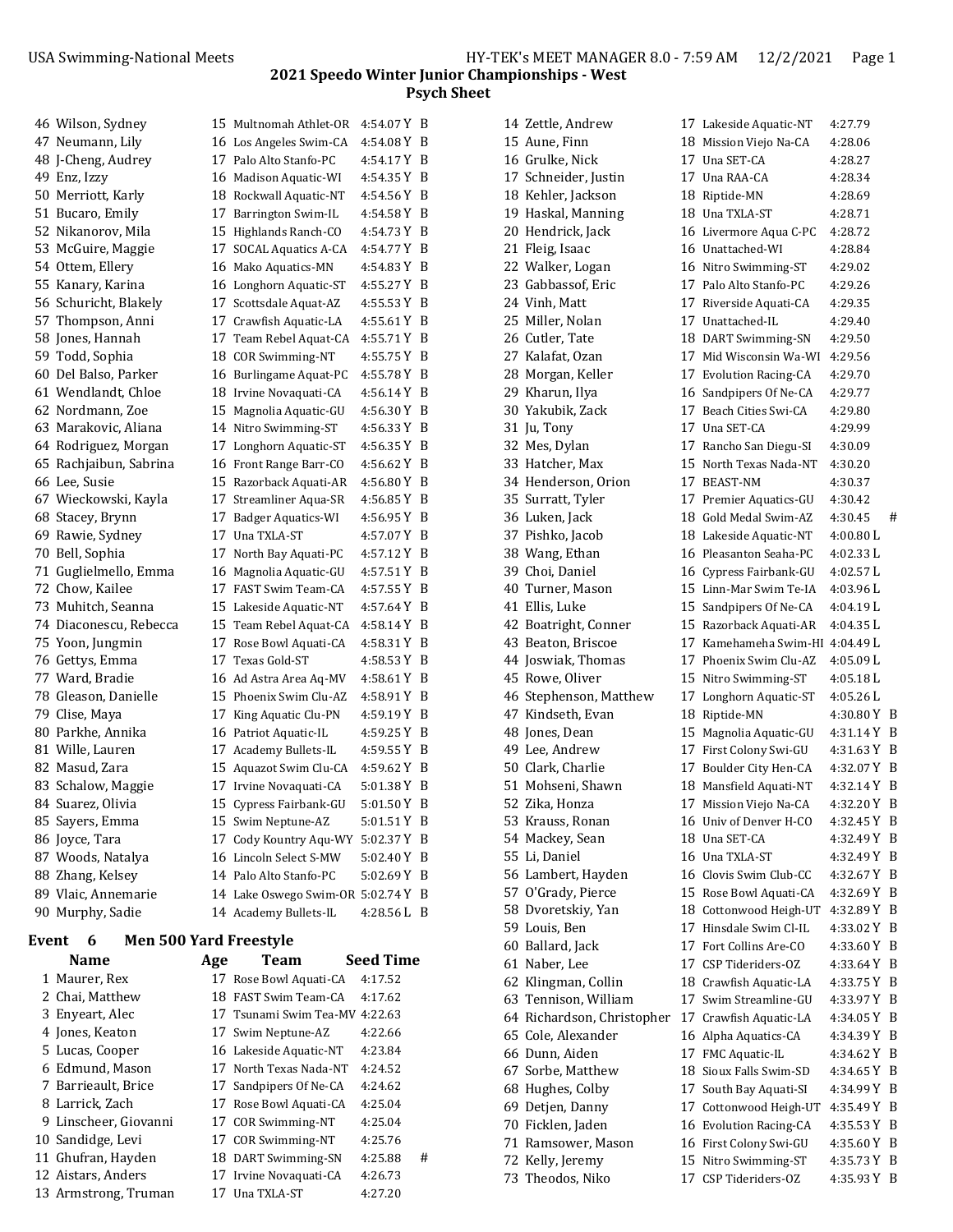### **2021 Speedo Winter Junior Championships ‐ West Psych Sheet**

| 74 Bedford, Josh      | 17 Austin Swim Club-ST             | 4:35.99 Y B   |     |
|-----------------------|------------------------------------|---------------|-----|
| 75 Mindlin, Ethan     | 15 Swim Neptune-AZ                 | $4:36.05 Y$ B |     |
| 76 Long, Derek        | 16 Tsunami Swim Tea-MV 4:36.15 Y B |               |     |
| 77 Pins, Jacob        | 15 Des Moines Swimm-IA             | $4:36.34 Y$ B |     |
| 78 Walker, Matthew    | 18 Aquajets Swim Te-MN             | 4:36.42 Y B   |     |
| 79 Williams, Harrison | 17 Palo Alto Stanfo-PC             | $4:36.50 Y$ B |     |
| 80 Gibbs, Henry       | 16 Palo Alto Stanfo-PC             | 4:36.69 Y B   |     |
| 81 Metzler, Austin    | 16 Jeffco Hurricane-CO             | 4:36.76 Y B   |     |
| 82 Miner, Wyatt       | 16 Riverside Aquati-CA             | $4:36.84$ Y B |     |
| 83 Waddell, Zachary   | 18 Irvine Novaquati-CA             | $4:06.10$ L B |     |
| 84 Wilson, Ward       | 16 New Trier Aquati-IL             | $4:07.07$ L B |     |
| 85 Berry, Owen        | 17 Crow Canyon Coun-PC             | $4:07.63$ L B |     |
| 86 Erzakov, Danila    | 18 Cypress Fairbank-GU             | $4:07.66 L$ B |     |
| 87 Gettys, Bucky      | 15 Texas Gold-ST                   | 4:09.24 L B   |     |
| 88 Min, Alex          | 18 FAST Swim Team-CA               | $4:09.38 L$ B |     |
| 89 Dejean, William    | 17 Crawfish Aquatic-LA             | $4:09.60$ L B |     |
| 90 Jones, Connor      | 15 Katy Aquatic Tea-GU             | 4:09.86 L     | - B |

#### **Event 7 Women 200 Yard IM**

|  | Name                   | Age | Team                           | Seed Time |
|--|------------------------|-----|--------------------------------|-----------|
|  | 1 Grimes, Katie        |     | 15 Sandpipers Of Ne-CA         | 1:56.12   |
|  | 2 Sims, Bella          |     | 16 Sandpipers Of Ne-CA         | 1:56.12   |
|  | 3 Hayes, Leah          |     | 16 Fox Valley Park-IL          | 1:56.38   |
|  | 4 Bell, Lucy           |     | 17 Fort Collins Are-CO         | 1:56.54   |
|  | 5 Noble, Kennedy       |     | 17 Phoenix Swim Clu-AZ         | 1:57.07   |
|  | 6 Kozan, Justina       |     | 17 Una SET-CA                  | 1:57.73   |
|  | 7 Gillilan, Renee      |     | 17 Fort Collins Are-CO         | 1:58.84   |
|  | 8 O'Dell, Teagan       |     | 15 Irvine Novaquati-CA         | 1:58.92   |
|  | 9 Coe, Angela          |     | 17 Champaign Cnty Y-IL         | 1:59.18   |
|  | 10 Bricker, Caroline   |     | 16 Colorado Springs-CO         | 1:59.41   |
|  | 11 Brouwer, Aubree     |     | 17 Springfield Aqua-AR         | 1:59.44   |
|  | 12 Enge, Piper         |     | 15 Bellevue Club Sw-PN         | 1:59.92   |
|  | 13 Weber, Emma         |     | 17 Univ of Denver H-CO         | 2:00.51   |
|  | 14 Smith, Sydney       |     | 16 Dads Club Swim T-GU         | 2:00.59   |
|  | 15 Mollin, Nina        |     | 17 Academy Bullets-IL          | 2:00.60   |
|  | 16 Chase, Campbell     |     | 16 COR Swimming-NT             | 2:00.61   |
|  | 17 Wilson, Charlotte   |     | 15 Univ of Denver H-CO         | 2:00.77   |
|  | 18 Lustria, Fay        |     | 17 Lake Oswego Swim-OR 2:01.05 |           |
|  | 19 Murphy, Rosie       |     | 17 Sierra Marlins S-SN         | 2:01.12   |
|  | 20 Yoon, Hojung        |     | 16 Rose Bowl Aquati-CA         | 2:01.18   |
|  | 21 J-Cheng, Audrey     |     | 17 Palo Alto Stanfo-PC         | 2:01.33   |
|  | 22 Kozan, Asia         |     | 16 Una SET-CA                  | 2:01.40   |
|  | 23 Hazle, Kathryn      |     | 17 North Coast Aqua-SI         | 2:01.41   |
|  | 24 Li, Kaia            |     | 18 Palo Alto Stanfo-PC         | 2:01.42   |
|  | 25 Doane, Camden       |     | 15 King Aquatic Clu-PN         | 2:01.43   |
|  | 26 Brotman, Arielle    |     | 15 Rancho San Diegu-SI         | 2:01.47   |
|  | 27 Davison, Chase      |     | 17 Univ of Denver H-CO         | 2:01.48   |
|  | 28 Scott, Jada         |     | 16 Alamo Area Aquat-ST         | 2:01.59   |
|  | 29 Codevilla, Mary     |     | 17 Elevation Athlet-CO         | 2:01.66   |
|  | 30 Rachjaibun, Sabrina |     | 16 Front Range Barr-CO         | 2:01.69   |
|  | 31 Rabb, Grace         |     | 15 Aquajets Swim Te-MN         | 2:01.79   |
|  | 32 Portello, Audrey    |     | 17 DART Swimming-SN            | 2:01.84   |
|  | 33 Capp, Sophia        |     | 17 Aces Swim Club-CO           | 2:01.85   |
|  | 34 Neverman, Brigitta  |     | 18 Mid Wisconsin Wa-WI         | 2:01.86   |
|  | 35 Brennan, Jamie      |     | 18 Beach Cities Swi-CA         | 2:01.91   |
|  | 36 McCarthy, Katie     |     | 17 Edina Swim Club-MN          | 2:01.91   |
|  | 37 Chavez, Ava         |     | 16 Sierra Marlins S-SN         | 2:01.93   |
|  | 38 Kanary, Karina      |     | 16 Longhorn Aquatic-ST         | 2:01.96   |
|  | 39 Jia, Yvonne         |     | 18 Edina Swim Club-MN          | 2:02.06   |
|  | 40 Ratzburg, Bailey    |     | 16 Madison Aquatic-WI          | 2:02.17   |
|  | 41 Drexler, Peyton     |     | 16 Lake Country Swi-WI         | 2:02.35   |
|  |                        |     |                                |           |

| 42 Tracy, Julieta        |    | 17 Chicago Wolfpack-IL             | 2:02.40       |   |
|--------------------------|----|------------------------------------|---------------|---|
| 43 Burnham, Charlotte    |    | 15 Univ of Denver H-CO             | 2:02.42       |   |
| 44 Lee. Eunice           |    | 15 Santa Clara Swim-PC             | 2:02.45       |   |
| 45 Jones, Julianne       |    | 17 Flatiron Athleti-CO             | 2:02.58       |   |
| 46 Todd, Sophia          |    | 18 COR Swimming-NT                 | 2:02.62       |   |
| 47 Crom, Katie           |    | 18 Una SET-CA                      | $2:16.67 L$ # |   |
| 48 Weinstein, Claire     |    | 14 Sandpipers Of Ne-CA             | 2:17.48 L     |   |
| 49 Stafford, Julia       |    | 17 Mission Viejo Na-CA             | 2:17.95 L     |   |
| 50 McGann, Bridget       |    | 15 Academy Bullets-IL              | 2:19.54 L     |   |
| 51 Vaishnani, Sonia      |    | 16 Alamo Area Aquat-ST             | 2:19.84 L     |   |
| 52 Wozniak, Julia        |    | 17 Lakeside Aquatic-NT             | 2:19.90L      |   |
| 53 Walker, Lauren        |    | 16 Mansfield Aquati-NT             | 2:20.12L      |   |
| 54 Cronk, Carli          |    | 15 Alamo Area Aquat-ST             | 2:20.13L      |   |
| 55 Bennetts, Sarah       |    | 16 DART Swimming-SN                | 2:20.82L      |   |
| 56 Marakovic, Aliana     |    | 14 Nitro Swimming-ST               | 2:20.82 L     |   |
| 57 Coffey, Kaylee        |    | 17 Alamo Area Aquat-ST             | 2:21.14 L     |   |
| 58 Jaffe, Erica          |    | 14 Sierra Marlins S-SN             | 2:21.24 L     |   |
| 59 Christian, Kate       |    | 16 Una TXLA-ST                     | 2:21.31L      |   |
| 60 Hinerfeld, Quinlan    |    | 18 Fort Collins Are-CO             | $2:21.50 L$ # |   |
| 61 Iannaccone, Stephanie |    | 17 Walnut Creek Aqu-PC             | 2:21.63 L     |   |
| 62 Kitayama, Emily       |    | 15 Alamo Area Aquat-ST             | 2:21.63 L     |   |
|                          |    | 16 First Colony Swi-GU             | 2:21.64 L     |   |
| 63 Fu, Kayla             |    |                                    | 2:21.72L      |   |
| 64 Barck, Emilia         |    | 15 Orinda Aquatics-PC              |               |   |
| 65 Kitchel, Kassidy      |    | 16 Dads Club Swim T-GU             | 2:21.82L      |   |
| 66 Luper, Sofia          |    | 15 Cypress Fairbank-GU             | 2:21.85 L     |   |
| 67 Faraboschi, Silvia    |    | 17 Palo Alto Stanfo-PC             | 2:21.87 L     |   |
| 68 Krantzcke, Izzy       |    | 17 Houston Bridge B-GU             | 2:21.98L      |   |
| 69 Gwinn, Applejean      |    | 15 Boulder City Hen-CA             | 2:02.72 Y B   |   |
| 70 Lundgren, Emily       |    | 17 SOL Swim Team-SI                | 2:02.74 Y B   |   |
| 71 Banos, Samantha       |    | 17 Seal Beach Swim-CA              | $2:02.76Y$ B  |   |
| 72 Steinmetz, Teagan     |    | 17 Denver Swim Acad-CO             | 2:02.78 Y     | B |
| 73 Francis, Malia        |    | 18 Mid Wisconsin Wa-WI             | 2:02.79Y      | B |
| 74 Yu, Catherine         |    | 17 Bellevue Club Sw-PN             | 2:02.93 Y     | B |
| 75 Karam, Emma           |    | 17 Reno Aquatic Clu-PC             | 2:02.98Y      | B |
| 76 Kimmel, Hayley        |    | 17 Linn-Mar Swim Te-IA             | 2:03.03 Y B   |   |
| 77 Fisco, Bella          |    | 16 Canyons Aquatic-CA              | 2:03.04 Y B   |   |
| 78 O'Leary, Hannah       |    | 16 Aquatex Swim Tea-ST             | 2:03.10 Y B   |   |
| 79 Beu, Izzy             |    | 14 St Charles Swim-IL              | 2:03.21 Y B   |   |
| 80 Walklett, Natalie     |    | 14 Rose Bowl Aquati-CA             | 2:03.33 Y B   |   |
| 81 Miller, Mackenzie     |    | 17 Clovis Swim Club-CC             | 2:03.64 Y B   |   |
| 82 Phillips, Maddie      | 17 | Mission Viejo Na-CA                | 2:03.66 Y B   |   |
| 83 Wetteland, Kelly      |    | 17 Una BST-NM                      | 2:03.67 Y B   |   |
| 84 Moehn, Anna           |    | 17 CSP Tideriders-OZ               | 2:03.72 Y B   |   |
| 85 Sullivan, Kylee       |    | 17 Parkway Swim Clu-OZ             | 2:03.85 Y B   |   |
| 86 Bachmeier, Mady       |    | 18 Scottsdale Aquat-AZ             | 2:03.92 Y B   |   |
| 87 Whitaker, Ava         |    | 17 Rockwall Aquatic-NT             | 2:03.93 Y B   |   |
| 88 Newman, Alexis        |    | 17 Blue Tide Aquati-GU             | $2:04.03$ Y B |   |
| 89 Landreneau, Marie     |    | 16 City Of Lafayett-LA             | 2:04.10 Y B   |   |
| 90 Macaulay, Mary        |    | 17 Highlands Ranch-CO              | 2:04.14 Y B   |   |
| 91 Yu, Lienfang          |    | 17 Northwest Arkans-AR             | 2:04.21 Y B   |   |
| 92 Sego, Ashley          |    | 17 Academy Bullets-IL              | 2:04.34 Y B   |   |
| 93 Primiano, Gabbie      |    | 15 Life Time<br>Arizo-AZ           | 2:04.44 Y B   |   |
| 94 Deedy, Anne           |    | 17 Empire KC Swim C-MV             | 2:04.50 Y B   |   |
| 95 Blackhurst, Sydney    |    | 16 Scottsdale Aquat-AZ             | 2:04.50 Y B   |   |
| 96 Kramer, Caroline      |    | 16 Hinsdale Swim Cl-IL             | 2:04.54 Y B   |   |
| 97 Gore, Morgan          |    | 17 Sierra Marlins S-SN             | 2:04.63 Y B   |   |
| 98 Heintz, Clary         |    | 16 North Texas Nada-NT             | 2:04.72 Y B   |   |
| 99 Fox, Ellis            |    | 17 Lubbock Swim Clu-WT 2:04.77 Y B |               |   |
| 100 Herl, Addy           |    | 14 Denver Swim Acad-CO             | 2:04.77 Y B   |   |
| 101 Barnett, Aislyn      |    | 16 Aces Swim Club-CO               | 2:04.82 Y B   |   |
|                          |    |                                    |               |   |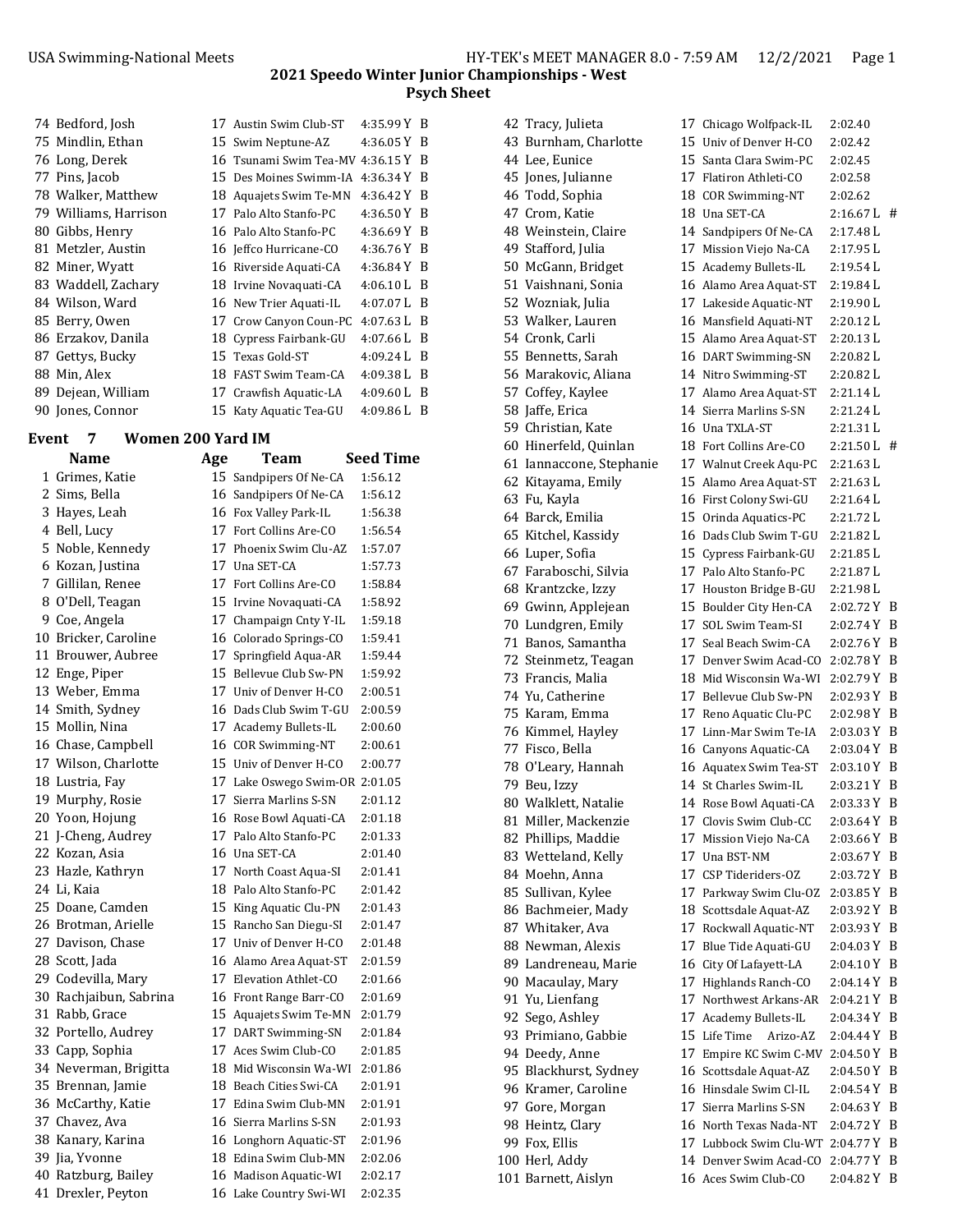| 102 Huang, Lucy          | 17 DART Swimming-SN                | 2:04.96 Y B                             |     |
|--------------------------|------------------------------------|-----------------------------------------|-----|
| 103 Buono, Katelyn       | 18 Reno Aquatic Clu-PC             | 2:04.98 Y B                             |     |
| 104 Holcomb, Meredith    | 17 Alamo Area Aquat-ST             | $2:05.04$ Y B                           |     |
| 105 Herscu, Abigail      | 17 Livermore Aqua C-PC             | 2:05.09 Y B                             |     |
| 106 Brito, Bella         | 14 Beach Cities Swi-CA             | 2:05.16 Y B                             |     |
| 107 McKenzie, Sydney     | 17 Colorado Springs-CO             | 2:05.17 Y B                             |     |
| 108 Abrajan, Issie       | 17 Una SET-CA                      | 2:05.19 Y B                             |     |
| 109 Morabito, Mychal     | 14 Metroplex Aquati-NT             | 2:05.25 Y B                             |     |
| 110 Dauletau, Sasha      | 16 Una TXLA-ST                     | 2:05.26 Y B                             |     |
| 111 Hernandez, Ashlyn    | 15 Pacific Swim-SI                 | 2:05.44 Y B                             |     |
| 112 Nguyen, Kaitlyn      | 14 Irvine Novaquati-CA             | 2:05.45 Y B                             |     |
| 113 Collins, Avery       | 15 Lakeside Aquatic-NT             | 2:05.48 Y B                             |     |
| 114 McLean, Claire       | 16 Los Angeles Swim-CA             | 2:05.49 Y                               | - B |
| 115 Kuwata, Paige        | 17 Sandpipers Of Ne-CA             | 2:05.59 Y                               | B   |
| 116 Sifferman, Stephanie | 17 Santa Clara Swim-PC             | 2:05.60 Y                               | - B |
| 117 Bales, Sydney        | 17 Front Range Barr-CO             | 2:05.63 Y                               | -B  |
| 118 Mrzyglod, Sabina     | 18 Rocket Aquatics-WI              | 2:05.97 Y B                             |     |
| 119 Anderson, Finley     | 16 Univ of Denver H-CO             | 2:06.10 Y B                             |     |
| 120 Dendinger, Olivia    | 17 Greater Omaha Aq-MW 2:06.20 Y B |                                         |     |
| 121 Foltz, Caroline      | 17 CSP Tideriders-0Z               | 2:06.27 Y B                             |     |
| 122 Freeman, Ella        | 15 Rockwall Aquatic-NT             | 2:06.33 Y B                             |     |
| 123 Derr, Hazel          | 17 Portland Aquatic-OR             | 2:06.53 Y B                             |     |
| 124 Jablonski, Ella      | 15 Seattle Metropol-PN             | $2:06.55 \text{ Y} \; \; \; \mathrm{B}$ |     |
| 125 Miller, Hayden       | 17 Cypress Fairbank-GU             | 2:06.63 Y B                             |     |
| 126 Leacox, Makena       | 16 DART Swimming-SN                | 2:06.77 Y B                             |     |
| 127 Panczyszyn, Halina   | 16 Lakeside Aquatic-NT             | 2:06.88 Y B                             |     |
| 128 Mason, Amelia        | 14 Flatiron Athleti-CO             | 2:06.88 Y                               | - B |
| 129 Papanicholas, Maggie | 16 Glenbrook Swim C-IL             | 2:06.88Y                                | - B |
| 130 Donald, Meghan       | 17 Ames Cyclone Aqu-IA             | 2:07.09 Y                               | - B |
| 131 Bank, Karolina       | 17 Elevation Athlet-CO             | 2:07.13 Y B                             |     |
| 132 Nawrocki, Elizabeth  | 14 Academy Bullets-IL              | 2:07.21 Y B                             |     |
| 133 Smoker, Ella         | 16 Cypress Fairbank-GU             | 2:07.28 Y B                             |     |
| 134 Finzen, Annika       | 16 Kansas City Blaz-MV             | 2:07.36 Y B                             |     |
| 135 Lucas, Zella         | 16 Edina Swim Club-MN              | 2:07.44 Y B                             |     |
| 136 Felner, Joy          | 15 Scottsdale Aquat-AZ             | 2:07.48 Y B                             |     |
| 137 O'Sullivan, Abby     | 16 Mission Viejo Na-CA             | 2:07.49 Y B                             |     |
| 138 Ward, Bradie         | 16 Ad Astra Area Aq-MV             | 2:07.50 Y B                             |     |
| 139 Mesina, Alexis       | 14 Pleasanton Seaha-PC             | 2:07.56 Y B                             |     |
| 140 Johnson, Faith       | 17 Rocket Aquatics-WI              | 2:07.57 Y B                             |     |
| 141 Ehm, Inge            | 16 Aces Swim Club-CO               | 2:07.58 Y B                             |     |
| 142 Shapiro, Isabelle    | 18 Team Santa Monic-CA             | 2:07.61Y                                | B   |
| 143 Pecze, Hannah        | 14 Nitro Swimming-ST               | 2:07.76 Y                               | B   |
| 144 Schoeck, Sydney      | 13 Rockwood Swim Cl-OZ 2:07.84 Y   |                                         | B   |
| 145 Liesinger, Kiera     | 17 Riptide-MN                      | 2:07.96 Y B                             |     |
| 146 Mellott, Raya        | 14 Crow Canyon Coun-PC             | 2:08.02 Y B                             |     |
| 147 Pape, Ava            | 14 Texas Ford Aquat-NT             | 2:08.11 Y B                             |     |
| 148 Suarez, Olivia       | 15 Cypress Fairbank-GU             | 2:08.21 Y B                             |     |
| 149 Sokolow, Mattea      | 16 Team Santa Monic-CA             | 2:22.20 L B                             |     |
| 150 Zeller, Zoey         | 16 South Valley Mak-PC             | 2:23.18 L B                             |     |
|                          |                                    |                                         |     |

## **Event 8 Men 200 Yard IM**

| <b>Name</b>        | Age | <b>Team</b>                    | <b>Seed Time</b> |
|--------------------|-----|--------------------------------|------------------|
| 1 Germonprez, Nate |     | 17 iNspire Swim Tea-MW 1:45.41 |                  |
| 2 Zinn, Tona       |     | 17 SOCAL Aquatics A-CA         | 1:46.47          |
| 3 Brill, Kyle      |     | 18 Una CANY-CA                 | 1:47.15          |
| 4 Najera, Humberto |     | 16 Una SET-CA                  | 1:47.26          |
| 5 Jones, Keaton    |     | 17 Swim Neptune-AZ             | 1:47.26          |
| 6 Tan, Zachary     |     | 18 DART Swimming-SN            | 1:47.60          |
| 7 Smith, Holden    |     | 18 Una SET-CA                  | 1:47.62          |
| 8 Fan, Zhier       |     | 17 Metroplex Aquati-NT         | 1:47.76          |
| 9 Reiter, Drew     |     | 18 Greater Des Moin-IA         | 1:47.79          |
|                    |     |                                |                  |

| 10 Williamson, Maximus                    | 15 North Texas Nada-NT                           | 1:47.88                |   |
|-------------------------------------------|--------------------------------------------------|------------------------|---|
| 11 Pan, James                             | 18 Aquajets Swim Te-MN                           | 1:47.90                |   |
| 12 Filipovic, Alec                        | 17 St Charles Swim-IL                            | 1:48.04                |   |
| 13 Nail, Evan                             | 17 Gold Medal Swim-AZ                            | 1:48.12                |   |
| 14 Park, Tommy                            | 18 Rose Bowl Aquati-CA                           | 1:48.44                | # |
| 15 Ellis, Caleb                           | 17 Empire KC Swim C-MV                           | 1:48.50                |   |
| 16 Lucas, Cooper                          | 16 Lakeside Aquatic-NT                           | 1:48.53                |   |
| 17 Morgan, Keller                         | 17 Evolution Racing-CA                           | 1:48.69                |   |
| 18 Bonnett, Will                          | 18 Parkway Swim Clu-OZ                           | 1:48.91                |   |
| 19 Stibrich, Luke                         | 16 Blue Tide Aquati-GU                           | 1:49.01                |   |
| 20 Raffel, Colby                          | 17 Phoenix Swim Clu-AZ                           | 1:49.08                |   |
| 21 Verdolaga, Daniel                      | 16 Evolution Racing-CA                           | 1:49.11                |   |
| 22 Brown, Logan                           | 16 First Colony Swi-GU                           | 1:49.16                |   |
| 23 Kleinman, Max                          | 17 Swim Neptune-AZ                               | 1:49.49                |   |
| 24 Henderson, Orion                       | 17 BEAST-NM                                      | 1:49.49                |   |
| 25 Quarles, Samuel                        | 16 Coronado Swim As-SI                           | 1:49.57                |   |
| 26 Studdert, Brendan                      | 17 Blue Tide Aquati-GU                           | 1:49.59                |   |
| 27 Leung, Christopher                     | 17 Irvine Novaquati-CA                           | 1:49.74                |   |
| 28 Green, Garret                          | 18 Blue Tide Aquati-GU                           | 1:49.89                |   |
| 29 Linscheer, Giovanni                    | 17 COR Swimming-NT                               | 1:49.97                |   |
| 30 Williams, Harrison                     | 17 Palo Alto Stanfo-PC                           | 1:49.99                |   |
| 31 Regenwetter, Jake                      | 17 Champaign Cnty Y-IL                           | 1:50.16                |   |
| 32 Noguchi, Logan                         | 16 Rancho San Diegu-SI                           | 1:50.21                |   |
| 33 Dalmacio, Ronald                       | 17 Rose Bowl Aquati-CA                           | 1:50.46                |   |
| 34 Simons, Nick                           | 17 Lake Oswego Swim-OR 1:50.48                   |                        |   |
| 35 Kajfosz, Mason                         | 16 Highlands Ranch-CO                            | 1:50.50                |   |
| 36 Foy, PJ                                | 15 Glacier Swim Clu-AK                           | 1:50.55                |   |
| 37 Kling, Joey                            | 17 SOCAL Aquatics A-CA                           | 1:50.68                |   |
| 38 Mueller, Chase                         | 17 Foothills Swim T-CO                           | 2:05.75 L              |   |
| 39 Hochwalt, Michael                      | 16 Spokane Waves Aq-IE                           | 2:05.89 L              |   |
| 40 Maurer, Rex                            | 17 Rose Bowl Aquati-CA                           | 2:06.98 L              |   |
| 41 Brophy, Reid                           | 17 Neptune Swimming-PC 2:07.01 L                 |                        |   |
| 42 Kistler, Drew                          | 18 Spokane Waves Aq-IE                           | 2:07.04 L              |   |
| 43 Vanbrocklin, Evan<br>44 Stewart, Riley | 17 Olympus Aquatics-UT<br>18 Flying Fish Ariz-AZ | 2:07.19 L<br>2:07.23 L |   |
| 45 Zhang, Colin                           | 15 Glenbrook Swim C-IL                           | 2:07.29 L              |   |
| 46 Larrick, Zach                          | 17 Rose Bowl Aquati-CA                           | 2:07.42 L              |   |
| 47 Callahan, Cooper                       | 18 Linn-Mar Swim Te-IA                           | 2:07.50L               |   |
| 48 Swigart, Camden                        | 18 Bloomington Norm-IL                           | 2:08.35 L              |   |
| 49 Arnold, Charlie                        | 17 Bellevue Club Sw-PN                           | 2:08.64 L              |   |
| 50 Armstrong, Truman                      | 17 Una TXLA-ST                                   | 2:08.68L               |   |
| 51 Brooker, George                        | 18 Rancho San Diegu-SI                           | 2:08.75 L              |   |
| 52 Fleig, Isaac                           | 16 Unattached-WI                                 | 2:08.76 L              |   |
| 53 Phillips, Michael                      | 17 Aquajets Swim Te-MN                           | 2:08.77 L              |   |
| 54 Brown, Anderson                        | 16 Hays Swim Club-ST                             | 2:08.94 L              |   |
| 55 Sandidge, Levi                         | 17 COR Swimming-NT                               | 2:09.01 L              |   |
| 56 Healy, Ryan                            | 16 King Marlin Swim-OK                           | 2:09.14L               |   |
| 57 Christianson, Sean                     | 16 Wolverine Aquati-SN                           | 2:09.16 L              |   |
| 58 Edmund, Mason                          | 17 North Texas Nada-NT                           | 2:09.24 L              |   |
| 59 Burns, Shane                           | 18 Longhorn Aquatic-ST                           | 2:09.38 L              |   |
| 60 Mohseni, Shawn                         | 18 Mansfield Aquati-NT                           | 2:09.54 L              |   |
| 61 McKean, Durgan                         | 17 Bend Swim Club-OR                             | 2:09.56 L              |   |
| 62 Cutler, Tate                           | 18 DART Swimming-SN                              | 2:09.60 L              |   |
| 63 Wu, Nathan                             | 15 Aquazot Swim Clu-CA                           | 2:09.67L               |   |
| 64 Wong, Bryan                            | 17 Tule Nation Trit-CC                           | 2:09.76 L              |   |
| 65 Pattison, Kellan                       | 17 Scottsdale Aquat-AZ                           | 1:50.77 Y              | B |
| 66 Watson, John                           | 16 Greater Omaha Aq-MW 1:50.82 Y                 |                        | B |
| 67 Hatcher, Max                           | 15   North Texas Nada-NT                         | 1:50.84 Y              | B |
| 68 Wimberly, Jacob                        | 16 Texas Ford Aquat-NT                           | 1:50.97Y               | B |
| 69 Van Westering, Kai                     | 18 Una SET-CA                                    | 1:51.04 Y B            |   |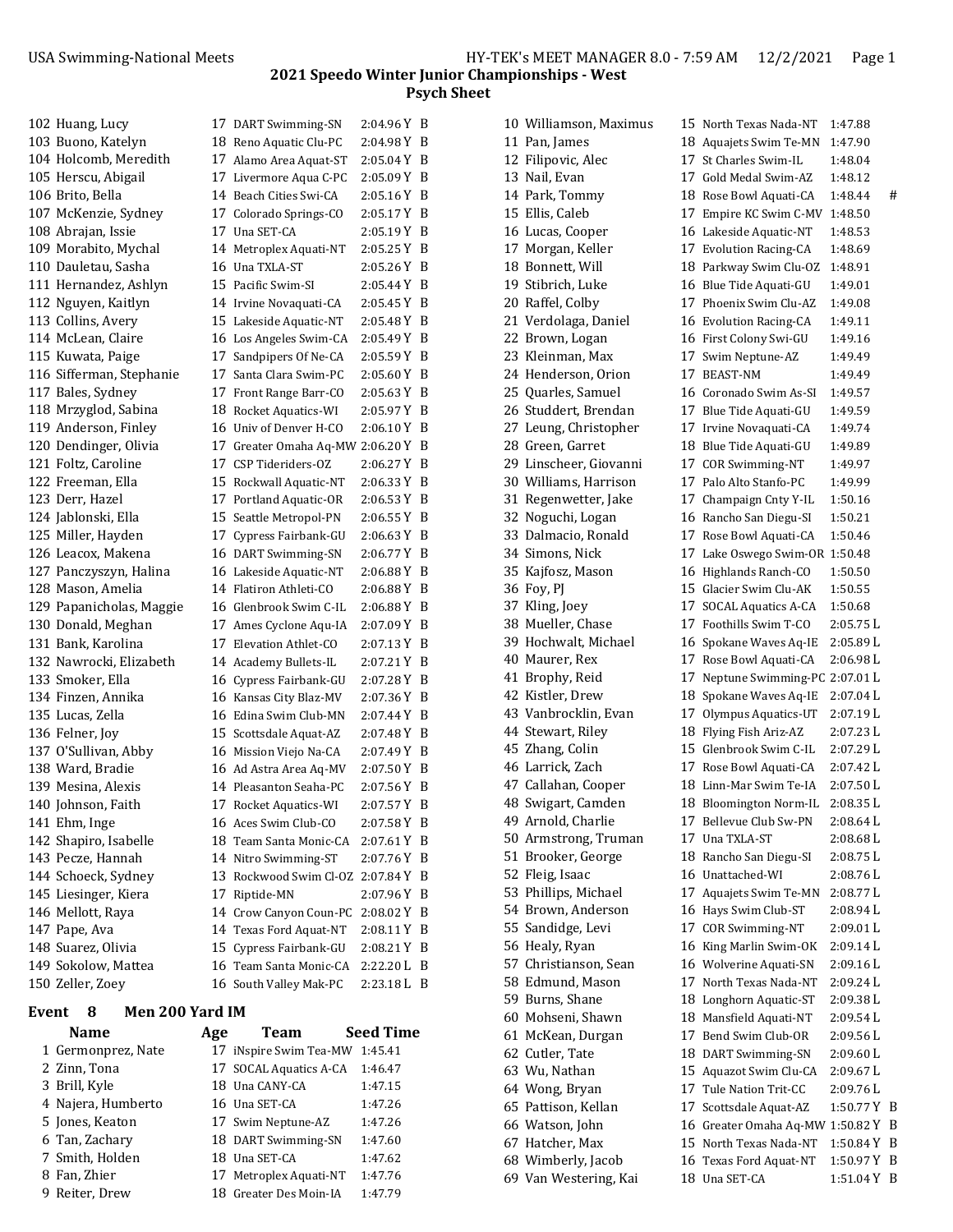| 70 Henke, Avery           | 16 Crawfish Aquatic-LA             | 1:51.10 Y B   |     |
|---------------------------|------------------------------------|---------------|-----|
| 71 Wu, Thomas             | 17 Nitro Swimming-ST               | 1:51.10 Y B   |     |
| 72 Hayon, Will            | 17 Mid Wisconsin Wa-WI             | 1:51.11 Y B   |     |
| 73 Klatt, Grant           | 18 Houston Bridge B-GU             | 1:51.15 Y B   |     |
| 74 Huang, Andrew          | 17 Lake Oswego Swim-OR 1:51.40 Y B |               |     |
| 75 Geer, Colin            | 17 Golden West Swim-CA             | 1:51.41 Y B   |     |
| 76 Zou, Andrew            | 16 Una TXLA-ST                     | 1:51.50 Y B   |     |
| 77 Alarcon, Landon        | 18 Nitro Swimming-ST               | 1:51.59 Y B   |     |
| 78 Aguirre, Stephan       | 17 Denver Swim Acad-CO             | $1:51.61$ Y B |     |
| 79 Lund, Hunter           | 17 Premier Aquatics-GU             | 1:51.83 Y B   |     |
| 80 Naughton, Haakon       | 17 Riptide-MN                      | 1:51.84 Y B   |     |
| 81 Lindley, Gavin         | 17 Northwest Arkans-AR             | $1:51.84$ Y B |     |
| 82 Nugent, Jack           | 16 Evolution Racing-CA             | 1:52.17 Y B   |     |
| 83 Harlan, Jamin          | 17 Unattached-NM                   | 1:52.17 Y B   |     |
| 84 Bichsel, Connor        | 17 Empire KC Swim C-MV 1:52.33 Y B |               |     |
| 85 Johnson, Brady         | 15 FMC Aquatic-IL                  | 1:52.43 Y B   |     |
| 86 Fu, Alex               | 17 First Colony Swi-GU             | $1:52.45$ Y B |     |
| 87 Laurito, Anthony       | 15 Aquastar-GU                     | 1:52.45 Y B   |     |
| 88 Caps, Tom              | 17 Aulea Swim Club-HI              | 1:52.54 Y B   |     |
| 89 Logue, Luke            | 16 Foxjets Swim Tea-MN             | 1:52.61 Y B   |     |
| 90 Laird, Noah            | 18 Seattle Metropol-PN             | $1:52.61$ Y B |     |
| 91 Gentry, Marcus         | 17 Superior Stingra-OR             | 1:52.71 Y B   |     |
| 92 Becker, Sven           | 17 St Croix Swim Cl-MN             | 1:52.77 Y B   |     |
| 93 Kim. Maru              | 17 Rose Bowl Aquati-CA             | 1:52.79 Y B   |     |
| 94 Zhang, Joe             | 17 Bellevue Club Sw-PN             | 1:52.80 Y B   |     |
| 95 Vonhartitzsch, Trenton | 17 SwimTulsa-OK                    | 1:52.81 Y B   |     |
| 96 San Juan, Roman        | 18 Razorback Aquati-AR             | 1:52.87 Y B   |     |
| 97 Lou, Matthew           | 17 Irvine Novaquati-CA             | 1:52.88 Y B   |     |
| 98 White, Sam             | 16 Front Range Barr-CO             | 1:52.89 Y B   |     |
| 99 Flanders, George       | 17 Nitro Swimming-ST               | 1:52.89 Y B   |     |
| 100 Tidwell, Grayson      | 18 Rockwall Aquatic-NT             | $1:53.00 Y$ B |     |
| 101 Blair, Wyatt          | 18 Lakeside Aquatic-NT             | 1:53.02 Y B   |     |
| 102 Eccleston, Jake       | 15 Loveland Swim Cl-CO             | $1:53.03$ Y B |     |
| 103 Nikoloff, Daniel      | 17 Boulder City Hen-CA             | 1:53.09 Y B#  |     |
| 104 Beagle, Braden        | 18 Rose Bowl Aquati-CA             | 1:53.12 Y B   |     |
| 105 Schmid, Nick          | 18 Katy Aquatic Tea-GU             | 1:53.15 Y B   |     |
| 106 Ghufran, Hayden       | 18 DART Swimming-SN                | 1:53.18 Y B#  |     |
| 107 Li, Daniel            | 15 Rose Bowl Aquati-CA             | 1:53.18 Y B   |     |
| 108 Balva, Arthur         | 16 Palo Alto Stanfo-PC             | 1:53.21 Y B   |     |
| 109 Hahn, Kalvin          | 16 Greater Omaha Aq-MW 1:53.23 Y   |               | B   |
| 110 Ham, Benjamin         | 16 Los Angeles Swim-CA             | 1:53.28Y      | B   |
| 111 Xing, Jacky           | 17 Mission Viejo Na-CA             | 1:53.30 Y B   |     |
| 112 Heinlein, Jaden       | 16 Reach Aquatics S-IL             | 1:53.36 Y B   |     |
| 113 Gallob, Jack          | 18 Las Vegas Swim C-CA             | 1:53.42 Y B#  |     |
| 114 Noll, Josh            | 17 Peoria Area Wate-IL             | 1:53.45 Y B   |     |
| 115 Kim, Nathan           | 16 Rose Bowl Aquati-CA             | 1:53.60 Y B   |     |
| 116 Conrad, Adam          | 17 Lake Oswego Swim-OR 1:53.81 Y B |               |     |
| 117 Ellis, Luke           | 15 Sandpipers Of Ne-CA             | 1:53.81 Y B   |     |
| 118 Cannon, Maxston       | 18 Southern Utah Sw-UT             | 1:53.85 Y B   |     |
| 119 Oliver, Mitchell      | 17 Univ of Denver H-CO             | 1:53.86 Y B   |     |
| 120 Sebastian, Anthony    | 17 Quicksilver Swim-PC             | 1:53.88 Y B   |     |
| 121 Ren, Kevin            | 17 Brea Aquatics-CA                | 1:53.92 Y B   |     |
| 122 Murphy, Patrick       | 18 Crawfish Aquatic-LA             | 1:54.02 Y B   |     |
| 123 Cosgrove, Colin       | 17 Tucson Ford Deal-AZ             | 1:54.17 Y B   |     |
| 124 Williams, Ryan        | 17 Sierra Marlins S-SN             | 1:54.23 Y     | - B |
| 125 Egeland, Charlie      | 16 Aquajets Swim Te-MN             | 1:54.25 Y     | - B |
| 126 West, Zack            | 17 Aulea Swim Club-HI              | 1:54.26 Y B   |     |
| 127 Mlinek, Kael          | 17   iNspire Swim Tea-MW           | $1:54.35$ Y B |     |
| 128 Beyer, Brady          | 16 Una SET-CA                      | 1:54.38 Y B   |     |
| 129 Perez, Christian      |                                    | 1:54.39 Y B   |     |
|                           | 16 Evolution Racing-CA             |               |     |

| 130 Mungia, Tres       |    | 16 Swim Neptune-AZ     | 1:54.48 Y B   |     |
|------------------------|----|------------------------|---------------|-----|
| 131 Chen, Joshua       |    | 16 Ames Cyclone Aqu-IA | $1:54.56 Y$ B |     |
| 132 Kubichek, Jake     |    | 18 Irvine Novaquati-CA | $1:54.57 Y$ B |     |
| 133 Turner, Jacob      |    | 15 Metroplex Aquati-NT | 1:54.65Y      | - B |
| 134 Thomas, Nate       |    | 14 River City Aquat-OZ | 1:54.68 Y B   |     |
| 135 Ravegum, Drew      |    | 16 Jeffco Hurricane-CO | $1:54.73 Y$ B |     |
| 136 Goeldner, Brayden  |    | 17 West Texas Typho-BD | 1:54.79 Y B   |     |
| 137 Hou, Jeffrey       |    | 15 FMC Aquatic-IL      | $1:54.91 Y$ B |     |
| 138 Judkins, Matthew   |    | 16 Parkway Swim Clu-OZ | $1:54.94 Y$ B |     |
| 139 Halterman, Bryce   |    | 17 Paseo Aquatics S-CA | $1:55.02 Y$ B |     |
| 140 Benderskii, Igor   |    | 16 Rose Bowl Aquati-CA | $1:55.02 Y$ B |     |
| 141 Roder, Tommy       |    | 18 Orinda Aquatics-PC  | $1:55.06 Y$ B |     |
| 142 Tran, Steven       |    | 17 Palo Alto Stanfo-PC | $1:55.07 Y$ B |     |
| 143 Voelkel, Reese     |    | 18 Katy Aquatic Tea-GU | 2:10.01 L     | -B  |
| 144 Maskalenka, Maksim | 18 | Sandpipers Of Ne-CA    | 2:10.85 L     | -B  |
| 145 Wright, Dillon     |    | 16 Sandpipers Of Ne-CA | 2:11.17L      | - B |
| 146 Wheeler, Nikolas   | 18 | Rochester Swim C-MN    | 2:11.76L      | -B  |
| 147 Wallace, Reed      |    | 17 Central Iowa Aqu-IA | 2:11.83 L     | B   |
|                        |    |                        |               |     |

## **Event 9 Women 50 Yard Freestyle**

| Name                    | Age | Team                   | <b>Seed Time</b> |
|-------------------------|-----|------------------------|------------------|
| 1 Donald, Meghan        |     | 17 Ames Cyclone Aqu-IA | 22.60            |
| 2 Karl, Avery           |     | 15 Empire KC Swim C-MV | 22.64            |
| 3 Yu, Audrey            |     | 17 Sandpipers Of Ne-CA | 22.64            |
| 4 Larsen, Caroline      |     | 15 Foxjets Swim Tea-MN | 22.65            |
| 5 Scott, Jada           |     | 16 Alamo Area Aquat-ST | 22.69            |
| 6 Ma, Sally             |     | 17 Champaign Cnty Y-IL | 22.82            |
| 7 Sims, Bella           |     | 16 Sandpipers Of Ne-CA | 22.83            |
| 8 Ervin, Lindsay        |     | 17 Irvine Novaquati-CA | 22.84            |
| 9 Tierney, Hailey       |     | 16 Lake Country Swi-WI | 22.85            |
| 10 Moses, Casaundra     |     | 18 Springfield Aqua-AR | 22.89            |
| 11 Rosendale, Charlotte |     | 17 DART Swimming-SN    | 22.90            |
| 12 Francis, Riley       |     | 18 Lakeside Aquatic-NT | 22.93            |
| 13 Fu, Kayla            |     | 16 First Colony Swi-GU | 22.93            |
| 14 Hodges, Macky        |     | 17 Una SET-CA          | 22.95            |
| 15 Schneider, Kit       |     | 16 Hinsdale Swim Cl-IL | 22.95            |
| 16 Zallen, Zara         |     | 17 Loveland Swim Cl-CO | 22.96            |
| 17 Kern, Emma           |     | 16 Aquajets Swim Te-MN | 22.99            |
| 18 Bell, Lucy           |     | 17 Fort Collins Are-CO | 22.99            |
| 19 Salvino, Teia        |     | 16 Mission Viejo Na-CA | 23.02            |
| 20 Jones, Helena        |     | 17 Lake Oswego Swim-OR | 23.06            |
| 21 Schellenger, Sienna  |     | 17 Lakeside Aquatic-NT | 23.10            |
| 22 Bricker, Caroline    |     | 16 Colorado Springs-CO | 23.10            |
| 23 Wanner, Livi         |     | 15 Waukesha Express-WI | 23.12            |
| 24 Neumann, Lily        |     | 16 Los Angeles Swim-CA | 23.14            |
| 25 Chow, Isabella       |     | 15 Chicago Wolfpack-IL | 23.14            |
| 26 Botton, Riley        |     | 17 Canyons Aquatic-CA  | 23.15            |
| 27 Gallimore, Maya      |     | 17 San Clemente Aqu-CA | 23.17            |
| 28 McLean, Claire       |     | 16 Los Angeles Swim-CA | 23.18            |
| 29 Hebert, Madeleine    |     | 16 Team Rebel Aquat-CA | 23.18            |
| 30 Beeson, Hadley       |     | 18 Dallas Mustangs-NT  | 23.20            |
| 31 Leubner, Molly       |     | 17 FMC Aquatic-IL      | 23.23            |
| 32 Howell, Tierney      |     | 16 Northern Lights-ND  | 23.23            |
| 33 Chase, Campbell      |     | 16 COR Swimming-NT     | 23.24            |
| 34 Lukinac, Morgan      |     | 18 Elevation Athlet-CO | 23.25<br>#       |
| 35 Kuehn, Katie         |     | 15 Palatine Park Di-IL | 23.25            |
| 36 Palmer, Erin         |     | 17 AquaStorm-ND        | 23.26            |
| 37 Wozniak, Julia       |     | 17 Lakeside Aquatic-NT | 23.27            |
| 38 Malinowski, Lauren   |     | 18 Waukesha Express-WI | 23.27            |
| 39 Lee, Joy             |     | 16 Canyons Aquatic-CA  | 23.28            |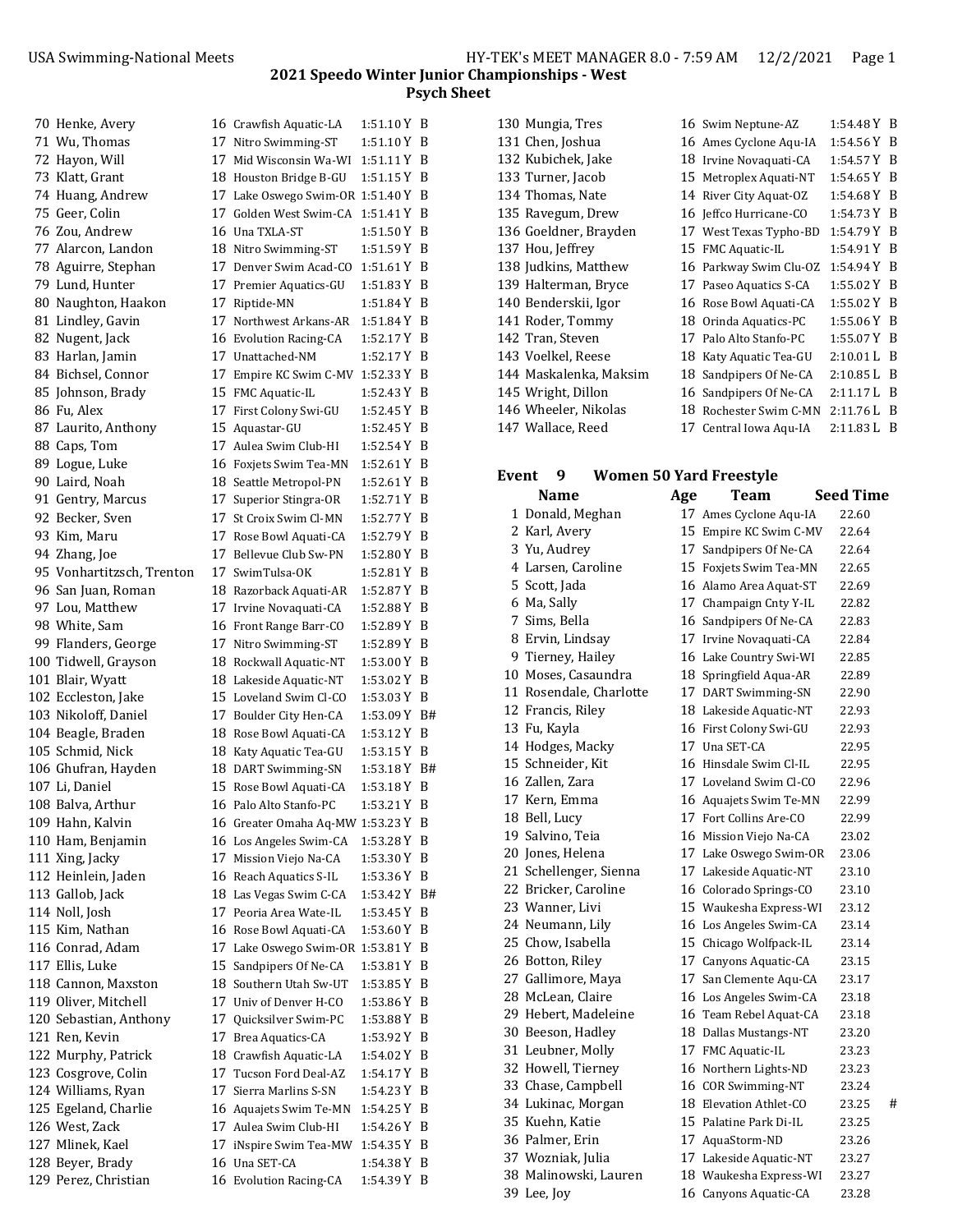| 40 Coe, Angela          | 17 Champaign Cnty Y-IL    | 23.28      | 100 Tu, Gillian        |     | 16 Seattle Metropol-PN                           | 23.71 Y B        |   |
|-------------------------|---------------------------|------------|------------------------|-----|--------------------------------------------------|------------------|---|
| 41 Kozan, Justina       | 17 Una SET-CA             | 23.30      | 101 Gillilan, Renee    |     | 17 Fort Collins Are-CO                           | 23.71 Y B        |   |
| 42 Ficken, Lawson       | 17 Univ of Denver H-CO    | 23.32      | 102 Schrank, Allison   |     | 17 Edina Swim Club-MN                            | 23.76 Y B        |   |
| 43 Brakebill, Sydney    | 17 North Bay Aquati-PC    | 23.32      | 103 Gewalt, Eleni      |     | 17 Pleasant Prairie-WI                           | 23.78 Y B        |   |
| 44 Duncan, Jada         | 14 Wolverine Aquati-SN    | 23.32      | 104 Armijo, Caelle     |     | 16 Swim Neptune-AZ                               | 23.80 Y B        |   |
| 45 Rojas, Ana           | 17 Colorado Springs-CO    | 23.33      | 105 Kahler, Georgia    |     | 15 Una CATS-IL                                   | 23.85 Y B        |   |
| 46 Crom, Katie          | 18 Una SET-CA             | #<br>23.35 | 106 Friebe, Caitlyn    |     | 16 Missouri State A-MV                           | 23.86 Y B        |   |
| 47 Martin, Caden        | 13 Razorback Aquati-AR    | 23.35      | 107 Solseng, Emma      |     | 17 Bainbridge Islan-PN                           | 23.86 Y B        |   |
| 48 Clem, Marin          | 15 North Texas Nada-NT    | 23.35      | 108 Martin, Scarlet    |     | 17 Iowa Flyers Swim-IA                           | 23.88 Y B        |   |
| 49 Driscoll, Tyler      | 16 Flying Fish Ariz-AZ    | 23.36      | 109 Mintenko, Madi     |     | 14 Pikes Peak Athle-CO                           | 23.93 Y B        |   |
| 50 Kerr, Jenna          | 16 Barrington Swim-IL     | 23.37      | 110 Mehok, Avery       |     | 16 Nitro Swimming-ST                             | 23.94 Y B        |   |
| 51 Griscavage, Sydney   | 16 Orinda Aquatics-PC     | 23.38      | 111 Reinke, Claire     |     | 16 Hurricanes Swim-MN                            | 23.97 Y B        |   |
| 52 Hoang, Trinity       | 16 Nitro Swimming-ST      | 26.00 L    | 112 Tracy, Julieta     | 17  | Chicago Wolfpack-IL                              | 23.99 Y B        |   |
| 53 Brennan, Jamie       | 18 Beach Cities Swi-CA    | 26.08L     | 113 Pawlaski, Cate     |     | 13 Edina Swim Club-MN                            | 24.00 Y B        |   |
| 54 Hayes, Leah          | 16 Fox Valley Park-IL     | 26.18L     | 114 Johnson, Faith     |     | 17 Rocket Aquatics-WI                            | 24.01 Y B        |   |
|                         | 17 Palo Alto Stanfo-PC    | 26.45L     | 115 Ray, Ashley        |     | 18 Bellevue Club Sw-PN                           | 24.01 Y B        |   |
| 55 Lanilis, Eugenie     |                           |            | 116 Tenczar, Emily     |     |                                                  | 24.03 Y B        |   |
| 56 Hartman, Bailey      | 15 Crow Canyon Coun-PC    | 26.46 L    |                        |     | 17 Almaden Riptides-PC<br>16 Santa Clara Swim-PC | 24.03 Y B        |   |
| 57 Ottem, Ellery        | 16 Mako Aquatics-MN       | 26.48L     | 117 Quan, Angela       |     |                                                  |                  |   |
| 58 Statler, Nina        | 18 Walnut Creek Aqu-PC    | 26.55 L #  | 118 Kehmeier, Abbie    |     | 16 Front Range Barr-CO                           | 24.04 Y B        |   |
| 59 Bartell, Julia       | 18 Minnetonka Swim-MN     | 26.57L     | 119 Larson, Aliyah     |     | 17 Coronado Swim As-SI                           | 24.06 Y B        |   |
| 60 Ravarino, Jenna      | 17<br>Orinda Aquatics-PC  | 26.61 L    | 120 Christian, Kate    |     | 16 Una TXLA-ST                                   | 24.08 Y B        |   |
| 61 Luper, Sofia         | 15<br>Cypress Fairbank-GU | 26.62L     | 121 Gao, Emma          |     | 16 Unattached-ST                                 | 26.92 L B        |   |
| 62 Jia, Yvonne          | 18 Edina Swim Club-MN     | 26.63L     | 122 O'Leary, Hannah    |     | 16 Aquatex Swim Tea-ST                           | 27.32 L B        |   |
| 63 Armon, Indigo        | 17 Elevation Athlet-CO    | 26.65L     | 123 Stinson, Chloe     |     | 15 Mission Viejo Na-CA                           | 27.36 L B        |   |
| 64 Zelen, Haley         | 16 South Metro Stor-MN    | 26.66 L    | Event<br><b>10</b>     |     | <b>Men 50 Yard Freestyle</b>                     |                  |   |
| 65 Dale, Grace          | 17 Univ of Denver H-CO    | 26.67 L    |                        |     |                                                  |                  |   |
| 66 Mongenel, Ella       | 14 Waterloo Swimmin-ST    | 26.68 L    | <b>Name</b>            | Age | <b>Team</b>                                      | <b>Seed Time</b> |   |
| 67 Rentz, Becky         | 14 Academy Bullets-IL     | 26.69 L    | 1 McCarty, Quintin     |     | 18 Pikes Peak Athle-CO                           | 19.61<br>#       |   |
| 68 Bennetts, Sarah      | 16 DART Swimming-SN       | 26.70 L    | 2 McMahon, Alex        |     | 18 Aquawolves Swimm-CO                           | 19.82            |   |
| 69 Smith, Sydney        | 16 Dads Club Swim T-GU    | 26.70L     | 3 Hatton, colby        |     | 17 Clovis Swim Club-CC                           | 19.96            |   |
| 70 Mason, Amelia        | 14 Flatiron Athleti-CO    | 26.73L     | 4 Filipovic, Alec      |     | 17 St Charles Swim-IL                            | 20.00            |   |
| 71 Brown, Amelia        | 15 Colorado Stars-CO      | 26.73L     | 5 Bell, Drayden        |     | 18 Wichita Swim Clu-MV                           | 20.10            |   |
| 72 Schoessel, Haiden    | 16 Rockwood Swim Cl-OZ    | 26.77L     | 6 Anderson, Eric       |     | 18 Una NLSA-ND                                   | 20.10            |   |
| 73 Woods, Natalya       | 16 Lincoln Select S-MW    | 26.78L     | 7 Lins, Simon          | 17  | Piedmont Swim Te-PC                              | 20.11            |   |
| 74 Watrous, Catherine   | 17 North Bay Aquati-PC    | 26.80 L    | 8 Wang, Sonny          |     | 16 Waterloo Swimmin-ST                           | 20.13            |   |
| 75 Fifer, Julia         | 17 St Charles Swim-IL     | 26.81L     | 9 Hayon, Will          | 17  | Mid Wisconsin Wa-WI                              | 20.16            |   |
| 76 Li, Samantha         | 16 East Bay Aquatic-PC    | 26.81L     | 10 Bork, Samuel        | 17  | Mid Wisconsin Wa-WI                              | 20.20            |   |
| 77 Krings, Lucia        | 16 Aquatic Club of-MW     | 26.85L     | 11 Brown, Lucius       |     | 17 Coronado Swim As-SI                           | 20.21            |   |
| 78 Schneider, Natalie   | 13 Lakeside Aquatic-NT    | 26.87L     | 12 Dillingham, Diggory |     | 16 Bend Swim Club-OR                             | 20.28            |   |
| 79 Brito, Bella         | 14 Beach Cities Swi-CA    | 26.87 L    | 13 Chadwell, Lucas     |     | 17 Missouri State A-MV                           | 20.29            |   |
| 80 Kloth, Mikayla       | 17 Ames Cyclone Aqu-IA    | 26.88L     | 14 Dalmacio, Ronald    |     | 17 Rose Bowl Aquati-CA                           | 20.30            |   |
| 81 Sifferman, Stephanie | 17 Santa Clara Swim-PC    | 26.88L     | 15 Kleinman, Max       |     | 17 Swim Neptune-AZ                               | 20.35            |   |
|                         | 16 Piranhas Swim Cl-MN    |            | 16 Kulow, Jonny        |     | 17 Lander Swim Club-WY                           | 20.36            |   |
| 82 Moreen, Paige        |                           | 26.88 L    | 17 Germonprez, Nate    |     | 17 iNspire Swim Tea-MW                           | 20.39            |   |
| 83 Smith, Francesca     | 16 Lake Country Swi-WI    | 26.89L     | 18<br>Scholl, Ben      |     | 16 Cypress Fairbank-GU                           | 20.40            |   |
| 84 Schalow, Maggie      | 17 Irvine Novaquati-CA    | 26.89 L    | 19 Horton, Peter       |     | 17 Houston Bridge B-GU                           | 20.40            |   |
| 85 Bakker, Libby        | 15 Aquajets Swim Te-MN    | 26.89L     | Elliott, Matthew<br>20 |     | 16 Quicksilver Swim-PC                           | 20.41            |   |
| 86 Lovato, Ines         | 18 North Bay Aquati-PC    | 26.89 L    | Conner, Brennon<br>21  |     | 18 City Of Lafayett-LA                           | 20.42            |   |
| 87 Reid, Abby           | 17 Badger Aquatics-WI     | 23.41 Y B  | 22 Harms, Ike          |     | 17 Canyons Aquatic-CA                            | 20.47            |   |
| 88 Sunwoo, Sophia       | 14 Bellevue Club Sw-PN    | 23.45 Y B  | 23 Vanzandt, Jon       |     | 17 Lakeside Aquatic-NT                           | 20.48            |   |
| 89 Karam, Emma          | 17 Reno Aquatic Clu-PC    | 23.49 Y B  | 24 White, Lane         |     | 18 Texas Ford Aquat-NT                           | 20.49            | # |
| 90 Milner, Lily         | 18 Glacier Aquatic-MT     | 23.50 Y B# | 25 Scharff, Cooper     |     | 18 Parkway Swim Clu-OZ                           | 20.50            |   |
| 91 Yu, Linda            | 17 Irvine Novaquati-CA    | 23.52 Y B  | 26 Halterman, Bryce    |     | 17 Paseo Aquatics S-CA                           | 20.52            |   |
| 92 Frericks, Grace      | 17 Black Hawk Area-IA     | 23.52 Y B  | 27 Garon, Andrew       |     | 18 South Shore Sail-GU                           | 20.52            |   |
| 93 Heldenbrand, Hailey  | 17 North Texas Nada-NT    | 23.52 Y B  |                        |     |                                                  |                  |   |
| 94 Parkhe, Annika       | 16 Patriot Aquatic-IL     | 23.56 Y B  | 28 Green, Garret       |     | 18 Blue Tide Aquati-GU                           | 20.53            |   |
| 95 Teduits, Anna        | 18 Badger Aquatics-WI     | 23.60 Y B  | 29 Mlinek, Kael        |     | 17 iNspire Swim Tea-MW                           | 20.57            |   |
| 96 Davids, Sydney       | 18 Riptide-MN             | 23.64 Y B  | Elian, Zachary<br>30   |     | 17 Walnut Creek Aqu-PC                           | 20.58            |   |
| 97 De Anda, Ava         | 14 Riverside Aquati-CA    | 23.68 Y B  | 31 Little, Connor      |     | 18 Cypress Fairbank-GU                           | 20.59            |   |
| 98 Simecek, Edie        | 16 Flatiron Athleti-CO    | 23.69 Y B  | 32 Hill, Xavier        |     | 17 Univ of Denver H-CO                           | 20.60            |   |
| 99 Xu, Emily            | 17 Rose Bowl Aquati-CA    | 23.70 Y B  | 33 Ford, Nolan         |     | 17 Arizona Seals Sw-AZ                           | 20.60<br>20.60   |   |
|                         |                           |            | 34 Groya, Connor       |     | 17 Hinsdale Swim Cl-IL                           |                  |   |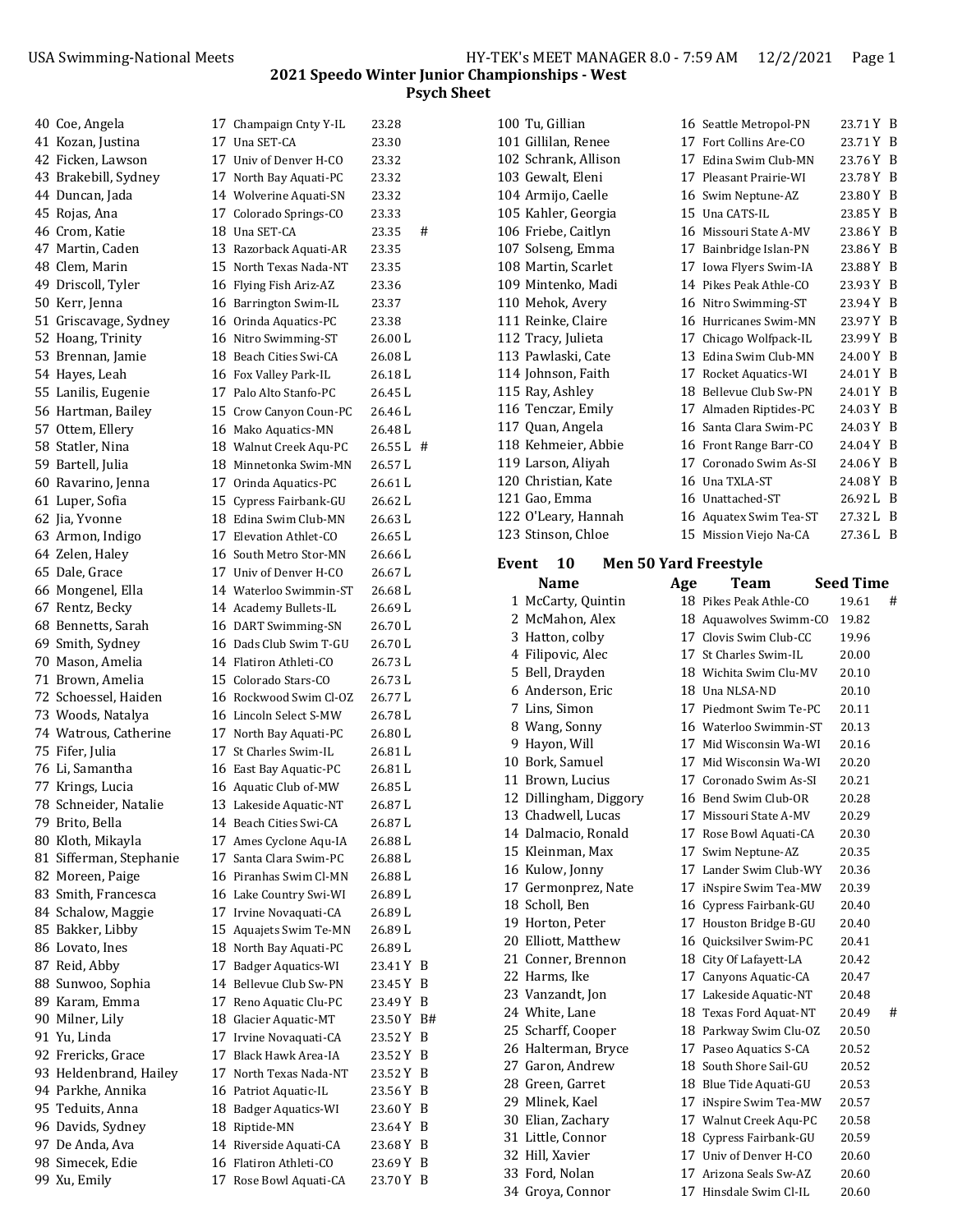| 35 Doehler, Ethan      |    | 18 Alamo Area Aquat-ST | 20.61   |
|------------------------|----|------------------------|---------|
| 36 Harrington, Ethan   |    | 16 Palo Alto Stanfo-PC | 20.62   |
| 37 Croley, Evan        |    | 15 Streamline Aquat-ST | 20.62   |
| 38 Williamson, Maximus |    | 15 North Texas Nada-NT | 20.63   |
| 39 Smith, Holden       |    | 18 Una SET-CA          | 20.65   |
| 40 Schneider, Justin   |    | 17 Una RAA-CA          | 20.65   |
| 41 Woodall, Will       |    | 17 Spring Swim Team-GU | 20.69   |
| 42 Aistars, Anders     |    | 17 Irvine Novaquati-CA | 20.71   |
| 43 Aguado, Noah        |    | 15 Fox Valley Park-IL  | 20.72   |
| 44 Wimberly, Jacob     |    |                        | 20.74   |
|                        |    | 16 Texas Ford Aquat-NT |         |
| 45 Kharun, Ilya        |    | 16 Sandpipers Of Ne-CA | 20.74   |
| 46 Woolsey, Cash       |    | 18 Coronado Swim As-SI | 20.74   |
| 47 Bellotti, Hayden    |    | 17 First Colony Swi-GU | 20.75   |
| 48 Fu, Alex            |    | 17 First Colony Swi-GU | 20.75   |
| 49 Naber, Lee          |    | 17 CSP Tideriders-OZ   | 20.76   |
| 50 Page-Jones, Charley |    | 17 Team Eugene Aqua-OR | 20.76   |
| 51 Kohan, David        |    | 16 Cats Aquatic Tea-IL | 20.77   |
| 52 Tester, Cruz        |    | 17 Saddleback El To-CA | 20.78   |
| 53 Quarles, Samuel     |    | 16 Coronado Swim As-SI | 20.78   |
| 54 Marbach, Jake       |    | 18 I Swim Club-AZ      | 20.79   |
| 55 Ward, Raglan        |    | 17 Pikes Peak Athle-CO | 20.79   |
| 56 Smith, Trevor       |    | 18 Una SASA-ST         | 20.79   |
| 57 Kelly, Jeremy       |    | 15 Nitro Swimming-ST   | 20.79   |
| 58 Foote, Connor       |    | 17 Alamo Area Aquat-ST | 23.38 L |
| 59 Duncan, Cade        |    | 17 Dads Club Swim T-GU | 23.39 L |
| 60 Kadiu, Kledi        |    | 18 CSP Tideriders-OZ   | 23.59 L |
| 61 Davin, Tristen      |    | 16 Foothills Swim T-CO | 23.59 L |
| 62 Li, Daniel          |    | 16 Una TXLA-ST         | 23.66 L |
| 63 Mueller, Chase      |    | 17 Foothills Swim T-CO | 23.73 L |
| 64 Aguirre, Stephan    |    | 17 Denver Swim Acad-CO | 23.73 L |
| 65 Clement, Adrian     |    | 18 Portland Aquatic-OR | 23.75 L |
| 66 Chang, Joey         |    | 17 Irvine Novaquati-CA | 23.75 L |
| 67 Green, Gavin        |    | 17 North Bay Aquati-PC | 23.78 L |
| 68 Vorthmann, Ben      |    | 17 Fort Leavenworth-MV | 23.78 L |
| 69 Fathallah, Omar     |    | 18 Patriot Aquatic-IL  | 23.80 L |
| 70 Rice, Keaton        |    | 16 American Energy-OK  | 23.84 L |
| 71 Vanbrocklin, Evan   |    | 17 Olympus Aquatics-UT | 23.86 L |
| 72 Campbell, Liam      |    | 16 Bellevue Club Sw-PN | 23.90 L |
| 73 Brunett, Lucas      |    | 16 Palm Desert Swim-CA | 23.91 L |
| 74 Armstrong, Truman   |    | 17 Una TXLA-ST         | 23.94 L |
| 75 Hadji, Thomas       |    | 16 Paseo Aquatics S-CA | 23.98 L |
| 76 Ikbal, Kaleb        |    | 18 Metroplex Aquati-NT | 23.99 L |
| 77 Gissendaner, Luca   |    | 18 Scottsdale Aquat-AZ | 24.01 L |
|                        |    | 17 Rose Bowl Aquati-CA |         |
| 78 Kim, Maru           |    |                        | 24.03 L |
| 79 Andrizzi, Michael   |    | 18 Paseo Aquatics S-CA | 24.06L  |
| 80 Barrier, Tegan      |    | 16 Elevation Athlet-CO | 24.06 L |
| 81 Dinges, Luke        |    | 18 Denver Swim Acad-CO | 24.07 L |
| 82 Roberts, Bryce      |    | 17 North Bay Aquati-PC | 24.08 L |
| 83 Everett, Ian        |    | 15 Tsunami Swim Tea-MV | 24.09 L |
| 84 Hawkins, Jason      |    | 17 Canyons Aquatic-CA  | 24.10 L |
| 85  Leslie, Micah      |    | 17 Empire KC Swim C-MV | 24.10 L |
| 86 Zettle, Andrew      |    | 17 Lakeside Aquatic-NT | 24.12 L |
| 87 Maurer, Rex         |    | 17 Rose Bowl Aquati-CA | 24.12 L |
| 88 Hallett, Andrew     |    | 16 Orinda Aquatics-PC  | 24.14 L |
| 89 Kreutzer, Matthias  |    | 17 Lake Oswego Swim-OR | 24.14 L |
| 90 Paulk, River        |    | 16 Lubbock Swim Clu-WT | 24.15 L |
| 91 Peng, Michael       | 17 | Aggie Swim Club-GU     | 24.16 L |
| 92 Kehler, Jackson     |    | 18 Riptide-MN          | 24.17 L |
| 93 Lee, Michael        |    | 17 Canyons Aquatic-CA  | 24.19 L |
| 94 Brown, Logan        |    | 16 First Colony Swi-GU | 24.19 L |
|                        |    |                        |         |

| 35 Doehler, Ethan      | 18 Alamo Area Aquat-ST | 20.61     |  |
|------------------------|------------------------|-----------|--|
| 36 Harrington, Ethan   | 16 Palo Alto Stanfo-PC | 20.62     |  |
| 37 Croley, Evan        | 15 Streamline Aquat-ST | 20.62     |  |
| 38 Williamson, Maximus | 15 North Texas Nada-NT | 20.63     |  |
| 39 Smith, Holden       | 18 Una SET-CA          | 20.65     |  |
| 40 Schneider, Justin   | 17 Una RAA-CA          | 20.65     |  |
| 41 Woodall, Will       | 17 Spring Swim Team-GU | 20.69     |  |
| 42 Aistars, Anders     | 17 Irvine Novaquati-CA | 20.71     |  |
| 43 Aguado, Noah        | 15 Fox Valley Park-IL  | 20.72     |  |
| 44 Wimberly, Jacob     | 16 Texas Ford Aquat-NT | 20.74     |  |
| 45 Kharun, Ilya        | 16 Sandpipers Of Ne-CA | 20.74     |  |
| 46 Woolsey, Cash       | 18 Coronado Swim As-SI | 20.74     |  |
|                        |                        |           |  |
| 47 Bellotti, Hayden    | 17 First Colony Swi-GU | 20.75     |  |
| 48 Fu, Alex            | 17 First Colony Swi-GU | 20.75     |  |
| 49 Naber, Lee          | 17 CSP Tideriders-OZ   | 20.76     |  |
| 50 Page-Jones, Charley | 17 Team Eugene Aqua-OR | 20.76     |  |
| 51 Kohan, David        | 16 Cats Aquatic Tea-IL | 20.77     |  |
| 52 Tester, Cruz        | 17 Saddleback El To-CA | 20.78     |  |
| 53 Quarles, Samuel     | 16 Coronado Swim As-SI | 20.78     |  |
| 54 Marbach, Jake       | 18 J Swim Club-AZ      | 20.79     |  |
| 55 Ward, Raglan        | 17 Pikes Peak Athle-CO | 20.79     |  |
| 56 Smith, Trevor       | 18 Una SASA-ST         | 20.79     |  |
| 57 Kelly, Jeremy       | 15 Nitro Swimming-ST   | 20.79     |  |
| 58 Foote, Connor       | 17 Alamo Area Aquat-ST | 23.38 L   |  |
| 59 Duncan, Cade        | 17 Dads Club Swim T-GU | 23.39 L   |  |
| 60 Kadiu, Kledi        | 18 CSP Tideriders-OZ   | 23.59 L   |  |
| 61 Davin, Tristen      | 16 Foothills Swim T-CO | 23.59 L   |  |
| 62 Li, Daniel          | 16 Una TXLA-ST         | 23.66 L   |  |
| 63 Mueller, Chase      | 17 Foothills Swim T-CO | 23.73 L   |  |
| 64 Aguirre, Stephan    | 17 Denver Swim Acad-CO | 23.73 L   |  |
| 65 Clement, Adrian     | 18 Portland Aquatic-OR | 23.75 L   |  |
| 66 Chang, Joey         | 17 Irvine Novaquati-CA | 23.75 L   |  |
| 67 Green, Gavin        | 17 North Bay Aquati-PC | 23.78 L   |  |
| 68 Vorthmann, Ben      | 17 Fort Leavenworth-MV | 23.78 L   |  |
| 69 Fathallah, Omar     | 18 Patriot Aquatic-IL  | 23.80 L # |  |
| 70 Rice, Keaton        | 16 American Energy-OK  | 23.84 L   |  |
| 71 Vanbrocklin, Evan   | 17 Olympus Aquatics-UT | 23.86 L   |  |
| 72 Campbell, Liam      | 16 Bellevue Club Sw-PN | 23.90 L   |  |
| 73 Brunett, Lucas      | 16 Palm Desert Swim-CA | 23.91 L   |  |
| 74 Armstrong, Truman   | 17 Una TXLA-ST         | 23.94 L   |  |
| 75 Hadji, Thomas       | 16 Paseo Aquatics S-CA | 23.98 L   |  |
| 76 Ikbal, Kaleb        | 18 Metroplex Aquati-NT | 23.99 L   |  |
| 77 Gissendaner, Luca   | 18 Scottsdale Aquat-AZ | 24.01 L   |  |
| 78 Kim, Maru           | 17 Rose Bowl Aquati-CA | 24.03 L   |  |
| 79 Andrizzi, Michael   | 18 Paseo Aquatics S-CA | 24.06 L   |  |
| 80 Barrier, Tegan      | 16 Elevation Athlet-CO | 24.06 L   |  |
| 81 Dinges, Luke        | 18 Denver Swim Acad-CO | 24.07 L   |  |
| 82 Roberts, Bryce      | 17 North Bay Aquati-PC | 24.08 L   |  |
| 83 Everett, Ian        | 15 Tsunami Swim Tea-MV | 24.09 L   |  |
| 84 Hawkins, Jason      | 17 Canyons Aquatic-CA  | 24.10 L   |  |
| 85 Leslie, Micah       | 17 Empire KC Swim C-MV | 24.10 L   |  |
| 86 Zettle, Andrew      | 17 Lakeside Aquatic-NT | 24.12 L   |  |
| 87 Maurer, Rex         | 17 Rose Bowl Aquati-CA | 24.12 L   |  |
| 88 Hallett, Andrew     | 16 Orinda Aquatics-PC  | 24.14 L   |  |
| 89 Kreutzer, Matthias  | 17 Lake Oswego Swim-OR | 24.14 L   |  |
|                        | 16 Lubbock Swim Clu-WT |           |  |
| 90 Paulk, River        |                        | 24.15 L   |  |
| 91 Peng, Michael       | 17 Aggie Swim Club-GU  | 24.16L    |  |
| 92 Kehler, Jackson     | 18 Riptide-MN          | 24.17 L   |  |
| 93 Lee, Michael        | 17 Canyons Aquatic-CA  | 24.19 L   |  |
| 94 Brown, Logan        | 16 First Colony Swi-GU | 24.19 L   |  |

| 95 Montgomery, Dereck                   |
|-----------------------------------------|
| 96 Huang, Bryan                         |
| 97 Imig, Nicholas                       |
| 98 Eckert, Samuel                       |
| 99 Stanley, Caleb                       |
| 100 Raskay, Kyle                        |
| 101 Young, Tolu                         |
| 102 Bonnett, Will                       |
| 103 Vonderahe, Nick                     |
| 104 Sandid, Adam                        |
| 105 Empey, Sammy                        |
| 106 Rivers, Hank                        |
| 107 Dedering, Matt                      |
| 108 Abram, AJ                           |
| 109 Manzo, Joseph                       |
| 10 Foehner, Hunter                      |
| 111 Ellis, Caleb                        |
| 12 Bottai, Miles                        |
| 13 Zhou, Shawn                          |
| 14 Kalafat, Ozan                        |
| 115 Cai, Allen                          |
| 16 Taylor, Noah                         |
| 17 Lee, Brian                           |
| 18 Faleiros, Tiago                      |
| 119 Romero, Josemaria                   |
| 120 Yeh, Eric                           |
| 121 Ladman, Adam                        |
| 122 Gabbassof, Eric                     |
|                                         |
| l23 Tan, Zachary<br>l24 Ruthven, Carter |
| 125 Steffen, Ian                        |
| 126 Carstensen, Aiden                   |
| 127 Williams, Ryan                      |
| 128 Zhou, Jerry                         |
| 129 Young, Derek                        |
| 130 Wu, Thomas                          |
| 131 Massey, Brenden                     |
| 132 Best, Oscar                         |
| 133 Adamson, Henry                      |
| 134 Saber, Jack                         |
| 135 Regenwetter, Jake                   |
| 136 Leong, Andrew                       |
| 137 Tan, Jeremy                         |
| 138 Farber, Jonny                       |
| 139 Lin, Andrew                         |
| 140 Zhang, Derek                        |
| 141 Ficklen, Jaden                      |
| 142 Rowe, Oliver                        |
| 143 Bahgat, Youssef                     |
| 144 Martins, Guilherme                  |
| 145 Luken, Jack                         |
| 146 Foy, PJ                             |
| 147 Park, Tommy                         |
| 148 Francois, Caden                     |
| 149 Bezanilla, Luke                     |
| 150 Walker, Logan                       |
| 151 Forrest, Jack Henry                 |
| 152 Hansen, Tyler                       |
| 153 Barrieault, Brice                   |
| 154 Naughton, Haakon                    |
|                                         |

| 95 Montgomery, Dereck                         |    | 18 Unattached-GU        | 24.19 L     |     |
|-----------------------------------------------|----|-------------------------|-------------|-----|
| 96 Huang, Bryan                               |    | 18 SUNN Swimming-PC     | 24.20 L     |     |
| 97 Imig, Nicholas                             |    | 18 Unattached-PN        | $24.20 L$ # |     |
| 98 Eckert, Samuel                             |    | 17 Tyler Rose Aquat-NT  | 24.21 L     |     |
| 99 Stanley, Caleb                             |    | 17 Gold Medal Swim-AZ   | 24.23 L     |     |
| 100 Raskay, Kyle                              |    | 17 Front Range Barr-CO  | 24.24 L     |     |
| 101 Young, Tolu                               |    | 16 Metro Aquatics B-PN  | 24.25 L     |     |
| 102 Bonnett, Will                             |    | 18 Parkway Swim Clu-OZ  | 24.27 L     |     |
| 103 Vonderahe, Nick                           |    | 16 Crow Canyon Coun-PC  | 24.28 L     |     |
| 104 Sandid, Adam                              |    | 17 Wichita Swim Clu-MV  | 24.29 L     |     |
| 105 Empey, Sammy                              |    | 16 Columbia River S-OR  | 24.29 L     |     |
| 106 Rivers, Hank                              |    | 18 Golden West Swim-CA  | 24.29 L     |     |
| 107 Dedering, Matt                            |    | 17 Ozaukee Aquatics-WI  | 20.80 Y B   |     |
| 108 Abram, AJ                                 |    | 17 Greater Des Moin-IA  | 20.81 Y B   |     |
| 109 Manzo, Joseph                             |    | 17 Alamo Area Aquat-ST  | 20.86 Y B   |     |
| 110 Foehner, Hunter                           |    | 18 Univ of Denver H-CO  | 20.87 Y B   |     |
| 111 Ellis, Caleb                              |    | 17 Empire KC Swim C-MV  | 20.89 Y B   |     |
| 112 Bottai, Miles                             |    | 18 Tucson Ford Deal-AZ  | 21.01 Y B   |     |
| 113 Zhou, Shawn                               |    | 17 Rancho San Diegu-SI  | 21.04 Y B   |     |
| 114 Kalafat, Ozan                             |    |                         |             |     |
| 115 Cai, Allen                                |    | 17 Mid Wisconsin Wa-WI  | 21.05 Y B   |     |
|                                               |    | 16 Irvine Novaquati-CA  | 21.06 Y B   |     |
| 116 Taylor, Noah                              |    | 18 Mission Viejo Na-CA  | 21.08 Y B#  |     |
| 117 Lee, Brian                                |    | 17 Bellevue Club Sw-PN  | 21.08 Y B   |     |
| 118 Faleiros, Tiago                           |    | 17 Crawfish Aquatic-LA  | 21.09 Y B   |     |
| 119 Romero, Josemaria                         |    | 16 Lakeside Aquatic-NT  | 21.13 Y B   |     |
| 120 Yeh, Eric                                 |    | 17 Brea Aquatics-CA     | 21.14 Y B   |     |
| 121 Ladman, Adam                              |    | 18 Coronado Swim As-SI  | 21.20 Y B   |     |
| 122 Gabbassof, Eric                           |    | 17 Palo Alto Stanfo-PC  | 21.21 Y B   |     |
| 123 Tan, Zachary                              |    | 18 DART Swimming-SN     | 21.21 Y B   |     |
| 124 Ruthven, Carter                           |    | 16 Loveland Swim Cl-CO  | 21.22 Y B   |     |
| 125 Steffen, Ian                              |    | 17 Linn-Mar Swim Te-IA  | 21.23 Y B   |     |
| 126 Carstensen, Aiden                         |    | 18 Iowa Flyers Swim-IA  | 21.25 Y B   |     |
| 127 Williams, Ryan                            |    | 17 Sierra Marlins S-SN  | 21.25 Y B   |     |
| 128 Zhou, Jerry                               |    | 17 Rancho San Diegu-SI  | 21.25 Y B   |     |
| 129 Young, Derek                              |    | 17 Cascade Swim Clu-PN  | 21.26 Y B   |     |
| 130 Wu, Thomas                                |    | 17 Nitro Swimming-ST    | 21.26 Y B   |     |
| 131 Massey, Brenden                           |    | 17 Premier Aquatics-GU  | 21.27 Y B   |     |
| 132 Best, Oscar                               |    | 17 Mid Wisconsin Wa-WI  | 21.28 Y B   |     |
| 133 Adamson, Henry                            |    | 18 DART Swimming-SN     | 21.31 Y B   |     |
| 134 Saber, Jack                               |    | 17 Olympus Aquatics-UT  | 21.32Y      | B   |
| 135 Regenwetter, Jake                         |    | 17 Champaign Cnty Y-IL  | 21.32Y      | B   |
| 136 Leong, Andrew                             |    | 18 SOCAL Aquatics A-CA  | 21.33Y      | B   |
| 137 Tan, Jeremy                               |    | 17 Burlingame Aquat-PC  | 21.33Y      | B   |
| 138 Farber, Jonny                             |    | 16 Cats Aquatic Tea-IL  | 21.33Y      | B   |
| 139 Lin, Andrew                               |    | 18 Champaign Cnty Y-IL  | 21.34Y      | B   |
| 140 Zhang, Derek                              |    | 17 Nu Wave Swim Clu-LA  | 21.35 Y     | B   |
| 141 Ficklen, Jaden                            |    | 16 Evolution Racing-CA  | 21.36 Y     | B   |
| 142 Rowe, Oliver                              |    | 15 Nitro Swimming-ST    | 24.39L      | B   |
| 143 Bahgat, Youssef                           |    | 17 Arkansas Dolphin-AR  | 24.42 L     | B   |
| 144 Martins, Guilherme                        |    | 18  Santa Clara Swim-PC | 24.45 L     | B   |
| 145 Luken, Jack                               |    | 18 Gold Medal Swim-AZ   | 24.45 L     | B#  |
| 146 Foy, PJ                                   |    | 15  Glacier Swim Clu-AK | 24.45 L     | B   |
| 147 Park, Tommy                               |    | 18 Rose Bowl Aquati-CA  | 24.51 L     | B#  |
| 148 Francois, Caden                           |    | 17 Empire KC Swim C-MV  | 24.61 L     | B   |
| 149 Bezanilla, Luke                           |    | 16 Paseo Aquatics S-CA  | 24.62 L     | B   |
| 150 Walker, Logan                             |    | 16 Nitro Swimming-ST    | 24.65 L     | B   |
| 151 Forrest, Jack Henry                       |    |                         | 24.68 L     | B   |
|                                               |    | 17 Arkansas Dolphin-AR  | 24.69L      | B   |
| 152 Hansen, Tyler                             |    | 17 Lake Country Swi-WI  | 24.71L      | B   |
| 153 Barrieault, Brice<br>154 Naughton, Haakon | 17 | Sandpipers Of Ne-CA     | 24.72 L     | - B |
|                                               |    | 17 Riptide-MN           |             |     |
|                                               |    |                         |             |     |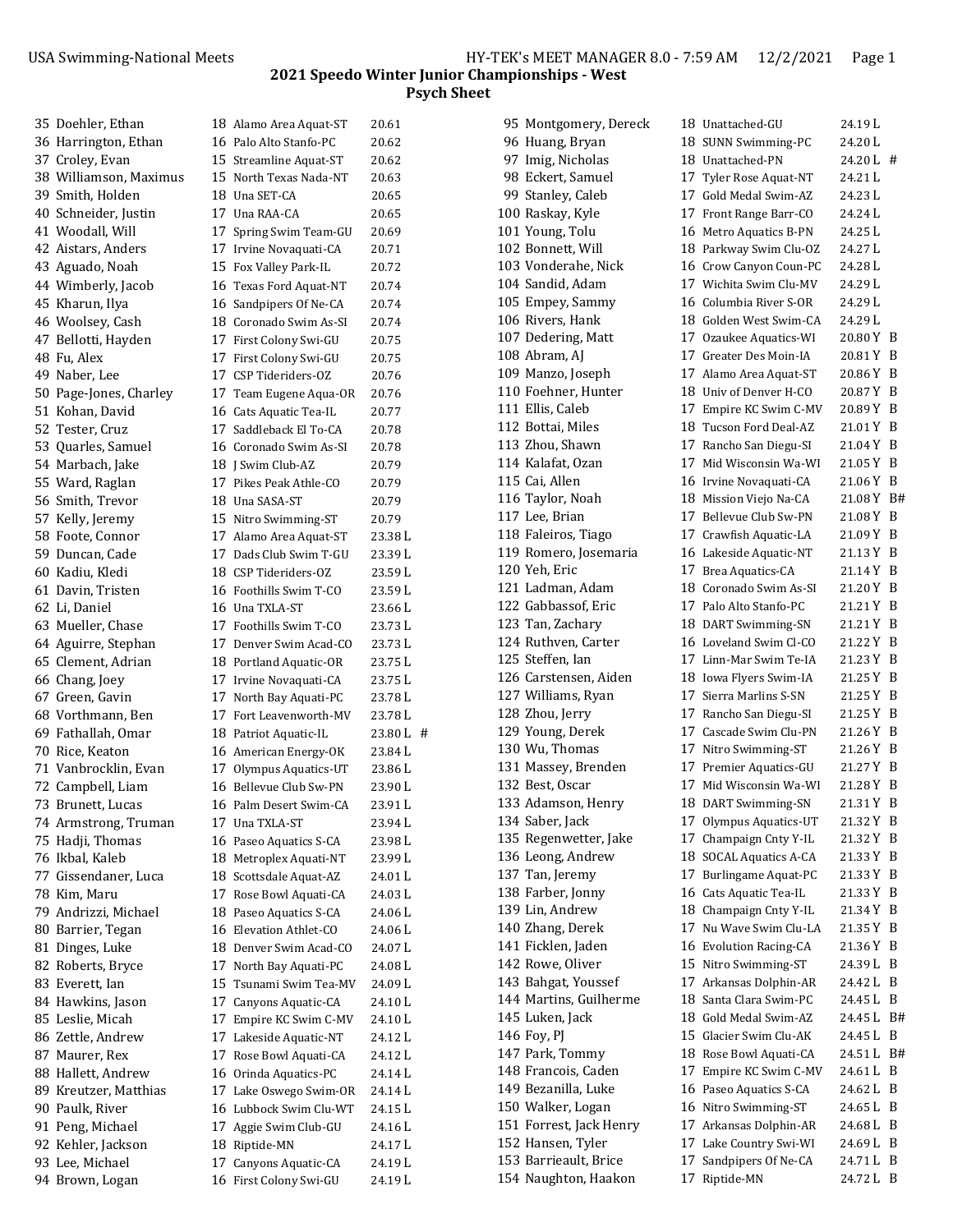| 155 Carlton, Wyatt   | 17 Bellingham Bay S-PN | 24.75 L B |  |
|----------------------|------------------------|-----------|--|
| 156 Callahan, Cooper | 18 Linn-Mar Swim Te-IA | 24.76 L B |  |
| 157 Cehelnik, Hunter | 16 Irvine Novaguati-CA | 24.78 L B |  |
| 158 Haskal, Manning  | 18 Una TXLA-ST         | 24.81 L B |  |
| 159 Davis, Colin     | 17 iNspire Swim Tea-MW | 24.82 L B |  |
| 160 Guo, Brandon     | 17 Katy Aquatic Tea-GU | 24.82 L B |  |
| 161 Swanepoel, Lance | 17 Greater Des Moin-IA | 24.86 L B |  |

#### **Event 11 Women 4x100 Yard Medley Relay**

| Team                   | Relay | <b>Seed Time</b> |
|------------------------|-------|------------------|
| 1 Univ of Denver H-CO  | A     | 3:38.34          |
| 2 Bellevue Club Sw-PN  | A     | 3:39.32          |
| 3 Palo Alto Stanfo-PC  | A     | 3:40.66          |
| 4 Irvine Novaquati-CA  | A     | 3:40.72          |
| 5 Crow Canyon Coun-PC  | A     | 3:40.98          |
| 6 Irvine Novaquati-CA  | B     | 3:41.17          |
| 7 Sandpipers Of Ne-CA  | A     | 3:41.17          |
| 8 Lakeside Aquatic-NT  | B     | 3:41.69          |
| 9 Colorado Springs-CO  | A     | 3:42.31          |
| 10 Univ of Denver H-CO | B     | 3:42.97          |
| 11 Academy Bullets-IL  | A     | 3:43.23          |
| 12 Orinda Aquatics-PC  | A     | 3:43.44          |
| 13 Elevation Athlet-CO | A     | 3:44.31          |
| 14 Rancho San Diegu-SI | A     | 3:44.43          |
| 15 Springfield Aqua-AR | A     | 3:44.89          |
| 16 Lake Oswego Swim-OR | A     | 3:44.96          |
| 17 Mission Viejo Na-CA | A     | 3:44.96          |
| 18 Lakeside Aquatic-NT | A     | 3:45.32          |
| 19 Nitro Swimming-ST   | A     | 3:45.42          |
| 20 Rose Bowl Aquati-CA | A     | 3:45.44          |
| 21 Seattle Metropol-PN | A     | 3:45.76          |
| 22 Aces Swim Club-CO   | A     | 3:45.86          |
| 23 Sierra Marlins S-SN | A     | 3:46.17          |
| 24 Riptide-MN          | A     | 3:46.39          |
| 25 Flatiron Athleti-CO | A     | 3:46.59          |
| 26 DART Swimming-SN    | A     | 3:46.62          |
| 27 Alamo Area Aquat-ST | A     | 3:46.67          |
| 28 Scottsdale Aquat-AZ | A     | 3:46.67          |
| 29 Edina Swim Club-MN  | A     | 3:46.69          |
| 30 Front Range Barr-CO | A     | 3:46.72          |
| 31 Lake Country Swi-WI | A     | 3:46.83          |
| 32 Metroplex Aquati-NT | A     | 3:46.86          |
| 33 Hinsdale Swim Cl-IL | A     | 3:46.86          |
| 34 Mansfield Aquati-NT | A     | 3:47.57          |
| 35 Longhorn Aquatic-ST | A     | 3:47.67          |
| 36 Mid Wisconsin Wa-WI | A     | 3:47.84          |
| 37 DART Swimming-SN    | B     | 3:47.87          |
| 38 Academy Bullets-IL  | B     | 3:47.87          |
| 39 Nitro Swimming-ST   | B     | 3:48.14          |
| 40 Orinda Aquatics-PC  | B     | 3:48.22          |
| 41 Ames Cyclone Aqu-IA | A     | 3:48.33          |
| 42 Palo Alto Stanfo-PC | B     | 3:48.36          |
| 43 Patriot Aquatic-IL  | A     | 3:48.36          |
| 44 Canyons Aquatic-CA  | A     | 3:48.42          |
| 45 Edina Swim Club-MN  | B     | 3:48.46          |
| 46 Iowa Flyers Swim-IA | A     | 3:48.51          |
| 47 Greater Omaha Aq-MW | A     | 3:48.55          |
| 48 North Texas Nada-NT | A     | 3:48.69          |
| 49 North Texas Nada-NT | B     | 3:48.79          |
| 50 Crow Canyon Coun-PC | B     | 3:48.80          |

| 12<br>Event            | Men 4x100 Yard Medley Relay |                  |
|------------------------|-----------------------------|------------------|
| Team                   | Relay                       | <b>Seed Time</b> |
| 1 Bellevue Club Sw-PN  | A                           | 3:14.26          |
| 2 Rose Bowl Aquati-CA  | A                           | 3:15.13          |
| 3 Lakeside Aquatic-NT  | A                           | 3:16.94          |
| 4 Sierra Marlins S-SN  | A                           | 3:17.34          |
| 5  Mid Wisconsin Wa-WI | A                           | 3:17.93          |
| 6 Rancho San Diegu-SI  | A                           | 3:18.11          |
| 7 Metroplex Aquati-NT  | A                           | 3:18.54          |
| 8 Rose Bowl Aquati-CA  | B                           | 3:18.83          |
| 9 Univ of Denver H-CO  | A                           | 3:18.86          |
| 10 Alamo Area Aquat-ST | A                           | 3:19.15          |
| 11 Golden West Swim-CA | A                           | 3:19.19          |
| 12 Swim Neptune-AZ     | A                           | 3:19.35          |
| 13 First Colony Swi-GU | A                           | 3:19.42          |
| 14 Lakeside Aquatic-NT | B                           | 3:19.67          |
| 15 Elevation Athlet-CO | A                           | 3:19.70          |
| 16 Irvine Novaquati-CA | A                           | 3:19.75          |
| 17 Crawfish Aquatic-LA | A                           | 3:20.29          |
| 18 Cypress Fairbank-GU | A                           | 3:20.37          |
| 19 Greater Des Moin-IA | A                           | 3:20.55          |
| 20 CSP Tideriders-OZ   | A                           | 3:20.91          |
| 21 Scottsdale Aquat-AZ | A                           | 3:21.25          |
| 22 Parkway Swim Clu-OZ | A                           | 3:21.58          |
| 23 Phoenix Swim Clu-AZ | A                           | 3:21.68          |
| 24 Blue Tide Aquati-GU | A                           | 3:21.70          |
| 25 Katy Aquatic Tea-GU | A                           | 3:21.83          |
| 26 Hinsdale Swim Cl-IL | A                           | 3:21.89          |
| 27 DART Swimming-SN    | A                           | 3:21.94          |
| 28 Nitro Swimming-ST   | A                           | 3:21.98          |
| 29 Aquawolves Swimm-CO | A                           | 3:22.04          |
| 30 Canyons Aquatic-CA  | A                           | 3:22.08          |
| 31 Gold Medal Swim-AZ  | A                           | 3:22.11          |
| 32 Lake Oswego Swim-OR | A                           | 3:22.19          |
| 33 iNspire Swim Tea-MW | A                           | 3:22.54          |
| 34 Aquajets Swim Te-MN | A                           | 3:22.83          |
| 35 Empire KC Swim C-MV | A                           | 3:22.92          |
| 36 Paseo Aquatics S-CA | A                           | 3:23.15          |
| 37 Sandpipers Of Ne-CA | A                           | 3:23.19          |
| 38 Olympus Aquatics-UT | A                           | 3:23.26          |
| 39 Waterloo Swimmin-ST | А                           | 3:23.35          |
| 40 Palo Alto Stanfo-PC | А                           | 3:23.55          |
| 41 Houston Bridge B-GU | А                           | 3:23.77          |
| 42 Nitro Swimming-ST   | B                           | 3:23.84          |
| 43 Orinda Aquatics-PC  | B                           | 3:23.88          |
| 44 Texas Ford Aquat-NT | А                           | 3:24.23          |
| 45 Alamo Area Aquat-ST | B                           | 3:24.49          |
| 46 Coronado Swim As-SI | A                           | 3:24.58          |
| 47 Tsunami Swim Tea-MV | A                           | 3:24.63          |
| 48 Evolution Racing-CA | A                           | 3:24.87          |
| 49 Palo Alto Stanfo-PC | B                           | 3:24.92          |
| 50 Pikes Peak Athle-CO | А                           | 3:24.94          |
| 51 North Bay Aquati-PC | А                           | 3:25.01          |
| 52 Mission Viejo Na-CA | А                           | 3:25.47          |
| 53 Highlands Ranch-CO  | А                           | 3:25.59          |
| 54 Metroplex Aquati-NT | B                           | 3:25.87          |
| 55 Orinda Aquatics-PC  | А                           | 3:25.99          |
| 56 North Texas Nada-NT | А                           | 3:25.99          |
| 57 Ames Cyclone Aqu-IA | A                           | 3:26.10          |

58 Greater Omaha Aq-MW A 3:26.33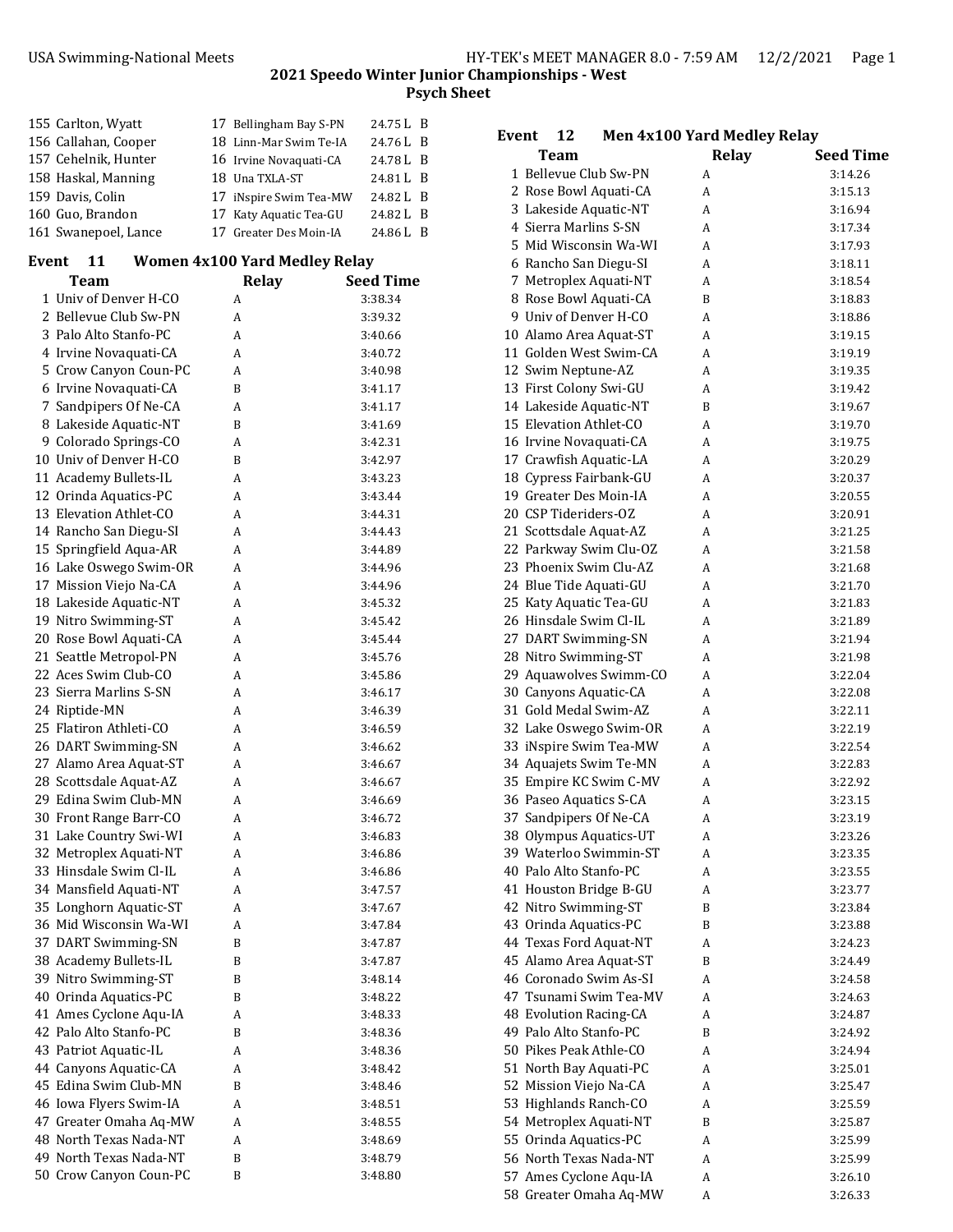|       |                                             |                   |     |                                                  | <b>Psyc</b>            |
|-------|---------------------------------------------|-------------------|-----|--------------------------------------------------|------------------------|
|       | 59 Team Eugene Aqua-OR                      |                   |     | A                                                | 3:26.48                |
|       | 60 Premier Aquatics-GU                      |                   |     | A                                                | 3:26.59                |
|       |                                             |                   |     |                                                  |                        |
| Event | 13                                          | Women 400 Yard IM |     |                                                  |                        |
|       | Name                                        |                   | Age | Team<br>17 Una SET-CA                            | <b>Seed Time</b>       |
|       | 1 Kozan, Justina                            |                   |     |                                                  | 4:05.67                |
|       | 2 Grimes, Katie<br>3 Sims, Bella            |                   |     | 15 Sandpipers Of Ne-CA                           | 4:06.24<br>4:06.59     |
|       | 4 Bell, Lucy                                |                   |     | 16 Sandpipers Of Ne-CA<br>17 Fort Collins Are-CO | 4:08.86                |
|       | 5 Bricker, Caroline                         |                   |     | 16 Colorado Springs-CO                           | 4:13.02                |
|       | 6 Hazle, Kathryn                            |                   |     | 17 North Coast Aqua-SI                           | 4:14.19                |
|       | 7 Weinstein, Claire                         |                   |     | 14 Sandpipers Of Ne-CA                           | 4:14.70                |
|       | 8 Black, Laci                               |                   |     | 17 Rockwall Aquatic-NT                           | 4:14.92                |
|       | 9 Rachjaibun, Sabrina                       |                   |     | 16 Front Range Barr-CO                           | 4:14.96                |
|       | 10 Murphy, Rosie                            |                   |     | 17 Sierra Marlins S-SN                           | 4:15.99                |
|       | 11 Kozan, Asia                              |                   |     | 16 Una SET-CA                                    | 4:16.14                |
|       | 12 Mollin, Nina                             |                   |     | 17 Academy Bullets-IL                            | 4:16.61                |
|       | 13 Steinmetz, Teagan                        |                   |     | 17 Denver Swim Acad-CO                           | 4:16.65                |
|       | 14 Portello, Audrey                         |                   |     | 17 DART Swimming-SN                              | 4:16.67                |
|       | 15 McCarthy, Katie                          |                   |     | 17 Edina Swim Club-MN                            | 4:16.81                |
|       | 16 Kuwata, Paige                            |                   |     | 17 Sandpipers Of Ne-CA                           | 4:16.82                |
|       | 17 J-Cheng, Audrey                          |                   |     | 17 Palo Alto Stanfo-PC                           | 4:17.23                |
|       | 18 Doane, Camden                            |                   |     | 15 King Aquatic Clu-PN                           | 4:17.23                |
|       | 19 Yoon, Hojung                             |                   |     | 16 Rose Bowl Aquati-CA                           | 4:17.48                |
|       | 20 Crom, Katie                              |                   |     | 18 Una SET-CA                                    | #<br>4:18.61           |
|       | 21 Todd, Sophia                             |                   |     | 18 COR Swimming-NT                               | 4:19.29                |
|       | 22 Cox, Jillian                             |                   |     | 16 Una TXLA-ST                                   | 4:19.70                |
|       | 23 Li, Kaia                                 |                   |     | 18 Palo Alto Stanfo-PC                           | 4:19.73                |
|       | 24 Jones, Julianne<br>25 Burnham, Charlotte |                   |     | 17 Flatiron Athleti-CO<br>15 Univ of Denver H-CO | 4:19.88                |
|       | 26 Brock, Elizabeth                         |                   |     | 18 Colorado Stars-CO                             | 4:19.95<br>4:19.97     |
|       | 27 Schuricht, Blakely                       |                   |     | 17 Scottsdale Aquat-AZ                           | 4:20.25                |
|       | 28 Chase, Campbell                          |                   |     | 16 COR Swimming-NT                               | 4:20.41                |
|       | 29 McGann, Bridget                          |                   |     | 15 Academy Bullets-IL                            | 4:20.57                |
|       | 30 O'Sullivan, Abby                         |                   |     | 16 Mission Viejo Na-CA                           | 4:20.89                |
|       | 31 Lee, Eunice                              |                   |     | 15 Santa Clara Swim-PC                           | 4:20.92                |
|       | 32 Stafford, Julia                          |                   |     | 17 Mission Viejo Na-CA                           | 4:21.36                |
|       | 33 Morabito, Mychal                         |                   |     | 14 Metroplex Aquati-NT                           | 4:21.50                |
|       | 34 Drabot, Grace                            |                   |     | 17 Ozaukee Aquatics-WI                           | 4:21.56                |
|       | 35 Miller, Hayden                           |                   |     | 17 Cypress Fairbank-GU                           | 4:21.61                |
|       | 36 Wilson, Sydney                           |                   |     | 15 Multnomah Athlet-OR                           | 4:21.63                |
|       | 37 Christian, Kate                          |                   |     | 16 Una TXLA-ST                                   | 4:21.80                |
|       | 38 Vaishnani, Sonia                         |                   |     | 16 Alamo Area Aquat-ST                           | 4:21.80                |
|       | 39 Jaffe, Erica                             |                   |     | 14 Sierra Marlins S-SN                           | 4:22.26                |
|       | 40 Cronk, Carli                             |                   |     | 15 Alamo Area Aquat-ST                           | 4:56.22 L              |
|       | 41 Sokolow, Mattea                          |                   |     | 16 Team Santa Monic-CA                           | 4:56.53 L              |
|       | 42 Kanary, Karina                           |                   |     | 16 Longhorn Aquatic-ST                           | 4:57.29 L              |
|       | 43 Walker, Lauren                           |                   |     | 16 Mansfield Aquati-NT                           | 4:57.59 L              |
|       | 44 Marakovic, Aliana<br>45 Karam, Emma      |                   |     | 14 Nitro Swimming-ST                             | 4:57.98 L              |
|       | 46 Moehn, Anna                              |                   |     | 17 Reno Aquatic Clu-PC<br>17 CSP Tideriders-OZ   | 4:58.21 L<br>4:59.17 L |
|       | 47 Pape, Ava                                |                   |     | 14 Texas Ford Aquat-NT                           | 5:00.37L               |
|       | 48 Housman, Paige                           |                   |     | 17 Flying Fish Ariz-AZ                           | 5:00.58L               |
|       | 49 Freeman, Ella                            |                   |     | 15 Rockwall Aquatic-NT                           | 5:00.78L               |
|       | 50 Suarez, Olivia                           |                   |     | 15 Cypress Fairbank-GU                           | 5:00.81 L              |
|       | 51 Sego, Ashley                             |                   |     | 17 Academy Bullets-IL                            | 5:00.88 L              |
|       | 52 Barck, Emilia                            |                   |     | 15 Orinda Aquatics-PC                            | 4:22.83 Y B            |
|       | 53 Deedy, Anne                              |                   |     | 17 Empire KC Swim C-MV                           | 4:23.82 Y B            |
|       | 54 Clift, Elise                             |                   |     | 15 Mansfield Aquati-NT                           | 4:24.01 Y B            |
|       | 55 Beu, Izzy                                |                   |     | 14 St Charles Swim-IL                            | 4:24.26 Y B            |
|       | 56 Kitchel, Kassidy                         |                   |     | 16 Dads Club Swim T-GU                           | 4:24.85 Y B            |

|       | 57 Friesen, Karter                    |     | 17 Loveland Swim Cl-CO                           | 4:25.00 Y B          |     |
|-------|---------------------------------------|-----|--------------------------------------------------|----------------------|-----|
|       | 58 Coffey, Kaylee                     |     | 17 Alamo Area Aquat-ST                           | 4:25.07 Y B          |     |
|       | 59 Drexler, Peyton                    |     | 16 Lake Country Swi-WI                           | 4:25.20 Y B          |     |
|       | 60 Holcomb, Meredith                  |     | 17 Alamo Area Aquat-ST                           | 4:25.38 Y B          |     |
|       | 61 Zhang, Kelsey                      |     | 14 Palo Alto Stanfo-PC                           | 4:25.79 Y B          |     |
|       | 62 Shapiro, Isabelle                  |     | 18 Team Santa Monic-CA                           | 4:25.90 Y B          |     |
|       | 63 Huang, Lucy                        |     | 17 DART Swimming-SN                              | 4:26.01 Y B          |     |
|       | 64 Randall, Katherine                 |     | 18 Riptide-MN                                    | 4:26.01 Y B          |     |
|       | 65 Hinerfeld, Quinlan                 |     | 18 Fort Collins Are-CO                           | 4:26.55 Y B#         |     |
|       | 66 Luper, Sofia                       |     | 15 Cypress Fairbank-GU                           | 4:26.61 Y B          |     |
|       | 67 Muhitch, Seanna                    |     | 15 Lakeside Aquatic-NT                           | 4:26.67 Y B          |     |
|       | 68 Buono, Katelyn                     |     | 18 Reno Aquatic Clu-PC                           | 4:26.93 Y            | - B |
|       | 69 Enge, Piper                        |     | 15 Bellevue Club Sw-PN                           | 4:27.12 Y B          |     |
|       | 70 Jorgenson, Gena                    |     | 17 Aberdeen Swim Cl-SD                           | 4:27.39 Y B          |     |
|       |                                       |     |                                                  |                      |     |
|       | 71 Nguyen, Kaitlyn                    |     | 14 Irvine Novaquati-CA                           | 4:27.49 Y B          |     |
|       | 72 Collins, Avery                     |     | 15 Lakeside Aquatic-NT                           | 4:27.81 Y B          |     |
|       | 73 Faraboschi, Silvia                 |     | 17 Palo Alto Stanfo-PC                           | 4:27.99 Y B          |     |
|       | 74 Barnett, Aislyn                    |     | 16 Aces Swim Club-CO                             | 4:28.01 Y B          |     |
|       | 75 Smoker, Ella                       |     | 16 Cypress Fairbank-GU                           | 4:28.65 Y B          |     |
|       | 76 Sayers, Emma                       |     | 15 Swim Neptune-AZ                               | 4:29.44 Y B          |     |
|       | 77 Wieckowski, Kayla                  |     | 17 Streamliner Aqua-SR                           | 4:29.57 Y B          |     |
|       | 78 Felner, Joy                        |     | 15 Scottsdale Aquat-AZ                           | 4:30.07 Y B          |     |
|       | 79 Desordi, Ally                      |     | 18 iNspire Swim Tea-MW                           | 4:30.35Y             | - B |
|       | 80 Schoeck, Sydney                    |     | 13 Rockwood Swim Cl-OZ 5:01.73 L B               |                      |     |
|       |                                       |     |                                                  |                      |     |
| Event | Men 400 Yard IM<br>14                 |     |                                                  |                      |     |
|       | Name                                  | Age | Team                                             | <b>Seed Time</b>     |     |
|       | 1 Linscheer, Giovanni                 |     | 17 COR Swimming-NT                               | 3:48.08              |     |
|       | 2 Lucas, Cooper                       |     | 16 Lakeside Aquatic-NT                           | 3:49.88              |     |
|       | 3 Najera, Humberto                    |     | 16 Una SET-CA                                    | 3:50.50              |     |
|       | 4 Brill, Kyle                         |     | 18 Una CANY-CA                                   | 3:51.42              |     |
|       | 5 Jones, Keaton                       |     | 17 Swim Neptune-AZ                               | 3:51.97              |     |
|       | 6 Williamson, Maximus                 |     | 15 North Texas Nada-NT                           | 3:52.07              |     |
|       | 7 Clark, Charlie                      |     | 17 Boulder City Hen-CA                           | 3:52.28              |     |
|       | 8 Sandidge, Levi                      |     | 17 COR Swimming-NT                               | 3:53.21              |     |
|       | 9 Wimberly, Jacob                     |     | 16 Texas Ford Aquat-NT                           | 3:53.60              |     |
|       | 10 Vanbrocklin, Evan                  |     |                                                  |                      |     |
|       |                                       |     |                                                  |                      |     |
|       |                                       |     | 17 Olympus Aquatics-UT                           | 3:53.69              |     |
|       | 11 Zinn, Tona                         |     | 17 SOCAL Aquatics A-CA                           | 3:53.87              |     |
|       | 12 Klingman, Collin                   |     | 18 Crawfish Aquatic-LA                           | 3:54.07              |     |
|       | 13 Hochwalt, Michael                  |     | 16 Spokane Waves Aq-IE                           | 3:54.33              |     |
|       | 14 Henderson, Orion                   |     | 17 BEAST-NM                                      | 3:54.93              |     |
|       | 15 Stibrich, Luke                     |     | 16 Blue Tide Aquati-GU                           | 3:55.00              |     |
|       | 16 Fleig, Isaac                       |     | 16 Unattached-WI                                 | 3:55.21              |     |
|       | 17 Edmund, Mason                      |     | 17 North Texas Nada-NT                           | 3:55.59              |     |
|       | 18 White, Sam                         |     | 16 Front Range Barr-CO                           | 3:55.86              |     |
|       | 19 Noguchi, Logan                     |     | 16 Rancho San Diegu-SI                           | 3:56.18              |     |
|       | 20 Lund, Hunter                       |     | 17 Premier Aquatics-GU                           | 3:56.28              |     |
|       | 21 Laird, Noah                        |     | 18 Seattle Metropol-PN                           | 3:56.59              |     |
|       | 22 Brown, Logan                       |     | 16 First Colony Swi-GU                           | 3:56.73              |     |
|       | 23 Barrieault, Brice                  |     | 17 Sandpipers Of Ne-CA                           | 3:56.88              |     |
|       | 24 Nail, Evan                         |     | 17 Gold Medal Swim-AZ                            | 3:56.88              |     |
|       | 25 Ballard, Jack                      |     | 17 Fort Collins Are-CO                           | 3:57.01              |     |
|       | 26 Stewart, Riley                     |     | 18 Flying Fish Ariz-AZ                           | 3:57.04              |     |
|       | 27 Morgan, Keller                     |     | 17 Evolution Racing-CA                           | 3:57.49              |     |
|       |                                       |     | 16 Una SET-CA                                    | 3:57.73              |     |
|       | 28 Beyer, Brady<br>29 Alarcon, Landon |     | 18 Nitro Swimming-ST                             | 3:58.41              |     |
|       |                                       |     |                                                  |                      |     |
|       | 30 Enyeart, Alec                      |     | 17 Tsunami Swim Tea-MV 4:27.92 L                 |                      |     |
|       | 31 Ellis, Luke                        |     | 15 Sandpipers Of Ne-CA                           | 4:30.27L             |     |
|       | 32 Healy, Ryan<br>33 Brooker, George  |     | 16 King Marlin Swim-OK<br>18 Rancho San Diegu-SI | 4:33.20L<br>4:33.63L |     |

34 Burns, Shane 18 Longhorn Aquatic-ST 4:33.64 L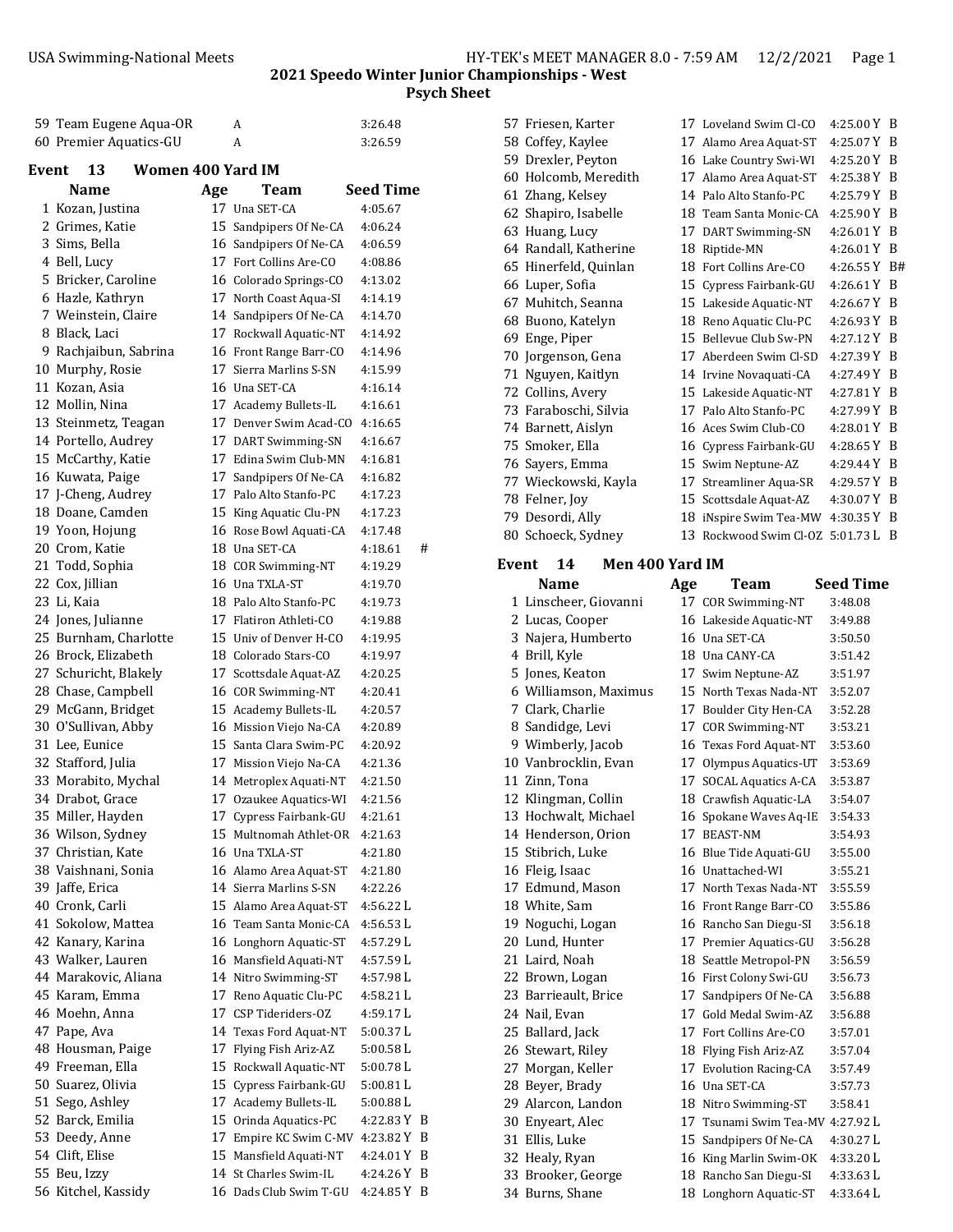| 35 Naughton, Haakon   | 17 Riptide-MN                      | 4:34.04 L     |   |
|-----------------------|------------------------------------|---------------|---|
| 36 Hahn, Kalvin       | 16 Greater Omaha Aq-MW 4:34.21 L   |               |   |
| 37 Eccleston, Jake    | 15 Loveland Swim Cl-CO             | 4:34.90 L     |   |
| 38 Mortenson, Matthew | 16 Riptide-MN                      | 4:35.60 L     |   |
| 39 Ravegum, Drew      | 16 Jeffco Hurricane-CO             | 4:35.89 L     |   |
| 40 Laurito, Anthony   | 15 Aquastar-GU                     | 4:35.94 L     |   |
| 41 Choi, Daniel       | 16 Cypress Fairbank-GU             | 4:36.02 L     |   |
| 42 Heinlein, Jaden    | 16 Reach Aquatics S-IL             | 4:36.14 L     |   |
| 43 Witte, Evan        | 16 Metroplex Aquati-NT             | 4:36.15 L     |   |
| 44 Arnold, Charlie    | 17 Bellevue Club Sw-PN             | $4:36.44$ L   |   |
| 45 Kajfosz, Mason     | 16 Highlands Ranch-CO              | 4:36.94 L     |   |
| 46 Lee, Andrew        | 17 First Colony Swi-GU             | $3:59.75Y$ B  |   |
| 47 Regenwetter, Jake  | 17 Champaign Cnty Y-IL             | 3:59.97 Y B   |   |
| 48 McKean, Durgan     | 17 Bend Swim Club-OR               | $4:00.32$ Y B |   |
| 49 Wright, Dillon     | 16 Sandpipers Of Ne-CA             | $4:01.06$ Y B |   |
| 50 Verdolaga, Daniel  | 16 Evolution Racing-CA             | $4:01.36$ Y B |   |
| 51 Gibbs, Henry       | 16 Palo Alto Stanfo-PC             | $4:01.38$ Y B |   |
| 52 Turner, Mason      | 15 Linn-Mar Swim Te-IA             | 4:01.40 Y B   |   |
| 53 Mohseni, Shawn     | 18 Mansfield Aquati-NT             | 4:01.64 Y B   |   |
| 54 Jones, Will        | 16 Olympus Aquatics-UT             | $4:01.80 Y$ B |   |
| 55 Grieve, Alex       | 18 Scottsdale Aquat-AZ             | 4:02.06 Y B#  |   |
| 56 Klatt, Grant       | 18 Houston Bridge B-GU             | 4:02.13 Y B   |   |
| 57 Cosgrove, Colin    | 17 Tucson Ford Deal-AZ             | 4:02.59 Y B   |   |
| 58 Zika, Honza        | 17 Mission Viejo Na-CA             | $4:02.62$ Y B |   |
| 59 Dejean, William    | 17 Crawfish Aquatic-LA             | 4:02.80 Y B   |   |
| 60 Zou, Andrew        | 16 Una TXLA-ST                     | $4:02.85$ Y B |   |
| 61 Swigart, Camden    | 18 Bloomington Norm-IL             | $4:02.98$ Y B |   |
| 62 Beagle, Braden     | 18 Rose Bowl Aquati-CA             | $4:03.03$ Y B |   |
| 63 Wallace, Reed      | 17 Central Iowa Aqu-IA             | $4:03.18$ Y B |   |
| 64 Li, Daniel         | 15 Rose Bowl Aquati-CA             | $4:03.61$ Y B |   |
| 65 Balva, Arthur      | 16 Palo Alto Stanfo-PC             | 4:03.84 Y B   |   |
| 66 Wehner, Sean       | 17 Academy Bullets-IL              | $4:03.85$ Y B |   |
| 67 Watson, John       | 16 Greater Omaha Aq-MW 4:03.94 Y B |               |   |
| 68 Maskalenka, Maksim | 18 Sandpipers Of Ne-CA             | 4:04.12 Y B   |   |
| 69 Miner, Wyatt       | 16 Riverside Aquati-CA             | 4:04.38 Y B   |   |
| 70 Gallob, Jack       | 18 Las Vegas Swim C-CA             | 4:05.20 Y B#  |   |
| 71 Krauss, Ronan      | 16 Univ of Denver H-CO             | 4:05.33 Y B   |   |
| 72 Tatge, Gavyn       | 17 Team Eugene Aqua-OR 4:05.55 Y B |               |   |
| 73 Beaton, Briscoe    | 17 Kamehameha Swim-HI 4:05.62 Y B  |               |   |
| 74 Cannon, Maxston    | 18 Southern Utah Sw-UT             | 4:05.62 Y     | B |
| 75 Kindseth, Evan     | 18 Riptide-MN                      | 4:06.58Y      | В |
| 76 Samsonov, Luka     | 17 Metroplex Aquati-NT             | 4:06.60Y      | B |
| 77 Ramsower, Mason    | 16 First Colony Swi-GU             | 4:07.04 Y     | B |
| 78 Jones, Connor      | 15 Katy Aquatic Tea-GU             | 4:37.69 L     | B |
| 79 Joswiak, Thomas    | 17 Phoenix Swim Clu-AZ             | 4:40.80 L     | B |
| 80 Hogan, Ethan       | 17 Lakeside Aquatic-NT             | 4:42.36 L     | B |

## **Event 15 Women 100 Yard Butterfly**

| <b>Name</b>       | Age | Team                   | <b>Seed Time</b> |
|-------------------|-----|------------------------|------------------|
| 1 Bell, Lucy      |     | 17 Fort Collins Are-CO | 52.17            |
| 2 Sims, Bella     |     | 16 Sandpipers Of Ne-CA | 52.26            |
| 3 Parkhe, Annika  |     | 16 Patriot Aquatic-IL  | 52.72            |
| 4 Coe, Angela     |     | 17 Champaign Cnty Y-IL | 53.00            |
| 5 Martin, Scarlet |     | 17 Iowa Flyers Swim-IA | 53.01            |
| 6 Noble, Kennedy  |     | 17 Phoenix Swim Clu-AZ | 53.43            |
| 7 Gillilan, Renee |     | 17 Fort Collins Are-CO | 53.46            |
| 8 Jablonski, Ella |     | 15 Seattle Metropol-PN | 53.49            |
| 9 Quan, Angela    |     | 16 Santa Clara Swim-PC | 53.57            |
| 10 Whitaker, Ava  |     | 17 Rockwall Aquatic-NT | 53.63            |
| 11 Simecek, Edie  |     | 16 Flatiron Athleti-CO | 53.65            |

| 12 Schalow, Maggie       | 17 Irvine Novaquati-CA   | 53.71       |    |
|--------------------------|--------------------------|-------------|----|
| 13 Hartman, Bailey       | 15 Crow Canyon Coun-PC   | 53.83       |    |
| 14 Reinke, Claire        | 16 Hurricanes Swim-MN    | 53.97       |    |
| 15 Crom, Katie           | 18 Una SET-CA            | 53.98       | #  |
| 16 Malinowski, Lauren    | 18 Waukesha Express-WI   | 54.04       |    |
| 17 Bricker, Caroline     | 16 Colorado Springs-CO   | 54.07       |    |
| 18 Abrajan, Issie        | 17 Una SET-CA            | 54.09       |    |
| 19 Rentz, Becky          | 14 Academy Bullets-IL    | 54.09       |    |
| 20 Kinsey, Emma          | 16 Katy Aquatic Tea-GU   | 54.19       |    |
| 21 Bales, Sydney         | 17 Front Range Barr-CO   | 54.29       |    |
| 22 Brouwer, Aubree       | 17 Springfield Aqua-AR   | 54.36       |    |
| 23 Greenhawt, Lexi       | 16 Univ of Denver H-CO   | 54.38       |    |
| 24 Sullivan, Kylee       | 17 Parkway Swim Clu-OZ   | 54.39       |    |
| 25 Kern, Emma            | 16 Aquajets Swim Te-MN   | 54.42       |    |
| 26 Lustria, Fay          | 17 Lake Oswego Swim-OR   | 54.52       |    |
| 27 Chavez, Ava           | 16 Sierra Marlins S-SN   | 54.52       |    |
| 28 Fox, Ellis            | 17 Lubbock Swim Clu-WT   | 54.57       |    |
| 29 Tierney, Hailey       | 16 Lake Country Swi-WI   | 54.58       |    |
| 30 Johnson, Faith        | 17 Rocket Aquatics-WI    | 54.63       |    |
| 31 Dequine, Sanne        | 17 DART Swimming-SN      | 54.63       |    |
| 32 Mrzyglod, Sabina      | 18 Rocket Aquatics-WI    | 54.71       |    |
| 33 Brotman, Arielle      | 15 Rancho San Diegu-SI   | 54.77       |    |
| 34 Rojas, Ana            | 17 Colorado Springs-CO   | 54.78       |    |
| 35 Ficken, Lawson        | 17 Univ of Denver H-CO   | 54.79       |    |
| 36 Lafferty, Lydia       | 18 American Energy-OK    | 54.79       |    |
| 37 Murray, Camille       | 15 Metroplex Aquati-NT   | 54.81       |    |
| 38 Lucas, Zella          | 16 Edina Swim Club-MN    | 54.84       |    |
| 39 Newman, Alexis        | 17 Blue Tide Aquati-GU   | 54.84       |    |
| 40 Driscoll, Tyler       | 16 Flying Fish Ariz-AZ   | 54.86       |    |
| 41 Neverman, Brigitta    | 18 Mid Wisconsin Wa-WI   | 54.87       |    |
| 42 Arroyo, Maya          | 15 Chicago Wolfpack-IL   | 54.87       |    |
| 43 Banos, Samantha       | 17 Seal Beach Swim-CA    | 54.89       |    |
| 44 Scott, Jada           | 16 Alamo Area Aquat-ST   | 54.93       |    |
| 45 Fisco, Bella          | 16 Canyons Aquatic-CA    | 54.95       |    |
| 46 Walker, Sarah         | 16 Mansfield Aquati-NT   | 54.98       |    |
| 47 Mason, Amelia         | 14 Flatiron Athleti-CO   | 55.01       |    |
| 48 Topolewski, Ava       | 17 Mansfield Aquati-NT   | 55.04       |    |
| 49 Meraz, Iz             | 17 DART Swimming-SN      | 55.06       |    |
| 50 Duncan, Jada          | 14 Wolverine Aquati-SN   | 55.07       |    |
| 51 Busma, Milena         | 16 Patriot Aquatic-IL    | 55.08       |    |
| 52 Detter, Ella          | 14 Palo Alto Stanfo-PC   | 1:01.60L    |    |
| 53 Brennan, Jamie        | 18 Beach Cities Swi-CA   | 1:01.69 L   |    |
| 54 Iannaccone, Stephanie | 17 Walnut Creek Aqu-PC   | 1:02.01 L   |    |
| 55 Kitayama, Emily       | 15 Alamo Area Aquat-ST   | 1:02.01 L   |    |
| 56 Jia, Yvonne           | 18 Edina Swim Club-MN    | 1:02.03L    |    |
| 57 Frericks, Grace       | 17 Black Hawk Area-IA    | 1:02.03L    |    |
| 58 Dauletau, Sasha       | 16 Una TXLA-ST           | 1:02.05L    |    |
| 59 Masud, Zara           | 15 Aquazot Swim Clu-CA   | 1:02.08L    |    |
| 60 Suarez, Olivia        | 15 Cypress Fairbank-GU   | 1:02.08 L   |    |
| 61 Sifferman, Stephanie  | 17 Santa Clara Swim-PC   | 1:02.14L    |    |
| 62 Duhamel, Aimee        | 16 Academy Bullets-IL    | 1:02.17 L   |    |
| 63 Todd, Sophia          | 18 COR Swimming-NT       | 1:02.18L    |    |
| 64 Stinson, Chloe        | 15 Mission Viejo Na-CA   | 1:02.28L    |    |
| 65 Tenczar, Emily        | 17 Almaden Riptides-PC   | 1:02.33L    |    |
| 66 Gwinn, Applejean      | 15 Boulder City Hen-CA   | 1:02.43 L   |    |
| 67 Bodenstab, Amelia     | 15 Una TXLA-ST           | 1:02.64 L   |    |
| 68 Wilson, Charlotte     | 15 Univ of Denver H-CO   | 55.12 Y B   |    |
| 69 Heintz, Clary         | 16 North Texas Nada-NT   | 55.31 Y     | B  |
| 70 Christian, Kate       | 16 Una TXLA-ST           | 55.33 Y     | -B |
| 71 Coro Morgan           | 17 Ciarna Marline C.C.N. | EE 2E VIIDI |    |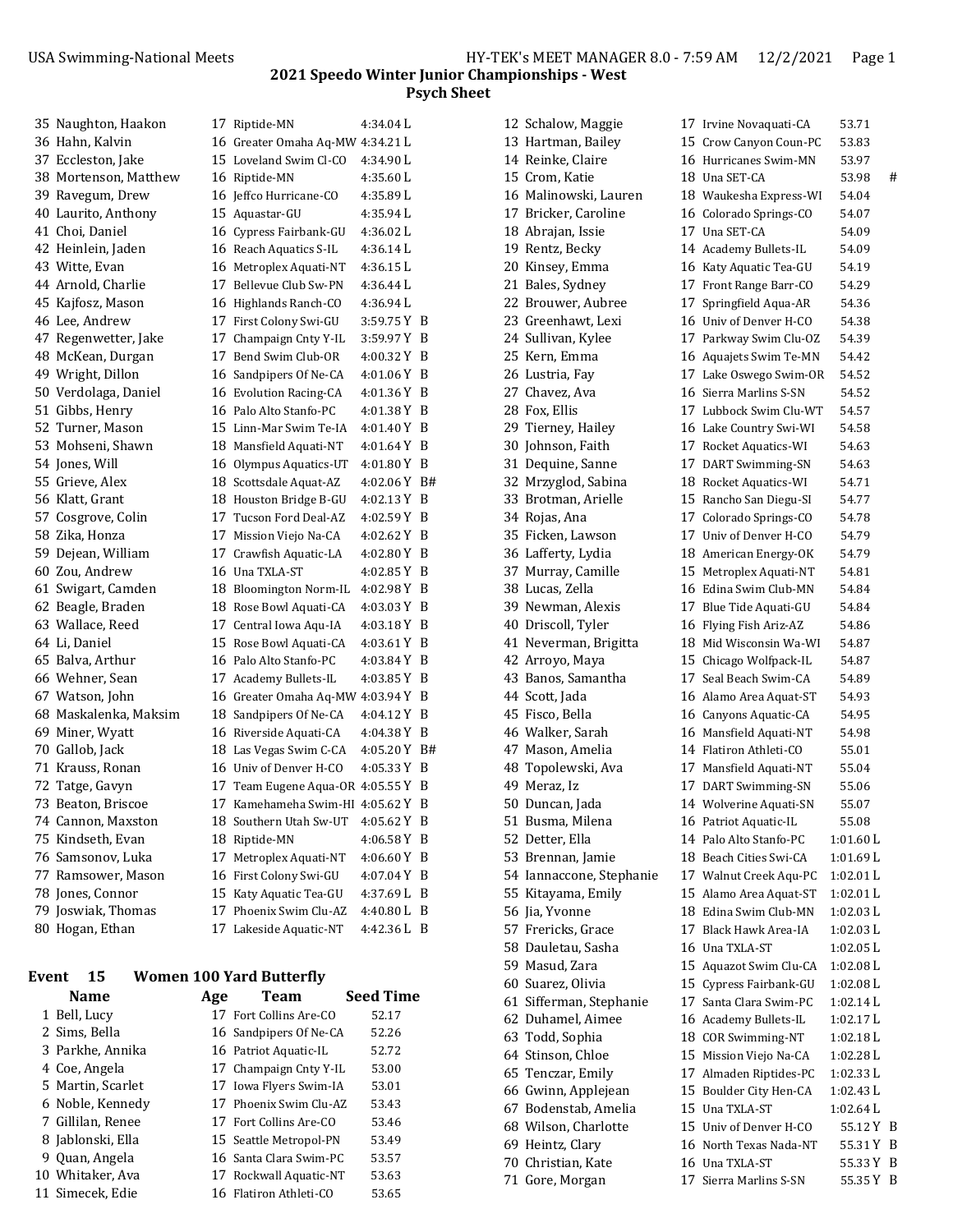|                                              | 72 Howell, Tierney     |  | 16 Northern Lights-ND  | 55.44 Y B  |   |  |  |
|----------------------------------------------|------------------------|--|------------------------|------------|---|--|--|
|                                              | 73 Wozniak, Julia      |  | 17 Lakeside Aquatic-NT | 55.45 Y B  |   |  |  |
|                                              | 74 Kloth, Mikayla      |  | 17 Ames Cyclone Aqu-IA | 55.46 Y B  |   |  |  |
|                                              | 75 Zhang, Amy          |  | 16 Rancho San Diegu-SI | 55.53 Y B  |   |  |  |
|                                              | 76 Fu, Kayla           |  | 16 First Colony Swi-GU | 55.53 Y B  |   |  |  |
|                                              | 77 Beeson, Hadley      |  | 18 Dallas Mustangs-NT  | 55.56 Y B  |   |  |  |
|                                              | 78 Chow, Kailee        |  | 17 FAST Swim Team-CA   | 55.74 Y B  |   |  |  |
|                                              | 79 Finzen, Annika      |  | 16 Kansas City Blaz-MV | 55.78 Y B  |   |  |  |
|                                              | 80 Nordmann, Zoe       |  | 15 Magnolia Aquatic-GU | 55.79 Y B  |   |  |  |
|                                              | 81 Hosch, Lindsey      |  | 18 Lakeside Aquatic-NT | 55.80 Y B  |   |  |  |
|                                              | 82 Kitchel, Kassidy    |  | 16 Dads Club Swim T-GU | 55.80 Y B  |   |  |  |
|                                              | 83 Xu, Emily           |  | 17 Rose Bowl Aquati-CA | 55.85 Y B  |   |  |  |
|                                              | 84 Ottem, Ellery       |  | 16 Mako Aquatics-MN    | 55.91 Y B  |   |  |  |
|                                              | 85 Zallen, Zara        |  | 17 Loveland Swim Cl-CO | 55.93 Y B  |   |  |  |
|                                              | 86 Francis, Malia      |  | 18 Mid Wisconsin Wa-WI | 55.94 Y B  |   |  |  |
|                                              | 87 Kuwata, Paige       |  | 17 Sandpipers Of Ne-CA | 55.96 Y B  |   |  |  |
|                                              | 88 Legh, Jamieson      |  | 16 Flatiron Athleti-CO | 55.99 Y B  |   |  |  |
|                                              | 89 Ehm, Inge           |  | 16 Aces Swim Club-CO   | 56.03 Y B  |   |  |  |
|                                              | 90 McKenzie, Sydney    |  | 17 Colorado Springs-CO | 56.11 Y B  |   |  |  |
|                                              | 91 Beay, Ali           |  | 18 Elmbrook Swim Cl-WI | 56.13 Y B  |   |  |  |
|                                              | 92 Vlaic, Annemarie    |  | 14 Lake Oswego Swim-OR | 56.17 Y B  |   |  |  |
|                                              | 93 Schellenger, Sienna |  | 17 Lakeside Aquatic-NT | 56.20 Y B  |   |  |  |
|                                              | 94 Andrews, Catherine  |  | 15 Seattle Metropol-PN | 56.21 Y B  |   |  |  |
|                                              | 95 Hermeston, Emma     |  | 18 Loveland Swim Cl-CO | 56.21 Y B  |   |  |  |
|                                              | 96 Heldenbrand, Hailey |  | 17 North Texas Nada-NT | 56.27 Y B  |   |  |  |
|                                              | 97 Weber, Emma         |  | 17 Univ of Denver H-CO | 56.38 Y B  |   |  |  |
|                                              | 98 Larsen, Caroline    |  | 15 Foxjets Swim Tea-MN | 56.44 Y B  |   |  |  |
|                                              | 99 Gallimore, Maya     |  | 17 San Clemente Aqu-CA | 56.51 Y B  |   |  |  |
|                                              | 100 Yu, Linda          |  | 17 Irvine Novaquati-CA | 56.61 Y B  |   |  |  |
|                                              | 101 Gettys, Emma       |  | 17 Texas Gold-ST       | 56.64 Y B  |   |  |  |
|                                              | 102 Passe, Ella        |  | 17 Riptide-MN          | 56.70 Y B  |   |  |  |
|                                              | 103 Hinerfeld, Quinlan |  | 18 Fort Collins Are-CO | 56.70 Y B# |   |  |  |
|                                              | 104 Ma, Sally          |  | 17 Champaign Cnty Y-IL | 56.72 Y B  |   |  |  |
|                                              | 105 Ravarino, Jenna    |  | 17 Orinda Aquatics-PC  | 57.03 Y B  |   |  |  |
|                                              | 106 Smith, Adriana     |  | 16 Orinda Aquatics-PC  | 57.10 Y B  |   |  |  |
|                                              | 107 Schoessel, Haiden  |  | 16 Rockwood Swim Cl-OZ | 57.12 Y B  |   |  |  |
|                                              | 108 Hoang, Trinity     |  | 16 Nitro Swimming-ST   | 57.12 Y B  |   |  |  |
|                                              | 109 Palmer, Erin       |  | 17 AquaStorm-ND        | 57.13 Y B  |   |  |  |
|                                              | 110 O'Connor, Lauren   |  | 16 Academy Bullets-IL  | 57.17 Y B  |   |  |  |
|                                              | 111 Ziegert, Ella      |  | 16 Boulder Swimming-CO | 57.32Y     | В |  |  |
|                                              | 112 Armon, Indigo      |  | 17 Elevation Athlet-CO | 57.37 Y    | B |  |  |
|                                              | 113 Watrous, Catherine |  | 17 North Bay Aquati-PC | 57.37Y     | B |  |  |
|                                              | 114 Deyoung, Maeve     |  | 15 Lake Oswego Swim-OR | 57.37 Y    | B |  |  |
|                                              | 115 Wetteland, Kelly   |  | 17 Una BST-NM          | 57.38 Y    | B |  |  |
|                                              | 116 Brakebill, Sydney  |  | 17 North Bay Aquati-PC | 57.41 Y B  |   |  |  |
|                                              | 117 Reid, Abby         |  | 17 Badger Aquatics-WI  | 57.47 Y B  |   |  |  |
|                                              | 118 Herscu, Abigail    |  | 17 Livermore Aqua C-PC | 57.48 Y    | B |  |  |
|                                              | 119 Thompson, Anni     |  | 17 Crawfish Aquatic-LA | 1:03.24 L  | B |  |  |
|                                              | 120 Chow, Isabella     |  | 15 Chicago Wolfpack-IL | 1:04.06 L  | B |  |  |
|                                              | 121 Zelen, Haley       |  | 16 South Metro Stor-MN | 1:04.07 L  | B |  |  |
|                                              | 122 Wanner, Livi       |  | 15 Waukesha Express-WI | 1:04.55 L  | B |  |  |
|                                              | 123 Donald, Meghan     |  | 17 Ames Cyclone Aqu-IA | 1:04.57 L  | B |  |  |
|                                              | 124 Karl, Avery        |  | 15 Empire KC Swim C-MV | 1:04.58 L  | B |  |  |
| Event<br>16<br><b>Men 100 Yard Butterfly</b> |                        |  |                        |            |   |  |  |

| <b>Name</b>       | Age | <b>Team</b>            | <b>Seed Time</b> |
|-------------------|-----|------------------------|------------------|
| 1 Kharun, Ilya    |     | 16 Sandpipers Of Ne-CA | 47.13            |
| 2 Smith, Holden   |     | 18 Una SET-CA          | 47.18            |
| 3 Filipovic, Alec |     | 17 St Charles Swim-IL  | 47.21            |
| 4 Havon, Will     |     | 17 Mid Wisconsin Wa-WI | 47.21            |
| 5 Foote, Connor   |     | 17 Alamo Area Aquat-ST | 47.35            |

| 6 Scharff, Cooper          | 18 Parkway Swim Clu-OZ | 47.46 |   |
|----------------------------|------------------------|-------|---|
| 7 McMahon, Alex            | 18 Aquawolves Swimm-CO | 47.54 |   |
| 8 McKenna, Conor           | 18 Lakeside Aquatic-NT | 47.65 |   |
| 9 Kleinman, Max            | 17 Swim Neptune-AZ     | 47.69 |   |
| 10 Green, Garret           | 18 Blue Tide Aquati-GU | 47.80 |   |
| 11 Ellis, Caleb            | 17 Empire KC Swim C-MV | 48.10 |   |
| 12 Bork, Samuel            | 17 Mid Wisconsin Wa-WI | 48.17 |   |
| 13 Tan, Zachary            | 18 DART Swimming-SN    | 48.25 |   |
| 14 Kulow, Jonny            | 17 Lander Swim Club-WY | 48.29 |   |
| 15 Song, Josh              | 18 Glenbrook Swim C-IL | 48.37 |   |
| 16 McCarty, Quintin        | 18 Pikes Peak Athle-CO | 48.39 | # |
| 17 Romero, Josemaria       | 16 Lakeside Aquatic-NT | 48.44 |   |
| 18 Foehner, Hunter         | 18 Univ of Denver H-CO | 48.46 |   |
| 19 Halterman, Bryce        | 17 Paseo Aquatics S-CA | 48.47 |   |
| 20 Dalmacio, Ronald        | 17 Rose Bowl Aquati-CA | 48.48 |   |
| 21 Fu, Alex                | 17 First Colony Swi-GU | 48.53 |   |
| 22 Lee, Brian              | 17 Bellevue Club Sw-PN | 48.58 |   |
| 23 Walker, Logan           | 16 Nitro Swimming-ST   | 48.58 |   |
| 24 Reiter, Drew            | 18 Greater Des Moin-IA | 48.68 |   |
| 25 Gabbassof, Eric         | 17 Palo Alto Stanfo-PC | 48.82 |   |
| 26 Lins, Simon             | 17 Piedmont Swim Te-PC | 48.82 |   |
| 27 Ruthven, Carter         | 16 Loveland Swim Cl-CO | 48.83 |   |
| 28 Zhang, Derek            | 17 Nu Wave Swim Clu-LA | 48.86 |   |
| 29 Harrington, Ethan       | 16 Palo Alto Stanfo-PC | 48.91 |   |
| 30 Lin, Andrew             | 18 Champaign Cnty Y-IL | 48.91 |   |
| 31 Page-Jones, Charley     | 17 Team Eugene Aqua-OR | 48.92 |   |
| 32 Young, Derek            | 17 Cascade Swim Clu-PN | 48.93 |   |
| 33 Swanepoel, Lance        | 17 Greater Des Moin-IA | 48.94 |   |
| 34 Hill, Xavier            | 17 Univ of Denver H-CO | 48.96 |   |
| 35 Cutler, Tate            | 18 DART Swimming-SN    | 48.96 |   |
| 36 Verdolaga, Daniel       | 16 Evolution Racing-CA | 48.96 |   |
| 37 Doehler, Ethan          | 18 Alamo Area Aquat-ST | 48.96 |   |
| 38 Carlton, Wyatt          | 17 Bellingham Bay S-PN | 48.97 |   |
| 39 Leung, Christopher      | 17 Irvine Novaquati-CA | 49.08 |   |
| 40 Tamusaitis, Zachary     | 18 BLAST Sharks-CA     | 49.11 |   |
| 41 Ghufran, Hayden         | 18 DART Swimming-SN    | 49.12 | # |
| 42 Vanbrocklin, Evan       | 17 Olympus Aquatics-UT | 49.12 |   |
| 43 Smith, Trevor           | 18 Una SASA-ST         | 49.12 |   |
|                            |                        |       |   |
| 44 Gentry, Marcus          | 17 Superior Stingra-OR | 49.17 |   |
| 45 Geer, Colin             | 17 Golden West Swim-CA | 49.18 |   |
| 46 Flanders, George        | 17 Nitro Swimming-ST   | 49.18 |   |
| 47 Naughton, Haakon        | 17 Riptide-MN          | 49.19 |   |
| 48 Park, Tommy             | 18 Rose Bowl Aquati-CA | 49.22 | # |
| 49 Wimberly, Jacob         | 16 Texas Ford Aquat-NT | 49.24 |   |
| 50 Quarles, Samuel         | 16 Coronado Swim As-SI | 49.25 |   |
| 51 Bellotti, Hayden        | 17 First Colony Swi-GU | 49.25 |   |
| 52 Mungia, Tres            | 16 Swim Neptune-AZ     | 49.32 |   |
| 53 Wu, Thomas              | 17 Nitro Swimming-ST   | 49.34 |   |
| 54 Harms, Ike              | 17 Canyons Aquatic-CA  | 49.35 |   |
| 55 Vetsch, August          | 15 Swim Neptune-AZ     | 49.36 |   |
| 56 Klatt, Grant            | 18 Houston Bridge B-GU | 49.37 |   |
| 57 Schmid, Nick            | 18 Katy Aquatic Tea-GU | 49.39 |   |
| 58 Zhou, Jerry             | 17 Rancho San Diegu-SI | 49.40 |   |
| 59 Blair, Wyatt            | 18 Lakeside Aquatic-NT | 49.42 |   |
| 60 Richardson, Christopher | 17 Crawfish Aquatic-LA | 49.43 |   |
| 61 Best, Oscar             | 17 Mid Wisconsin Wa-WI | 49.44 |   |
| 62 Little, Connor          | 18 Cypress Fairbank-GU | 49.45 |   |
| 63 Yan, Jerry              | 16 Evolution Racing-CA | 49.52 |   |
| 64 Watkins, Owen           | 17 Fort Collins Are-CO | 49.54 |   |
| 65 Kehler, Jackson         | 18 Riptide-MN          | 49.55 |   |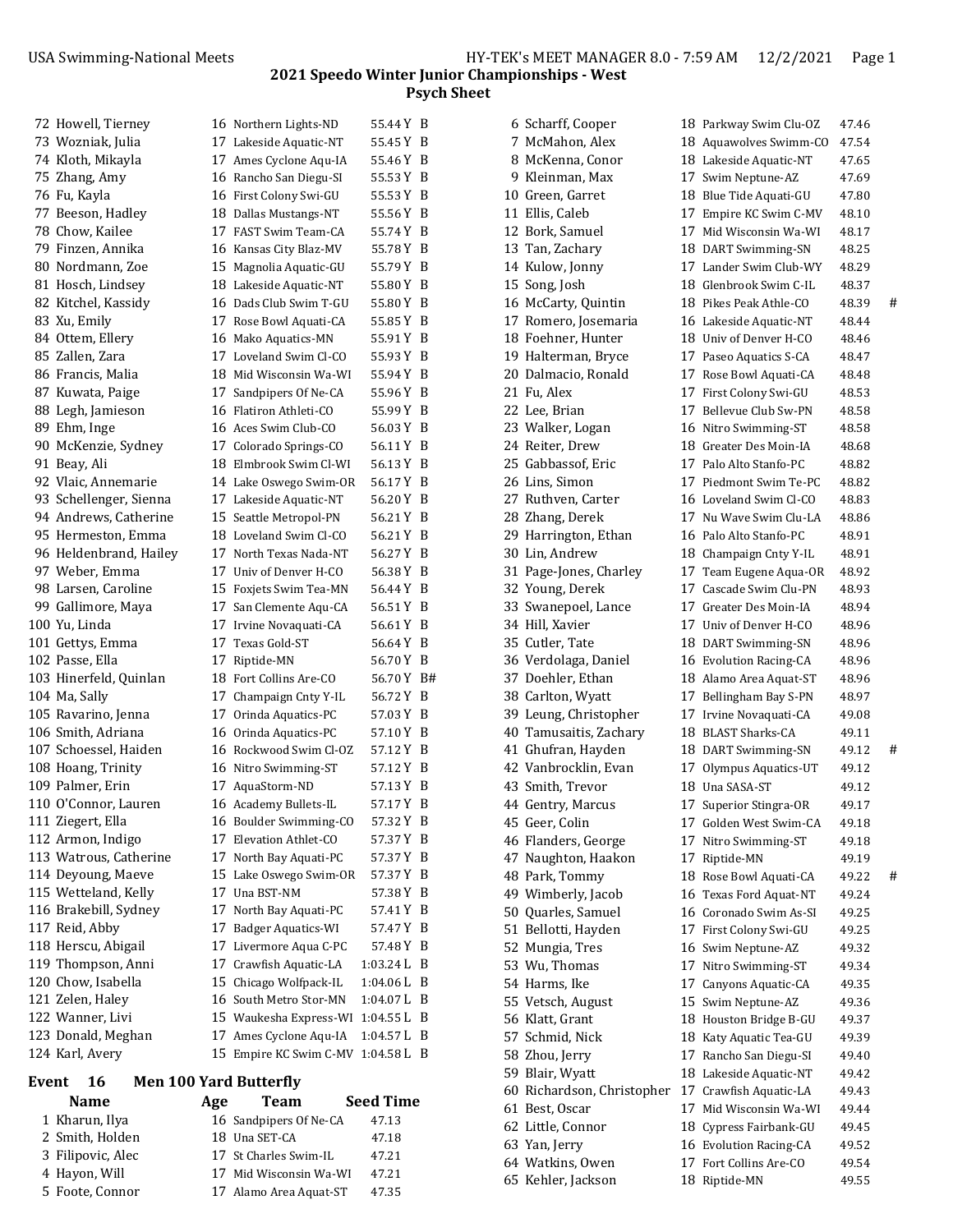| 66 Suarez, JD                  | 16 CSP Tideriders-OZ    | 49.57      |     |
|--------------------------------|-------------------------|------------|-----|
| 67 Louis, Ben                  | 17 Hinsdale Swim Cl-IL  | 49.57      |     |
| 68 Wang, Sonny                 | 16 Waterloo Swimmin-ST  | 55.18L     |     |
| 69 Dinges, Luke                | 18 Denver Swim Acad-CO  | 55.75 L    |     |
| 70 Noll, Josh                  | 17 Peoria Area Wate-IL  | 55.96 L    |     |
| 71 Williams, Ryan              | 17 Sierra Marlins S-SN  | 55.99 L    |     |
| 72 Davin, Tristen              | 16 Foothills Swim T-CO  | 56.00L     |     |
| 73 Brown, Lucius               | 17 Coronado Swim As-SI  | 56.03 L    |     |
| 74 Thielenhaus, Bryden         | 16 Thunder Coast Aq-PC  | 56.06 L    |     |
| 75 Elian, Zachary              | 17 Walnut Creek Aqu-PC  | 56.21 L    |     |
| 76 Cai, Allen                  | 16 Irvine Novaquati-CA  | 56.25 L    |     |
| 77 Pan, James                  | 18 Aquajets Swim Te-MN  | 56.25 L    |     |
| 78 Voelkel, Reese              | 18 Katy Aquatic Tea-GU  | 56.26 L    |     |
| 79 Martins, Guilherme          | 18 Santa Clara Swim-PC  | 56.30 L    |     |
| 80 Peng, Michael               | 17 Aggie Swim Club-GU   | 56.41 L    |     |
| 81 Rowe, Oliver                | 15 Nitro Swimming-ST    | 56.41 L    |     |
| 82 Pishko, Jacob               | 18 Lakeside Aquatic-NT  | 56.43 L    |     |
| 83 Schmitt, David              | 16 Evolution Racing-CA  | 56.43 L    |     |
| 84 Yeh, Eric                   | 17 Brea Aquatics-CA     | 56.43 L    |     |
| 85 Jones, Dean                 | 15 Magnolia Aquatic-GU  | 56.43 L    |     |
|                                | 17 Una SET-CA           | 56.45 L    |     |
| 86 Ju, Tony<br>87 Duncan, Cade | 17 Dads Club Swim T-GU  | 56.46 L    |     |
|                                | 17 Phoenix Swim Clu-AZ  | 56.52 L    |     |
| 88 Raffel, Colby               |                         |            |     |
| 89 Horton, Patrick             | 18 Edina Swim Club-MN   | 56.67 L    |     |
| 90 Mayo, Ryan                  | 17 Aquatic Club of-MW   | 56.68 L    |     |
| 91 Taylor, Noah                | 18 Mission Viejo Na-CA  | 56.70 L #  |     |
| 92 Cahill, Max                 | 17 Rose Bowl Aquati-CA  | 56.72L     |     |
| 93 Hou, Jeffrey                | 15 FMC Aquatic-IL       | 56.85 L    |     |
| 94 Chiyo, Kenta                | 18 Golden West Swim-CA  | 56.85 L    |     |
| 95 Balva, Arthur               | 16 Palo Alto Stanfo-PC  | 56.92 L    |     |
| 96 Wheeler, Nikolas            | 18 Rochester Swim C-MN  | 56.92 L    |     |
| 97 Salunke, Yash               | 17 Foxjets Swim Tea-MN  | 56.93 L    |     |
| 98 Tennison, William           | 17 Swim Streamline-GU   | 56.93 L    |     |
| 99 Andrizzi, Michael           | 18 Paseo Aquatics S-CA  | 56.94 L    |     |
| 100 Davies, Greyson            | 18 College Area Swi-SI  | 56.97 L #  |     |
| 101 Ryan, Cathal               | 17 Coronado Swim As-SI  | 56.98 L    |     |
| 102 Brunett, Lucas             | 16  Palm Desert Swim-CA | 57.03 L    |     |
| 103 Xing, Jacky                | 17 Mission Viejo Na-CA  | 57.04 L    |     |
| 104 Massey, Brenden            | 17 Premier Aquatics-GU  | 57.05L     |     |
| 105 Leong, Andrew              | 18 SOCAL Aquatics A-CA  | 57.06L     |     |
| 106 Walker, Matthew            | 18 Aquajets Swim Te-MN  | 57.06 L    |     |
| 107 Judkins, Matthew           | 16 Parkway Swim Clu-OZ  | 57.07 L    |     |
| 108 Roberts, Bryce             | 17 North Bay Aquati-PC  | 57.08 L    |     |
| 109 Grove, Jacques             | 17 Livermore Aqua C-PC  | 49.73 Y B  |     |
| 110 Becker, Sven               | 17 St Croix Swim Cl-MN  | 49.82 Y B  |     |
| 111 Cratsenberg, Miles         | 15 Bellingham Bay S-PN  | 49.82 Y B  |     |
| 112 Kim, Maru                  | 17 Rose Bowl Aquati-CA  | 49.84 Y B  |     |
| 113 Witte, Carson              | 18 Aquajets Swim Te-MN  | 49.92 Y B# |     |
| 114 Chen, Theodore             | 17 Metroplex Aquati-NT  | 49.95 Y    | B   |
| 115 Leslie, Micah              | 17 Empire KC Swim C-MV  | 50.05 Y B  |     |
| 116 Grieve, Alex               | 18 Scottsdale Aquat-AZ  | 50.06 Y B# |     |
| 117 Roder, Tommy               | 18 Orinda Aquatics-PC   | 50.07 Y    | - B |
| 118 Dillingham, Diggory        | 16 Bend Swim Club-OR    | 50.12 Y B  |     |
| 119 Garon, Andrew              | 18 South Shore Sail-GU  | 50.17Y     | - B |
| 120 Schneider, Justin          | 17 Una RAA-CA           | 50.21 Y B  |     |
| 121 Lee, Michael               | 17 Canyons Aquatic-CA   | 50.23 Y B  |     |
| 122 Tidwell, Grayson           | 18 Rockwall Aquatic-NT  | 50.33 Y B  |     |
| 123 Martin, Cade               | 17 Aquawolves Swimm-CO  | 50.36 Y B  |     |
| 124 Elliott, Matthew           | 16 Quicksilver Swim-PC  | 50.46 Y B  |     |
| 125 Klingman, Collin           | 18 Crawfish Aquatic-LA  | 50.47 Y B  |     |
|                                |                         |            |     |

| ' Tideriders-OZ          | 49.57   |    |
|--------------------------|---------|----|
| sdale Swim Cl-IL         | 49.57   |    |
| terloo Swimmin-ST        | 55.18 L |    |
| ver Swim Acad-CO         | 55.75 L |    |
| ria Area Wate-IL         | 55.96L  |    |
| ra Marlins S-SN          | 55.99L  |    |
| thills Swim T-CO         | 56.00L  |    |
| onado Swim As-SI         | 56.03L  |    |
| <b>inder Coast Aq-PC</b> | 56.06L  |    |
| lnut Creek Aqu-PC        | 56.21 L |    |
| ne Novaquati-CA          | 56.25L  |    |
| ajets Swim Te-MN         | 56.25 L |    |
| y Aquatic Tea-GU         | 56.26L  |    |
| ta Clara Swim-PC         | 56.30L  |    |
| ie Swim Club-GU          | 56.41 L |    |
|                          | 56.41 L |    |
| ro Swimming-ST           |         |    |
| eside Aquatic-NT         | 56.43 L |    |
| lution Racing-CA         | 56.43 L |    |
| a Aquatics-CA            | 56.43L  |    |
| gnolia Aquatic-GU        | 56.43 L |    |
| a SET-CA                 | 56.45 L |    |
| ls Club Swim T-GU        | 56.46 L |    |
| enix Swim Clu-AZ         | 56.52 L |    |
| na Swim Club-MN          | 56.67 L |    |
| atic Club of-MW          | 56.68 L |    |
| sion Viejo Na-CA         | 56.70L  | #  |
| e Bowl Aquati-CA         | 56.72L  |    |
| C Aquatic-IL             | 56.85L  |    |
| den West Swim-CA         | 56.85L  |    |
| o Alto Stanfo-PC         | 56.92L  |    |
| hester Swim C-MN         | 56.92L  |    |
| jets Swim Tea-MN         | 56.93L  |    |
| m Streamline-GU          | 56.93L  |    |
| eo Aquatics S-CA         | 56.94 L |    |
| lege Area Swi-SI         | 56.97 L | #  |
| onado Swim As-SI         | 56.98 L |    |
| m Desert Swim-CA         | 57.03 L |    |
| sion Viejo Na-CA         | 57.04 L |    |
| mier Aquatics-GU         | 57.05L  |    |
| <b>CAL Aquatics A-CA</b> | 57.06L  |    |
| ajets Swim Te-MN         | 57.06 L |    |
| kway Swim Clu-OZ         | 57.07L  |    |
| th Bay Aquati-PC         | 57.08L  |    |
| ermore Aqua C-PC         | 49.73 Y | B  |
| roix Swim Cl-MN          | 49.82 Y | B  |
| lingham Bay S-PN         | 49.82Y  | B  |
| e Bowl Aquati-CA         | 49.84Y  | B  |
| iajets Swim Te-MN        | 49.92 Y | B# |
| troplex Aquati-NT        | 49.95Y  | B  |
| pire KC Swim C-MV        | 50.05Y  | B  |
| ttsdale Aquat-AZ         | 50.06Y  | B# |
| nda Aquatics-PC          | 50.07Y  | B  |
| d Swim Club-OR           | 50.12Y  | B  |
| th Shore Sail-GU         | 50.17Y  | B  |
| a RAA-CA                 | 50.21Y  | B  |
| yons Aquatic-CA          | 50.23Y  | B  |
| kwall Aquatic-NT:        | 50.33 Y | B  |
| awolves Swimm-CO         | 50.36Y  | B  |
| cksilver Swim-PC         | 50.46Y  | B  |
|                          |         |    |

| 127 Marbach, Jake          | 18 J Swim Club-AZ      | 50.52 Y B  |     |
|----------------------------|------------------------|------------|-----|
| 128 Aguado, Noah           | 15 Fox Valley Park-IL  | 50.53Y     | - B |
| 129 Hadji, Thomas          | 16 Paseo Aquatics S-CA | 50.54 Y    | - B |
| 130 Raskay, Kyle           | 17 Front Range Barr-CO | 50.56 Y    | - B |
| 131 West, Zack             | 17 Aulea Swim Club-HI  | 50.57 Y B  |     |
| 132 Trevino-Lozano, Izaiah | 16 Fusion Aquatics-CA  | 50.58Y     | B   |
| 133 Empey, Sammy           | 16 Columbia River S-OR | 50.63Y     | B   |
| 134 Heinzen, Deklan        | 17 Wolverine Aquati-SN | 50.64Y     | - B |
| 135 Fleig, Isaac           | 16 Unattached-WI       | 50.69 Y    | - B |
| 136 Hochwalt, Michael      | 16 Spokane Waves Aq-IE | 50.72Y     | - B |
| 137 Arnold, Charlie        | 17 Bellevue Club Sw-PN | 50.75Y     | - B |
| 138 Lewis, Dyson           | 17 Fontana Aquatics-CA | 50.79 Y B  |     |
| 139 Lee, Keanu             | 16 Team Rebel Aquat-CA | 50.80Y     | - B |
| 140 Burger, John Michael   | 17 Una KATY-GU         | 50.85Y     | - B |
| 141 Vinokur, David         | 17 Scottsdale Aquat-AZ | 50.87Y     | - B |
| 142 Tester, Cruz           | 17 Saddleback El To-CA | 50.91Y     | -B  |
| 143 Clement, Adrian        | 18 Portland Aquatic-OR | 50.92Y     | - B |
| 144 Miller, Nolan          | 17 Unattached-IL       | 50.93 Y    | - B |
| 145 Erzakov, Danila        | 18 Cypress Fairbank-GU | 50.96 Y    | B   |
| 146 Johnson, Zane          | 15 South Bay Aquati-SI | 50.97 Y B  |     |
| 147 Fathallah, Omar        | 18 Patriot Aquatic-IL  | 50.99 Y Bi |     |
| 148 Jones, Nick            | 16 Swim Torrance-CA    | 51.01 Y    | - B |
| 149 Bell, Drayden          | 18 Wichita Swim Clu-MV | 51.09 Y    | B   |
| 150 Logue, Luke            | 16 Foxjets Swim Tea-MN | 57.83 L    | B   |
| 151 Rice, Keaton           | 16 American Energy-OK  | 57.96 L    | B   |
| 152 Vorthmann, Ben         | 17 Fort Leavenworth-MV | 58.12L     | - B |
| 153 Scholl, Ben            | 16 Cypress Fairbank-GU | 58.18 L    | B   |

| 126 Chapa, Grant           |    | 16 Metroplex Aquati-NT | 50.50 Y B  |  |
|----------------------------|----|------------------------|------------|--|
| 127 Marbach, Jake          |    | 18   Swim Club-AZ      | 50.52 Y B  |  |
| 128 Aguado, Noah           |    | 15 Fox Valley Park-IL  | 50.53 Y B  |  |
| 129 Hadji, Thomas          |    | 16 Paseo Aquatics S-CA | 50.54 Y B  |  |
| 130 Raskay, Kyle           |    | 17 Front Range Barr-CO | 50.56 Y B  |  |
| 131 West, Zack             |    | 17 Aulea Swim Club-HI  | 50.57 Y B  |  |
| 132 Trevino-Lozano, Izaiah |    | 16 Fusion Aquatics-CA  | 50.58 Y B  |  |
| 133 Empey, Sammy           |    | 16 Columbia River S-OR | 50.63 Y B  |  |
| 134 Heinzen, Deklan        |    | 17 Wolverine Aquati-SN | 50.64 Y B  |  |
| 135 Fleig, Isaac           |    | 16 Unattached-WI       | 50.69 Y B  |  |
| 136 Hochwalt, Michael      |    | 16 Spokane Waves Aq-IE | 50.72 Y B  |  |
| 137 Arnold, Charlie        |    | 17 Bellevue Club Sw-PN | 50.75 Y B  |  |
| 138 Lewis, Dyson           |    | 17 Fontana Aquatics-CA | 50.79 Y B  |  |
| 139 Lee, Keanu             |    | 16 Team Rebel Aquat-CA | 50.80 Y B  |  |
| 140 Burger, John Michael   |    | 17 Una KATY-GU         | 50.85 Y B  |  |
| 141 Vinokur, David         |    | 17 Scottsdale Aquat-AZ | 50.87 Y B  |  |
| 142 Tester, Cruz           | 17 | Saddleback El To-CA    | 50.91 Y B  |  |
| 143 Clement, Adrian        |    | 18 Portland Aquatic-OR | 50.92 Y B  |  |
| 144 Miller, Nolan          |    | 17 Unattached-IL       | 50.93 Y B  |  |
| 145 Erzakov, Danila        |    | 18 Cypress Fairbank-GU | 50.96 Y B  |  |
| 146 Johnson, Zane          |    | 15 South Bay Aquati-SI | 50.97 Y B  |  |
| 147 Fathallah, Omar        |    | 18 Patriot Aquatic-IL  | 50.99 Y B# |  |
| 148 Jones, Nick            |    | 16 Swim Torrance-CA    | 51.01 Y B  |  |
| 149 Bell, Drayden          |    | 18 Wichita Swim Clu-MV | 51.09 Y B  |  |
| 150 Logue, Luke            |    | 16 Foxjets Swim Tea-MN | 57.83 L B  |  |
| 151 Rice, Keaton           |    | 16 American Energy-OK  | 57.96 L B  |  |
| 152 Vorthmann, Ben         |    | 17 Fort Leavenworth-MV | 58.12 L B  |  |
| 153 Scholl, Ben            |    | 16 Cypress Fairbank-GU | 58.18 L B  |  |

## **Event 17 Women 200 Yard Freestyle**

 **Name Age Team Seed Time** 1 Sims, Bella 16 Sandpipers Of Ne-CA 1:42.59 2 Grimes, Katie 15 Sandpipers Of Ne-CA 1:43.23 3 Kozan, Justina 17 Una SET-CA 1:44.40 4 Parkhe, Annika 16 Patriot Aquatic-IL 1:45.53 5 Miller, Hayden 17 Cypress Fairbank-GU 1:46.37 6 Codevilla, Mary 17 Elevation Athlet-CO 1:46.43 7 Francis, Riley 18 Lakeside Aquatic-NT 1:47.00 8 Hayes, Leah 16 Fox Valley Park-IL 1:47.00 9 Hodges, Macky 17 Una SET-CA 1:47.30 10 Smith, Sydney 16 Dads Club Swim T-GU 1:47.33 11 Mintenko, Madi 14 Pikes Peak Athle-CO 1:47.51 12 Hartman, Bailey 15 Crow Canyon Coun-PC 1:47.56 13 Crom, Katie 18 Una SET-CA 1:47.57 # 14 Neumann, Lily 16 Los Angeles Swim-CA 1:47.60 15 Weinstein, Claire 14 Sandpipers Of Ne-CA 1:47.61 16 Enz, Izzy 16 Madison Aquatic-WI 1:47.65 17 Hebert, Madeleine 16 Team Rebel Aquat-CA 1:47.66 18 Schalow, Maggie 17 Irvine Novaquati-CA 1:47.99 19 Wigham, Jessi 17 Greater Des Moin-IA 1:48.14 20 Davison, Chase 17 Univ of Denver H-CO 1:48.18 21 Chavez, Ava 16 Sierra Marlins S-SN 1:48.29 22 Brennan, Jamie 18 Beach Cities Swi-CA 1:48.40 23 McCarthy, Katie 17 Edina Swim Club-MN 1:48.52 24 O'Dell, Teagan 15 Irvine Novaquati-CA 1:48.60 25 Ottem, Ellery 16 Mako Aquatics-MN 1:48.62 26 Stacey, Brynn 17 Badger Aquatics-WI 1:48.66 27 Bank, Karolina 17 Elevation Athlet-CO 1:48.73 28 Cox, Jillian 16 Una TXLA-ST 1:48.82 29 Ribeiro, Sophia 17 Irvine Novaquati-CA 1:48.86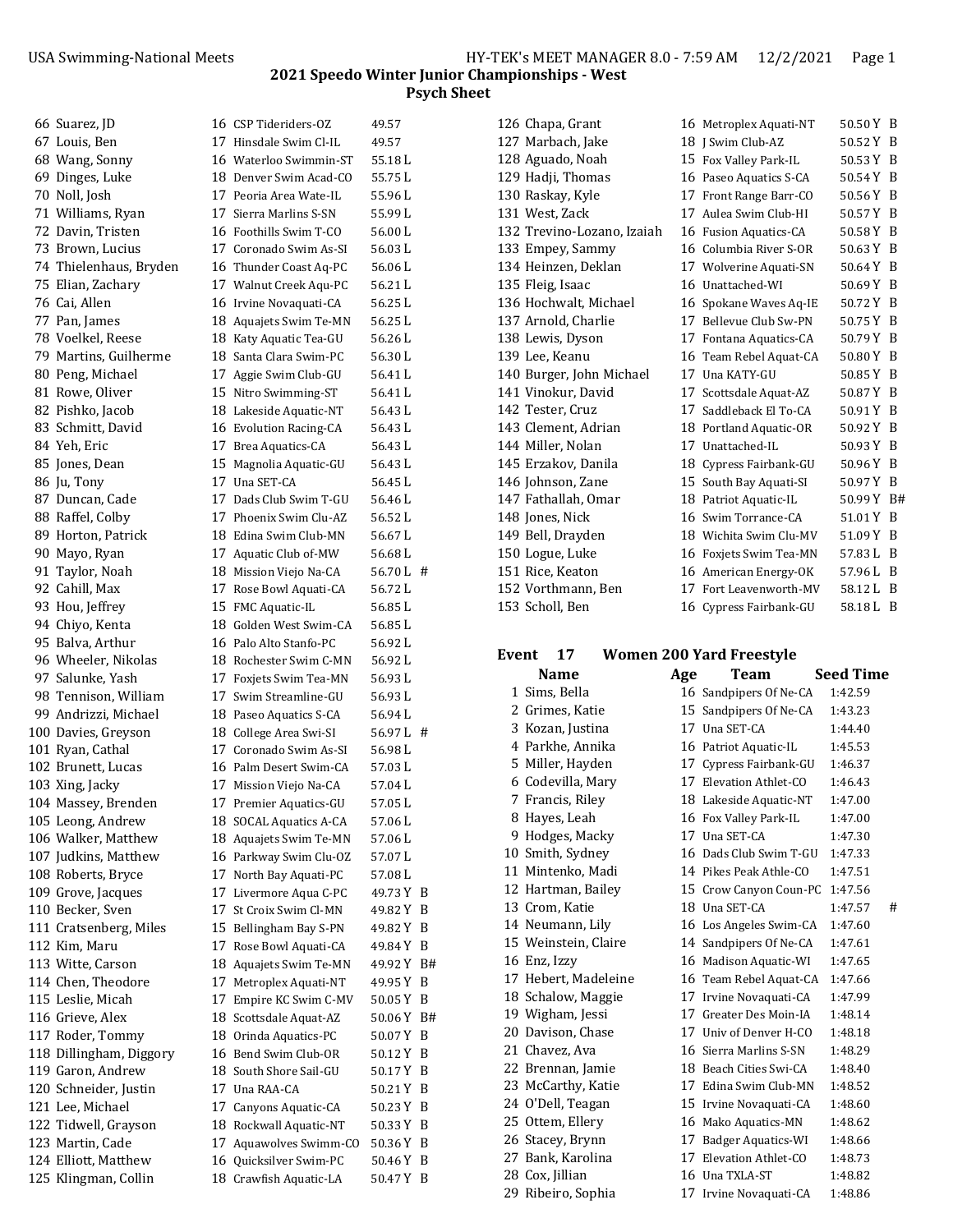90 De Anda, Ava 14 Riverside Aquati-CA 1:51.64 Y B 91 Lee, Joy 16 Canyons Aquatic-CA 1:51.81 Y B

### **2021 Speedo Winter Junior Championships ‐ West Psych Sheet**

| 30 Clift, Elise           | 15 Mansfield Aquati-NT             | 1:48.90                    |  |
|---------------------------|------------------------------------|----------------------------|--|
| 31 Karam, Emma            | 17 Reno Aquatic Clu-PC             | 1:48.95                    |  |
| 32 Smith, Francesca       | 16 Lake Country Swi-WI             | 1:48.97                    |  |
| 33 Yoon, Jungmin          | 17 Rose Bowl Aquati-CA             | 1:49.03                    |  |
| 34 Fu, Kayla              | 16 First Colony Swi-GU             | 1:49.08                    |  |
| 35 Wille, Lauren          | 17 Academy Bullets-IL              | 1:49.09                    |  |
| 36 Hazle, Kathryn         | 17 North Coast Aqua-SI             | 1:49.26                    |  |
| 37 Kuwata, Paige          | 17 Sandpipers Of Ne-CA             | 2:03.50 L                  |  |
| 38 Dunford, Abby          | 15 Sandpipers Of Ne-CA             | 2:03.84 L                  |  |
| 39 Mollin, Nina           | 17 Academy Bullets-IL              | 2:03.96L                   |  |
| 40 Doane, Camden          | 15 King Aquatic Clu-PN             | 2:04.05 L                  |  |
| 41 Kozan, Asia            | 16 Una SET-CA                      | 2:04.28 L                  |  |
| 42 Frericks, Grace        | 17 Black Hawk Area-IA              | $2:04.46$ L                |  |
| 43 Kitayama, Emily        | 15 Alamo Area Aquat-ST             | 2:04.58 L                  |  |
| 44 Willson, Sydney        | 15 Mission Viejo Na-CA             | 2:04.62 L                  |  |
| 45 Cronk, Carli           | 15 Alamo Area Aquat-ST             | 2:04.70 L                  |  |
| 46 Sifferman, Stephanie   | 17 Santa Clara Swim-PC             | 2:04.86 L                  |  |
| 47 Randall, Katherine     | 18 Riptide-MN                      | 2:04.88 L                  |  |
| 48 Lee, Susie             | 15 Razorback Aquati-AR             | 2:04.97 L                  |  |
| 49 Housman, Paige         | 17 Flying Fish Ariz-AZ             | 1:49.32 Y B                |  |
| 50 Reader, Lily           | 17 Barrington Swim-IL              | 1:49.34 Y B                |  |
| 51 Moehn, Anna            | 17 CSP Tideriders-OZ               | 1:49.41 Y B                |  |
| 52 Walker, Sarah          | 16 Mansfield Aquati-NT             | 1:49.48 Y B                |  |
| 53 Nikanorov, Mila        | 15 Highlands Ranch-CO              | 1:49.49 Y B                |  |
| 54 Stalkfleet, Heidi      | 18 Iowa Flyers Swim-IA             | 1:49.56 Y B                |  |
| 55 McGuire, Maggie        | 17 SOCAL Aquatics A-CA             | 1:49.62 Y B                |  |
| 56 Tracy, Julieta         | 17 Chicago Wolfpack-IL             | 1:49.64 Y B                |  |
| 57 Salvino, Teia          | 16 Mission Viejo Na-CA             | 1:49.74 Y B                |  |
| 58 Bennetts, Sarah        | 16 DART Swimming-SN                | 1:49.76 Y B                |  |
| 59 Rosendale, Charlotte   | 17 DART Swimming-SN                | 1:49.82 Y B                |  |
| 60 Malinowski, Lauren     | 18 Waukesha Express-WI             | 1:49.82 Y B                |  |
| 61 Driscoll, Tyler        | 16 Flying Fish Ariz-AZ             | 1:49.86 Y B                |  |
| 62 Clem, Marin            | 15 North Texas Nada-NT             | 1:49.87 Y B                |  |
| 63 Cosgrove, Ella         | 14 Tucson Ford Deal-AZ             | 1:49.92 Y B                |  |
| 64 Lovell, Kayleigh       | 17 Springfield YMCA-IL             | 1:50.00 Y B#               |  |
| 65 Chase, Campbell        | 16 COR Swimming-NT                 | 1:50.03 Y B                |  |
| 66 Ervin, Lindsay         |                                    | $1:50.10 Y$ B              |  |
| 67 Dorshorst, Liv         | 17 Irvine Novaquati-CA             |                            |  |
| 68 McLean, Claire         | 18 Barrington Swim-IL              | 1:50.15 Y B<br>1:50.24 Y B |  |
|                           | 16 Los Angeles Swim-CA             |                            |  |
| 69 Walklett, Natalie      | 14 Rose Bowl Aquati-CA             | 1:50.24 Y B                |  |
| 70 Kerr, Jenna            | 16 Barrington Swim-IL              | 1:50.31 Y B                |  |
| 71 Lukinac, Morgan        | 18 Elevation Athlet-CO             | 1:50.33 Y B#               |  |
| 72 Jia, Yvonne            | 18 Edina Swim Club-MN              | 1:50.34 Y B                |  |
| 73 Rachjaibun, Sabrina    | 16 Front Range Barr-CO             | $1:50.36$ Y B              |  |
| 74 Topolewski, Ava        | 17 Mansfield Aquati-NT             | 1:50.49 Y B                |  |
| 75 Martinez-Spencer, Ella | 17 Riverside Aquati-CA             | 1:50.59 Y B                |  |
| 76 Portello, Audrey       | 17 DART Swimming-SN                | 1:50.68 Y B                |  |
| 77 Rawie, Sydney          | 17 Una TXLA-ST                     | 1:50.70 Y B                |  |
| 78 Joyce, Tara            | 17 Cody Kountry Aqu-WY             | 1:50.78 Y B                |  |
| 79 Bucaro, Emily          | 17 Barrington Swim-IL              | 1:50.86 Y B                |  |
| 80 Kanary, Karina         | 16 Longhorn Aquatic-ST             | 1:50.90 Y B                |  |
| 81 Statler, Nina          | 18 Walnut Creek Aqu-PC             | 1:51.08 Y B#               |  |
| 82 Botton, Riley          | 17 Canyons Aquatic-CA              | 1:51.11 Y B                |  |
| 83 Gingras, Elena         | 18 Lake Oswego Swim-OR 1:51.16 Y B |                            |  |
| 84 Bresnahan, Zoe         | 17 Edina Swim Club-MN              | 1:51.20 Y B                |  |
| 85 Beeson, Hadley         | 18 Dallas Mustangs-NT              | 1:51.31 Y B                |  |
| 86 Dequine, Sanne         | 17 DART Swimming-SN                | 1:51.32 Y B                |  |
| 87 Merriott, Karly        | 18 Rockwall Aquatic-NT             | 1:51.35 Y B                |  |
| 88 O'Sullivan, Abby       | 16 Mission Viejo Na-CA             | 1:51.63 Y B                |  |
| 89 Zelen, Haley           | 16 South Metro Stor-MN             | 1:51.63 Y B                |  |
|                           |                                    |                            |  |

|       | 92 Li, Samantha                     |     | 16 East Bay Aquatic-PC         | 1:51.84 Y B      |   |
|-------|-------------------------------------|-----|--------------------------------|------------------|---|
|       | 93 Rodriguez, Morgan                |     | 17 Longhorn Aquatic-ST         | 1:51.91Y         | B |
|       | 94 Todd, Sophia                     |     | 18 COR Swimming-NT             | 1:52.02Y         | B |
|       | 95 Gleason, Danielle                |     | 15 Phoenix Swim Clu-AZ         | 1:52.06 Y        | B |
|       | 96 Luper, Sofia                     |     | 15 Cypress Fairbank-GU         | 1:52.18 Y        | B |
|       | 97 Passe, Ella                      |     | 17 Riptide-MN                  | 1:52.23 Y        | B |
|       | 98 Murphy, Sadie                    |     | 14 Academy Bullets-IL          | 1:52.23 Y        | B |
|       | 99 Armijo, Caelle                   |     | 16 Swim Neptune-AZ             | 1:52.24 Y        | B |
|       | 100 Sokolow, Mattea                 |     | 16 Team Santa Monic-CA         | 1:52.35Y         | B |
|       | 101 Warren, Paula                   |     | 16 Nitro Swimming-ST           | 1:52.50 Y        | B |
|       | 102 Bodenstab, Amelia               |     | 15 Una TXLA-ST                 | 2:05.03L         | B |
|       | 103 Gao, Emma                       |     | 16 Unattached-ST               | $2:06.00 L$ B    |   |
|       |                                     |     |                                |                  |   |
| Event | <b>Men 200 Yard Freestyle</b><br>18 |     |                                |                  |   |
|       | <b>Name</b>                         | Age | Team                           | <b>Seed Time</b> |   |
|       | 1 Larrick, Zach                     |     | 17 Rose Bowl Aquati-CA         | 1:35.78          |   |
|       | 2 Maurer, Rex                       |     | 17 Rose Bowl Aquati-CA         | 1:35.91          |   |
|       | 3 Germonprez, Nate                  |     | 17 iNspire Swim Tea-MW         | 1:36.16          |   |
|       | 4 Aistars, Anders                   |     | 17 Irvine Novaquati-CA         | 1:36.55          |   |
|       | 5 Jones, Keaton                     |     | 17 Swim Neptune-AZ             | 1:36.91          |   |
|       | 6 Williamson, Maximus               |     | 15 North Texas Nada-NT         | 1:37.09          |   |
|       | 7 Bellotti, Hayden                  |     | 17 First Colony Swi-GU         | 1:37.44          |   |
|       | 8 Quarles, Samuel                   |     | 16 Coronado Swim As-SI         | 1:37.49          |   |
|       | 9 Lucas, Cooper                     |     | 16 Lakeside Aquatic-NT         | 1:37.50          |   |
|       | 10 Haskal, Manning                  |     | 18 Una TXLA-ST                 | 1:37.71          |   |
|       | 11 Richardson, Christopher          |     | 17 Crawfish Aquatic-LA         | 1:37.91          |   |
|       | 12 Kharun, Ilya                     |     | 16 Sandpipers Of Ne-CA         | 1:37.96          |   |
|       | 13 Edmund, Mason                    |     | 17 North Texas Nada-NT         | 1:38.06          |   |
|       | 14 Kalafat, Ozan                    |     | 17 Mid Wisconsin Wa-WI         | 1:38.07          |   |
|       | 15 Enyeart, Alec                    |     | 17 Tsunami Swim Tea-MV 1:38.11 |                  |   |
|       | 16 Najera, Humberto                 |     | 16 Una SET-CA                  | 1:38.31          |   |
|       | 17 Aguirre, Stephan                 |     | 17 Denver Swim Acad-CO         | 1:38.32          |   |
|       | 18 Kulow, Jonny                     |     | 17 Lander Swim Club-WY         | 1:38.40          |   |
|       | 19 Naber, Lee                       |     | 17 CSP Tideriders-OZ           | 1:38.54          |   |
|       | 20 Wimberly, Jacob                  |     | 16 Texas Ford Aquat-NT         | 1:38.56          |   |
|       | 21 Studdert, Brendan                |     | 17 Blue Tide Aquati-GU         | 1:38.58          |   |
|       | 22 Armstrong, Truman                |     | 17 Una TXLA-ST                 | 1:38.59          |   |
|       | 23 Miller, Nolan                    |     | 17 Unattached-IL               | 1:38.60          |   |
|       | 24 Kehler, Jackson                  |     | 18 Riptide-MN                  | 1:38.63          |   |
|       | 25 Ballard, Jack                    |     | 17 Fort Collins Are-CO         | 1:38.64          |   |
|       | 26 Abram, AJ                        |     | 17 Greater Des Moin-IA         | 1:38.65          |   |
|       | 27 Zettle, Andrew                   |     | 17 Lakeside Aquatic-NT         | 1:38.68          |   |
|       | 28 Lund, Hunter                     |     | 17 Premier Aquatics-GU         | 1:38.73          |   |
|       | 29 Cutler, Tate                     |     | 18 DART Swimming-SN            | 1:38.77          |   |
|       | 30 Everett, Ian                     |     | 15 Tsunami Swim Tea-MV 1:38.79 |                  |   |
|       | 31 Little, Connor                   |     | 18 Cypress Fairbank-GU         | 1:38.80          |   |
|       | 32 Ladman, Adam                     |     | 18 Coronado Swim As-SI         | 1:38.82          |   |
|       | 33 Ellis, Caleb                     |     | 17 Empire KC Swim C-MV         | 1:38.87          |   |
|       | 34 Davin, Tristen                   |     | 16 Foothills Swim T-CO         | 1:39.00          |   |
|       | 35 Harlan, Jamin                    |     | 17 Unattached-NM               | 1:39.02          |   |
|       | 36 Callahan, Cooper                 |     | 18 Linn-Mar Swim Te-IA         | 1:39.05          |   |
|       | 37 Walker, Logan                    |     | 16 Nitro Swimming-ST           | 1:39.05          |   |
|       | 38 Anderson, Eric                   |     | 18 Una NLSA-ND                 | 1:39.11          |   |
|       | 39 Scholl, Ben                      |     | 16 Cypress Fairbank-GU         | 1:39.12          |   |
|       | 40 Green, Garret                    |     | 18 Blue Tide Aquati-GU         | 1:39.13          |   |
|       | 41 Kim, Nathan                      |     | 16 Rose Bowl Aquati-CA         | 1:39.20          |   |
|       | 42 Gabbassof, Eric                  |     | 17 Palo Alto Stanfo-PC         | 1:39.21          |   |
|       | 43 Cole, Alexander                  |     | 16 Alpha Aquatics-CA           | 1:39.25          |   |

44 Noll, Josh 17 Peoria Area Wate-IL 1:39.27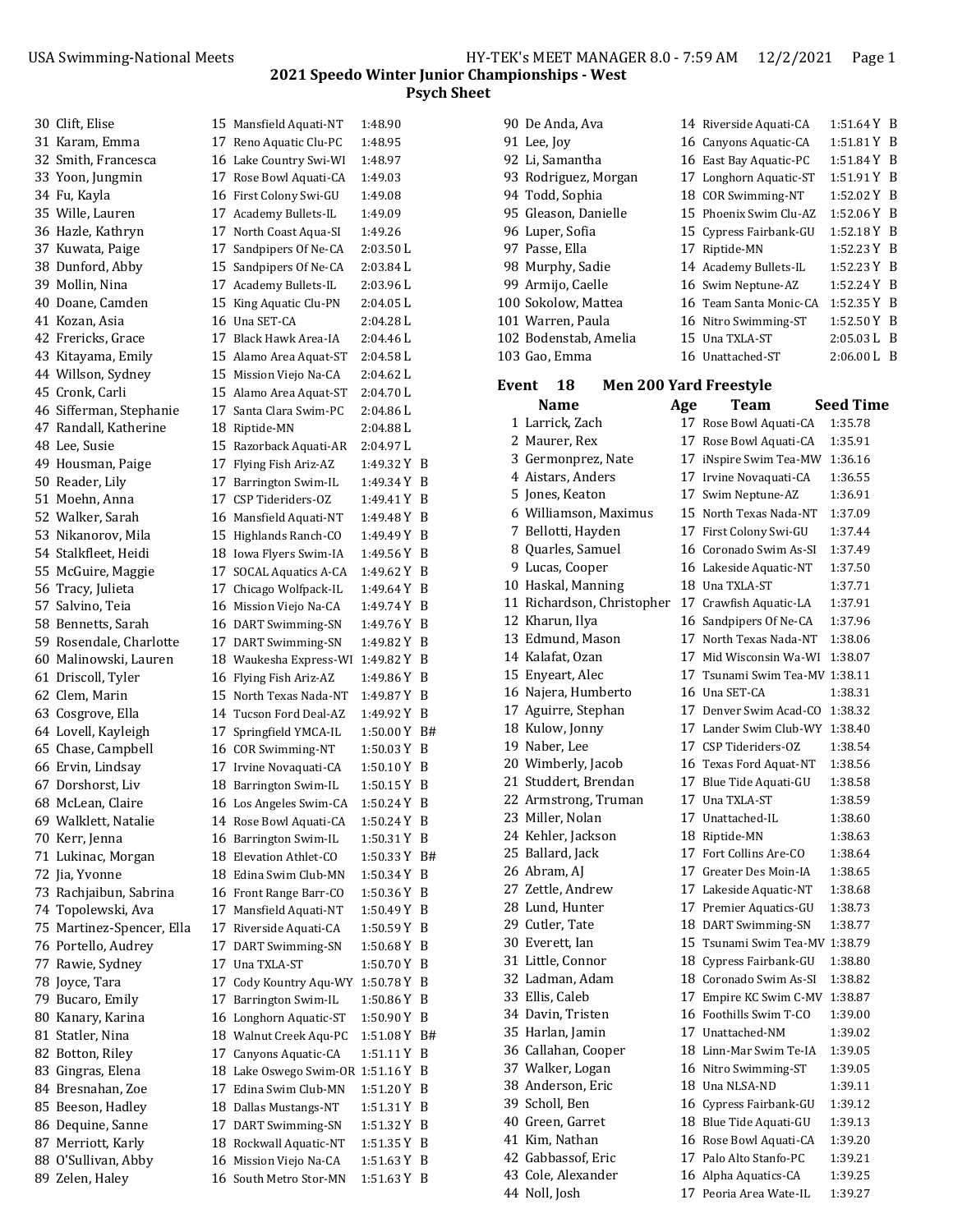| 45 Kelly, Jeremy                          |    | 15 Nitro Swimming-ST                             | 1:39.28                    |   |
|-------------------------------------------|----|--------------------------------------------------|----------------------------|---|
| 46 Chai, Matthew                          |    | 18 FAST Swim Team-CA                             | 1:39.29                    |   |
| 47 Linscheer, Giovanni                    |    | 17 COR Swimming-NT                               | 1:39.32                    |   |
| 48 Ju, Tony                               |    | 17 Una SET-CA                                    | 1:39.37                    |   |
| 49 Luken, Jack                            |    | 18 Gold Medal Swim-AZ                            | $1:52.53 L$ #              |   |
| 50 Bahgat, Youssef                        |    | 17 Arkansas Dolphin-AR                           | 1:52.81 L                  |   |
| 51 Ghufran, Hayden                        |    | 18 DART Swimming-SN                              | $1:53.07 L$ #              |   |
| 52 Mueller, Chase                         |    | 17 Foothills Swim T-CO                           | 1:53.55 L                  |   |
| 53 Grulke, Nick                           |    | 17 Una SET-CA                                    | 1:53.60L                   |   |
| 54 Ficklen, Jaden                         |    | 16 Evolution Racing-CA                           | $1:53.65$ L                |   |
| 55 Barrieault, Brice                      |    | 17 Sandpipers Of Ne-CA                           | 1:53.84 L                  |   |
| 56 Vinh. Matt                             |    | 17 Riverside Aquati-CA                           | 1:53.90L                   |   |
| 57 Cai, Allen                             |    | 16 Irvine Novaquati-CA                           | 1:54.17 L                  |   |
| 58 Pishko, Jacob                          |    | 18 Lakeside Aquatic-NT                           | 1:54.19 L                  |   |
| 59 Li, Daniel                             |    | 16 Una TXLA-ST                                   | 1:54.32 L                  |   |
| 60 Wang, Ethan                            |    | 16 Pleasanton Seaha-PC                           | 1:54.34 L                  |   |
| 61 Bedford, Josh                          |    | 17 Austin Swim Club-ST                           | 1:54.38 L                  |   |
| 62 Rowe, Oliver                           |    | 15 Nitro Swimming-ST                             | 1:54.46 L                  |   |
| 63 Tennison, William                      |    | 17 Swim Streamline-GU                            | 1:54.56 L                  |   |
| 64 Jones, Dean                            |    | 15 Magnolia Aquatic-GU                           | 1:54.73 L                  |   |
| 65 Christianson, Sean                     |    | 16 Wolverine Aquati-SN                           | 1:54.91 L                  |   |
| 66 Chang, Joey                            |    | 17 Irvine Novaquati-CA                           | 1:55.06 L                  |   |
| 67 Beaton, Briscoe                        |    | 17 Kamehameha Swim-HI 1:55.19 L                  |                            |   |
| 68 Berry, Owen                            |    | 17 Crow Canyon Coun-PC                           | 1:55.32L                   |   |
| 69 Dvoretskiy, Yan                        |    | 18 Cottonwood Heigh-UT                           | 1:55.34L                   |   |
| 70 Pattison, Kellan                       |    | 17 Scottsdale Aquat-AZ                           | 1:55.40 L                  |   |
| 71 Schneider, Justin                      |    | 17 Una RAA-CA                                    | 1:55.41 L                  |   |
| 72 Trevino-Lozano, Izaiah                 |    | 16 Fusion Aquatics-CA                            | 1:55.46 L                  |   |
| 73 Mackey, Sean                           |    | 18 Una SET-CA                                    | 1:55.50L                   |   |
| 74 Lee, Andrew                            |    | 17 First Colony Swi-GU                           | 1:55.50 L                  |   |
| 75 Williams, Harrison                     |    | 17 Palo Alto Stanfo-PC                           | 1:55.55 L                  |   |
| 76 Swanepoel, Lance                       |    | 17 Greater Des Moin-IA                           | 1:55.62L                   |   |
| 77 Erzakov, Danila                        |    | 18 Cypress Fairbank-GU                           | 1:55.68 L                  |   |
| 78 Francois, Caden                        |    | 17 Empire KC Swim C-MV                           | 1:39.44 Y B                |   |
| 79 Tamusaitis, Zachary                    |    | 18 BLAST Sharks-CA                               | 1:39.56 Y B                |   |
| 80 Woolsey, Cash                          |    | 18 Coronado Swim As-SI                           | 1:39.63 Y B                |   |
| 81 Dedering, Matt                         |    | 17 Ozaukee Aquatics-WI                           | $1:39.68$ Y B              |   |
| 82 Watkins, Owen                          |    | 17 Fort Collins Are-CO                           | 1:39.87 Y B                |   |
| 83 Dunn, Aiden<br>84 Brophy, Reid         |    | 17 FMC Aquatic-IL                                | 1:39.93 Y B                |   |
|                                           |    | 17 Neptune Swimming-PC 1:40.00 Y B               |                            |   |
| 85 Detjen, Danny                          |    | 17 Cottonwood Heigh-UT<br>15 Streamline Aquat-ST | 1:40.17 Y B<br>1:40.25 Y B |   |
| 86 Croley, Evan<br>87 Stephenson, Matthew | 17 | Longhorn Aquatic-ST                              | 1:40.30 Y B                |   |
| 88 Henderson, Orion                       | 17 | <b>BEAST-NM</b>                                  | 1:40.41 Y B                |   |
| 89 Forrest, Jack Henry                    |    | 17 Arkansas Dolphin-AR                           | 1:40.49 Y B                |   |
| 90 Mes, Dylan                             |    | 17 Rancho San Diegu-SI                           | 1:40.49 Y B                |   |
| 91 Lindley, Gavin                         |    | 17 Northwest Arkans-AR                           | $1:40.68$ Y B              |   |
| 92 Page-Jones, Charley                    |    | 17 Team Eugene Aqua-OR 1:40.72 Y B               |                            |   |
| 93 Zhou, Shawn                            |    | 17 Rancho San Diegu-SI                           | 1:40.74 Y B                |   |
| 94 Long, Michael                          |    | 17 Elmbrook Swim Cl-WI                           | $1:40.80$ Y B              |   |
| 95 Garon, Andrew                          |    | 18 South Shore Sail-GU                           | 1:41.04 Y B                |   |
| 96 O'Grady, Pierce                        |    | 15 Rose Bowl Aquati-CA                           | 1:41.09 Y B                |   |
| 97 Bottai, Miles                          |    | 18 Tucson Ford Deal-AZ                           | 1:41.22 Y B                |   |
| 98 Cratsenberg, Miles                     |    | 15 Bellingham Bay S-PN                           | 1:41.39 Y B                |   |
| 99 Sorbe, Matthew                         |    | 18 Sioux Falls Swim-SD                           | 1:41.41 Y B                |   |
| 100 Nattrass, Tyler                       |    | 16 Northern Sierra-SN                            | 1:41.45 Y B                |   |
| 101 Hendrick, Jack                        |    | 16 Livermore Aqua C-PC                           | 1:41.77 Y B                |   |
| 102 Theodos, Niko                         |    | 17 CSP Tideriders-OZ                             | 1:55.95 L                  | B |
| 103 Choi, Daniel                          |    | 16 Cypress Fairbank-GU                           | 1:56.13 L B                |   |
| 104 Cehelnik, Hunter                      |    | 16 Irvine Novaquati-CA                           | $1:56.58 L$ B              |   |
|                                           |    |                                                  |                            |   |

| 105 Burger, John Michael | 17. Una KATY-GU                    | $1:56.67$ L B |           |
|--------------------------|------------------------------------|---------------|-----------|
| 106 Surratt, Tyler       | 17 Premier Aquatics-GU             | 1:56.73 L B   |           |
| 107 Boatright, Conner    | 15 Razorback Aquati-AR             | $1:56.81 L$ B |           |
| 108 Joswiak, Thomas      | 17 Phoenix Swim Clu-AZ             | 1:56.85 L B   |           |
| 109 Yakubik, Zack        | 17 Beach Cities Swi-CA             | $1:56.86$ L B |           |
| 110 Thielenhaus, Bryden  | 16 Thunder Coast Aq-PC             | $1:57.41$ L B |           |
| 111 Hughes, Colby        | 17 South Bay Aquati-SI             | $1:57.50 L$ B |           |
| 112 Waddell, Zachary     | 18 Irvine Novaquati-CA             | 1:57.53 L B   |           |
| 113 Kreutzer, Matthias   | 17 Lake Oswego Swim-OR 1:57.57 L B |               |           |
| 114 Sandid, Adam         | 17 Wichita Swim Clu-MV             | 1:57.59 L B   |           |
| 115 Green, Gavin         | 17 North Bay Aquati-PC             | $1:57.66 L$ B |           |
| 116 Elian, Zachary       | 17 Walnut Creek Aqu-PC             | $1:57.75$ L B |           |
| 117 Groya, Connor        | 17 Hinsdale Swim Cl-IL             | 1:57.83 L B   |           |
| 118 Wilson, Ward         | 16 New Trier Aquati-IL             | $1:57.86 L$ B |           |
| 119 White, Lane          | 18 Texas Ford Aquat-NT             | 1:57.89 L     | <b>B#</b> |
| 120 Salunke, Yash        | 17 Foxiets Swim Tea-MN             | 1:57.97 L     | -B        |

# **Event 19 Women 100 Yard Breaststroke**

| Name |                         | Age | Team                           | Seed Time    |
|------|-------------------------|-----|--------------------------------|--------------|
|      | 1 Bricker, Caroline     |     | 16 Colorado Springs-CO         | 59.73        |
|      | 2 Weber, Emma           |     | 17 Univ of Denver H-CO         | 59.74        |
|      | 3 Enge, Piper           |     | 15 Bellevue Club Sw-PN         | 1:00.44      |
|      | 4 Brouwer, Aubree       |     | 17 Springfield Aqua-AR         | 1:00.68      |
|      | 5 Lundgren, Emily       |     | 17 SOL Swim Team-SI            | 1:00.96      |
|      | 6 O'Dell, Teagan        |     | 15 Irvine Novaguati-CA         | 1:01.01      |
|      | 7 Papanicholas, Maggie  |     | 16 Glenbrook Swim C-IL         | 1:01.30      |
|      | 8 Larsen, Caroline      |     | 15 Foxiets Swim Tea-MN         | 1:01.33      |
|      | 9 Yu. Catherine         |     | 17 Bellevue Club Sw-PN         | 1:01.38      |
|      | 10 Miller, Mackenzie    |     | 17 Clovis Swim Club-CC         | 1:01.39      |
|      | 11 Malloy, Morganne     |     | 17 Una SET-CA                  | 1:01.44      |
|      | 12 Tu, Gillian          |     | 16 Seattle Metropol-PN         | 1:01.50      |
|      | 13 Hosch, Lindsey       |     | 18 Lakeside Aquatic-NT         | 1:01.55      |
|      | 14 Gewalt, Eleni        |     | 17 Pleasant Prairie-WI         | 1:01.74      |
|      | 15 Mellott, Raya        |     | 14 Crow Canyon Coun-PC         | 1:01.75      |
|      | 16 Palmer, Erin         |     | 17 AquaStorm-ND                | 1:02.02      |
|      | 17 Herscu, Abigail      |     | 17 Livermore Aqua C-PC         | 1:02.13      |
|      | 18 Zeller, Zoey         |     | 16 South Valley Mak-PC         | 1:02.16      |
|      | 19 McGann, Bridget      |     | 15 Academy Bullets-IL          | 1:02.17      |
|      | 20 J-Cheng, Audrey      |     | 17 Palo Alto Stanfo-PC         | 1:02.26      |
|      | 21 Kanary, Karina       |     | 16 Longhorn Aquatic-ST         | 1:02.27      |
|      | 22 Blackhurst, Sydney   |     | 16 Scottsdale Aquat-AZ         | 1:02.28      |
|      | 23 Brotman, Arielle     |     | 15 Rancho San Diegu-SI         | 1:02.36      |
|      | 24 Rosendale, Charlotte |     | 17 DART Swimming-SN            | 1:02.41      |
|      | 25 McCormack, Lindsay   |     | 18 Palo Alto Stanfo-PC         | #<br>1:02.42 |
|      | 26 Barnett, Aislyn      |     | 16 Aces Swim Club-CO           | 1:02.44      |
|      | 27 Bennetts, Sarah      |     | 16 DART Swimming-SN            | 1:02.50      |
|      | 28 Seljeseth, Courtney  |     | 17 Quicksilver Swim-PC         | 1:02.60      |
|      | 29 Luo, Julia           |     | 17 Metroplex Aquati-NT         | 1:02.67      |
|      | 30 Clise, Maya          |     | 17 King Aquatic Clu-PN         | 1:02.72      |
|      | 31 Nguyen, Kaitlyn      |     | 14 Irvine Novaquati-CA         | 1:02.74      |
|      | 32 Yu, Lienfang         |     | 17 Northwest Arkans-AR         | 1:02.85      |
|      | 33 McKenzie, Sydney     |     | 17 Colorado Springs-CO         | 1:02.87      |
|      | 34 Burnham, Charlotte   |     | 15 Univ of Denver H-CO         | 1:02.91      |
|      | 35 O'Leary, Hannah      |     | 16 Aquatex Swim Tea-ST         | 1:02.97      |
|      | 36 Kramer, Caroline     |     | 16 Hinsdale Swim Cl-IL         | 1:02.97      |
|      | 37 Bank, Karolina       |     | 17 Elevation Athlet-CO         | 1:02.98      |
|      | 38 Larson, Aliyah       |     | 17 Coronado Swim As-SI         | 1:03.06      |
|      | 39 Hayes, Leah          |     | 16 Fox Valley Park-IL          | 1:03.07      |
|      | 40 Leacox, Makena       |     | 16 DART Swimming-SN            | 1:03.08      |
|      | 41 Dendinger, Olivia    |     | 17 Greater Omaha Aq-MW 1:03.08 |              |
|      | 42 Marinovich. Hannah   |     | 15 Clovis Swim Club-CC         | 1:03.13      |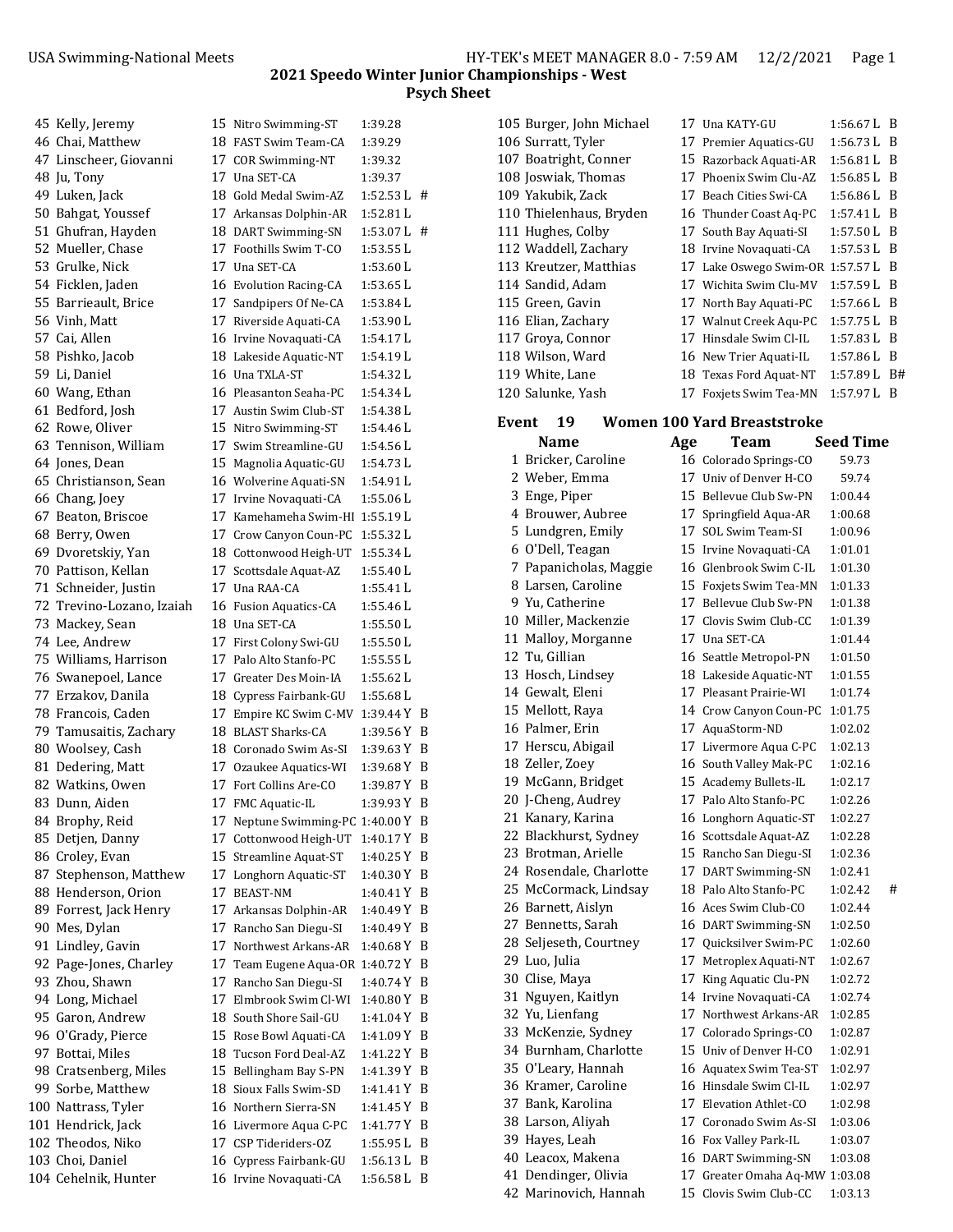|  | 43 Wetteland, Kelly      | 17 Una BST-NM                    | 1:03.14       |  |
|--|--------------------------|----------------------------------|---------------|--|
|  | 44 Smith, Sydney         | 16 Dads Club Swim T-GU           | 1:03.15       |  |
|  | 45 Codevilla, Mary       | 17 Elevation Athlet-CO           | 1:03.16       |  |
|  | 46 Solseng, Emma         | 17 Bainbridge Islan-PN           | 1:03.16       |  |
|  | 47 Holden, Audrey        | 17 Palo Alto Stanfo-PC           | 1:03.17       |  |
|  | 48 Krantzcke, Izzy       | 17 Houston Bridge B-GU           | 1:11.78L      |  |
|  | 49 Nawrocki, Elizabeth   | 14 Academy Bullets-IL            | 1:11.85L      |  |
|  | 50 Liesinger, Kiera      | 17 Riptide-MN                    | 1:12.45 L     |  |
|  | 51 Collins, Avery        | 15 Lakeside Aquatic-NT           | 1:12.50 L     |  |
|  | 52 Brito, Bella          | 14 Beach Cities Swi-CA           | 1:12.52 L     |  |
|  | 53 Hernandez, Ashlyn     | 15 Pacific Swim-SI               | 1:12.64 L     |  |
|  | 54 Aird, Sydney          | 17 Howard Suamico S-WI           | $1:12.71$ L   |  |
|  | 55 Carey, Taylor         | 17 Rose Bowl Aquati-CA           | 1:12.75 L     |  |
|  | 56 Foltz, Caroline       | 17 CSP Tideriders-OZ             | 1:12.92 L     |  |
|  | 57 Coffey, Kaylee        | 17 Alamo Area Aquat-ST           | 1:12.92 L     |  |
|  | 58 Wozniak, Julia        | 17 Lakeside Aquatic-NT           | 1:13.06L      |  |
|  | 59 Faraboschi, Silvia    | 17 Palo Alto Stanfo-PC           | 1:13.17L      |  |
|  | 60 McColley, Rylee       | 15 Bozeman Barracud-MT 1:13.17 L |               |  |
|  | 61 Pawlaski, Cate        | 13 Edina Swim Club-MN            | 1:13.18 L     |  |
|  | 62 Felner, Joy           | 15 Scottsdale Aquat-AZ           | 1:13.22 L     |  |
|  | 63 Phillips, Maddie      | 17 Mission Viejo Na-CA           | 1:13.25 L     |  |
|  | 64 Rabb, Grace           | 15 Aquajets Swim Te-MN           | 1:13.26 L     |  |
|  | 65 Ray, Ashley           | 18 Bellevue Club Sw-PN           | $1:13.26$ L   |  |
|  | 66 Varda, Danika         | 15 Bozeman Barracud-MT 1:13.29 L |               |  |
|  | 67 Wright, Claire        | 17 Lake Country Swi-WI           | 1:13.39L      |  |
|  | 68 Smoker, Ella          | 16 Cypress Fairbank-GU           | 1:13.39 L     |  |
|  | 69 Johnston, Ryan        | 16 Aquawolves Swimm-CO1:13.43 L  |               |  |
|  | 70 Walker, Lauren        | 16 Mansfield Aquati-NT           | 1:13.46 L     |  |
|  | 71 Iannaccone, Stephanie | 17 Walnut Creek Aqu-PC           | 1:13.50L      |  |
|  | 72 Deedy, Anne           | 17 Empire KC Swim C-MV           | 1:13.58 L     |  |
|  | 73 McWhorter, Ella       | 13 Metroplex Aquati-NT           | 1:13.61 L     |  |
|  | 74 Kahler, Georgia       | 15 Una CATS-IL                   | 1:13.63 L     |  |
|  | 75 Zallen, Zara          | 17 Loveland Swim Cl-CO           | 1:13.68 L     |  |
|  | 76 Muhitch, Seanna       | 15 Lakeside Aquatic-NT           | 1:13.71 L     |  |
|  | 77 Prawira, Kelly        | 18 Trident Swim Clu-CA           | $1:13.79L$ #  |  |
|  | 78 Roumph, Olivia        | 16 Univ of Denver H-CO           | 1:03.21 Y B   |  |
|  | 79 Steinmetz, Teagan     | 17 Denver Swim Acad-CO           | 1:03.28 Y B   |  |
|  | 80 Primiano, Gabbie      | 15 Life Time<br>Arizo-AZ         | 1:03.47 Y B   |  |
|  | 81 Kimmel, Hayley        | 17 Linn-Mar Swim Te-IA           | 1:03.54 Y B   |  |
|  | 82 Capp, Sophia          | 17 Aces Swim Club-CO             | 1:03.59 Y B   |  |
|  | 83 Fisco, Bella          | 16 Canyons Aquatic-CA            | 1:03.74 Y B   |  |
|  | 84 Jones, Julianne       | 17 Flatiron Athleti-CO           | 1:04.03 Y B   |  |
|  | 85 Mesina, Alexis        | 14 Pleasanton Seaha-PC           | 1:04.07 Y B   |  |
|  | 86 Marakovic, Aliana     | 14 Nitro Swimming-ST             | 1:04.08 Y B   |  |
|  | 87 Ratzburg, Bailey      | 16 Madison Aquatic-WI            | 1:04.21 Y B   |  |
|  | 88 Landreneau, Marie     | 16 City Of Lafayett-LA           | $1:04.25$ Y B |  |
|  | 89 Pecze, Hannah         | 14 Nitro Swimming-ST             | $1:04.26$ Y B |  |
|  | 90 Desordi, Ally         | 18 iNspire Swim Tea-MW           | 1:04.28 Y B   |  |
|  | 91 Vaishnani, Sonia      | 16 Alamo Area Aquat-ST           | 1:04.29 Y B   |  |
|  | 92 Schuricht, Blakely    | 17 Scottsdale Aquat-AZ           | $1:04.44$ Y B |  |
|  | 93 Ippoliti, Ava         | 16 Austin Swim Club-ST           | $1:04.45$ Y B |  |
|  | 94 Hazle, Kathryn        | 17 North Coast Aqua-SI           | 1:04.77 Y B   |  |
|  | 95 Yu, Audrey            | 17 Sandpipers Of Ne-CA           | 1:04.83 Y B   |  |
|  | 96 Friesen, Karter       | 17 Loveland Swim Cl-CO           | $1:05.02$ Y B |  |
|  | 97 Willson, Sydney       | 15 Mission Viejo Na-CA           | 1:05.08 Y B   |  |
|  | 98 Chase, Campbell       | 16 COR Swimming-NT               | 1:05.19 Y B   |  |
|  | 99 Stafford, Julia       | 17 Mission Viejo Na-CA           | 1:05.20 Y B   |  |
|  | 100 Tan, Mikayla         | 11 DART Swimming-SN              | 1:05.28 Y B   |  |
|  | 101 Mongenel, Ella       | 14 Waterloo Swimmin-ST           | 1:05.30 Y B   |  |
|  |                          |                                  |               |  |

| 20<br>Event            |     | <b>Men 100 Yard Breaststroke</b>                 |                  |  |
|------------------------|-----|--------------------------------------------------|------------------|--|
| Name                   | Age | Team                                             | <b>Seed Time</b> |  |
| 1 Fan, Zhier           |     | 17 Metroplex Aquati-NT                           | 53.36            |  |
| 2 Mlinek, Kael         |     | 17 iNspire Swim Tea-MW                           | 53.49            |  |
| 3 Gissendaner, Luca    |     | 18 Scottsdale Aquat-AZ                           | 53.50            |  |
| 4 Zinn, Tona           |     | 17 SOCAL Aquatics A-CA                           | 53.66            |  |
| 5 Rivers, Hank         |     | 18 Golden West Swim-CA                           | 53.91            |  |
| 6 Pan, James           |     | 18 Aquajets Swim Te-MN                           | 54.16            |  |
| 7 Bonnett, Will        |     | 18 Parkway Swim Clu-OZ                           | 54.27            |  |
| 8 Chen, Joshua         |     | 16 Ames Cyclone Aqu-IA                           | 54.40            |  |
| 9 Germonprez, Nate     |     | 17 iNspire Swim Tea-MW                           | 54.52            |  |
| 10 Lou, Matthew        |     | 17 Irvine Novaquati-CA                           | 54.74            |  |
| 11 Brown, Logan        |     | 16 First Colony Swi-GU                           | 54.74            |  |
| 12 Henke, Avery        |     | 16 Crawfish Aquatic-LA                           | 54.96            |  |
| 13 Johnson, Lance      |     | 17 Waukesha Express-WI                           | 55.12            |  |
| 14 Tan, Zachary        |     | 18 DART Swimming-SN                              | 55.15            |  |
| 15 Turney, Alexander   |     |                                                  | 55.15            |  |
| 16 Kistler, Drew       |     | 18 Olympus Aquatics-UT<br>18 Spokane Waves Aq-IE | 55.16            |  |
| 17 Caps, Tom           |     | 17 Aulea Swim Club-HI                            | 55.19            |  |
|                        |     |                                                  |                  |  |
| 18 Schmid, Nick        |     | 18 Katy Aquatic Tea-GU                           | 55.20            |  |
| 19 Wu, Thomas          |     | 17 Nitro Swimming-ST                             | 55.21            |  |
| 20 Eccleston, Jake     |     | 15 Loveland Swim Cl-CO                           | 55.36            |  |
| 21 Arnold, Charlie     |     | 17 Bellevue Club Sw-PN                           | 55.42            |  |
| 22 Foy, PJ             |     | 15 Glacier Swim Clu-AK                           | 55.45            |  |
| 23 Kadiu. Kledi        |     | 18 CSP Tideriders-OZ                             | 55.52            |  |
| 24 Kleinman, Max       |     | 17 Swim Neptune-AZ                               | 55.57            |  |
| 25 Kalafat, Ozan       |     | 17 Mid Wisconsin Wa-WI                           | 55.59            |  |
| 26 Witte, Carson       |     | 18 Aquajets Swim Te-MN                           | #<br>55.66       |  |
| 27 Zou, Andrew         |     | 16 Una TXLA-ST                                   | 55.67            |  |
| 28 Tannenberger, Tyler |     | 15 Swim Streamline-GU                            | 55.69            |  |
| 29 Leung, Christopher  |     | 17 Irvine Novaquati-CA                           | 55.72            |  |
| 30 Oliver, Mitchell    |     | 17 Univ of Denver H-CO                           | 55.74            |  |
| 31 Fu, Alex            |     | 17 First Colony Swi-GU                           | 55.74            |  |
| 32 Horton, Peter       |     | 17 Houston Bridge B-GU                           | 55.76            |  |
| 33 Egeland, Charlie    |     | 16 Aquajets Swim Te-MN                           | 55.82            |  |
| 34 Li, Daniel          |     | 15 Rose Bowl Aquati-CA                           | 55.85            |  |
| 35 Brown, Connor       |     | 16 Bellevue Club Sw-PN                           | 55.85            |  |
| 36 Wong, Bryan         |     | 17 Tule Nation Trit-CC                           | 55.86            |  |
| 37 Ren, Kevin          |     | 17 Brea Aquatics-CA                              | 55.86            |  |
| 38 Green, Garret       |     | 18 Blue Tide Aquati-GU                           | 55.86            |  |
| 39 Cannon, Maxston     |     | 18 Southern Utah Sw-UT                           | 55.93            |  |
| 40 Reiter, Drew        |     | 18 Greater Des Moin-IA                           | 55.99            |  |
| 41 Benderskii, Igor    |     | 16 Rose Bowl Aquati-CA                           | 56.04            |  |
| 42 Christensen, Jordan |     | 18 Iowa Flyers Swim-IA                           | 56.08            |  |
| 43 Watson, John        |     | 16 Greater Omaha Aq-MW                           | 56.10            |  |
| 44 Lee, Jonah          |     | 17 North Bay Aquati-PC                           | 56.11            |  |
| 45 Louie, Christian    |     | 17 Seattle Metropol-PN                           | 56.13            |  |
| 46 Faleiros, Tiago     |     | 17 Crawfish Aquatic-LA                           | 56.17            |  |
| 47 Heinzen, Deklan     |     | 17 Wolverine Aquati-SN                           | 56.19            |  |
| 48 Zhang, Colin        |     | 15 Glenbrook Swim C-IL                           | 56.19            |  |
| 49 Nguyen, Watson      |     | 16 Metroplex Aquati-NT                           | 56.20            |  |
| 50 Saber, Jack         |     | 17 Olympus Aquatics-UT                           | 56.20            |  |
| 51 Hahn, Kalvin        |     | 16 Greater Omaha Aq-MW                           | 56.25            |  |
| 52 Hawkins, Jason      |     | 17 Canyons Aquatic-CA                            | 56.26            |  |
| 53 Mungia, Tres        |     | 16 Swim Neptune-AZ                               | 56.29            |  |
| 54 Wisdom, Tavner      |     | 18 Northern Lights-AK                            | 56.30            |  |
| 55 Hicken, Jayden      |     | 18 Wasatch Swim Clu-UT                           | 56.39            |  |
| 56 Regenwetter, Jake   |     | 17 Champaign Cnty Y-IL                           | 56.40            |  |
| 57 Zhang, Joe          |     | 17 Bellevue Club Sw-PN                           | 56.47            |  |
| 58 Ko, Andrew          |     | 17 Rancho San Diegu-SI                           | 56.52            |  |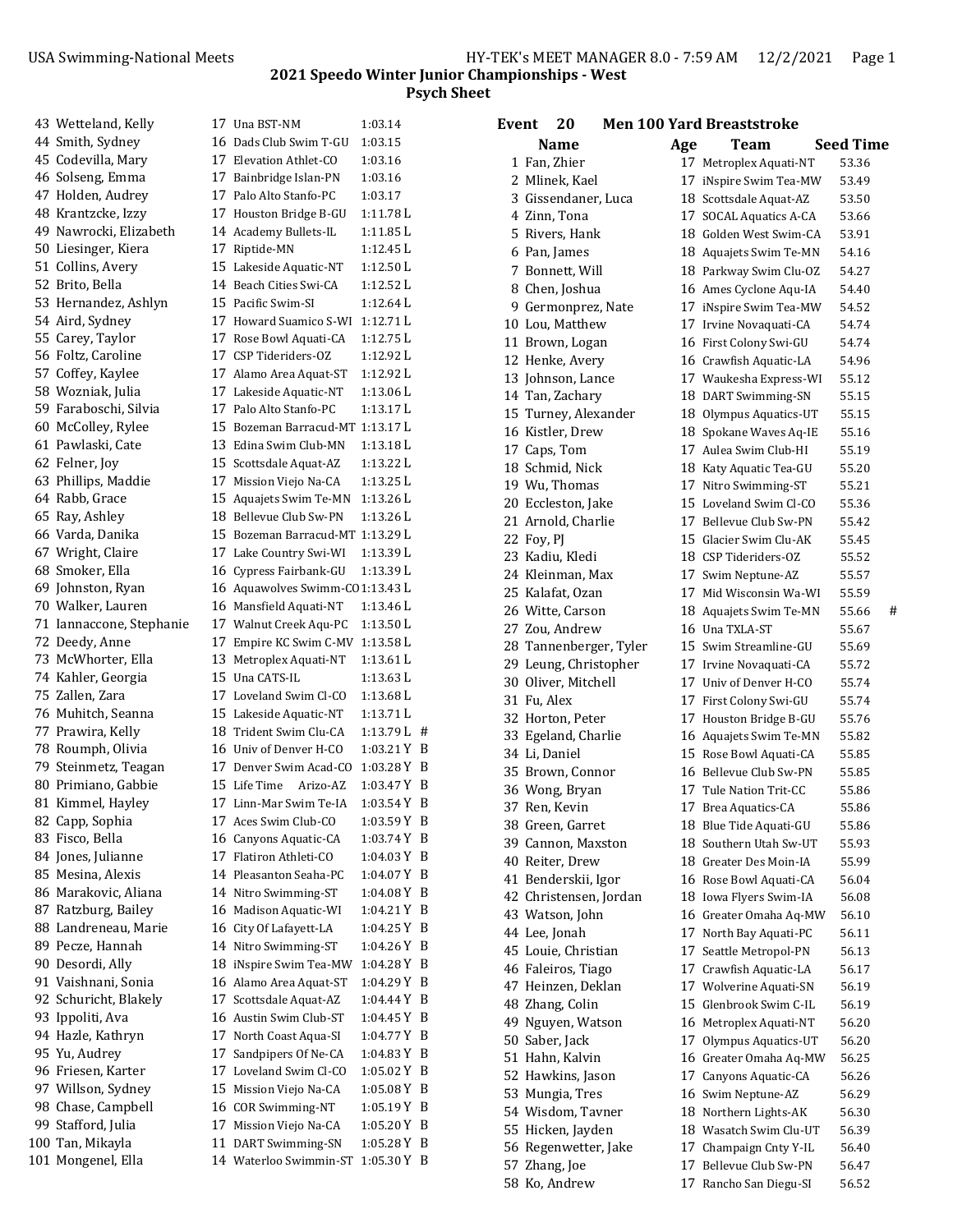| 59 Williams, Ryan         |    | 17 Sierra Marlins S-SN           | 56.53         |     |
|---------------------------|----|----------------------------------|---------------|-----|
| 60 Blair, Wyatt           |    | 18 Lakeside Aquatic-NT           | 56.55         |     |
| 61 Mandacina, Brayden     |    | 17 Alamo Area Aquat-ST           | 1:04.51L      |     |
| 62 Phillips, Michael      |    | 17 Aquajets Swim Te-MN           | 1:04.63 L     |     |
| 63 Nava, Landon           |    | 16 Sierra Marlins S-SN           | 1:04.63 L     |     |
| 64 Xing, Jacky            | 17 | Mission Viejo Na-CA              | 1:04.80 L     |     |
| 65 Hansen, Tyler          |    | 17 Lake Country Swi-WI           | 1:04.85 L     |     |
| 66 Sebastian, Anthony     |    | 17 Quicksilver Swim-PC           | $1:05.02$ L   |     |
| 67 Adamson, Henry         |    | 18 DART Swimming-SN              | 1:05.06 L     |     |
| 68 Linscheer, Giovanni    |    | 17 COR Swimming-NT               | $1:05.24$ L   |     |
| 69 Sink, Bridger          |    | 17 Olympus Aquatics-UT           | 1:05.34L      |     |
| 70 Conklin, Finnley       |    | 15 Oregon Community-WI 1:05.72 L |               |     |
| 71 Cosgrove, Colin        |    | 17 Tucson Ford Deal-AZ           | 1:05.92 L     |     |
| 72 Kling, Joey            |    | 17 SOCAL Aquatics A-CA           | 1:05.94 L     |     |
| 73 Nadel, Finn            |    | 16 Central Iowa Aqu-IA           | 1:06.01 L     |     |
| 74 Bezanilla, Luke        |    | 16 Paseo Aquatics S-CA           | 1:06.02 L     |     |
| 75 Wu, Nathan             |    | 15 Aquazot Swim Clu-CA           | 1:06.10 L     |     |
| 76 Jung, Yurack           |    | 18 Palo Alto Stanfo-PC           | $1:06.12$ L   |     |
| 77 Moridaira, Shunsuke    |    | 16 Palo Alto Stanfo-PC           | 1:06.14 L     |     |
| 78 Raffel, Colby          |    | 17 Phoenix Swim Clu-AZ           | 1:06.17L      |     |
| 79 Vizin-Esquivel, Daniel |    |                                  | 1:06.32 L     |     |
| 80 Flight, Andrew         |    | 16 Fox Valley Park-IL            |               |     |
|                           |    | 16 Alligator Aquati-IL           | 1:06.34 L     |     |
| 81 Johnson, Martin        |    | 17 Loveland Swim Cl-CO           | 1:06.34L      |     |
| 82 Gilsenan, Max          |    | 18 Coronado Swim As-SI           | 1:06.36 L     |     |
| 83 Vonhartitzsch, Trenton |    | 17 SwimTulsa-OK                  | 1:06.43 L     |     |
| 84 White, Lane            |    | 18 Texas Ford Aquat-NT           | $1:06.51 L$ # |     |
| 85 Wesemann, Sohnnie      |    | 17 Cottonwood Heigh-UT           | 1:06.53L      |     |
| 86 Satterlee, Marcus      |    | 18 South Metro Stor-MN           | 1:06.56 L     |     |
| 87 Goeldner, Brayden      |    | 17 West Texas Typho-BD           | 56.62 Y B     |     |
| 88 Huang, Andrew          |    | 17 Lake Oswego Swim-OR           | 56.70 Y       | B   |
| 89 Bichsel, Connor        | 17 | Empire KC Swim C-MV              | 56.93 Y       | B   |
| 90 Ward, Raglan           |    | 17 Pikes Peak Athle-CO           | 57.03 Y       | B   |
| 91 Kimmelshue, Jack       | 17 | Sierra Marlins S-SN              | 57.04 Y       | B   |
| 92 Bork, Samuel           | 17 | Mid Wisconsin Wa-WI              | 57.06Y        | B   |
| 93 Kharun, Ilya           |    | 16 Sandpipers Of Ne-CA           | 57.08Y        | B   |
| 94 Zettle, Andrew         |    | 17 Lakeside Aquatic-NT           | 57.13 Y       | B   |
| 95 Lonergan, Ewan         |    | 16 Quicksilver Swim-PC           | 57.20Y        | - B |
| 96 Andrizzi, Michael      |    | 18 Paseo Aquatics S-CA           | 57.24 Y       | B   |
| 97 Kubichek, Jake         |    | 18 Irvine Novaquati-CA           | 57.30 Y B     |     |
| 98 Groya, Connor          |    | 17 Hinsdale Swim Cl-IL           | 57.33Y        | B   |
| 99 Hayon, Will            | 17 | Mid Wisconsin Wa-WI              | 57.40 Y       | B   |
| 100 Verdolaga, Daniel     |    | 16 Evolution Racing-CA           | 57.52 Y       | B   |
| 101 Kriz, Kane            |    | 17 St Charles Swim-IL            | 57.66 Y       | B   |
| 102 Johnson, Brady        |    | 15 FMC Aquatic-IL                | 57.66 Y       | В   |
| 103 Beyer, Brady          |    | 16 Una SET-CA                    | 57.69 Y       | В   |
| 104 Baoerjin, Justice     |    | 16 DART Swimming-SN              | 57.77 Y       | B   |
| 105 Ferber, Reeve         |    | 16 Metroplex Aquati-NT           | 57.82Y        | B   |
| 106 Murphy, Patrick       |    | 18 Crawfish Aquatic-LA           | 57.82Y        | B   |
| 107 Morgan, Keller        |    | 17 Evolution Racing-CA           | 57.82Y        | B   |
| 108 Tran, Steven          |    | 17 Palo Alto Stanfo-PC           | 58.00 Y       | B   |
| 109 Perez, Christian      |    | 16 Evolution Racing-CA           | 58.02 Y       | B   |
| 110 Pak, Ryan             |    | 16 Seattle Metropol-PN           | 58.08 Y       | B   |
| 111 Corn, Joshua          |    | 17 Foothills Swim T-CO           | 58.20 Y       | B   |
| 112 Anderson, Eric        |    | 18 Una NLSA-ND                   | 58.59 Y       | B   |
| 113 Thomason, Nate        |    | 16 Waterloo Swimmin-ST           | 1:07.32 L     | B   |
| 114 Sandidge, Levi        |    | 17 COR Swimming-NT               | 1:07.51 L     | B   |
| 115 Ikbal, Kaleb          |    | 18 Metroplex Aquati-NT           | 1:08.13 L     | B   |
|                           |    |                                  | $1:08.18$ L   | B   |
| 116 Turner, Jacob         |    | 15 Metroplex Aquati-NT           |               |     |
| 117 Brophy, Reid          |    | 17 Neptune Swimming-PC 1:08.45 L |               | B   |
|                           |    |                                  |               |     |

| <b>Event</b> | 21                                     |     | <b>Women 100 Yard Backstroke</b>                |                       |   |
|--------------|----------------------------------------|-----|-------------------------------------------------|-----------------------|---|
|              | Name                                   | Age | Team                                            | <b>Seed Time</b>      |   |
|              | 1 Noble, Kennedy                       |     | 17 Phoenix Swim Clu-AZ                          | 51.51                 |   |
|              | 2 Karam, Emma                          |     | 17 Reno Aquatic Clu-PC                          | 52.19                 |   |
|              | 3 Kern, Emma                           |     | 16 Aquajets Swim Te-MN                          | 53.40                 |   |
|              | 4 Tierney, Hailey                      |     | 16 Lake Country Swi-WI                          | 53.65                 |   |
|              | 5 Newman, Alexis                       |     | 17 Blue Tide Aquati-GU                          | 53.97                 |   |
|              | 6 Francis, Malia                       |     | 18 Mid Wisconsin Wa-WI                          | 54.01                 |   |
|              | 7 Bales, Sydney                        |     | 17 Front Range Barr-CO                          | 54.03                 |   |
|              | 8 Gillilan, Renee                      |     | 17 Fort Collins Are-CO                          | 54.09                 |   |
|              | 9 Storm, Abby                          |     | 17 Univ of Denver H-CO                          | 54.11                 |   |
|              | 10 Johnson, Faith                      |     | 17 Rocket Aquatics-WI                           | 54.13                 |   |
|              | 11 Martin, Scarlet                     |     | 17 Iowa Flyers Swim-IA                          | 54.14                 |   |
|              | 12 Davids, Sydney                      |     | 18 Riptide-MN                                   | 54.19                 |   |
|              | 13 Murphy, Rosie                       |     | 17 Sierra Marlins S-SN                          | 54.19                 |   |
|              | 14 Hodges, Macky                       |     | 17 Una SET-CA                                   | 54.32                 |   |
|              | 15 Frericks, Grace                     |     | 17 Black Hawk Area-IA                           | 54.33                 |   |
|              | 16 Rabb, Grace                         |     | 15 Aquajets Swim Te-MN                          | 54.41                 |   |
|              | 17 Shapiro, Isabelle                   |     | 18 Team Santa Monic-CA                          | 54.41                 |   |
|              | 18 Moses, Casaundra                    |     | 18 Springfield Aqua-AR                          | 54.52                 |   |
|              | 19 Rojas, Ana                          |     | 17 Colorado Springs-CO                          | 54.62                 |   |
|              | 20 Donald, Meghan                      |     | 17 Ames Cyclone Aqu-IA                          | 54.67                 |   |
|              | 21 Panczyszyn, Halina                  |     | 16 Lakeside Aquatic-NT                          | 54.72                 |   |
|              | 22 Davison, Chase                      |     | 17 Univ of Denver H-CO                          | 54.74                 |   |
|              | 23 Statler, Nina                       |     | 18 Walnut Creek Aqu-PC                          | 54.78                 | # |
|              | 24 Jaffe, Erica                        |     | 14 Sierra Marlins S-SN                          | 54.81                 |   |
|              | 25 Wilson, Charlotte                   |     | 15 Univ of Denver H-CO                          | 54.86                 |   |
|              | 26 Greenhawt, Lexi                     |     | 16 Univ of Denver H-CO                          | 54.87                 |   |
|              | 27 Fox, Ellis                          |     | 17 Lubbock Swim Clu-WT                          | 54.97                 |   |
|              | 28 Dohrn, Madi                         |     | 17 Reach Aquatics S-IL                          | 54.98                 |   |
|              | 29 Kehmeier, Abbie                     |     | 16 Front Range Barr-CO                          | 55.00                 |   |
|              | 30 Sunwoo, Sophia                      |     | 14 Bellevue Club Sw-PN                          | 55.00                 |   |
|              | 31 Teduits, Anna                       |     | 18 Badger Aquatics-WI                           | 55.02                 |   |
|              | 32 Warren, Paula                       |     | 16 Nitro Swimming-ST                            | 55.07                 |   |
|              | 33 Smith, Adriana                      |     | 16 Orinda Aquatics-PC                           | 55.08                 |   |
|              | 34 McGuire, Maggie                     |     | 17 SOCAL Aquatics A-CA                          | 55.15                 |   |
|              | 35 Simecek, Edie                       |     | 16 Flatiron Athleti-CO                          | 55.16                 |   |
|              | 36 Chen. Michelle                      |     | 16 Bellevue Club Sw-PN                          | 55.17                 |   |
|              | 37 Zhang, Amy                          |     | 16 Rancho San Diegu-SI                          | 55.18                 |   |
|              | 38 Beay, Ali                           |     | 18 Elmbrook Swim Cl-WI                          | 55.23                 |   |
|              | 39 Jones, Helena                       |     | 17 Lake Oswego Swim-OR                          | 55.25                 |   |
|              | 40 Arroyo, Maya                        |     | 15 Chicago Wolfpack-IL                          | 55.31                 |   |
|              | 41 Anderson, Finley                    |     | 16 Univ of Denver H-CO                          | 55.32                 |   |
|              | 42 Murray, Camille                     |     | 15 Metroplex Aquati-NT                          | 55.33                 |   |
|              | 43 Abrajan, Issie<br>44 Scott, Jada    |     | 17 Una SET-CA                                   | 55.35                 |   |
|              |                                        |     | 16 Alamo Area Aquat-ST                          | 55.36                 |   |
|              | 45 Parkhe, Annika<br>46 Jansen, Claire |     | 16 Patriot Aquatic-IL<br>17 Hinsdale Swim Cl-IL | 1:03.73 L<br>1:03.78L |   |
|              | 47 Macaulay, Mary                      |     | 17 Highlands Ranch-CO                           | 1:03.83L              |   |
|              | 48 Finzen, Annika                      |     | 16 Kansas City Blaz-MV                          | 1:03.88 L             |   |
|              | 49 Friebe, Caitlyn                     |     | 16 Missouri State A-MV                          | 1:04.27L              |   |
|              | 50 Duncan, Jada                        |     | 14 Wolverine Aquati-SN                          | $1:04.35$ L           |   |
|              | 51 Del Balso, Parker                   |     | 16 Burlingame Aquat-PC                          | 1:04.36L              |   |
|              | 52 Ziegert, Ella                       |     | 16 Boulder Swimming-CO                          | 1:04.40 L             |   |
|              | 53 Derr, Hazel                         |     | 17 Portland Aquatic-OR                          | 1:04.44 L             |   |
|              | 54 Christian, Kate                     |     | 16 Una TXLA-ST                                  | 1:04.44 L             |   |
|              | 55 Hinerfeld, Quinlan                  |     | 18 Fort Collins Are-CO                          | $1:04.47L$ #          |   |
|              | 56 Ward, Bradie                        |     | 16 Ad Astra Area Aq-MV                          | 1:04.49 L             |   |
|              | 57 Schoeck, Sydney                     |     | 13 Rockwood Swim Cl-OZ                          | 1:04.54 L             |   |
|              | 58 Schrank, Allison                    |     | 17 Edina Swim Club-MN                           | 1:04.58 L             |   |
|              |                                        |     |                                                 |                       |   |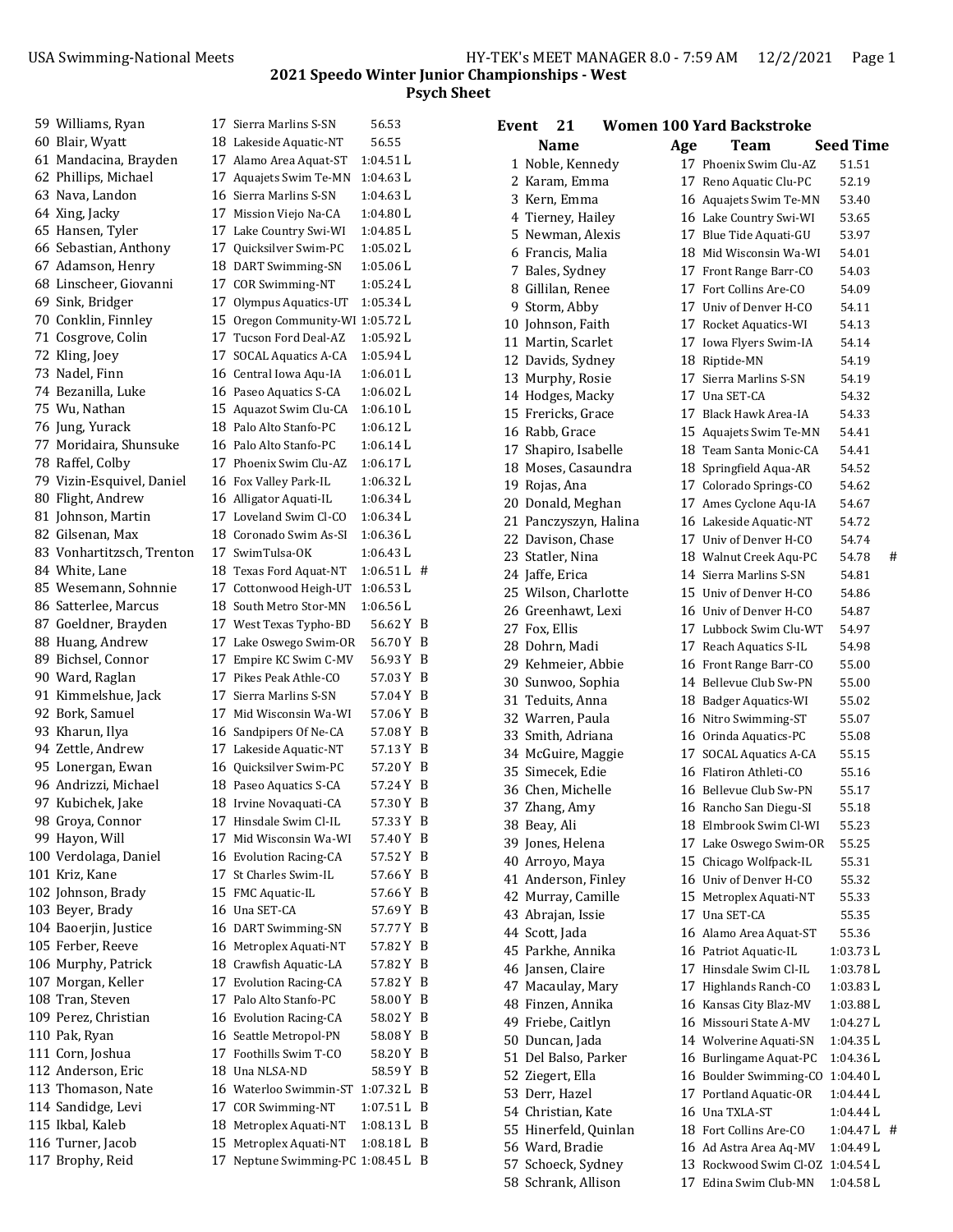|       | 59 Mehok, Avery                        |     | 16 Nitro Swimming-ST                             | 1:04.65 L        |     |
|-------|----------------------------------------|-----|--------------------------------------------------|------------------|-----|
|       | 60 Martinez-Spencer, Ella              |     | 17 Riverside Aquati-CA                           | 1:04.68 L        |     |
|       | 61 Tsuei, Kai-min                      |     | 17 Trident Swim Clu-CA                           | 1:04.68 L        |     |
|       | 62 Diaconescu, Rebecca                 |     | 15 Team Rebel Aquat-CA                           | 1:04.68 L        |     |
|       | 63 Sherman, Amaia                      |     | 16 Univ of Denver H-CO                           | $1:04.78$ L      |     |
|       | 64 Capp, Sophia                        |     | 17 Aces Swim Club-CO                             | 55.40 Y B        |     |
|       | 65 Marusik, Karlee                     |     | 15 Waukesha Express-WI                           | 55.47 Y B        |     |
|       | 66 Gwinn, Applejean                    |     | 15 Boulder City Hen-CA                           | 55.49 Y B        |     |
|       | 67 Ervin, Lindsay                      |     | 17 Irvine Novaquati-CA                           | 55.58 Y B        |     |
|       | 68 Lustria, Fay                        |     | 17 Lake Oswego Swim-OR                           | 55.59 Y B        |     |
|       | 69 Li, Kaia                            |     | 18 Palo Alto Stanfo-PC                           | 55.60 Y B        |     |
|       | 70 Barck, Emilia                       |     | 15 Orinda Aquatics-PC                            | 55.64 Y B        |     |
|       | 71 Bachmeier, Mady                     |     | 18 Scottsdale Aquat-AZ                           | 55.67 Y B        |     |
|       | 72 Yoon, Hojung                        |     | 16 Rose Bowl Aquati-CA                           | 55.77 Y B        |     |
|       | 73 Deyoung, Maeve                      |     | 15 Lake Oswego Swim-OR                           | 55.79 Y B        |     |
|       | 74 Herl, Addy                          |     | 14 Denver Swim Acad-CO                           | 55.94 Y B        |     |
|       | 75 Andrews, Catherine                  |     | 15 Seattle Metropol-PN                           | 56.01 Y B        |     |
|       | 76 Yu, Audrey                          |     | 17 Sandpipers Of Ne-CA                           | 56.06 Y B        |     |
|       | 77 Sifferman, Stephanie                |     | 17 Santa Clara Swim-PC                           | 56.06 Y B        |     |
|       | 78 O'Connor, Lauren                    |     | 16 Academy Bullets-IL                            | 56.19 Y B        |     |
|       | 79 Weinstein, Claire                   |     | 14 Sandpipers Of Ne-CA                           | 56.34 Y B        |     |
|       | 80 Neverman, Brigitta                  |     | 18 Mid Wisconsin Wa-WI                           | 56.45 Y B        |     |
|       | 81 Krantzcke, Izzy                     |     | 17 Houston Bridge B-GU                           | 56.46 Y B        |     |
|       | 82 Salvino, Teia                       |     | 16 Mission Viejo Na-CA                           | 56.49 Y B        |     |
|       | 83 Milner, Lily                        |     | 18 Glacier Aquatic-MT                            | 56.58 Y B#       |     |
|       | 84 Francis, Riley                      |     | 18 Lakeside Aquatic-NT                           | 56.60 Y B        |     |
|       | 85 Dale, Grace                         |     | 17 Univ of Denver H-CO                           | 56.83 Y B        |     |
|       | 86 Meraz, Iz                           |     | 17 DART Swimming-SN                              | 56.85 Y B        |     |
|       | 87 Wilson, Sydney                      |     | 15 Multnomah Athlet-OR                           | 56.86 Y B        |     |
|       | 88 Dunford, Abby                       |     | 15 Sandpipers Of Ne-CA                           | 56.86 Y B        |     |
|       | 89 Hermeston, Emma                     |     | 18 Loveland Swim Cl-CO                           | 56.90 Y B        |     |
|       | 90 Legh, Jamieson                      |     | 16 Flatiron Athleti-CO                           | 57.05 Y B        |     |
|       | 91 Lee, Joy                            |     | 16 Canyons Aquatic-CA                            | 57.16 Y B        |     |
|       | 92 Smith, Sydney                       |     | 16 Dads Club Swim T-GU                           | 57.33 Y B        |     |
|       | 93 Quan, Angela                        |     | 16 Santa Clara Swim-PC                           | 57.35 Y B        |     |
|       | 94 Brown, Amelia                       |     | 15 Colorado Stars-CO                             | 57.43 Y B        |     |
|       | 95 Schellenger, Sienna                 |     | 17 Lakeside Aquatic-NT                           | 57.45 Y B        |     |
|       | 96 Cook, Lexi                          |     | 14 Rockwood Swim Cl-OZ                           | 57.46 Y          | - B |
|       | 97 Karl, Avery                         |     | 15 Empire KC Swim C-MV                           | 57.51 Y          | B   |
|       | 98 Leubner, Molly                      |     |                                                  |                  |     |
|       |                                        |     |                                                  | 57.77 Y B        |     |
|       |                                        |     | 17 FMC Aquatic-IL<br>18 Minnetonka Swim-MN       | 57.91 Y          | - B |
|       | 99 Bartell, Julia                      |     | 16 Piranhas Swim Cl-MN                           | 58.04 Y B        |     |
|       | 100 Moreen, Paige<br>101 Whitaker, Ava |     |                                                  | 58.09 Y B        |     |
|       | 102 Bakker, Libby                      |     | 17 Rockwall Aquatic-NT<br>15 Aquajets Swim Te-MN | $1:06.47 L$ B    |     |
|       |                                        |     |                                                  |                  |     |
| Event | 22                                     |     | <b>Men 100 Yard Backstroke</b>                   |                  |     |
|       | Name                                   | Age | <b>Team</b>                                      | <b>Seed Time</b> |     |
|       | 1 Germonprez, Nate                     |     | 17 iNspire Swim Tea-MW                           | 47.22            |     |
|       | 2 Simons, Nick                         |     | 17 Lake Oswego Swim-OR                           | 47.40            |     |
|       | 3 McCarty, Quintin                     |     | 18 Pikes Peak Athle-CO                           | 47.40            | #   |
|       | 4 Dalmacio, Ronald                     |     | 17 Rose Bowl Aquati-CA                           | 47.88            |     |
|       | 5 Brill, Kyle                          |     | 18 Una CANY-CA                                   | 47.99            |     |
|       | 6 Mueller, Chase                       |     | 17 Foothills Swim T-CO                           | 48.01            |     |
|       | 7 Hayon, Will                          |     | 17 Mid Wisconsin Wa-WI                           | 48.10            |     |
|       | 8 Scharff, Cooper                      |     | 18 Parkway Swim Clu-OZ                           | 48.12            |     |
|       | 9 Filipovic, Alec                      |     | 17 St Charles Swim-IL                            | 48.36            |     |
|       | 10 Jones, Keaton                       |     | 17 Swim Neptune-AZ                               | 48.39            |     |
|       | 11 Kim, Maru                           |     | 17 Rose Bowl Aquati-CA                           | 48.42            |     |
|       | 12 Foote, Connor                       |     | 17 Alamo Area Aquat-ST                           | 48.42            |     |
|       | 13 Park, Tommy<br>14 Zhang, Derek      |     | 18 Rose Bowl Aquati-CA<br>17 Nu Wave Swim Clu-LA | 48.43<br>48.53   | #   |

| 15 Van Westering, Kai      |    | 18 Una SET-CA           | 48.63   |   |
|----------------------------|----|-------------------------|---------|---|
| 16 Wimberly, Jacob         |    | 16 Texas Ford Aquat-NT  | 48.73   |   |
| 17 Nail, Evan              |    | 17 Gold Medal Swim-AZ   | 48.73   |   |
| 18 Naber, Lee              |    | 17 CSP Tideriders-OZ    | 48.92   |   |
| 19 Gentry, Marcus          |    | 17 Superior Stingra-OR  | 48.99   |   |
| 20 Martin, Cade            |    | 17 Aquawolves Swimm-CO  | 49.03   |   |
| 21 Walker, Logan           |    | 16 Nitro Swimming-ST    | 49.07   |   |
| 22 Mohseni, Shawn          |    | 18 Mansfield Aquati-NT  | 49.12   |   |
| 23 Bork, Samuel            |    | 17 Mid Wisconsin Wa-WI  | 49.16   |   |
| 24 Green, Garret           |    | 18 Blue Tide Aquati-GU  | 49.16   |   |
| 25 Bell, Drayden           |    | 18 Wichita Swim Clu-MV  | 49.24   |   |
| 26 Gallob, Jack            |    | 18 Las Vegas Swim C-CA  | 49.32   | # |
| 27 Richardson, Christopher |    | 17 Crawfish Aquatic-LA  | 49.33   |   |
| 28 Roder, Tommy            |    | 18 Orinda Aquatics-PC   | 49.35   |   |
| 29 Johnson, Brady          |    | 15 FMC Aquatic-IL       | 49.39   |   |
| 30 Long, Michael           |    | 17 Elmbrook Swim Cl-WI  | 49.42   |   |
| 31 Ellis, Caleb            |    | 17 Empire KC Swim C-MV  | 49.47   |   |
| 32 Croley, Evan            |    | 15 Streamline Aquat-ST  | 49.48   |   |
| 33 Chen, Theodore          |    | 17 Metroplex Aquati-NT  | 49.50   |   |
| 34 Kelly, Jeremy           |    | 15 Nitro Swimming-ST    | 49.52   |   |
| 35 Henke, Avery            |    | 16 Crawfish Aquatic-LA  | 49.58   |   |
| 36 Logue, Luke             |    | 16 Foxjets Swim Tea-MN  | 49.59   |   |
| 37 Chiyo, Kenta            |    | 18 Golden West Swim-CA  | 49.62   |   |
| 38 Studdert, Brendan       |    | 17 Blue Tide Aquati-GU  | 49.69   |   |
| 39 Horton, Patrick         |    | 18 Edina Swim Club-MN   | 49.70   |   |
| 40 McMahon, Alex           |    | 18 Aquawolves Swimm-CO  | 49.73   |   |
| 41 West, Zack              |    | 17 Aulea Swim Club-HI   | 49.73   |   |
| 42 Tidwell, Grayson        |    | 18 Rockwall Aquatic-NT  | 49.75   |   |
| 43 Kling, Joey             |    | 17 SOCAL Aquatics A-CA  | 49.76   |   |
| 44 Noll, Josh              |    | 17 Peoria Area Wate-IL  | 49.76   |   |
| 45 Carstensen, Aiden       |    | 18 Iowa Flyers Swim-IA  | 49.79   |   |
|                            |    | 18 Unattached-GU        | 49.80   |   |
| 46 Montgomery, Dereck      |    |                         |         |   |
| 47 Doehler, Ethan          |    | 18 Alamo Area Aquat-ST  | 49.81   |   |
| 48 San Juan, Roman         |    | 18 Razorback Aquati-AR  | 49.85   |   |
| 49 Lin, Andrew             |    | 18 Champaign Cnty Y-IL  | 49.89   |   |
| 50 Burns, Shane            |    | 18 Longhorn Aquatic-ST  | 49.90   |   |
| 51 Becker, Sven            |    | 17 St Croix Swim Cl-MN  | 49.92   |   |
| 52 Francois, Caden         |    | 17 Empire KC Swim C-MV  | 49.92   |   |
| 53 Voelkel, Reese          |    | 18 Katy Aquatic Tea-GU  | 49.94   |   |
| 54 Huang, Edward           |    | 16 California Dolph-PC  | 49.96   |   |
| 55 Li, Daniel              |    | 16 Una TXLA-ST          | 49.97   |   |
| 56 Farber, Jonny           |    | 16 Cats Aquatic Tea-IL  | 49.99   |   |
| 57 Williamson, Maximus     |    | 15 North Texas Nada-NT  | 57.19 L |   |
| 58 Noguchi, Logan          |    | 16 Rancho San Diegu-SI  | 57.64 L |   |
| 59 Davies, Greyson         |    | 18 College Area Swi-SI  | 57.78L  | # |
| 60 Havenhill, Asher        |    | 16 Greater Des Moin-IA  | 57.98 L |   |
| 61 Heinlein, Jaden         |    | 16 Reach Aquatics S-IL  | 58.00 L |   |
| 62 Steffen, Ian            |    | 17  Linn-Mar Swim Te-IA | 58.26L  |   |
| 63 Pan, James              |    | 18 Aquajets Swim Te-MN  | 58.36L  |   |
| 64 Davis, Colin            |    | 17 iNspire Swim Tea-MW  | 58.39 L |   |
| 65 Yakubik, Zack           |    | 17 Beach Cities Swi-CA  | 58.48 L |   |
| 66 Beagle, Braden          |    | 18 Rose Bowl Aquati-CA  | 58.58 L |   |
| 67 Dinges, Luke            |    | 18 Denver Swim Acad-CO  | 58.66 L |   |
| 68 Duncan, Cade            |    | 17 Dads Club Swim T-GU  | 58.70 L |   |
| 69 Ham, Benjamin           |    | 16 Los Angeles Swim-CA  | 58.74 L |   |
| 70 Gould, Quinlan          |    | 16 Lake Oswego Swim-OR  | 58.76L  |   |
| 71 Dean, Jack              |    | 18 Razorback Aquati-AR  | 58.78L  |   |
| 72 Tan, Jeremy             |    | 17 Burlingame Aquat-PC  | 58.81 L |   |
| 73 Lewis, Dyson            | 17 | Fontana Aquatics-CA     | 50.04 Y | B |
| 74 Vorthmann, Ben          |    | 17 Fort Leavenworth-MV  | 50.13Y  | B |
|                            |    |                         |         |   |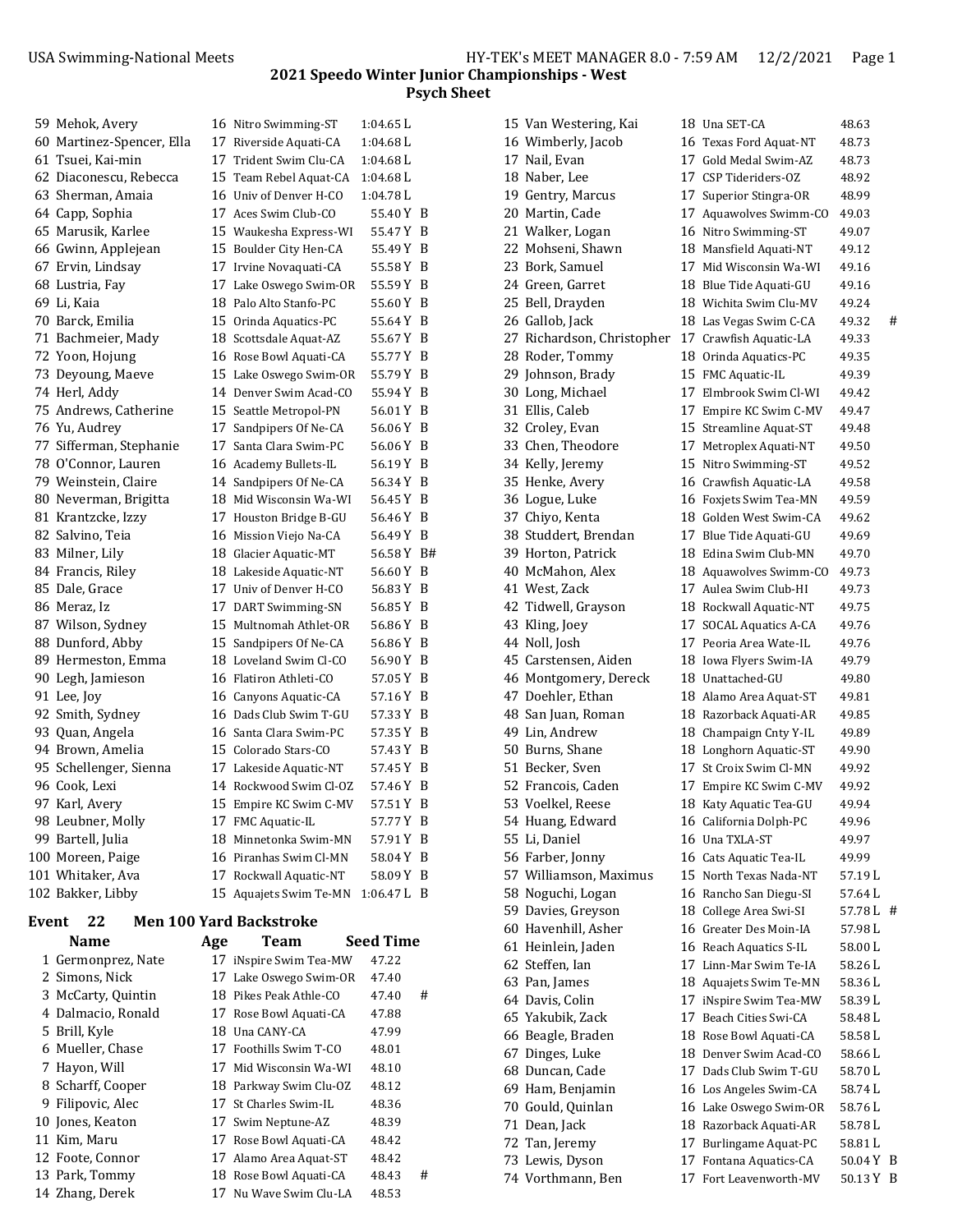| 75 Hatcher, Max        | 15 North Texas Nada-NT | 50.14 Y B     |  |
|------------------------|------------------------|---------------|--|
| 76 Stewart, Ian        | 17 Alamo Area Aquat-ST | 50.17 Y B     |  |
| 77 Hadji, Thomas       | 16 Paseo Aquatics S-CA | 50.29 Y B     |  |
| 78 Horton, Peter       | 17 Houston Bridge B-GU | 50.34 Y B     |  |
| 79 Cahill, Max         | 17 Rose Bowl Aquati-CA | 50.37 Y B     |  |
| 80 Song, Josh          | 18 Glenbrook Swim C-IL | 50.46 Y B     |  |
| 81 Nikoloff, Daniel    | 17 Boulder City Hen-CA | 50.63 Y B#    |  |
| 82 Lins, Simon         | 17 Piedmont Swim Te-PC | 50.68 Y B     |  |
| 83 Rice, Keaton        | 16 American Energy-OK  | 50.85 Y B     |  |
| 84 Ladman, Adam        | 18 Coronado Swim As-SI | 50.91 Y B     |  |
| 85 Grove, Jacques      | 17 Livermore Aqua C-PC | 50.94 Y B     |  |
| 86 Brown, Lucius       | 17 Coronado Swim As-SI | 50.99 Y B     |  |
| 87 Suarez, JD          | 16 CSP Tideriders-OZ   | 51.05 Y B     |  |
| 88 Morgan, Keller      | 17 Evolution Racing-CA | 51.07 Y B     |  |
| 89 Vinh, Matt          | 17 Riverside Aquati-CA | 51.10 Y B     |  |
| 90 Flanders, George    | 17 Nitro Swimming-ST   | 51.11 Y B     |  |
| 91 Thomas, Nate        | 14 River City Aquat-OZ | 51.16 Y B     |  |
| 92 Conrad, Adam        | 17 Lake Oswego Swim-OR | 51.20 Y B     |  |
| 93 Nugent, Jack        | 16 Evolution Racing-CA | 51.23 Y B     |  |
| 94 Aguirre, Stephan    | 17 Denver Swim Acad-CO | 51.23 Y B     |  |
| 95 Boutin, Alex        | 17 Metroplex Aquati-NT | 51.38 Y B     |  |
| 96 Harlan, Jamin       | 17 Unattached-NM       | 51.41 Y B     |  |
| 97 Hogan, Ethan        | 17 Lakeside Aquatic-NT | 51.43 Y B     |  |
| 98 Campbell, Liam      | 16 Bellevue Club Sw-PN | 51.51 Y B     |  |
| 99 Peterson, Andy      | 17 Univ of Denver H-CO | 51.54 Y B     |  |
| 100 Chapa, Grant       | 16 Metroplex Aquati-NT | 51.56 Y B     |  |
| 101 Jones, Dean        | 15 Magnolia Aquatic-GU | 51.60 Y B     |  |
| 102 Manske, Ethan      | 17 Charger Aquatics-NM | 51.68 Y B     |  |
| 103 Yeh, Eric          | 17 Brea Aquatics-CA    | 51.70 Y B     |  |
| 104 Wheeler, Nikolas   | 18 Rochester Swim C-MN | 51.72 Y B     |  |
| 105 Everett, Ian       | 15 Tsunami Swim Tea-MV | 51.75 Y B     |  |
| 106 Brunett, Lucas     | 16 Palm Desert Swim-CA | 51.83 Y B     |  |
| 107 Christianson, Sean | 16 Wolverine Aquati-SN | 51.83 Y B     |  |
| 108 Samsonov, Luka     | 17 Metroplex Aquati-NT | 51.85 Y B     |  |
| 109 Ellis, Luke        | 15 Sandpipers Of Ne-CA | 51.94 Y B     |  |
| 110 Brooker, George    | 18 Rancho San Diegu-SI | 51.99 Y B     |  |
| 111 Peng, Michael      | 17 Aggie Swim Club-GU  | 59.88 L B     |  |
| 112 Chang, Joey        | 17 Irvine Novaquati-CA | 59.94 L B     |  |
| 113 Sproul, Evan       | 17 Team Rebel Aquat-CA | $1:00.30 L$ B |  |
|                        |                        |               |  |

# **Event 23 Women 4x50 Yard Freestyle Relay**

| Team                   | <b>Relay</b> | Seed Time |
|------------------------|--------------|-----------|
| 1 Sandpipers Of Ne-CA  | A            | 3:19.50   |
| 2 Lakeside Aquatic-NT  | A            | 3:20.21   |
| 3 Bellevue Club Sw-PN  | A            | 3:21.17   |
| 4 Univ of Denver H-CO  | A            | 3:22.06   |
| 5 Irvine Novaquati-CA  | A            | 3:22.68   |
| 6 Elevation Athlet-CO  | A            | 3:23.19   |
| 7 Palo Alto Stanfo-PC  | A            | 3:23.32   |
| 8 Crow Canyon Coun-PC  | A            | 3:23.70   |
| 9 Irvine Novaquati-CA  | B            | 3:23.83   |
| 10 Sierra Marlins S-SN | A            | 3:24.01   |
| 11 Mission Viejo Na-CA | A            | 3:24.11   |
| 12 Rose Bowl Aquati-CA | A            | 3:24.85   |
| 13 Alamo Area Aquat-ST | A            | 3:25.32   |
| 14 Seattle Metropol-PN | A            | 3:25.39   |
| 15 Academy Bullets-IL  | A            | 3:25.43   |
| 16 Dallas Mustangs-NT  | A            | 3:25.95   |
| 17 Canyons Aquatic-CA  | A            | 3:25.96   |
| 18 North Texas Nada-NT | A            | 3:25.97   |
| 19 Iowa Flyers Swim-IA | A            | 3:26.02   |

| 20 DART Swimming-SN    | A | 3:26.06 |
|------------------------|---|---------|
| 21 Highlands Ranch-CO  | A | 3:26.13 |
| 22 Mansfield Aquati-NT | A | 3:26.68 |
| 23 Riptide-MN          | A | 3:26.77 |
| 24 Rancho San Diegu-SI | A | 3:26.91 |
| 25 Lakeside Aquatic-NT | B | 3:26.96 |
| 26 Univ of Denver H-CO | B | 3:27.41 |
| 27 Lake Oswego Swim-OR | A | 3:27.67 |
| 28 Colorado Springs-CO | A | 3:27.68 |
| 29 Nitro Swimming-ST   | A | 3:27.81 |
| 30 Nitro Swimming-ST   | B | 3:27.83 |
| 31 Springfield Aqua-AR | A | 3:28.03 |
| 32 Orinda Aquatics-PC  | A | 3:28.04 |
| 33 Edina Swim Club-MN  | A | 3:28.13 |
| 34 Mid Wisconsin Wa-WI | A | 3:28.16 |
| 35 Cypress Fairbank-GU | A | 3:28.16 |
| 36 Patriot Aquatic-IL  | A | 3:28.22 |
| 37 Riverside Aquati-CA | A | 3:28.26 |
| 38 Ames Cyclone Aqu-IA | A | 3:28.46 |
| 39 Lake Country Swi-WI | A | 3:28.48 |
| 40 Metroplex Aquati-NT | A | 3:28.54 |
| 41 Hinsdale Swim Cl-IL | A | 3:28.54 |
| 42 Rockwood Swim Cl-OZ | A | 3:28.55 |
| 43 Flatiron Athleti-CO | A | 3:28.62 |
| 44 Palo Alto Stanfo-PC | B | 3:28.90 |
| 45 Scottsdale Aquat-AZ | A | 3:29.10 |
| 46 Premier Aquatics-GU | A | 3:29.11 |
| 47 North Bay Aquati-PC | A | 3:29.19 |

# **Event 24 Men 4x50 Yard Freestyle Relay**

| Team                   | <b>Relay</b> | <b>Seed Time</b> |
|------------------------|--------------|------------------|
| 1 Rose Bowl Aquati-CA  | А            | 2:58.95          |
| 2 Lakeside Aquatic-NT  | A            | 2:59.05          |
| 3 Bellevue Club Sw-PN  | A            | 2:59.98          |
| 4 Rose Bowl Aquati-CA  | R            | 3:00.30          |
| 5 Mid Wisconsin Wa-WI  | A            | 3:01.35          |
| 6 Scottsdale Aquat-AZ  | A            | 3:01.53          |
| 7 Cypress Fairbank-GU  | A            | 3:01.55          |
| 8 Coronado Swim As-SI  | B            | 3:01.83          |
| 9 First Colony Swi-GU  | A            | 3:01.87          |
| 10 Hinsdale Swim Cl-IL | A            | 3:02.05          |
| 11 Alamo Area Aquat-ST | A            | 3:02.13          |
| 12 Phoenix Swim Clu-AZ | A            | 3:02.25          |
| 13 Aquawolves Swimm-CO | A            | 3:02.28          |
| 14 Crawfish Aquatic-LA | A            | 3:02.32          |
| 15 Irvine Novaguati-CA | А            | 3:02.65          |
| 16 Sierra Marlins S-SN | A            | 3:02.83          |
| 17 Rancho San Diegu-SI | А            | 3:02.88          |
| 18 Elevation Athlet-CO | A            | 3:02.98          |
| 19 Nitro Swimming-ST   | A            | 3:03.47          |
| 20 Greater Des Moin-IA | A            | 3:03.52          |
| 21 Pikes Peak Athle-CO | A            | 3:03.53          |
| 22 Lakeside Aquatic-NT | B            | 3:03.66          |
| 23 Swim Neptune-AZ     | A            | 3:03.71          |
| 24 Metroplex Aquati-NT | A            | 3:03.76          |
| 25 CSP Tideriders-OZ   | A            | 3:03.88          |
| 26 Blue Tide Aquati-GU | A            | 3:04.06          |
| 27 Katy Aquatic Tea-GU | A            | 3:04.30          |
| 28 Gold Medal Swim-AZ  | A            | 3:04.95          |
| 29 iNspire Swim Tea-MW | А            | 3:05.49          |
| 30 DART Swimming-SN    | A            | 3:05.55          |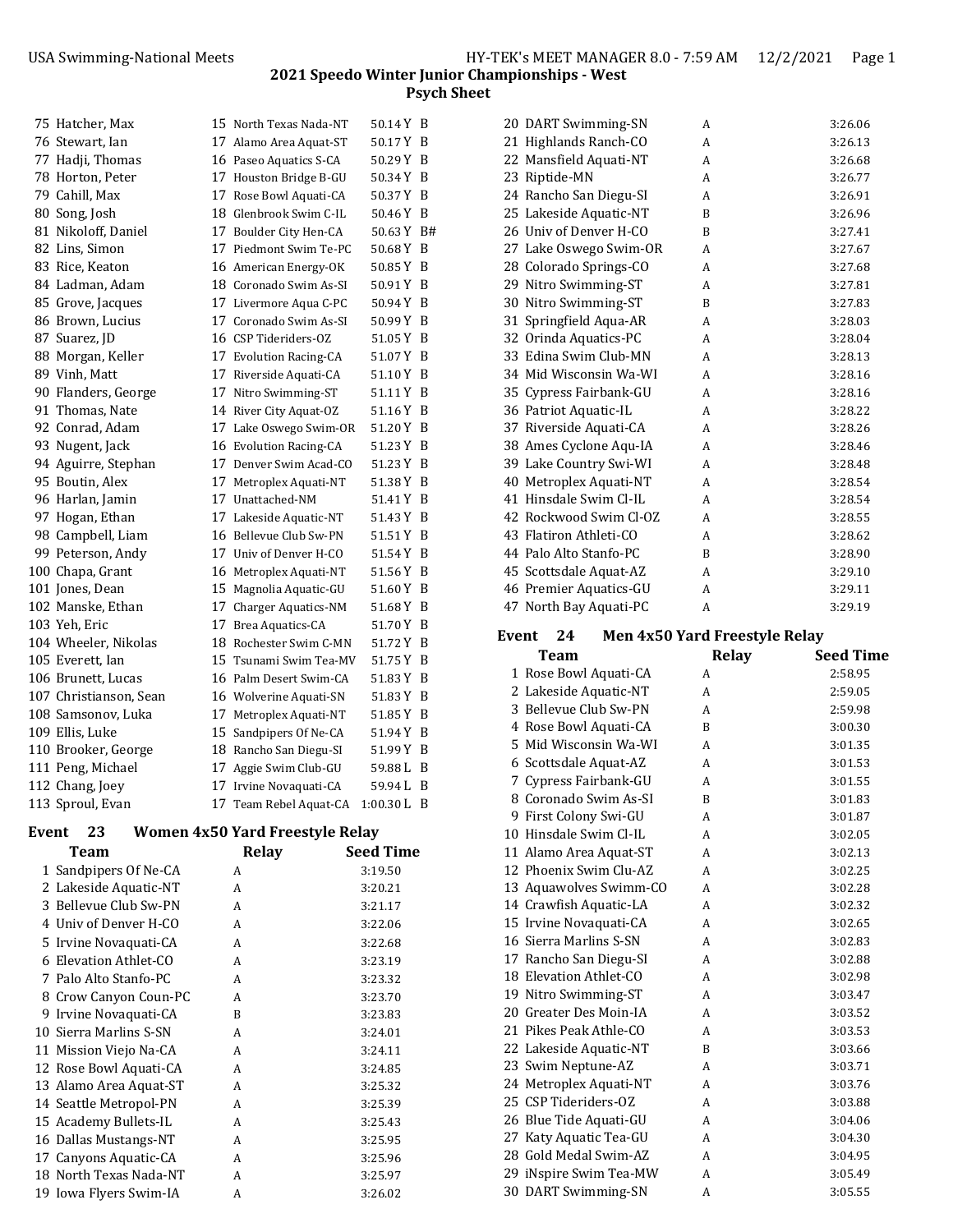| 31 Nitro Swimming-ST   | B | 3:05.59 |
|------------------------|---|---------|
| 32 Alamo Area Aquat-ST | B | 3:05.94 |
| 33 Orinda Aquatics-PC  | A | 3:06.31 |
| 34 North Texas Nada-NT | A | 3:06.32 |
| 35 Golden West Swim-CA | A | 3:06.35 |
| 36 Univ of Denver H-CO | A | 3:06.36 |
| 37 Palo Alto Stanfo-PC | A | 3:06.46 |
| 38 Canyons Aquatic-CA  | A | 3:06.52 |
| 39 Empire KC Swim C-MV | A | 3:06.61 |
| 40 Evolution Racing-CA | A | 3:06.65 |
| 41 Premier Aquatics-GU | A | 3:06.68 |
| 42 Parkway Swim Clu-OZ | A | 3:06.68 |
| 43 Tsunami Swim Tea-MV | A | 3:06.77 |
| 44 Sandpipers Of Ne-CA | A | 3:06.78 |
| 45 Riptide-MN          | A | 3:06.96 |
| 46 Aquajets Swim Te-MN | A | 3:06.98 |
| 47 Lake Oswego Swim-OR | A | 3:07.00 |
| 48 Texas Ford Aquat-NT | A | 3:07.04 |
| 49 Paseo Aquatics S-CA | A | 3:07.16 |
| 50 Rochester Swim C-MN | A | 3:07.28 |
| 51 Tyler Rose Aquat-NT | A | 3:07.29 |

## **Event 25 Women 1650 Yard Freestyle**

| <b>Name</b>           | Age | Team                              | <b>Seed Time</b> |
|-----------------------|-----|-----------------------------------|------------------|
| 1 Dunford, Abby       |     | 15 Sandpipers Of Ne-CA            | 15:51.49         |
| 2 Grimes, Katie       |     | 15 Sandpipers Of Ne-CA            | 16:05.03         |
| 3 Miller, Hayden      |     | 17 Cypress Fairbank-GU            | 16:12.54         |
| 4 Kuwata, Paige       |     | 17 Sandpipers Of Ne-CA            | 16:24.08         |
| 5 Cox, Jillian        |     | 16 Una TXLA-ST                    | 16:24.28         |
| 6 Weinstein, Claire   |     | 14 Sandpipers Of Ne-CA            | 16:29.20         |
| 7 O'Sullivan, Abby    |     | 16 Mission Viejo Na-CA            | 16:33.34         |
| 8 Stalkfleet, Heidi   |     | 18 Iowa Flyers Swim-IA            | 16:34.30         |
| 9 Randall, Katherine  |     | 18 Riptide-MN                     | 16:35.28         |
| 10 Sokolow, Mattea    |     | 16 Team Santa Monic-CA 16:38.18   |                  |
| 11 Cronk. Carli       |     | 15 Alamo Area Aquat-ST 16:41.38   |                  |
| 12 Gleason, Danielle  |     | 15 Phoenix Swim Clu-AZ            | 16:41.79         |
| 13 Brock, Elizabeth   |     | 18 Colorado Stars-CO              | 16:44.08         |
| 14 Wendlandt, Chloe   |     | 18 Irvine Novaguati-CA            | 16:47.13         |
| 15 Bell, Sophia       |     | 17 North Bay Aquati-PC            | 16:47.14         |
| 16 Nikanorov, Mila    |     | 15 Highlands Ranch-CO             | 16:49.48         |
| 17 Brown, Quinn       |     | 17 Lake Oswego Swim-OR16:50.21    |                  |
| 18 Sims, Bella        |     | 16 Sandpipers Of Ne-CA            | 16:51.29         |
| 19 Topolewski, Ava    |     | 17 Mansfield Aquati-NT            | 17:02.94 L       |
| 20 Willson, Sydney    |     | 15 Mission Viejo Na-CA            | 17:07.08L        |
| 21 Clift, Elise       |     | 15 Mansfield Aquati-NT            | 17:13.91L        |
| 22 Dorshorst, Liv     |     | 18 Barrington Swim-IL             | 17:14.23 L       |
| 23 Passe, Ella        | 17  | Riptide-MN                        | 17:15.40 L       |
| 24 Jones, Hannah      |     | 17 Team Rebel Aquat-CA 17:18.69 L |                  |
| 25 Guglielmello, Emma |     | 16 Magnolia Aquatic-GU            | 17:22.26L        |
| 26 Bresnahan, Zoe     |     | 17 Edina Swim Club-MN             | 17:22.30L        |
| 27 Merriott, Karly    |     | 18 Rockwall Aquatic-NT            | 17:22.64 L       |
| 28 Housman, Paige     | 17  | Flying Fish Ariz-AZ               | 17:23.69 L       |
| 29 Jorgenson, Gena    |     | 17 Aberdeen Swim Cl-SD 17:24.77 L |                  |
| 30 Reader, Lily       |     | 17 Barrington Swim-IL             | 17:25.26 L       |
| 31 Ribeiro, Sophia    |     | 17 Irvine Novaquati-CA            | 10:03.05         |
| 32 Rawie, Sydney      |     | 17 Una TXLA-ST                    | 10:03.77         |
| 33 Wilson, Sydney     |     | 15 Multnomah Athlet-OR 10:04.14   |                  |
| 34 Wieckowski, Kayla  |     | 17 Streamliner Aqua-SR            | 10:05.81         |
| 35 Clise, Maya        |     | 17 King Aquatic Clu-PN            | 10:06.78         |
| 36 Bucaro, Emily      |     | 17 Barrington Swim-IL             | 8:56.90L         |
| 37 Lee, Susie         |     | 15 Razorback Aquati-AR            | 9:02.54 L        |

| 38 Portello, Audrey                |                                | 17 DART Swimming-SN                              | 9:04.64L           |   |
|------------------------------------|--------------------------------|--------------------------------------------------|--------------------|---|
| 39 Gingras, Elena                  |                                | 18 Lake Oswego Swim-OR17:05.81Y B                |                    |   |
| 40 Drabot, Grace                   |                                | 17 Ozaukee Aquatics-WI 17:11.50 Y                |                    | B |
| 41 Mintenko, Madi                  |                                | 14 Pikes Peak Athle-CO                           | 17:39.09 L         | B |
| Event<br>26                        |                                |                                                  |                    |   |
|                                    | <b>Men 1650 Yard Freestyle</b> |                                                  |                    |   |
| Name                               | Age                            | Team                                             | <b>Seed Time</b>   |   |
| 1 Sandidge, Levi                   |                                | 17 COR Swimming-NT                               | 14:57.96           |   |
| 2 Chai, Matthew                    |                                | 18 FAST Swim Team-CA                             | 15:02.84           |   |
| 3 Linscheer, Giovanni              |                                | 17 COR Swimming-NT                               | 15:10.03           |   |
| 4 Joswiak, Thomas                  |                                | 17 Phoenix Swim Clu-AZ 15:20.25                  |                    |   |
| 5 Edmund, Mason                    |                                | 17 North Texas Nada-NT 15:21.35                  |                    |   |
| 6 Maurer, Rex                      |                                | 17 Rose Bowl Aquati-CA 15:23.91                  |                    |   |
| 7 Barrieault, Brice                |                                | 17 Sandpipers Of Ne-CA                           | 15:24.38           |   |
| 8 Fleig, Isaac                     |                                | 16 Unattached-WI                                 | 15:29.29           |   |
| 9 Enyeart, Alec                    |                                | 17 Tsunami Swim Tea-MV15:30.62                   |                    |   |
| 10 Hatcher, Max                    |                                | 15 North Texas Nada-NT 15:30.83                  |                    |   |
| 11 Pishko, Jacob                   |                                | 18 Lakeside Aquatic-NT                           | 15:36.85           |   |
| 12 Luken, Jack                     |                                | 18  Gold Medal Swim-AZ                           | 15:37.16           | # |
| 13 Lambert, Hayden                 |                                | 16 Clovis Swim Club-CC                           | 15:38.90           |   |
| 14 Kao, Skyler                     |                                | 17 FAST Swim Team-CA                             | 15:40.49           |   |
| 15 Kindseth, Evan                  |                                | 18 Riptide-MN                                    | 15:41.08           |   |
| 16 Wang, Ethan                     |                                | 16 Pleasanton Seaha-PC                           | 15:42.19           |   |
| 17 Hughes, Colby                   |                                | 17 South Bay Aquati-SI                           | 15:42.34           |   |
| 18 Clark, Charlie                  |                                | 17 Boulder City Hen-CA                           | 15:42.51           |   |
| 19 Tatge, Gavyn                    |                                | 17 Team Eugene Aqua-OR15:43.28                   |                    |   |
| 20 Larrick, Zach                   |                                | 17 Rose Bowl Aquati-CA                           | 15:44.00           |   |
| 21 Yakubik, Zack                   |                                | 17 Beach Cities Swi-CA                           | 15:44.00           |   |
| 22 Tennison, William               |                                | 17 Swim Streamline-GU                            | 15:44.18           |   |
| 23 Choi, Daniel                    |                                | 16 Cypress Fairbank-GU                           | 15:44.62           |   |
| 24 Wong, Benjamin                  |                                | 16 La Mirada Armada-CA 15:44.81                  |                    |   |
| 25 Zika, Honza                     |                                | 17 Mission Viejo Na-CA                           | 15:45.03           |   |
| 26 Dunn, Aiden                     |                                | 17 FMC Aquatic-IL                                | 15:45.44           |   |
| 27 Boatright, Conner               |                                | 15 Razorback Aquati-AR 15:45.52                  |                    |   |
| 28 Ferber, Reeve                   |                                | 16 Metroplex Aquati-NT                           | 15:45.53           |   |
| 29 Haskal, Manning                 |                                | 18 Una TXLA-ST                                   | 15:46.71           |   |
| 30 Ghufran, Hayden                 |                                | 18 DART Swimming-SN                              | 15:46.72           | # |
| 31 Kharun, Ilya                    |                                | 16 Sandpipers Of Ne-CA                           | 15:46.99           |   |
| 32 Ellis, Luke                     |                                | 15 Sandpipers Of Ne-CA 15:59.95 L                |                    |   |
| 33 Stephenson, Matthew             |                                | 17 Longhorn Aquatic-ST                           | 16:12.13 L         |   |
| 34 Wilson, Ward                    |                                | 16 New Trier Aquati-IL                           | 16:13.65 L         |   |
| 35 Metzler, Austin                 |                                | 16 Jeffco Hurricane-CO                           | 16:13.83 L         |   |
| 36 Ramsower, Mason                 |                                | 16 First Colony Swi-GU                           | 16:14.84 L         |   |
| 37 Aune, Finn<br>38 Surratt, Tyler |                                | 18 Mission Viejo Na-CA<br>17 Premier Aquatics-GU | 9:11.66            |   |
|                                    |                                |                                                  | 9:23.08            |   |
| 39 Hendrick, Jack                  |                                | 16 Livermore Aqua C-PC                           | 9:23.36            |   |
| 40 Vinh, Matt                      |                                | 17 Riverside Aquati-CA<br>16 Swim Torrance-CA    | 9:23.41<br>9:24.70 |   |
| 41 Jones, Nick<br>42 Jones, Connor |                                | 15 Katy Aquatic Tea-GU                           | 8:27.61 L          |   |
| 43 Gettys, Bucky                   |                                | 15 Texas Gold-ST                                 | 8:28.03 L          |   |
|                                    |                                | 17 Kamehameha Swim-HI 8:28.15 L                  |                    |   |
| 44 Beaton, Briscoe<br>45 Min, Alex |                                | 18 FAST Swim Team-CA                             | 8:28.83 L          |   |
| 46 Theodos, Niko                   |                                | 17 CSP Tideriders-OZ                             | 8:29.53L           |   |
| 47 Waddell, Zachary                |                                | 18 Irvine Novaquati-CA                           | 8:29.75L           |   |
| 48 Pins, Jacob                     |                                | 15 Des Moines Swimm-IA                           | 8:31.14 L          |   |
| 49 Sorbe, Matthew                  |                                | 18 Sioux Falls Swim-SD                           | 8:31.88 L          |   |
| 50 Long, Derek                     |                                | 16 Tsunami Swim Tea-MV 8:32.25 L                 |                    |   |
| 51 Dejean, William                 |                                | 17 Crawfish Aquatic-LA                           | 8:32.45 L          |   |
| 52 Witte, Evan                     |                                | 16 Metroplex Aquati-NT 15:48.77 Y B              |                    |   |
| 53 Sproul, Evan                    |                                | 17 Team Rebel Aquat-CA 16:00.94 Y B              |                    |   |
|                                    |                                |                                                  |                    |   |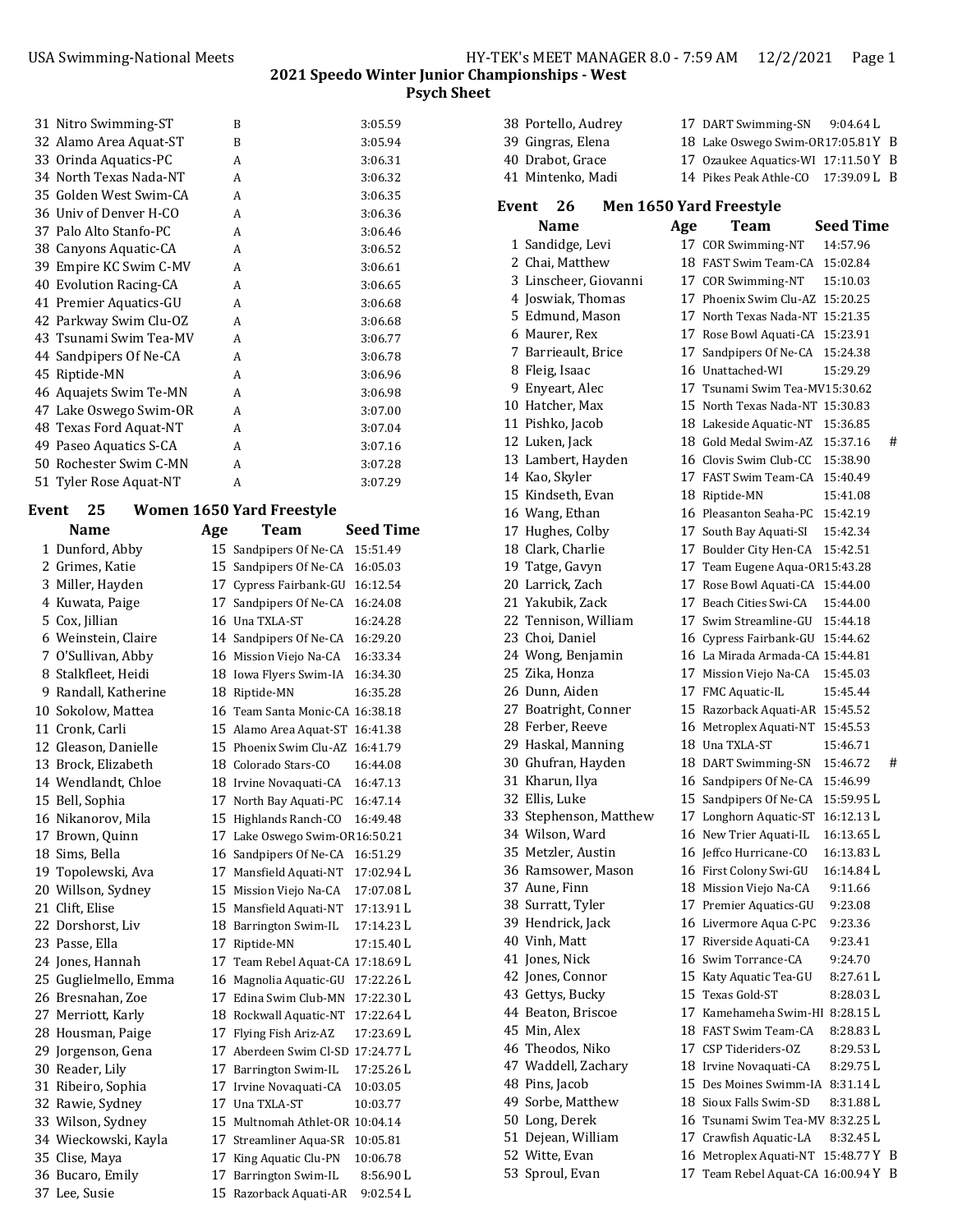| Event | 27                                           |     | <b>Women 200 Yard Backstroke</b>                |                    |   |
|-------|----------------------------------------------|-----|-------------------------------------------------|--------------------|---|
|       | <b>Name</b>                                  | Age | Team                                            | Seed Time          |   |
|       | 1 Noble, Kennedy                             |     | 17 Phoenix Swim Clu-AZ                          | 1:51.91            |   |
|       | 2 Grimes, Katie                              |     | 15 Sandpipers Of Ne-CA                          | 1:52.88            |   |
|       | 3 Karam, Emma                                |     | 17 Reno Aquatic Clu-PC                          | 1:54.93            |   |
|       | 4 O'Dell, Teagan                             |     | 15 Irvine Novaquati-CA                          | 1:55.64            |   |
|       | 5 Kozan, Justina                             |     | 17 Una SET-CA                                   | 1:55.74            |   |
|       | 6 Francis, Malia                             |     | 18 Mid Wisconsin Wa-WI                          | 1:56.07            |   |
|       | 7 Hodges, Macky                              |     | 17 Una SET-CA                                   | 1:56.96            |   |
|       | 8 McGuire, Maggie                            |     | 17 SOCAL Aquatics A-CA                          | 1:57.07            |   |
|       | 9 Donald, Meghan                             |     | 17 Ames Cyclone Aqu-IA                          | 1:58.24            |   |
|       | 10 Jaffe, Erica                              |     | 14 Sierra Marlins S-SN                          | 1:58.27            |   |
|       | 11 Yoon, Hojung                              |     | 16 Rose Bowl Aquati-CA                          | 1:58.44            |   |
|       | 12 Warren, Paula                             |     | 16 Nitro Swimming-ST                            | 1:58.54            |   |
|       | 13 McCarthy, Katie                           |     | 17 Edina Swim Club-MN                           | 1:58.65            |   |
|       | 14 Bales, Sydney                             |     | 17 Front Range Barr-CO                          | 1:58.71            |   |
|       | 15 Christian, Kate                           |     | 16 Una TXLA-ST                                  | 1:58.73            |   |
|       | 16 Diaconescu, Rebecca                       |     | 15 Team Rebel Aquat-CA                          | 1:58.73            |   |
|       | 17 Capp, Sophia                              |     | 17 Aces Swim Club-CO                            | 1:58.85            |   |
|       | 18 Kern, Emma                                |     | 16 Aquajets Swim Te-MN                          | 1:58.91            |   |
|       | 19 Shapiro, Isabelle                         |     | 18 Team Santa Monic-CA                          | 1:59.00            |   |
|       | 20 Murray, Camille                           |     | 15 Metroplex Aquati-NT                          | 1:59.02            |   |
|       | 21 Smith, Adriana                            |     | 16 Orinda Aquatics-PC                           | 1:59.07            |   |
|       | 22 Johnson, Faith                            |     | 17 Rocket Aquatics-WI                           | 1:59.13            |   |
|       | 23 Kehmeier, Abbie                           |     | 16 Front Range Barr-CO                          | 1:59.23            |   |
|       | 24 Hinerfeld, Quinlan                        |     | 18 Fort Collins Are-CO                          | 1:59.33            | # |
|       | 25 Gillilan, Renee                           |     | 17 Fort Collins Are-CO                          | 1:59.36            |   |
|       | 26 Anderson, Finley                          |     | 16 Univ of Denver H-CO                          | 1:59.51            |   |
|       | 27 Storm, Abby                               |     | 17 Univ of Denver H-CO                          | 1:59.56            |   |
|       | 28 Dohrn, Madi                               |     | 17 Reach Aquatics S-IL                          | 1:59.57            |   |
|       | 29 Finzen, Annika                            |     | 16 Kansas City Blaz-MV                          | 1:59.59            |   |
|       | 30 Frericks, Grace                           |     | 17 Black Hawk Area-IA                           | 1:59.60            |   |
|       | 31 Ziegert, Ella                             |     | 16 Boulder Swimming-CO                          | 1:59.72            |   |
|       | 32 Marusik, Karlee                           |     | 15 Waukesha Express-WI                          | 1:59.74            |   |
|       | 33 Coe, Angela                               |     | 17 Champaign Cnty Y-IL                          | 1:59.74            |   |
|       | 34 Francis, Riley                            |     | 18 Lakeside Aquatic-NT                          | 1:59.75            |   |
|       | 35 Herl, Addy                                |     | 14 Denver Swim Acad-CO                          | 1:59.86            |   |
|       | 36 Barck, Emilia                             |     | 15 Orinda Aquatics-PC                           | 1:59.87            |   |
|       | 37 Bachmeier, Mady                           |     | 18 Scottsdale Aquat-AZ                          | 1:59.89            |   |
|       | 38 Gwinn, Applejean                          |     | 15 Boulder City Hen-CA                          | 1:59.91            |   |
|       | 39 Deyoung, Maeve                            |     | 15 Lake Oswego Swim-OR 1:59.92                  |                    |   |
|       | 40 Hermeston, Emma<br>41 Heldenbrand, Hailey | 17  | 18 Loveland Swim Cl-CO<br>North Texas Nada-NT   | 1:59.97            |   |
|       | 42 Teduits, Anna                             |     |                                                 | 1:59.98<br>1:59.99 |   |
|       | 43 Buono, Katelyn                            |     | 18 Badger Aquatics-WI<br>18 Reno Aquatic Clu-PC | 2:00.12            |   |
|       | 44 Wilson, Sydney                            |     | 15 Multnomah Athlet-OR                          | 2:00.12            |   |
|       | 45 Ward, Bradie                              |     | 16 Ad Astra Area Aq-MV                          | 2:00.15            |   |
|       | 46 O'Connor, Lauren                          |     | 16 Academy Bullets-IL                           | 2:00.16            |   |
|       | 47 Martinez-Spencer, Ella                    |     | 17 Riverside Aquati-CA                          | 2:15.94 L          |   |
|       | 48 Davison, Chase                            | 17  | Univ of Denver H-CO                             | 2:16.90L           |   |
|       | 49 Dunford, Abby                             |     | 15 Sandpipers Of Ne-CA                          | 2:16.93 L          |   |
|       | 50 Derr, Hazel                               |     | 17 Portland Aquatic-OR                          | 2:17.53 L          |   |
|       | 51 Sokolow, Mattea                           |     | 16 Team Santa Monic-CA                          | 2:17.70 L          |   |
|       | 52 Cook, Lexi                                |     | 14 Rockwood Swim Cl-OZ                          | 2:18.09 L          |   |
|       | 53 Schoeck, Sydney                           |     | 13 Rockwood Swim Cl-OZ                          | 2:18.29 L          |   |
|       | 54 Rodriguez, Morgan                         | 17  | Longhorn Aquatic-ST                             | 2:18.84 L          |   |
|       | 55 Milner, Lily                              |     | 18 Glacier Aquatic-MT                           | 2:19.33 L          | # |
|       | 56 Andrews, Catherine                        |     | 15 Seattle Metropol-PN                          | 2:19.38 L          |   |
|       | 57 Tsuei, Kai-min                            |     | 17   Trident Swim Clu-CA                        | 2:19.49 L          |   |
|       | 58 Macaulay, Mary                            |     | 17 Highlands Ranch-CO                           | 2:00.45 Y B        |   |
|       |                                              |     |                                                 |                    |   |

|              | 59 Lee, Susie         |     | 15 Razorback Aquati-AR           | 2:00.63 Y B      |    |
|--------------|-----------------------|-----|----------------------------------|------------------|----|
|              | 60 Del Balso, Parker  |     | 16 Burlingame Aquat-PC           | 2:00.74Y         | B  |
|              | 61 Clift, Elise       |     | 15 Mansfield Aquati-NT           | 2:00.93Y         | B  |
|              | 62 Doane, Camden      |     | 15 King Aquatic Clu-PN           | 2:00.95Y         | B  |
|              | 63 Wilson, Charlotte  |     | 15 Univ of Denver H-CO           | 2:00.99Y         | B  |
|              | 64 Lustria, Fay       |     | 17 Lake Oswego Swim-OR 2:01.00 Y |                  | B  |
|              | 65 Fox, Ellis         |     | 17 Lubbock Swim Clu-WT           | 2:01.06Y         | B  |
|              | 66 Dale, Grace        |     | 17 Univ of Denver H-CO           | 2:01.08Y         | B  |
|              | 67 Rojas, Ana         |     | 17 Colorado Springs-CO           | 2:01.25Y         | B  |
|              | 68 Lovell, Kayleigh   |     | 17 Springfield YMCA-IL           | 2:01.26Y         | B# |
|              | 69 Chen, Michelle     |     | 16 Bellevue Club Sw-PN           | 2:01.42 Y        | B  |
|              | 70 Brock, Elizabeth   |     | 18 Colorado Stars-CO             | 2:01.55Y         | B  |
|              | 71 Zhang, Amy         |     | 16 Rancho San Diegu-SI           | 2:01.63Y         | B  |
|              | 72 Newman, Alexis     |     | 17 Blue Tide Aquati-GU           | 2:01.66 Y        | B  |
|              | 73 Friebe, Caitlyn    |     | 16 Missouri State A-MV           | 2:01.69Y         | B  |
|              | 74 Greenhawt, Lexi    |     | 16 Univ of Denver H-CO           | 2:01.70Y         | B  |
|              | 75 Davids, Sydney     |     | 18 Riptide-MN                    | 2:01.72Y         | B  |
|              | 76 Stafford, Julia    |     | 17 Mission Viejo Na-CA           | 2:01.72Y         | B  |
|              | 77 Jorgenson, Gena    |     | 17 Aberdeen Swim Cl-SD           | 2:01.81Y         | B  |
|              | 78 Schrank, Allison   |     | 17 Edina Swim Club-MN            | 2:01.82Y         | B  |
|              | 79 Sherman, Amaia     |     | 16 Univ of Denver H-CO           | 2:02.27Y         | B  |
|              | 80 Panczyszyn, Halina |     | 16 Lakeside Aquatic-NT           | 2:02.33 Y        | B  |
|              | 81 Li, Kaia           |     | 18 Palo Alto Stanfo-PC           | 2:02.50Y         | B  |
|              | 82 Dequine, Sanne     |     | 17 DART Swimming-SN              | 2:02.65Y         | B  |
|              | 83 Lee, Eunice        |     | 15 Santa Clara Swim-PC           | 2:02.71Y         | B  |
|              | 84 Mehok, Avery       |     | 16 Nitro Swimming-ST             | 2:02.74Y         | B  |
|              | 85 Beay, Ali          |     | 18 Elmbrook Swim Cl-WI           | 2:02.83Y         | B  |
|              | 86 Duncan, Jada       |     | 14 Wolverine Aquati-SN           | 2:02.96Y         | B  |
|              | 87 Burnham, Charlotte |     | 15 Univ of Denver H-CO           | 2:03.69 Y B      |    |
|              | 88 Cosgrove, Ella     |     | 14 Tucson Ford Deal-AZ           | 2:03.84 Y        | B  |
|              | 89 Krantzcke, Izzy    |     | 17 Houston Bridge B-GU           | 2:04.18Y         | B  |
|              | 90 Pape, Ava          |     | 14 Texas Ford Aquat-NT           | 2:04.49 Y        | B  |
|              | 91 Walker, Lauren     |     | 16 Mansfield Aquati-NT           | 2:04.57 Y B      |    |
| <b>Event</b> | 28                    |     | <b>Men 200 Yard Backstroke</b>   |                  |    |
|              | <b>Name</b>           | Age | <b>Team</b>                      | <b>Seed Time</b> |    |
|              | 1 Jones, Keaton       |     | 17 Swim Neptune-AZ               | 1:42.81          |    |
|              | 2 Simons, Nick        |     | 17 Lake Oswego Swim-OR 1:42.94   |                  |    |
|              | 3 Brill, Kyle         |     | 18 Una CANY-CA                   | 1:44.38          |    |
|              | 4 Dalmacio, Ronald    |     | 17 Rose Bowl Aquati-CA           | 1:46.04          |    |
|              | 5 Mueller, Chase      |     | 17 Foothills Swim T-CO           | 1:46.16          |    |
|              | 6 Park, Tommy         |     | 18 Rose Bowl Aquati-CA           | 1:46.48          | #  |
|              | 7 Tan, Zachary        |     | 18 DART Swimming-SN              | 1:46.56          |    |
|              | 8 Gentry, Marcus      |     | 17 Superior Stingra-OR           | 1:46.77          |    |
|              | 9 Wimberly, Jacob     |     | 16 Texas Ford Aquat-NT           | 1:46.88          |    |
|              |                       |     |                                  |                  |    |

| 10 Richardson, Christopher |     | 17 Crawfish Aquatic-LA | 1:46.95 |
|----------------------------|-----|------------------------|---------|
| 11 Maurer, Rex             |     | 17 Rose Bowl Aquati-CA | 1:46.95 |
| 12 Naber, Lee              |     | 17 CSP Tideriders-OZ   | 1:47.09 |
| 13 Mohseni, Shawn          |     | 18 Mansfield Aquati-NT | 1:47.29 |
| 14 Van Westering, Kai      |     | 18 Una SET-CA          | 1:47.51 |
| 15 Scharff, Cooper         |     | 18 Parkway Swim Clu-OZ | 1:47.56 |
| 16 Harlan, Jamin           | 17  | Unattached-NM          | 1:47.61 |
| 17 Long, Michael           | 17  | Elmbrook Swim Cl-WI    | 1:47.65 |
| 18 Najera, Humberto        |     | 16 Una SET-CA          | 1:47.71 |
| 19 Ellis, Luke             |     | 15 Sandpipers Of Ne-CA | 1:47.74 |
| 20 Kelly, Jeremy           |     | 15 Nitro Swimming-ST   | 1:47.75 |
| 21 Roder, Tommy            |     | 18 Orinda Aquatics-PC  | 1:47.77 |
| 22 Armstrong, Truman       |     | 17 Una TXLA-ST         | 1:47.84 |
| 23 Williamson, Maximus     |     | 15 North Texas Nada-NT | 1:47.85 |
| 24 Burns, Shane            | 18. | Longhorn Aquatic-ST    | 1:47.91 |
| 25 Heinlein, Jaden         |     | 16 Reach Aquatics S-IL | 1:47.95 |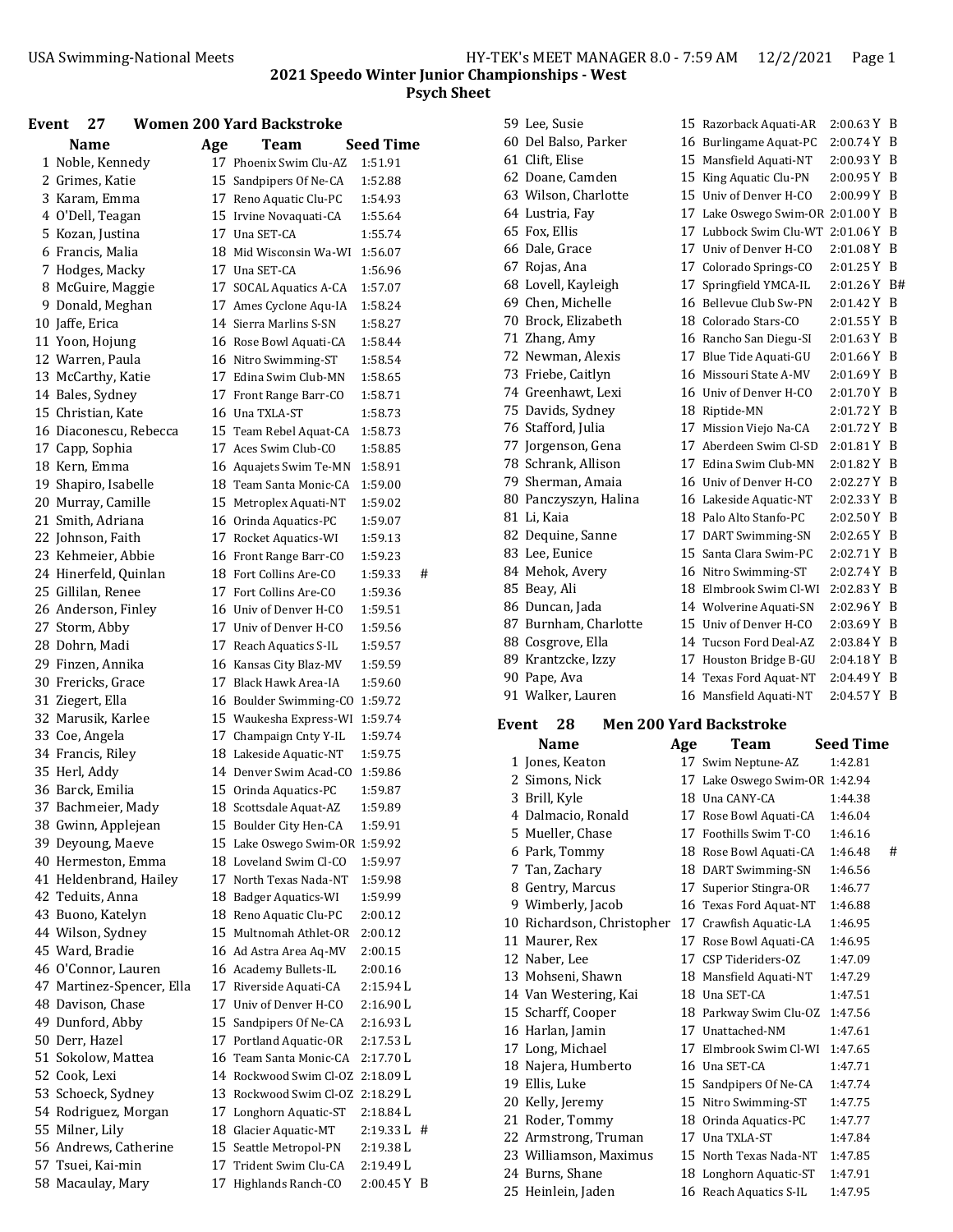86 Davis, Colin 17 iNspire Swim Tea-MW 1:52.00 Y B 87 Lund, Hunter 17 Premier Aquatics-GU 1:52.18 Y B

#### **2021 Speedo Winter Junior Championships ‐ West Psych Sheet**

| 26 Tidwell, Grayson   | 18 Rockwall Aquatic-NT                           | 1:48.18     |   |
|-----------------------|--------------------------------------------------|-------------|---|
| 27 Beagle, Braden     | 18 Rose Bowl Aquati-CA                           | 1:48.27     |   |
| 28 Krauss, Ronan      | 16 Univ of Denver H-CO                           | 1:48.28     |   |
| 29 Becker, Sven       | 17 St Croix Swim Cl-MN                           | 1:48.36     |   |
| 30 Manske, Ethan      | 17 Charger Aquatics-NM                           | 1:48.37     |   |
| 31 Havenhill, Asher   | 16 Greater Des Moin-IA                           | 1:48.39     |   |
| 32 Voelkel, Reese     | 18 Katy Aquatic Tea-GU                           | 1:48.46     |   |
| 33 Walker, Logan      | 16 Nitro Swimming-ST                             | 1:48.55     |   |
| 34 Cutler, Tate       | 18 DART Swimming-SN                              | 1:48.64     |   |
| 35 Chiyo, Kenta       | 18 Golden West Swim-CA                           | 1:48.64     |   |
| 36 Sproul, Evan       | 17 Team Rebel Aquat-CA                           | 1:48.68     |   |
| 37 Stewart, Ian       | 17 Alamo Area Aquat-ST                           | 1:48.74     |   |
| 38 Noll, Josh         | 17 Peoria Area Wate-IL                           | 1:48.75     |   |
| 39 Zinn, Tona         | 17 SOCAL Aquatics A-CA                           | 1:48.83     |   |
| 40 Kim, Maru          | 17 Rose Bowl Aquati-CA                           | 1:48.88     |   |
| 41 Croley, Evan       | 15 Streamline Aquat-ST                           | 1:48.88     |   |
| 42 Brooker, George    | 18 Rancho San Diegu-SI                           | 1:48.92     |   |
| 43 Nikoloff, Daniel   | 17 Boulder City Hen-CA                           | 1:48.96     | # |
| 44 Ellis, Caleb       | 17 Empire KC Swim C-MV                           | 1:48.99     |   |
| 45 West, Zack         | 17 Aulea Swim Club-HI                            | 1:49.11     |   |
| 46 Martin, Cade       | 17 Aquawolves Swimm-C01:49.19                    |             |   |
| 47 Nugent, Jack       | 16 Evolution Racing-CA                           | 1:49.19     |   |
| 48 Gallob, Jack       | 18 Las Vegas Swim C-CA                           | 1:49.20     | # |
| 49 Jones, Will        | 16 Olympus Aquatics-UT                           | 1:49.21     |   |
| 50 Lewis, Dyson       | 17 Fontana Aquatics-CA                           | 1:49.23     |   |
| 51 Jones, Dean        | 15 Magnolia Aquatic-GU                           | 1:49.28     |   |
| 52 Davies, Greyson    | 18 College Area Swi-SI                           | 1:49.34     | # |
| 53 Samsonov, Luka     | 17 Metroplex Aquati-NT                           | 1:49.40     |   |
| 54 Mindlin, Ethan     | 15 Swim Neptune-AZ                               | 1:49.43     |   |
| 55 Yakubik, Zack      | 17 Beach Cities Swi-CA                           | 2:05.32 L   |   |
| 56 Hochwalt, Michael  | 16 Spokane Waves Aq-IE                           | 2:05.72 L   |   |
| 57 Stibrich, Luke     |                                                  | 2:06.26 L   |   |
| 58 Thomas, Nate       | 16 Blue Tide Aquati-GU<br>14 River City Aquat-OZ | 2:06.96 L   |   |
| 59 Morgan, Keller     |                                                  |             |   |
|                       | 17 Evolution Racing-CA                           | 2:06.99 L   |   |
| 60 Hogan, Ethan       | 17 Lakeside Aquatic-NT                           | 2:07.05 L   |   |
| 61 Boutin, Alex       | 17 Metroplex Aquati-NT                           | 2:07.17L    |   |
| 62 Suarez, JD         | 16 CSP Tideriders-OZ                             | 2:07.17L    |   |
| 63 Logue, Luke        | 16 Foxjets Swim Tea-MN                           | 2:07.48L    |   |
| 64 Everett, Ian       | 15 Tsunami Swim Tea-MV 2:07.60 L                 |             |   |
| 65 Studdert, Brendan  | 17 Blue Tide Aquati-GU                           | 2:07.66 L   |   |
| 66 Erwin, Tommy       | 16 Alamo Area Aquat-ST                           | 2:08.06 L   |   |
| 67 Conrad, Adam       | 17 Lake Oswego Swim-OR 2:08.08 L                 |             |   |
| 68 Wallace, Reed      | 17 Central Iowa Aqu-IA                           | 2:08.33 L   |   |
| 69 Johnson, Brady     | 15 FMC Aquatic-IL                                | 2:08.41 L   |   |
| 70 Peterson, Andy     | 17 Univ of Denver H-CO                           | 1:49.58 Y   | B |
| 71 Steffen, Ian       | 17 Linn-Mar Swim Te-IA                           | 1:49.58 Y   | B |
| 72 San Juan, Roman    | 18 Razorback Aquati-AR                           | 1:49.60Y    | B |
| 73 Henke, Avery       | 16 Crawfish Aquatic-LA                           | 1:49.63 Y   | B |
| 74 Kling, Joey        | 17 SOCAL Aquatics A-CA                           | 1:49.73Y    | B |
| 75 Nail, Evan         | 17  Gold Medal Swim-AZ                           | 1:50.33Y    | B |
| 76 Lin, Andrew        | 18 Champaign Cnty Y-IL                           | 1:50.38Y    | B |
| 77 Leong, Andrew      | 18 SOCAL Aquatics A-CA                           | 1:50.57 Y   | B |
| 78 Laurito, Anthony   | 15 Aquastar-GU                                   | 1:51.00 Y   | B |
| 79 Ham, Benjamin      | 16 Los Angeles Swim-CA                           | 1:51.19Y    | B |
| 80 Vinh, Matt         | 17 Riverside Aquati-CA                           | 1:51.19 Y   | B |
| 81 Williams, Harrison | 17 Palo Alto Stanfo-PC                           | 1:51.57 Y   | B |
| 82 Mes, Dylan         | 17 Rancho San Diegu-SI                           | 1:51.67 Y   | B |
| 83 Huang, Edward      | 16 California Dolph-PC                           | 1:51.72 Y   | B |
| 84 Wehner, Sean       | 17 Academy Bullets-IL                            | 1:51.84 Y   | B |
| 85 Zettle, Andrew     | 17 Lakeside Aquatic-NT                           | 1:52.00 Y B |   |

|       | 88 Cahill, Max          |     | 17 Rose Bowl Aquati-CA           | 1:52.28 Y        | B |
|-------|-------------------------|-----|----------------------------------|------------------|---|
|       | 89 Woolsey, Cash        |     | 18 Coronado Swim As-SI           | 1:52.37 Y        | B |
|       | 90 Gould, Quinlan       |     | 16 Lake Oswego Swim-OR 1:52.45 Y |                  | B |
|       | 91 Metzler, Austin      |     | 16 Jeffco Hurricane-CO           | 1:52.64 Y        | B |
|       | 92 Dean, Jack           |     | 18 Razorback Aquati-AR           | 1:52.68 Y        | B |
|       | 93 Chen, Theodore       |     | 17 Metroplex Aquati-NT           | 1:52.71Y         | B |
|       | 94 Tatge, Gavyn         |     | 17 Team Eugene Aqua-OR 2:09.00 L |                  | B |
|       | 95 Vinokur, David       |     | 17 Scottsdale Aquat-AZ           | 2:11.06 L        | B |
|       | 96 Stephenson, Matthew  |     | 17 Longhorn Aquatic-ST           | 2:11.60 L        | B |
|       |                         |     |                                  |                  |   |
| Event | 29                      |     | <b>Women 100 Yard Freestyle</b>  |                  |   |
|       | <b>Name</b>             | Age | Team                             | <b>Seed Time</b> |   |
|       | 1 Hayes, Leah           |     | 16 Fox Valley Park-IL            | 48.34            |   |
|       | 2 Crom, Katie           |     | 18 Una SET-CA                    | 49.15            | # |
|       | 3 Sims, Bella           |     | 16 Sandpipers Of Ne-CA           | 49.16            |   |
|       | 4 Bell, Lucy            |     | 17 Fort Collins Are-CO           | 49.17            |   |
|       | 5 Kozan, Justina        |     | 17 Una SET-CA                    | 49.40            |   |
|       | 6 Coe, Angela           |     | 17 Champaign Cnty Y-IL           | 49.45            |   |
|       | 7 Scott, Jada           |     | 16 Alamo Area Aquat-ST           | 49.50            |   |
|       | 8 Francis, Riley        |     | 18 Lakeside Aquatic-NT           | 49.51            |   |
|       | 9 Hartman, Bailey       |     | 15 Crow Canyon Coun-PC           | 49.56            |   |
|       | 10 Jones, Helena        |     | 17 Lake Oswego Swim-OR           | 49.67            |   |
|       | 11 McLean, Claire       |     | 16 Los Angeles Swim-CA           | 49.69            |   |
|       | 12 Smith, Sydney        |     | 16 Dads Club Swim T-GU           | 49.74            |   |
|       | 13 Moses, Casaundra     |     | 18 Springfield Aqua-AR           | 49.76            |   |
|       | 14 Zallen, Zara         |     | 17 Loveland Swim Cl-CO           | 49.90            |   |
|       | 15 Fu, Kayla            |     | 16 First Colony Swi-GU           | 49.91            |   |
|       | 16 Weinstein, Claire    |     | 14 Sandpipers Of Ne-CA           | 49.93            |   |
|       | 17 Neumann, Lily        |     | 16 Los Angeles Swim-CA           | 49.96            |   |
|       | 18 Yu, Audrey           |     | 17 Sandpipers Of Ne-CA           | 49.96            |   |
|       | 19 Schellenger, Sienna  |     | 17 Lakeside Aquatic-NT           | 49.97            |   |
|       | 20 Donald, Meghan       |     | 17 Ames Cyclone Aqu-IA           | 49.97            |   |
|       | 21 Kern, Emma           |     | 16 Aquajets Swim Te-MN           | 50.03            |   |
|       | 22 Salvino, Teia        |     | 16 Mission Viejo Na-CA           | 50.04            |   |
|       | 23 Hodges, Macky        |     | 17 Una SET-CA                    | 50.08            |   |
|       | 24 Tierney, Hailey      |     | 16 Lake Country Swi-WI           | 50.14            |   |
|       | 25 Ottem, Ellery        |     | 16 Mako Aquatics-MN              | 50.14            |   |
|       | 26 Karam, Emma          |     | 17 Reno Aquatic Clu-PC           | 50.18            |   |
|       | 27 Mintenko, Madi       |     | 14 Pikes Peak Athle-CO           | 50.19            |   |
|       | 28 Brennan, Jamie       |     | 18 Beach Cities Swi-CA           | 50.20            |   |
|       | 29 Malinowski, Lauren   |     | 18 Waukesha Express-WI           | 50.22            |   |
|       | 30 Ervin, Lindsay       |     | 17 Irvine Novaquati-CA           | 50.27            |   |
|       | 31 Smith, Francesca     |     | 16 Lake Country Swi-WI           | 50.29            |   |
|       | 32 Reid, Abby           |     | 17 Badger Aquatics-WI            | 50.34            |   |
|       | 33 Ma, Sally            |     | 17 Champaign Cnty Y-IL           | 50.34            |   |
|       | 34 Chase, Campbell      |     | 16 COR Swimming-NT               | 50.35            |   |
|       | 35 Clem, Marin          |     | 15 North Texas Nada-NT           | 50.36            |   |
|       | 36 Hebert, Madeleine    |     | 16 Team Rebel Aquat-CA           | 50.36            |   |
|       | 37 Frericks, Grace      |     | 17 Black Hawk Area-IA            | 50.40            |   |
|       | 38 Botton, Riley        |     | 17 Canyons Aquatic-CA            | 50.42            |   |
|       | 39 Schalow, Maggie      | 17  | Irvine Novaquati-CA              | 50.43            |   |
|       | 40 Rosendale, Charlotte | 17  | DART Swimming-SN                 | 50.45            |   |
|       | 41 Grimes, Katie        |     | 15 Sandpipers Of Ne-CA           | 50.45            |   |
|       | 42 Kerr, Jenna          |     | 16 Barrington Swim-IL            | 50.49            |   |
|       | 43 Martin, Scarlet      |     | 17 Iowa Flyers Swim-IA           | 50.50            |   |
|       | 44 Zelen, Haley         |     | 16 South Metro Stor-MN           | 50.53            |   |
|       | 45 Wozniak, Julia       |     | 17 Lakeside Aquatic-NT           | 50.55            |   |

46 Miller, Hayden 17 Cypress Fairbank-GU 50.56 47 Xu, Emily 17 Rose Bowl Aquati-CA 50.57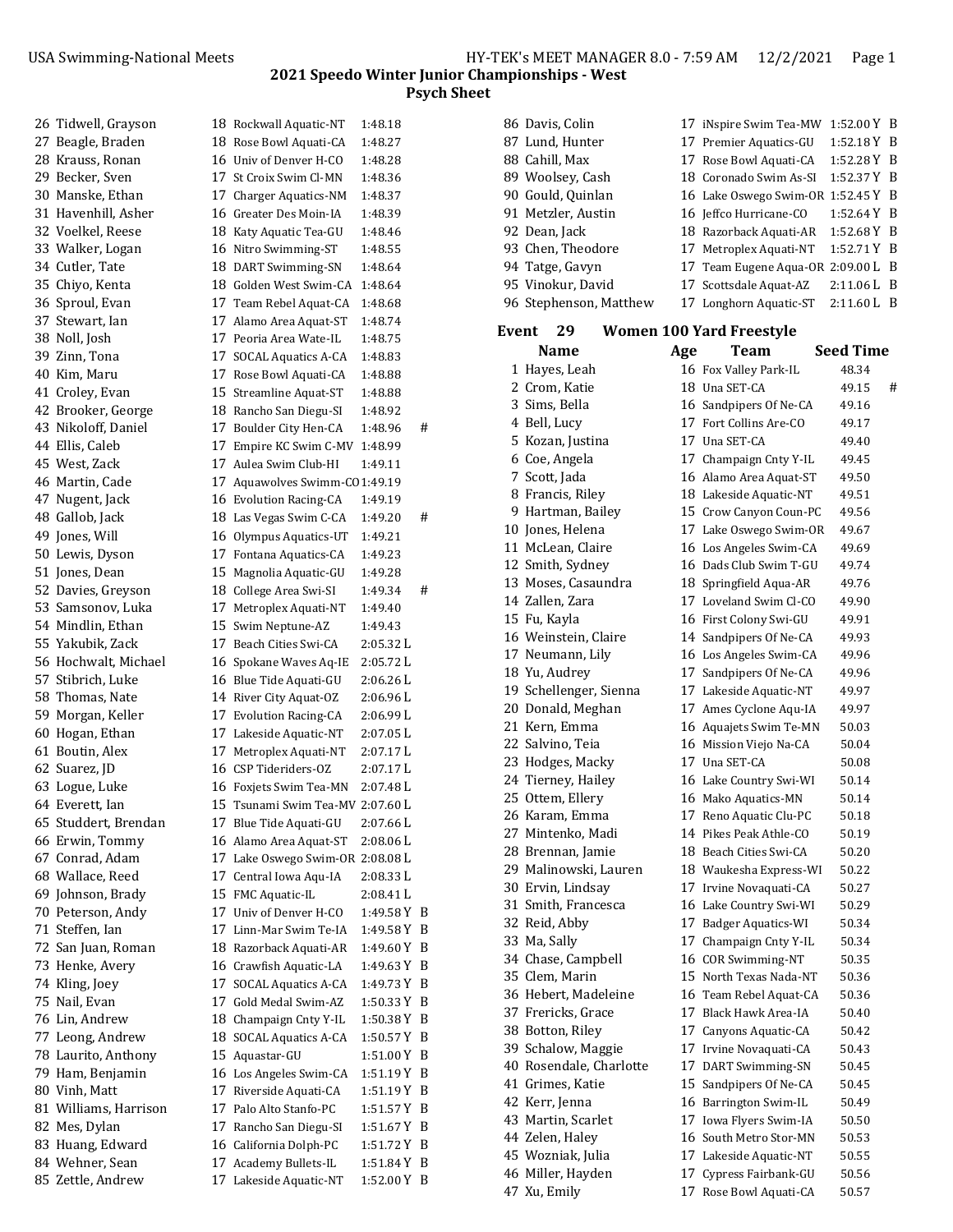| 48 Tracy, Julieta                    |    | 17 Chicago Wolfpack-IL                           | 50.57             |        |
|--------------------------------------|----|--------------------------------------------------|-------------------|--------|
| 49 Chavez, Ava                       |    | 16 Sierra Marlins S-SN                           | 50.60             |        |
| 50 Simecek, Edie                     |    | 16 Flatiron Athleti-CO                           | 50.62             |        |
| 51 Armijo, Caelle                    |    | 16 Swim Neptune-AZ                               | 50.64             |        |
| 52 Lee, Joy                          |    | 16 Canyons Aquatic-CA                            | 50.65             |        |
| 53 Parkhe, Annika                    |    | 16 Patriot Aquatic-IL                            | 50.65             |        |
| 54 Wanner, Livi                      |    | 15 Waukesha Express-WI                           | 50.65             |        |
| 55 Codevilla, Mary                   |    | 17 Elevation Athlet-CO                           | 56.51 L           |        |
| 56 Lukinac, Morgan                   |    | 18 Elevation Athlet-CO                           | 56.59 L #         |        |
| 57 Duncan, Jada                      |    | 14 Wolverine Aquati-SN                           | 57.16 L           |        |
| 58 Bennetts, Sarah                   |    | 16 DART Swimming-SN                              | 57.28 L           |        |
| 59 Karl, Avery                       |    | 15 Empire KC Swim C-MV                           | 57.31 L           |        |
| 60 Gao, Emma                         |    | 16 Unattached-ST                                 | 57.49 L           |        |
| 61 Larsen, Caroline                  |    | 15 Foxjets Swim Tea-MN                           | 57.62 L           |        |
| 62 Leubner, Molly                    |    | 17 FMC Aquatic-IL                                | 57.62 L           |        |
| 63 Luper, Sofia                      |    | 15 Cypress Fairbank-GU                           | 57.62 L           |        |
| 64 Cox, Jillian                      |    | 16 Una TXLA-ST                                   | 57.68 L           |        |
| 65 Li, Samantha                      |    | 16 East Bay Aquatic-PC                           | 57.71L            |        |
| 66 Ficken, Lawson                    |    | 17 Univ of Denver H-CO                           | 57.76 L           |        |
| 67 Todd, Sophia                      |    | 18 COR Swimming-NT                               | 57.80 L           |        |
| 68 Jia, Yvonne                       |    | 18 Edina Swim Club-MN                            | 57.81 L           |        |
| 69 De Anda, Ava                      |    | 14 Riverside Aquati-CA                           | 57.86 L           |        |
| 70 Ribeiro, Sophia                   |    | 17 Irvine Novaquati-CA                           | 57.88 L           |        |
| 71 Yu, Linda                         |    | 17 Irvine Novaguati-CA                           | 57.93L            |        |
| 72 Joyce, Tara                       |    | 17 Cody Kountry Aqu-WY                           | 57.97L            |        |
| 73 Beeson, Hadley                    |    | 18 Dallas Mustangs-NT                            | 58.08 L           |        |
| 74 Murphy, Sadie                     |    | 14 Academy Bullets-IL                            | 58.13L            |        |
| 75 Statler, Nina                     |    | 18 Walnut Creek Aqu-PC                           | 58.14 L #         |        |
| 76 Sifferman, Stephanie              |    | 17 Santa Clara Swim-PC                           | 58.14 L           |        |
| 77 Schoessel, Haiden                 |    | 16 Rockwood Swim Cl-OZ                           | 58.15 L           |        |
| 78 Palmer, Erin                      |    | 17 AquaStorm-ND                                  | 50.72 Y B         |        |
| 79 Wille, Lauren                     |    | 17 Academy Bullets-IL                            | 50.78 Y B         |        |
| 80 Mrzyglod, Sabina                  |    | 18 Rocket Aquatics-WI                            | 50.84Y            | B      |
| 81 Rojas, Ana                        |    | 17 Colorado Springs-CO                           | 50.85 Y           | B      |
| 82 Sunwoo, Sophia                    |    | 14 Bellevue Club Sw-PN                           | 50.95 Y           | B      |
| 83 Chen, Michelle                    |    | 16 Bellevue Club Sw-PN                           | 51.01Y            | B      |
| 84 Driscoll, Tyler                   |    | 16 Flying Fish Ariz-AZ                           | 51.06Y            | B      |
| 85 Chow, Isabella                    |    | 15 Chicago Wolfpack-IL                           | 51.06Y            | - B    |
| 86 Gewalt, Eleni                     |    | 17 Pleasant Prairie-WI                           | 51.15 Y B         |        |
| 87 Arroyo, Maya                      |    | 15 Chicago Wolfpack-IL                           | 51.16 Y B         |        |
| 88 Armon, Indigo                     |    | 17 Elevation Athlet-CO                           | 51.22 Y           | B      |
| 89 Kuehn, Katie                      |    | 15 Palatine Park Di-IL                           | 51.26 Y           | B      |
| 90 Howell, Tierney                   |    | 16 Northern Lights-ND                            | 51.36 Y           | B      |
| 91 Kloth, Mikayla                    |    | 17 Ames Cyclone Aqu-IA                           | 51.38Y            | B      |
| 92 J-Cheng, Audrey                   |    | 17 Palo Alto Stanfo-PC                           | 51.41Y            | B      |
| 93 Walker, Sarah                     |    | 16 Mansfield Aquati-NT                           | 51.42 Y           | B      |
| 94 Hazle, Kathryn                    | 17 | North Coast Aqua-SI                              | 51.46Y            | B      |
| 95 Wigham, Jessi                     |    | 17 Greater Des Moin-IA<br>15 Aquajets Swim Te-MN | 51.47Y            | B<br>B |
| 96 Bakker, Libby<br>97 Brown, Amelia |    | 15 Colorado Stars-CO                             | 51.48 Y<br>51.49Y | B      |
| 98 Housman, Paige                    |    | 17 Flying Fish Ariz-AZ                           | 51.50 Y B         |        |
| 99 Gallimore, Maya                   | 17 | San Clemente Aqu-CA                              | 51.53 Y           | B      |
| 100 Banos, Samantha                  |    | 17 Seal Beach Swim-CA                            | 51.55 Y           | B      |
| 101 Moreen, Paige                    |    | 16 Piranhas Swim Cl-MN                           | 51.55 Y           | B      |
| 102 Mongenel, Ella                   |    | 14 Waterloo Swimmin-ST                           | 51.56 Y           | B      |
| 103 Dauletau, Sasha                  |    | 16 Una TXLA-ST                                   | 51.58 Y           | B      |
| 104 Lovato, Ines                     |    | 18 North Bay Aquati-PC                           | 51.59 Y           | B      |
| 105 Bodenstab, Amelia                |    | 15 Una TXLA-ST                                   | 51.59Y            | B      |
| 106 Watrous, Catherine               | 17 | North Bay Aquati-PC                              | 51.66Y            | B      |
| 107 Enz, Izzy                        |    | 16 Madison Aquatic-WI                            | 51.69Y            | B      |
|                                      |    |                                                  |                   |        |

| 108 Brito, Bella       |     | 14 Beach Cities Swi-CA | 51.71 Y B |  |
|------------------------|-----|------------------------|-----------|--|
| 109 Hoang, Trinity     |     | 16 Nitro Swimming-ST   | 51.79 Y B |  |
| 110 Yoon, Jungmin      |     | 17 Rose Bowl Aquati-CA | 51.81 Y B |  |
| 111 Bartell, Julia     | 18. | Minnetonka Swim-MN     | 51.81 Y B |  |
| 112 Teduits, Anna      |     | 18 Badger Aquatics-WI  | 51.84 Y B |  |
| 113 Mason, Amelia      |     | 14 Flatiron Athleti-CO | 51.86 Y B |  |
| 114 Ratzburg, Bailey   |     | 16 Madison Aquatic-WI  | 51.88 Y B |  |
| 115 Fifer, Julia       |     | 17 St Charles Swim-IL  | 51.92 Y B |  |
| 116 Schneider, Natalie |     | 13 Lakeside Aquatic-NT | 51.93 Y B |  |
| 117 McCarthy, Katie    |     | 17 Edina Swim Club-MN  | 52.07 Y B |  |
| 118 Woods, Natalya     |     | 16 Lincoln Select S-MW | 58.27 L B |  |
| 119 Lanilis, Eugenie   |     | 17 Palo Alto Stanfo-PC | 58.33 L B |  |
| 120 Rentz, Becky       |     | 14 Academy Bullets-IL  | 58.41 L B |  |
| 121 Brakebill, Sydney  |     | 17 North Bay Aquati-PC | 58.64 L B |  |
| 122 Ravarino, Jenna    |     | 17 Orinda Aquatics-PC  | 59.25 L B |  |
| 123 Krings, Lucia      |     | 16 Aquatic Club of-MW  | 59.35 L B |  |
|                        |     |                        |           |  |

# **Event 30 Men 100 Yard Freestyle**

| <b>Name</b>                | Age | Team                   | <b>Seed Time</b> |
|----------------------------|-----|------------------------|------------------|
| 1 McMahon, Alex            |     | 18 Aquawolves Swimm-CO | 43.48            |
| 2 McCarty, Quintin         |     | 18 Pikes Peak Athle-CO | #<br>43.67       |
| 3 Hayon, Will              |     | 17 Mid Wisconsin Wa-WI | 43.74            |
| 4 Germonprez, Nate         |     | 17 iNspire Swim Tea-MW | 43.86            |
| 5 Bellotti, Hayden         |     | 17 First Colony Swi-GU | 44.05            |
| 6 Filipovic, Alec          |     | 17 St Charles Swim-IL  | 44.17            |
| 7 Hatton, colby            |     | 17 Clovis Swim Club-CC | 44.20            |
| 8 Anderson, Eric           |     | 18 Una NLSA-ND         | 44.22            |
| 9 Williamson, Maximus      |     | 15 North Texas Nada-NT | 44.28            |
| 10 Wang, Sonny             |     | 16 Waterloo Swimmin-ST | 44.28            |
| 11 Foote, Connor           |     | 17 Alamo Area Aquat-ST | 44.38            |
| 12 Maurer, Rex             |     | 17 Rose Bowl Aquati-CA | 44.40            |
| 13 Kulow, Jonny            |     | 17 Lander Swim Club-WY | 44.49            |
| 14 Rivers, Hank            |     | 18 Golden West Swim-CA | 44.65            |
| 15 Scholl, Ben             |     | 16 Cypress Fairbank-GU | 44.65            |
| 16 Quarles, Samuel         |     | 16 Coronado Swim As-SI | 44.67            |
| 17 Lucas, Cooper           |     | 16 Lakeside Aquatic-NT | 44.71            |
| 18 Conner, Brennon         |     | 18 City Of Lafayett-LA | 44.71            |
| 19 Vorthmann, Ben          |     | 17 Fort Leavenworth-MV | 44.72            |
| 20 Zettle, Andrew          |     | 17 Lakeside Aquatic-NT | 44.74            |
| 21 Larrick, Zach           |     | 17 Rose Bowl Aquati-CA | 44.74            |
| 22 Aistars, Anders         |     | 17 Irvine Novaquati-CA | 44.83            |
| 23 Lins, Simon             |     | 17 Piedmont Swim Te-PC | 44.85            |
| 24 Groya, Connor           |     | 17 Hinsdale Swim Cl-IL | 44.86            |
| 25 Fathallah, Omar         |     | 18 Patriot Aquatic-IL  | #<br>44.87       |
| 26 Little, Connor          |     | 18 Cypress Fairbank-GU | 44.90            |
| 27 Doehler, Ethan          |     | 18 Alamo Area Aquat-ST | 44.91            |
| 28 Kehler, Jackson         |     | 18 Riptide-MN          | 44.95            |
| 29 Zhou, Shawn             |     | 17 Rancho San Diegu-SI | 45.07            |
| 30 Richardson, Christopher |     | 17 Crawfish Aquatic-LA | 45.08            |
| 31 Croley, Evan            |     | 15 Streamline Aquat-ST | 45.08            |
| 32 White, Lane             |     | 18 Texas Ford Aquat-NT | #<br>45.09       |
| 33 Kalafat, Ozan           |     | 17 Mid Wisconsin Wa-WI | 45.10            |
| 34 Smith, Holden           |     | 18 Una SET-CA          | 45.11            |
| 35 Green, Garret           |     | 18 Blue Tide Aquati-GU | 45.11            |
| 36 Kim, Maru               |     | 17 Rose Bowl Aquati-CA | 45.12            |
| 37 Abram, AJ               |     | 17 Greater Des Moin-IA | 45.12            |
| 38 Vanzandt, Jon           |     | 17 Lakeside Aquatic-NT | 45.14            |
| 39 Bell, Drayden           |     | 18 Wichita Swim Clu-MV | 45.16            |
| 40 Harms, Ike              |     | 17 Canyons Aquatic-CA  | 45.17            |
| 41 Garon, Andrew           |     | 18 South Shore Sail-GU | 45.20            |
| 42 Ellis, Caleb            |     | 17 Empire KC Swim C-MV | 45.27            |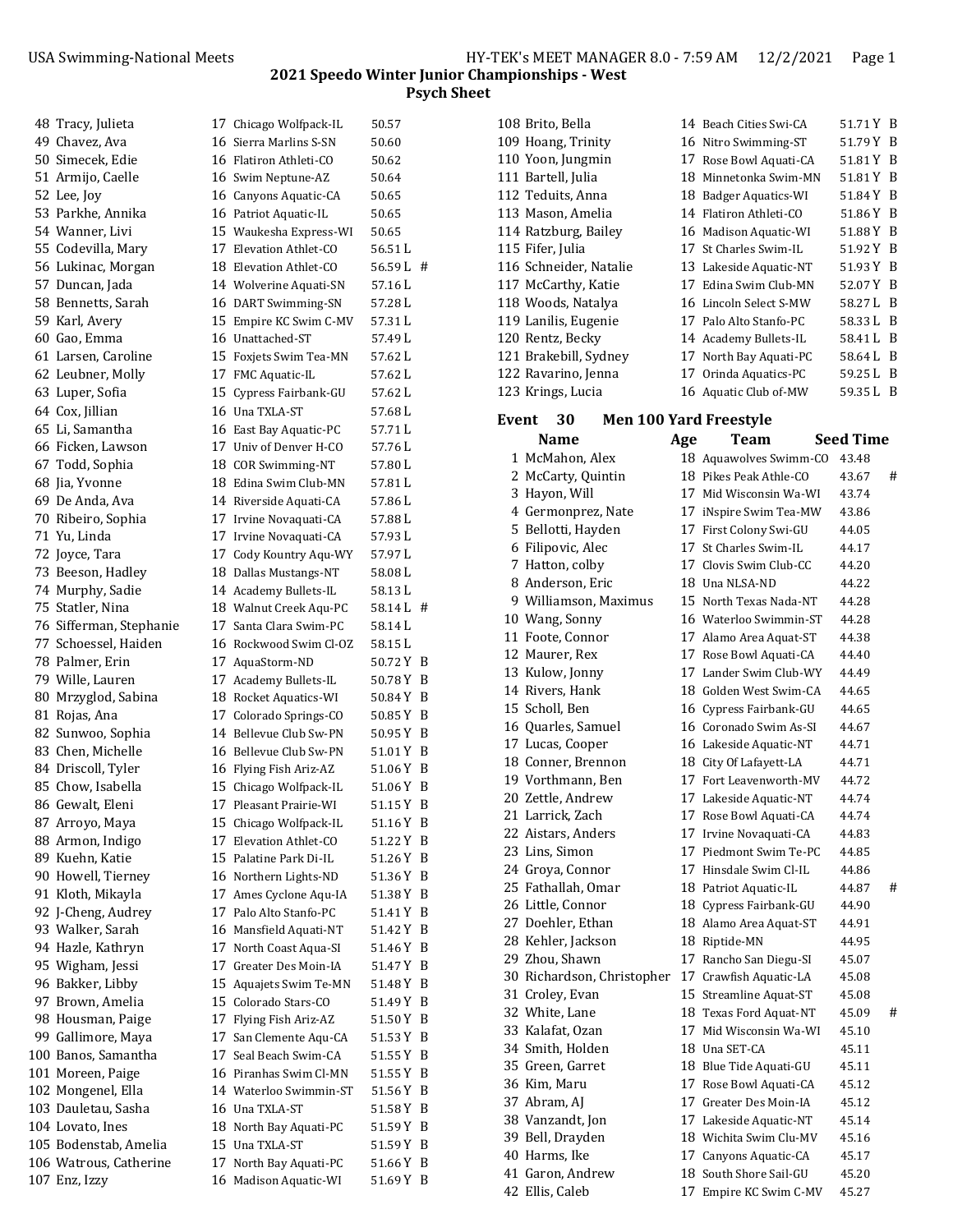| 43 Fu, Alex            |    | 17 First Colony Swi-GU | 45.28     |   |
|------------------------|----|------------------------|-----------|---|
| 44 Ju, Tony            |    | 17 Una SET-CA          | 45.29     |   |
| 45 Kharun, Ilya        |    | 16 Sandpipers Of Ne-CA | 45.30     |   |
| 46 Brown, Lucius       |    | 17 Coronado Swim As-SI | 45.34     |   |
| 47 Noll, Josh          |    | 17 Peoria Area Wate-IL | 45.34     |   |
| 48 Dedering, Matt      |    | 17 Ozaukee Aquatics-WI | 45.36     |   |
| 49 Vanbrocklin, Evan   |    | 17 Olympus Aquatics-UT | 45.38     |   |
| 50 Mueller, Chase      |    | 17 Foothills Swim T-CO | 45.38     |   |
| 51 Kadiu, Kledi        |    | 18 CSP Tideriders-OZ   | 51.27L    |   |
| 52 Armstrong, Truman   |    | 17 Una TXLA-ST         | 51.35L    |   |
|                        |    |                        | 51.65L    |   |
| 53 Dalmacio, Ronald    |    | 17 Rose Bowl Aquati-CA |           |   |
| 54 Ficklen, Jaden      |    | 16 Evolution Racing-CA | 51.68L    |   |
| 55 Duncan, Cade        |    | 17 Dads Club Swim T-GU | 51.72 L   |   |
| 56 Aguirre, Stephan    |    | 17 Denver Swim Acad-CO | 51.77 L   |   |
| 57 Wimberly, Jacob     |    | 16 Texas Ford Aquat-NT | 51.81 L   |   |
| 58 Bork, Samuel        |    | 17 Mid Wisconsin Wa-WI | 51.91 L   |   |
| 59 Dillingham, Diggory |    | 16 Bend Swim Club-OR   | 51.95 L   |   |
| 60 Li, Daniel          |    | 16 Una TXLA-ST         | 52.07L    |   |
| 61 Harrington, Ethan   |    | 16 Palo Alto Stanfo-PC | 52.09 L   |   |
| 62 Francois, Caden     |    | 17 Empire KC Swim C-MV | 52.13 L   |   |
| 63 Lindley, Gavin      |    | 17 Northwest Arkans-AR | 52.21 L   |   |
| 64 Elian, Zachary      |    | 17 Walnut Creek Aqu-PC | 52.22L    |   |
| 65 Davin, Tristen      |    | 16 Foothills Swim T-CO | 52.22 L   |   |
| 66 Kreutzer, Matthias  |    | 17 Lake Oswego Swim-OR | 52.32L    |   |
|                        |    | 18 Una TXLA-ST         |           |   |
| 67 Haskal, Manning     |    |                        | 52.38 L   |   |
| 68 Ladman, Adam        |    | 18 Coronado Swim As-SI | 52.38 L   |   |
| 69 Manzo, Joseph       |    | 17 Alamo Area Aquat-ST | 52.41 L   |   |
| 70 Rowe, Oliver        |    | 15 Nitro Swimming-ST   | 52.43 L   |   |
| 71 Noguchi, Logan      |    | 16 Rancho San Diegu-SI | 52.45 L   |   |
| 72 Gabbassof, Eric     |    | 17 Palo Alto Stanfo-PC | 52.48 L   |   |
| 73 Hadji, Thomas       |    | 16 Paseo Aquatics S-CA | 52.50 L   |   |
| 74 Everett, Ian        |    | 15 Tsunami Swim Tea-MV | 52.53 L   |   |
| 75 Smith, Trevor       |    | 18 Una SASA-ST         | 52.56L    |   |
| 76 Nattrass, Tyler     |    | 16 Northern Sierra-SN  | 52.60 L   |   |
| 77 Bottai, Miles       |    | 18 Tucson Ford Deal-AZ | 52.62L    |   |
| 78 Chang, Joey         |    | 17 Irvine Novaquati-CA | 52.64 L   |   |
| 79 Bonnett, Will       |    | 18 Parkway Swim Clu-OZ | 52.69 L   |   |
| 80 Studdert, Brendan   |    | 17 Blue Tide Aquati-GU | 52.70L    |   |
| 81 Lee, Brian          |    | 17 Bellevue Club Sw-PN | 52.75 L   |   |
| 82 Montgomery, Dereck  |    | 18 Unattached-GU       | 52.76L    |   |
| 83 Page-Jones, Charley |    |                        | 52.77L    |   |
|                        |    | 17 Team Eugene Aqua-OR |           |   |
| 84 Guo, Brandon        |    | 17 Katy Aquatic Tea-GU | 52.79 L   |   |
| 85 Cai, Allen          |    | 16 Irvine Novaquati-CA | 52.80 L   |   |
| 86 Paulk, River        |    | 16 Lubbock Swim Clu-WT | 52.84 L   |   |
| 87 Marbach, Jake       |    | 18   Swim Club-AZ      | 52.85 L   |   |
| 88 Forrest, Jack Henry |    | 17 Arkansas Dolphin-AR | 52.86L    |   |
| 89 Flanders, George    |    | 17 Nitro Swimming-ST   | 52.87L    |   |
| 90 Cehelnik, Hunter    |    | 16 Irvine Novaquati-CA | 52.88 L   |   |
| 91 Green, Gavin        |    | 17 North Bay Aquati-PC | 52.89 L   |   |
| 92 Berry, Owen         |    | 17 Crow Canyon Coun-PC | 52.89L    |   |
| 93 Raffel, Colby       |    | 17 Phoenix Swim Clu-AZ | 52.89L    |   |
| 94 Mlinek, Kael        | 17 | iNspire Swim Tea-MW    | 45.43 Y B |   |
| 95 Hill, Xavier        |    | 17 Univ of Denver H-CO | 45.47 Y   | B |
| 96 Kelly, Jeremy       |    | 15 Nitro Swimming-ST   | 45.47 Y   | B |
| 97 Woodall, Will       | 17 | Spring Swim Team-GU    | 45.48 Y   | B |
| 98 Elliott, Matthew    |    | 16 Quicksilver Swim-PC | 45.50 Y   | B |
|                        |    |                        |           |   |
| 99 Horton, Peter       | 17 | Houston Bridge B-GU    | 45.55 Y   | B |
| 100 Chadwell, Lucas    | 17 | Missouri State A-MV    | 45.58 Y   | B |
| 101 Nail, Evan         |    | 17 Gold Medal Swim-AZ  | 45.58 Y   | B |
| 102 Foehner, Hunter    |    | 18 Univ of Denver H-CO | 45.62 Y B |   |

| 7 | Una SET-CA                 | 45.29   |   |
|---|----------------------------|---------|---|
| 6 | Sandpipers Of Ne-CA        | 45.30   |   |
| 7 | Coronado Swim As-SI        | 45.34   |   |
| 7 | Peoria Area Wate-IL        | 45.34   |   |
| 7 | Ozaukee Aquatics-WI        | 45.36   |   |
| 7 | Olympus Aquatics-UT        | 45.38   |   |
| 7 | Foothills Swim T-CO        | 45.38   |   |
|   |                            |         |   |
| З | CSP Tideriders-OZ          | 51.27 L |   |
| 7 | Una TXLA-ST                | 51.35L  |   |
| 7 | Rose Bowl Aquati-CA        | 51.65L  |   |
| 6 | <b>Evolution Racing-CA</b> | 51.68 L |   |
| 7 | Dads Club Swim T-GU        | 51.72L  |   |
| 7 | Denver Swim Acad-CO        | 51.77L  |   |
| 6 | Texas Ford Aquat-NT        | 51.81 L |   |
| 7 | Mid Wisconsin Wa-WI        | 51.91 L |   |
| 5 | Bend Swim Club-OR          | 51.95 L |   |
| 5 | Una TXLA-ST                | 52.07L  |   |
| 5 | Palo Alto Stanfo-PC        | 52.09L  |   |
| 7 | Empire KC Swim C-MV        | 52.13 L |   |
| 7 | Northwest Arkans-AR        | 52.21L  |   |
| 7 | Walnut Creek Aqu-PC        | 52.22 L |   |
| 5 | Foothills Swim T-CO        | 52.22 L |   |
| 7 | Lake Oswego Swim-OR        | 52.32 L |   |
| З | Una TXLA-ST                | 52.38L  |   |
|   |                            |         |   |
| З | Coronado Swim As-SI        | 52.38L  |   |
| 7 | Alamo Area Aquat-ST        | 52.41 L |   |
| 5 | Nitro Swimming-ST          | 52.43 L |   |
| 5 | Rancho San Diegu-SI        | 52.45 L |   |
| 7 | Palo Alto Stanfo-PC        | 52.48L  |   |
| 6 | Paseo Aquatics S-CA        | 52.50L  |   |
| 5 | Tsunami Swim Tea-MV        | 52.53L  |   |
| В | Una SASA-ST                | 52.56L  |   |
| 6 | Northern Sierra-SN         | 52.60 L |   |
| 3 | Tucson Ford Deal-AZ        | 52.62 L |   |
| 7 | Irvine Novaquati-CA        | 52.64 L |   |
| 3 | Parkway Swim Clu-OZ        | 52.69 L |   |
| 7 | Blue Tide Aquati-GU        | 52.70L  |   |
| 7 | Bellevue Club Sw-PN        | 52.75L  |   |
| В | Unattached-GU              | 52.76 L |   |
| 7 | Team Eugene Aqua-OR        | 52.77 L |   |
| 7 | Katy Aquatic Tea-GU        | 52.79 L |   |
| 6 | Irvine Novaquati-CA        | 52.80L  |   |
| 5 | Lubbock Swim Clu-WT        | 52.84L  |   |
| З |                            | 52.85L  |   |
| 7 | J Swim Club-AZ             |         |   |
|   | Arkansas Dolphin-AR        | 52.86 L |   |
| 7 | Nitro Swimming-ST          | 52.87 L |   |
| 6 | Irvine Novaquati-CA        | 52.88 L |   |
| 7 | North Bay Aquati-PC        | 52.89 L |   |
| 7 | Crow Canyon Coun-PC        | 52.89 L |   |
| 7 | Phoenix Swim Clu-AZ        | 52.89 L |   |
| 7 | iNspire Swim Tea-MW        | 45.43 Y | F |
| 7 | Univ of Denver H-CO        | 45.47 Y | F |
| 5 | Nitro Swimming-ST          | 45.47 Y | F |
| 7 | Spring Swim Team-GU        | 45.48 Y | F |
| 5 | Quicksilver Swim-PC        | 45.50 Y | E |
| 7 | Houston Bridge B-GU        | 45.55 Y | E |
| 7 | Missouri State A-MV        | 45.58 Y | E |
| 7 | Gold Medal Swim-AZ         | 45.58 Y | E |
| В | Univ of Denver H-CO        | 45.62 Y | F |
|   |                            |         |   |

|       | 103 Callahan, Cooper                     |     | 18 Linn-Mar Swim Te-IA                                 |
|-------|------------------------------------------|-----|--------------------------------------------------------|
|       | 104 Halterman, Bryce                     |     | 17 Paseo Aquatics S-CA                                 |
|       | 105 McKenna, Conor                       |     | 18 Lakeside Aquatic-NT                                 |
|       | 106 Andrizzi, Michael                    |     | 18 Paseo Aquatics S-CA                                 |
|       | 107 Schneider, Justin                    |     | 17 Una RAA-CA                                          |
|       | 108 Farber, Jonny                        |     | 16 Cats Aquatic Tea-IL                                 |
|       | 109 Tester, Cruz                         |     | 17 Saddleback El To-CA                                 |
|       | 110 Van Westering, Kai                   |     | 18 Una SET-CA                                          |
|       | 111 Eckert, Samuel                       |     | 17 Tyler Rose Aquat-NT                                 |
|       | 112 Young, Derek                         |     | 17 Cascade Swim Clu-PN                                 |
|       | 113 Empey, Sammy                         |     | 16 Columbia River S-OR                                 |
|       | 114 Faleiros, Tiago                      |     | 17 Crawfish Aquatic-LA                                 |
|       | 115 Kim, Nathan                          |     | 16 Rose Bowl Aquati-CA                                 |
|       | 116 Long, Michael                        |     | 17 Elmbrook Swim Cl-WI                                 |
|       | 117 Ruthven, Carter                      |     | 16 Loveland Swim Cl-CO                                 |
|       | 118 Scharff, Cooper                      |     | 18 Parkway Swim Clu-OZ                                 |
|       | 119 Watkins, Owen                        |     | 17 Fort Collins Are-CO                                 |
|       | 120 Imig, Nicholas                       |     | 18 Unattached-PN                                       |
|       | 121 Swanepoel, Lance                     |     | 17 Greater Des Moin-IA                                 |
|       | 122 Zhou, Jerry                          |     | 17 Rancho San Diegu-SI                                 |
|       | 123 Taylor, Noah                         |     | 18 Mission Viejo Na-CA                                 |
|       | 124 Kajfosz, Mason                       |     | 16 Highlands Ranch-CO                                  |
|       | 125 Aguado, Noah                         |     | 15 Fox Valley Park-IL                                  |
|       | 126 Ward, Raglan                         |     | 17 Pikes Peak Athle-CO                                 |
|       | 127 Brunett, Lucas                       |     | 16 Palm Desert Swim-CA                                 |
|       | 128 Cole, Alexander                      |     | 16 Alpha Aquatics-CA                                   |
|       | 129 Campbell, Liam                       |     | 16 Bellevue Club Sw-PN                                 |
|       | 130 Grulke, Nick                         |     | 17 Una SET-CA                                          |
|       | 131 Pattison, Kellan                     |     | 17 Scottsdale Aquat-AZ                                 |
|       | 132 Bedford, Josh                        |     | 17 Austin Swim Club-ST                                 |
|       | 133 Clement, Adrian                      |     | 18 Portland Aquatic-OR                                 |
|       | 134 Luken, Jack                          |     | 18 Gold Medal Swim-AZ                                  |
|       | 135 Dvoretskiy, Yan                      |     | 18 Cottonwood Heigh-UT                                 |
|       | 136 Wang, Ethan                          |     | 16 Pleasanton Seaha-PC                                 |
|       | 137 Hallett, Andrew                      |     |                                                        |
|       |                                          |     | 16 Orinda Aquatics-PC                                  |
|       | 138 Roberts, Bryce                       |     | 17 North Bay Aquati-PC                                 |
|       | 139 Carstensen, Aiden                    |     | 18 Iowa Flyers Swim-IA                                 |
|       | 140 Raskay, Kyle                         |     | 17 Front Range Barr-CO                                 |
|       | 141 Christianson, Sean                   |     | 16 Wolverine Aquati-SN                                 |
|       | 142 Peng, Michael                        |     | 17 Aggie Swim Club-GU                                  |
|       | 143 Salunke, Yash                        |     | 17 Foxjets Swim Tea-MN                                 |
|       | 144 Dinges, Luke                         |     | 18 Denver Swim Acad-CO                                 |
|       | 145 Carlton, Wyatt                       |     | 17 Bellingham Bay S-PN                                 |
|       | 146 Barrier, Tegan                       |     | 16 Elevation Athlet-CO                                 |
|       | 147 Tamusaitis, Zachary                  |     | 18 BLAST Sharks-CA                                     |
|       | 148 Sandid, Adam                         |     | 17 Wichita Swim Clu-MV                                 |
|       | 31                                       |     |                                                        |
| Event | Name                                     |     | <b>Women 200 Yard Breaststroke</b><br><b>Team</b><br>S |
|       | 1 Weber, Emma                            | Age |                                                        |
|       |                                          | 17  | 17 Univ of Denver H-CO                                 |
|       | 2 Brouwer, Aubree<br>3 Bricker, Caroline |     | Springfield Aqua-AR                                    |
|       |                                          |     | 16 Colorado Springs-CO                                 |
|       | 4 Zeller, Zoey<br>5 Codevilla, Mary      |     | 16 South Valley Mak-PC<br>17 Elevation Athlet-CO       |

|       | 103 Callahan, Cooper    |     | 18 Linn-Mar Swim Te-IA             | 45.63 Y B        |     |
|-------|-------------------------|-----|------------------------------------|------------------|-----|
|       | 104 Halterman, Bryce    |     | 17 Paseo Aquatics S-CA             | 45.64 Y B        |     |
|       | 105 McKenna, Conor      |     | 18 Lakeside Aquatic-NT             | 45.66 Y B        |     |
|       | 106 Andrizzi, Michael   |     | 18 Paseo Aquatics S-CA             | 45.71 Y B        |     |
|       | 107 Schneider, Justin   |     | 17 Una RAA-CA                      | 45.73 Y B        |     |
|       | 108 Farber, Jonny       |     | 16 Cats Aquatic Tea-IL             | 45.75 Y B        |     |
|       | 109 Tester, Cruz        |     | 17 Saddleback El To-CA             | 45.76 Y B        |     |
|       | 110 Van Westering, Kai  |     | 18 Una SET-CA                      | 45.77 Y B        |     |
|       | 111 Eckert, Samuel      |     | 17 Tyler Rose Aquat-NT             | 45.83 Y B        |     |
|       | 112 Young, Derek        |     | 17 Cascade Swim Clu-PN             | 45.97 Y B        |     |
|       | 113 Empey, Sammy        |     | 16 Columbia River S-OR             | 46.01 Y B        |     |
|       | 114 Faleiros, Tiago     |     | 17 Crawfish Aquatic-LA             | 46.02 Y B        |     |
|       | 115 Kim, Nathan         |     | 16 Rose Bowl Aquati-CA             | 46.04 Y B        |     |
|       | 116 Long, Michael       |     | 17 Elmbrook Swim Cl-WI             | 46.09 Y B        |     |
|       | 117 Ruthven, Carter     |     | 16 Loveland Swim Cl-CO             | 46.13 Y B        |     |
|       | 118 Scharff, Cooper     |     | 18 Parkway Swim Clu-OZ             | 46.15 Y B        |     |
|       | 119 Watkins, Owen       |     | 17 Fort Collins Are-CO             | 46.15 Y B        |     |
|       | 120 Imig, Nicholas      |     | 18 Unattached-PN                   | 46.16 Y B#       |     |
|       | 121 Swanepoel, Lance    |     | 17 Greater Des Moin-IA             | 46.28 Y B        |     |
|       | 122 Zhou, Jerry         |     | 17 Rancho San Diegu-SI             | 46.28 Y B        |     |
|       | 123 Taylor, Noah        |     | 18 Mission Viejo Na-CA             | 46.31 Y B#       |     |
|       | 124 Kajfosz, Mason      |     | 16 Highlands Ranch-CO              | 46.32 Y          | - B |
|       | 125 Aguado, Noah        |     | 15 Fox Valley Park-IL              | 46.42 Y B        |     |
|       | 126 Ward, Raglan        |     | 17 Pikes Peak Athle-CO             | 46.48 Y B        |     |
|       | 127 Brunett, Lucas      |     | 16 Palm Desert Swim-CA             | 52.96 L          | B   |
|       | 128 Cole, Alexander     |     | 16 Alpha Aquatics-CA               | 52.99 L          | B   |
|       | 129 Campbell, Liam      |     | 16 Bellevue Club Sw-PN             | 52.99 L          | B   |
|       | 130 Grulke, Nick        |     | 17 Una SET-CA                      | 53.05 L B        |     |
|       | 131 Pattison, Kellan    |     | 17 Scottsdale Aquat-AZ             | 53.10 L B        |     |
|       | 132 Bedford, Josh       |     | 17 Austin Swim Club-ST             | 53.12 L          | - B |
|       | 133 Clement, Adrian     |     | 18 Portland Aquatic-OR             | 53.16 L          | B   |
|       | 134 Luken, Jack         |     | 18 Gold Medal Swim-AZ              | 53.19 L          | B#  |
|       | 135 Dvoretskiy, Yan     |     | 18 Cottonwood Heigh-UT             | 53.27 L          | B   |
|       | 136 Wang, Ethan         |     | 16 Pleasanton Seaha-PC             | 53.31 L B        |     |
|       | 137 Hallett, Andrew     |     | 16 Orinda Aquatics-PC              | 53.32 L B        |     |
|       | 138 Roberts, Bryce      |     | 17 North Bay Aquati-PC             | 53.47 L B        |     |
|       | 139 Carstensen, Aiden   |     | 18 Iowa Flyers Swim-IA             | 53.50 L B        |     |
|       | 140 Raskay, Kyle        |     | 17 Front Range Barr-CO             | 53.52 L          | B   |
|       | 141 Christianson, Sean  |     | 16 Wolverine Aquati-SN             | 53.57 L B        |     |
|       | 142 Peng, Michael       |     | 17 Aggie Swim Club-GU              | 53.64 L          | B   |
|       | 143 Salunke, Yash       |     | 17 Foxjets Swim Tea-MN             | 53.65L           | В   |
|       | 144 Dinges, Luke        |     | 18 Denver Swim Acad-CO             | 53.68 L          | В   |
|       | 145 Carlton, Wyatt      |     | 17 Bellingham Bay S-PN             | 53.73 L          | B   |
|       | 146 Barrier, Tegan      |     | 16 Elevation Athlet-CO             | 53.75L           | B   |
|       | 147 Tamusaitis, Zachary |     | 18 BLAST Sharks-CA                 | 53.76L           | B   |
|       | 148 Sandid, Adam        |     | 17 Wichita Swim Clu-MV             | 53.79L           | B   |
| Event | 31                      |     | <b>Women 200 Yard Breaststroke</b> |                  |     |
|       | Name                    | Age | <b>Team</b>                        | <b>Seed Time</b> |     |
|       | 1 Weber, Emma           |     | 17 Univ of Denver H-CO             | 2:10.39          |     |
|       | 2 Brouwer, Aubree       | 17  | Springfield Aqua-AR                | 2:10.58          |     |
|       | 3 Bricker, Caroline     |     | 16 Colorado Springs-CO             | 2:11.08          |     |
|       | 4 Zeller, Zoey          |     | 16 South Valley Mak-PC             | 2:11.34          |     |

17 Elevation Athlet-CO 2:12.83 17 Livermore Aqua C-PC 2:12.84

7 Papanicholas, Maggie 16 Glenbrook Swim C-IL 2:12.84 8 Blackhurst, Sydney 16 Scottsdale Aquat-AZ 2:12.84 9 Barnett, Aislyn 16 Aces Swim Club-CO 2:12.99 10 Kanary, Karina 16 Longhorn Aquatic-ST 2:13.20 11 Hazle, Kathryn 17 North Coast Aqua-SI 2:13.26 12 McGann, Bridget 15 Academy Bullets-IL 2:13.37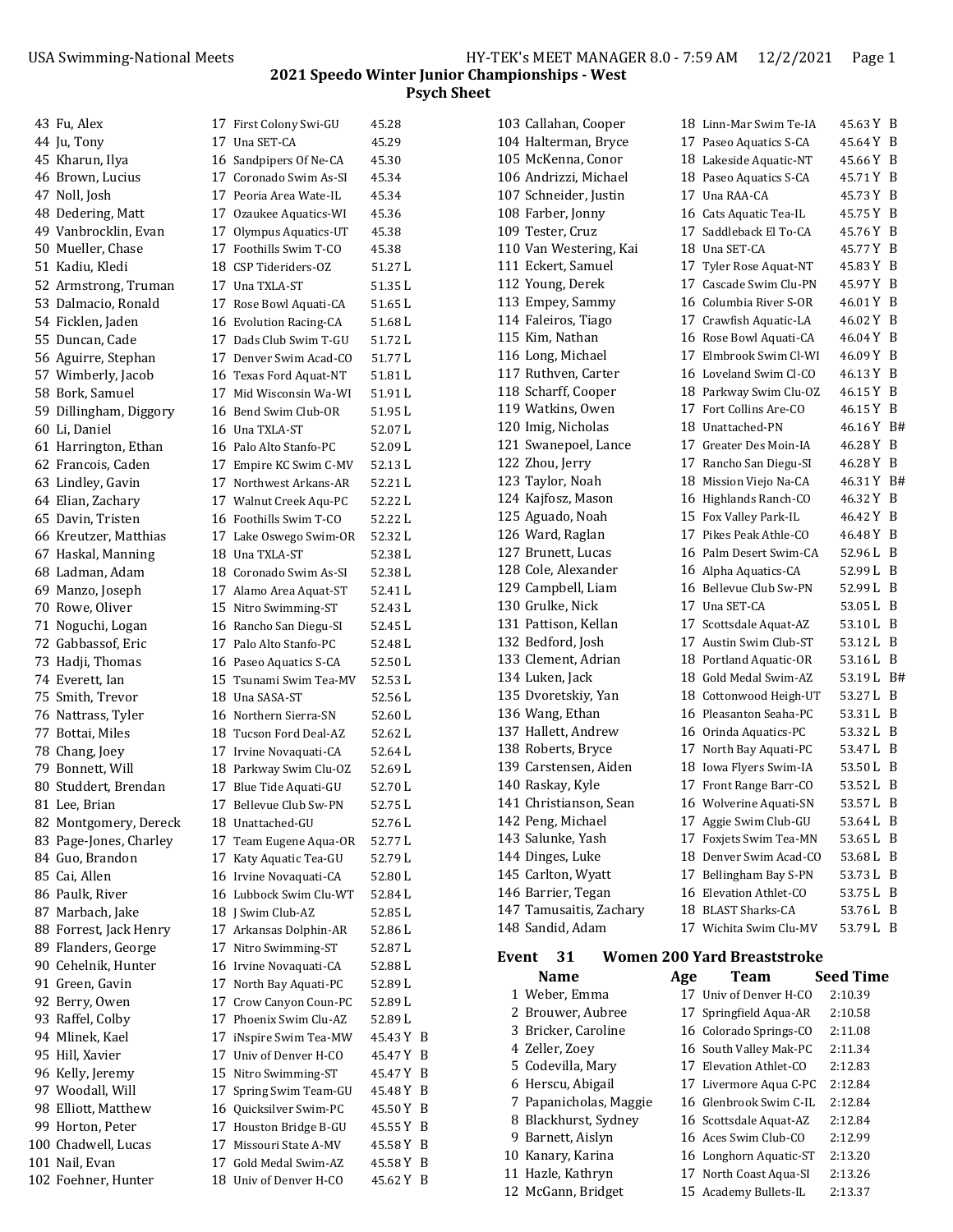73 Holden, Audrey 17 Palo Alto Stanfo-PC 2:36.73 L 74 Rabb, Grace 15 Aquajets Swim Te-MN 2:36.93 L

| 13 Lundgren, Emily       | 17 SOL Swim Team-SI                              | 2:13.48   |
|--------------------------|--------------------------------------------------|-----------|
| 14 Malloy, Morganne      | 17 Una SET-CA                                    | 2:13.70   |
| 15 Marinovich, Hannah    | 15 Clovis Swim Club-CC                           | 2:13.77   |
| 16 Steinmetz, Teagan     | 17 Denver Swim Acad-CO                           | 2:14.25   |
| 17 Hernandez, Ashlyn     | 15 Pacific Swim-SI                               | 2:14.42   |
| 18 Yu, Catherine         | 17 Bellevue Club Sw-PN                           | 2:14.43   |
| 19 Davison, Chase        | 17 Univ of Denver H-CO                           | 2:14.44   |
| 20 J-Cheng, Audrey       | 17 Palo Alto Stanfo-PC                           | 2:14.66   |
| 21 Burnham, Charlotte    | 15 Univ of Denver H-CO                           | 2:14.90   |
| 22 Mellott, Raya         | 14 Crow Canyon Coun-PC                           | 2:15.29   |
| 23 Enge, Piper           | 15 Bellevue Club Sw-PN                           | 2:15.33   |
| 24 Liesinger, Kiera      | 17 Riptide-MN                                    | 2:15.77   |
| 25 Wilson, Charlotte     | 15 Univ of Denver H-CO                           | 2:15.88   |
| 26 Schuricht, Blakely    | 17 Scottsdale Aquat-AZ                           | 2:15.98   |
| 27 Miller, Mackenzie     | 17 Clovis Swim Club-CC                           | 2:16.02   |
| 28 Bennetts, Sarah       | 16 DART Swimming-SN                              | 2:16.05   |
| 29 Hosch, Lindsey        | 18 Lakeside Aquatic-NT                           | 2:16.16   |
| 30 Felner, Joy           | 15 Scottsdale Aquat-AZ                           | 2:16.18   |
| 31 Li, Kaia              | 18 Palo Alto Stanfo-PC                           | 2:16.32   |
| 32 Gewalt, Eleni         | 17 Pleasant Prairie-WI                           | 2:16.38   |
| 33 Portello, Audrey      | 17 DART Swimming-SN                              | 2:16.43   |
| 34 Nguyen, Kaitlyn       | 14 Irvine Novaquati-CA                           | 2:16.47   |
| 35 Brotman, Arielle      | 15 Rancho San Diegu-SI                           | 2:16.58   |
| 36 Holcomb, Meredith     | 17 Alamo Area Aquat-ST                           | 2:16.59   |
| 37 Primiano, Gabbie      | 15 Life Time<br>Arizo-AZ                         | 2:16.64   |
|                          | 15 Lakeside Aquatic-NT                           |           |
| 38 Collins, Avery        |                                                  | 2:16.70   |
| 39 Mollin, Nina          | 17 Academy Bullets-IL<br>17 Una BST-NM           | 2:16.70   |
| 40 Wetteland, Kelly      | 17 Flatiron Athleti-CO                           | 2:16.70   |
| 41 Jones, Julianne       |                                                  | 2:16.94   |
| 42 Deedy, Anne           | 17 Empire KC Swim C-MV                           | 2:17.00   |
| 43 Iannaccone, Stephanie | 17 Walnut Creek Aqu-PC                           | 2:17.03   |
| 44 Carey, Taylor         | 17 Rose Bowl Aquati-CA<br>17 Palo Alto Stanfo-PC | 2:17.26   |
| 45 Faraboschi, Silvia    |                                                  | 2:17.29   |
| 46 Yoon, Hojung          | 16 Rose Bowl Aquati-CA                           | 2:17.36   |
| 47 Bank, Karolina        | 17 Elevation Athlet-CO                           | 2:17.38   |
| 48 Ippoliti, Ava         | 16 Austin Swim Club-ST                           | 2:17.39   |
| 49 Landreneau, Marie     | 16 City Of Lafayett-LA                           | 2:17.49   |
| 50 Marakovic, Aliana     | 14 Nitro Swimming-ST                             | 2:17.57   |
| 51 Kimmel, Hayley        | 17 Linn-Mar Swim Te-IA                           | 2:17.59   |
| 52 Mesina, Alexis        | 14 Pleasanton Seaha-PC                           | 2:17.63   |
| 53 Brito, Bella          | 14 Beach Cities Swi-CA                           | 2:17.65   |
| 54 Beu, Izzy             | 14 St Charles Swim-IL                            | 2:17.66   |
| 55 Pecze, Hannah         | 14 Nitro Swimming-ST                             | 2:17.68   |
| 56 Foltz, Caroline       | 17 CSP Tideriders-OZ                             | 2:17.76   |
| 57 Muhitch, Seanna       | 15 Lakeside Aquatic-NT                           | 2:17.99   |
| 58 Desordi, Ally         | 18 iNspire Swim Tea-MW                           | 2:18.03   |
| 59 Friesen, Karter       | 17 Loveland Swim Cl-CO                           | 2:18.04   |
| 60 Walklett, Natalie     | 14 Rose Bowl Aquati-CA                           | 2:18.05   |
| 61 Vaishnani, Sonia      | 16 Alamo Area Aquat-ST                           | 2:18.06   |
| 62 Palmer, Erin          | 17 AquaStorm-ND                                  | 2:18.06   |
| 63 Krantzcke, Izzy       | 17 Houston Bridge B-GU                           | 2:18.16   |
| 64 Roumph, Olivia        | 16 Univ of Denver H-CO                           | 2:18.17   |
| 65 Huang, Lucy           | 17 DART Swimming-SN                              | 2:18.22   |
| 66 Kramer, Caroline      | 16 Hinsdale Swim Cl-IL                           | 2:18.23   |
| 67  Tan, Mikayla         | 11 DART Swimming-SN                              | 2:18.07 L |
| 68 Smoker, Ella          | 16 Cypress Fairbank-GU                           | 2:34.63 L |
| 69 Nawrocki, Elizabeth   | 14 Academy Bullets-IL                            | 2:35.57 L |
| 70 Pawlaski, Cate        | 13 Edina Swim Club-MN                            | 2:36.50 L |
| 71 Varda, Danika         | 15 Bozeman Barracud-MT 2:36.51 L                 |           |
| 72 McKenzie, Sydney      | 17 Colorado Springs-CO                           | 2:36.56 L |
|                          |                                                  |           |

| 75 Coffey, Kaylee                               |                                                                                                                                                                                                                                                      | 17 Alamo Area Aquat-ST                        | 2:37.59 L                                                                                                                                                                                                                                                                                                                                                                                                                                                                                                                                                                                                   |                                                                                                                                                                                                                   |  |  |  |
|-------------------------------------------------|------------------------------------------------------------------------------------------------------------------------------------------------------------------------------------------------------------------------------------------------------|-----------------------------------------------|-------------------------------------------------------------------------------------------------------------------------------------------------------------------------------------------------------------------------------------------------------------------------------------------------------------------------------------------------------------------------------------------------------------------------------------------------------------------------------------------------------------------------------------------------------------------------------------------------------------|-------------------------------------------------------------------------------------------------------------------------------------------------------------------------------------------------------------------|--|--|--|
| 76 Prawira, Kelly                               |                                                                                                                                                                                                                                                      |                                               | 2:37.66 L                                                                                                                                                                                                                                                                                                                                                                                                                                                                                                                                                                                                   | #                                                                                                                                                                                                                 |  |  |  |
| 77 Clise, Maya                                  |                                                                                                                                                                                                                                                      |                                               | 2:38.20 L                                                                                                                                                                                                                                                                                                                                                                                                                                                                                                                                                                                                   |                                                                                                                                                                                                                   |  |  |  |
| 78 Walker, Lauren                               |                                                                                                                                                                                                                                                      |                                               | 2:18.43 Y                                                                                                                                                                                                                                                                                                                                                                                                                                                                                                                                                                                                   | B                                                                                                                                                                                                                 |  |  |  |
| 79 Yu, Lienfang                                 |                                                                                                                                                                                                                                                      |                                               | $2:18.60 Y$ B                                                                                                                                                                                                                                                                                                                                                                                                                                                                                                                                                                                               |                                                                                                                                                                                                                   |  |  |  |
| 80 McCormack, Lindsay                           |                                                                                                                                                                                                                                                      |                                               | 2:18.70 Y                                                                                                                                                                                                                                                                                                                                                                                                                                                                                                                                                                                                   | B#                                                                                                                                                                                                                |  |  |  |
| 81 Phillips, Maddie                             |                                                                                                                                                                                                                                                      |                                               | 2:18.98 Y                                                                                                                                                                                                                                                                                                                                                                                                                                                                                                                                                                                                   | B                                                                                                                                                                                                                 |  |  |  |
| 82 Wozniak, Julia                               |                                                                                                                                                                                                                                                      |                                               | 2:19.06 Y                                                                                                                                                                                                                                                                                                                                                                                                                                                                                                                                                                                                   | B                                                                                                                                                                                                                 |  |  |  |
| 83 Lee, Eunice                                  |                                                                                                                                                                                                                                                      |                                               | 2:19.12 Y                                                                                                                                                                                                                                                                                                                                                                                                                                                                                                                                                                                                   | B                                                                                                                                                                                                                 |  |  |  |
| 84 Luo, Julia                                   |                                                                                                                                                                                                                                                      |                                               | 2:19.38 Y                                                                                                                                                                                                                                                                                                                                                                                                                                                                                                                                                                                                   | B                                                                                                                                                                                                                 |  |  |  |
| 85 Drabot, Grace                                |                                                                                                                                                                                                                                                      |                                               | 2:19.42 Y                                                                                                                                                                                                                                                                                                                                                                                                                                                                                                                                                                                                   | B                                                                                                                                                                                                                 |  |  |  |
| 86 Smith, Sydney                                |                                                                                                                                                                                                                                                      |                                               | 2:19.75 Y                                                                                                                                                                                                                                                                                                                                                                                                                                                                                                                                                                                                   | B                                                                                                                                                                                                                 |  |  |  |
| 87 Larsen, Caroline                             |                                                                                                                                                                                                                                                      |                                               | 2:20.26 Y                                                                                                                                                                                                                                                                                                                                                                                                                                                                                                                                                                                                   | B                                                                                                                                                                                                                 |  |  |  |
|                                                 |                                                                                                                                                                                                                                                      |                                               | 2:20.30 Y                                                                                                                                                                                                                                                                                                                                                                                                                                                                                                                                                                                                   | B                                                                                                                                                                                                                 |  |  |  |
| 89 Rosendale, Charlotte                         |                                                                                                                                                                                                                                                      |                                               | 2:20.39 Y                                                                                                                                                                                                                                                                                                                                                                                                                                                                                                                                                                                                   | B                                                                                                                                                                                                                 |  |  |  |
|                                                 |                                                                                                                                                                                                                                                      |                                               | 2:20.41 Y B                                                                                                                                                                                                                                                                                                                                                                                                                                                                                                                                                                                                 |                                                                                                                                                                                                                   |  |  |  |
|                                                 |                                                                                                                                                                                                                                                      |                                               |                                                                                                                                                                                                                                                                                                                                                                                                                                                                                                                                                                                                             |                                                                                                                                                                                                                   |  |  |  |
|                                                 |                                                                                                                                                                                                                                                      |                                               |                                                                                                                                                                                                                                                                                                                                                                                                                                                                                                                                                                                                             | B                                                                                                                                                                                                                 |  |  |  |
|                                                 |                                                                                                                                                                                                                                                      |                                               |                                                                                                                                                                                                                                                                                                                                                                                                                                                                                                                                                                                                             | B                                                                                                                                                                                                                 |  |  |  |
|                                                 |                                                                                                                                                                                                                                                      |                                               |                                                                                                                                                                                                                                                                                                                                                                                                                                                                                                                                                                                                             |                                                                                                                                                                                                                   |  |  |  |
|                                                 |                                                                                                                                                                                                                                                      |                                               |                                                                                                                                                                                                                                                                                                                                                                                                                                                                                                                                                                                                             |                                                                                                                                                                                                                   |  |  |  |
|                                                 |                                                                                                                                                                                                                                                      |                                               |                                                                                                                                                                                                                                                                                                                                                                                                                                                                                                                                                                                                             |                                                                                                                                                                                                                   |  |  |  |
|                                                 |                                                                                                                                                                                                                                                      |                                               |                                                                                                                                                                                                                                                                                                                                                                                                                                                                                                                                                                                                             |                                                                                                                                                                                                                   |  |  |  |
|                                                 |                                                                                                                                                                                                                                                      |                                               |                                                                                                                                                                                                                                                                                                                                                                                                                                                                                                                                                                                                             |                                                                                                                                                                                                                   |  |  |  |
|                                                 |                                                                                                                                                                                                                                                      |                                               |                                                                                                                                                                                                                                                                                                                                                                                                                                                                                                                                                                                                             | - B                                                                                                                                                                                                               |  |  |  |
| <b>Men 200 Yard Breaststroke</b><br>32<br>Event |                                                                                                                                                                                                                                                      |                                               |                                                                                                                                                                                                                                                                                                                                                                                                                                                                                                                                                                                                             |                                                                                                                                                                                                                   |  |  |  |
| Name                                            | Age                                                                                                                                                                                                                                                  | Team                                          |                                                                                                                                                                                                                                                                                                                                                                                                                                                                                                                                                                                                             |                                                                                                                                                                                                                   |  |  |  |
| 1 Fan, Zhier                                    |                                                                                                                                                                                                                                                      |                                               | 1:56.99                                                                                                                                                                                                                                                                                                                                                                                                                                                                                                                                                                                                     |                                                                                                                                                                                                                   |  |  |  |
|                                                 |                                                                                                                                                                                                                                                      |                                               | 1:58.37                                                                                                                                                                                                                                                                                                                                                                                                                                                                                                                                                                                                     |                                                                                                                                                                                                                   |  |  |  |
|                                                 |                                                                                                                                                                                                                                                      |                                               |                                                                                                                                                                                                                                                                                                                                                                                                                                                                                                                                                                                                             |                                                                                                                                                                                                                   |  |  |  |
| 3 Zou, Andrew                                   |                                                                                                                                                                                                                                                      | 16 Una TXLA-ST                                | 1:58.39                                                                                                                                                                                                                                                                                                                                                                                                                                                                                                                                                                                                     |                                                                                                                                                                                                                   |  |  |  |
| 4 Eccleston, Jake                               |                                                                                                                                                                                                                                                      | 15 Loveland Swim Cl-CO                        | 1:58.76                                                                                                                                                                                                                                                                                                                                                                                                                                                                                                                                                                                                     |                                                                                                                                                                                                                   |  |  |  |
| 5 Chen, Joshua                                  |                                                                                                                                                                                                                                                      | 16 Ames Cyclone Aqu-IA                        | 1:58.98                                                                                                                                                                                                                                                                                                                                                                                                                                                                                                                                                                                                     |                                                                                                                                                                                                                   |  |  |  |
| 6 Brown, Logan                                  |                                                                                                                                                                                                                                                      | 16 First Colony Swi-GU                        | 1:59.21                                                                                                                                                                                                                                                                                                                                                                                                                                                                                                                                                                                                     |                                                                                                                                                                                                                   |  |  |  |
| 7 Brill, Kyle                                   |                                                                                                                                                                                                                                                      | 18 Una CANY-CA                                | 1:59.51                                                                                                                                                                                                                                                                                                                                                                                                                                                                                                                                                                                                     |                                                                                                                                                                                                                   |  |  |  |
| 8 Cannon, Maxston                               |                                                                                                                                                                                                                                                      | 18 Southern Utah Sw-UT                        | 1:59.70                                                                                                                                                                                                                                                                                                                                                                                                                                                                                                                                                                                                     |                                                                                                                                                                                                                   |  |  |  |
| 9 Linscheer, Giovanni                           |                                                                                                                                                                                                                                                      | 17 COR Swimming-NT                            | 1:59.81                                                                                                                                                                                                                                                                                                                                                                                                                                                                                                                                                                                                     |                                                                                                                                                                                                                   |  |  |  |
| 10 Pan, James                                   |                                                                                                                                                                                                                                                      | 18 Aquajets Swim Te-MN                        | 1:59.83                                                                                                                                                                                                                                                                                                                                                                                                                                                                                                                                                                                                     |                                                                                                                                                                                                                   |  |  |  |
| 11 Li, Daniel                                   |                                                                                                                                                                                                                                                      | 15 Rose Bowl Aquati-CA                        | 1:59.93                                                                                                                                                                                                                                                                                                                                                                                                                                                                                                                                                                                                     |                                                                                                                                                                                                                   |  |  |  |
| 12 Fu, Alex                                     |                                                                                                                                                                                                                                                      | 17 First Colony Swi-GU                        | 2:00.26                                                                                                                                                                                                                                                                                                                                                                                                                                                                                                                                                                                                     |                                                                                                                                                                                                                   |  |  |  |
| 13 Hahn, Kalvin                                 |                                                                                                                                                                                                                                                      | 16 Greater Omaha Aq-MW 2:00.37                |                                                                                                                                                                                                                                                                                                                                                                                                                                                                                                                                                                                                             |                                                                                                                                                                                                                   |  |  |  |
| 14 Kalafat, Ozan                                |                                                                                                                                                                                                                                                      | 17 Mid Wisconsin Wa-WI                        | 2:00.53                                                                                                                                                                                                                                                                                                                                                                                                                                                                                                                                                                                                     |                                                                                                                                                                                                                   |  |  |  |
| 15 Caps, Tom                                    |                                                                                                                                                                                                                                                      | 17 Aulea Swim Club-HI                         | 2:00.68                                                                                                                                                                                                                                                                                                                                                                                                                                                                                                                                                                                                     |                                                                                                                                                                                                                   |  |  |  |
| 16 Bonnett, Will                                |                                                                                                                                                                                                                                                      | 18 Parkway Swim Clu-OZ                        | 2:00.89                                                                                                                                                                                                                                                                                                                                                                                                                                                                                                                                                                                                     |                                                                                                                                                                                                                   |  |  |  |
| 17 Zhang, Joe                                   |                                                                                                                                                                                                                                                      | 17 Bellevue Club Sw-PN                        | 2:01.17                                                                                                                                                                                                                                                                                                                                                                                                                                                                                                                                                                                                     |                                                                                                                                                                                                                   |  |  |  |
| 18 Park, Tommy                                  |                                                                                                                                                                                                                                                      | 18 Rose Bowl Aquati-CA                        | 2:01.25                                                                                                                                                                                                                                                                                                                                                                                                                                                                                                                                                                                                     | #                                                                                                                                                                                                                 |  |  |  |
| 19 Tan, Zachary                                 |                                                                                                                                                                                                                                                      | 18 DART Swimming-SN                           | 2:01.26                                                                                                                                                                                                                                                                                                                                                                                                                                                                                                                                                                                                     |                                                                                                                                                                                                                   |  |  |  |
| 20 Sebastian, Anthony                           |                                                                                                                                                                                                                                                      | 17 Quicksilver Swim-PC                        | 2:01.40                                                                                                                                                                                                                                                                                                                                                                                                                                                                                                                                                                                                     |                                                                                                                                                                                                                   |  |  |  |
| 21 Leung, Christopher                           |                                                                                                                                                                                                                                                      | 17 Irvine Novaquati-CA                        | 2:01.69                                                                                                                                                                                                                                                                                                                                                                                                                                                                                                                                                                                                     |                                                                                                                                                                                                                   |  |  |  |
| 22 Wu, Thomas                                   |                                                                                                                                                                                                                                                      | 17 Nitro Swimming-ST                          | 2:01.85                                                                                                                                                                                                                                                                                                                                                                                                                                                                                                                                                                                                     |                                                                                                                                                                                                                   |  |  |  |
| 23 Huang, Andrew                                |                                                                                                                                                                                                                                                      | 17 Lake Oswego Swim-OR 2:01.91                |                                                                                                                                                                                                                                                                                                                                                                                                                                                                                                                                                                                                             |                                                                                                                                                                                                                   |  |  |  |
| 24 Lou, Matthew                                 | 17                                                                                                                                                                                                                                                   | 17 Irvine Novaquati-CA                        | 2:01.98                                                                                                                                                                                                                                                                                                                                                                                                                                                                                                                                                                                                     |                                                                                                                                                                                                                   |  |  |  |
| 25 Regenwetter, Jake                            |                                                                                                                                                                                                                                                      | Champaign Cnty Y-IL<br>15 Glenbrook Swim C-IL | 2:02.09<br>2:02.12                                                                                                                                                                                                                                                                                                                                                                                                                                                                                                                                                                                          |                                                                                                                                                                                                                   |  |  |  |
| 26 Zhang, Colin                                 |                                                                                                                                                                                                                                                      | 16 Aquajets Swim Te-MN                        | 2:02.15                                                                                                                                                                                                                                                                                                                                                                                                                                                                                                                                                                                                     |                                                                                                                                                                                                                   |  |  |  |
| 27 Egeland, Charlie                             |                                                                                                                                                                                                                                                      | 17 Univ of Denver H-CO                        | 2:02.19                                                                                                                                                                                                                                                                                                                                                                                                                                                                                                                                                                                                     |                                                                                                                                                                                                                   |  |  |  |
| 28 Oliver, Mitchell<br>29 Kistler, Drew         |                                                                                                                                                                                                                                                      | 18 Spokane Waves Aq-IE                        | 2:02.27                                                                                                                                                                                                                                                                                                                                                                                                                                                                                                                                                                                                     |                                                                                                                                                                                                                   |  |  |  |
| 30 Xing, Jacky                                  |                                                                                                                                                                                                                                                      | 17 Mission Viejo Na-CA                        | 2:02.33                                                                                                                                                                                                                                                                                                                                                                                                                                                                                                                                                                                                     |                                                                                                                                                                                                                   |  |  |  |
|                                                 | 88 Ray, Ashley<br>90 Tu, Gillian<br>91 Dendinger, Olivia<br>92 Sego, Ashley<br>93 Larson, Aliyah<br>94 Wright, Claire<br>95 Willson, Sydney<br>96 Johnston, Ryan<br>97 Leacox, Makena<br>98 McWhorter, Ella<br>99 Aird, Sydney<br>2 Germonprez, Nate |                                               | 18 Trident Swim Clu-CA<br>17 King Aquatic Clu-PN<br>16 Mansfield Aquati-NT<br>17 Northwest Arkans-AR<br>18 Palo Alto Stanfo-PC<br>17 Mission Viejo Na-CA<br>17 Lakeside Aquatic-NT<br>15 Santa Clara Swim-PC<br>17 Metroplex Aquati-NT<br>17 Ozaukee Aquatics-WI<br>16 Dads Club Swim T-GU<br>15 Foxjets Swim Tea-MN<br>18 Bellevue Club Sw-PN<br>17 DART Swimming-SN<br>16 Seattle Metropol-PN<br>17 Academy Bullets-IL<br>17 Coronado Swim As-SI<br>17 Lake Country Swi-WI<br>15 Mission Viejo Na-CA<br>16 DART Swimming-SN<br>13 Metroplex Aquati-NT<br>17 Metroplex Aquati-NT<br>17 iNspire Swim Tea-MW | 17 Greater Omaha Aq-MW 2:20.43 Y B<br>2:20.65 Y<br>2:20.65 Y<br>2:21.02 Y B<br>2:21.25 Y B<br>16 Aquawolves Swimm-CO2:21.42 Y B<br>2:22.04 Y B<br>2:40.21 L B<br>17 Howard Suamico S-WI<br>2:43.32 L<br>Seed Time |  |  |  |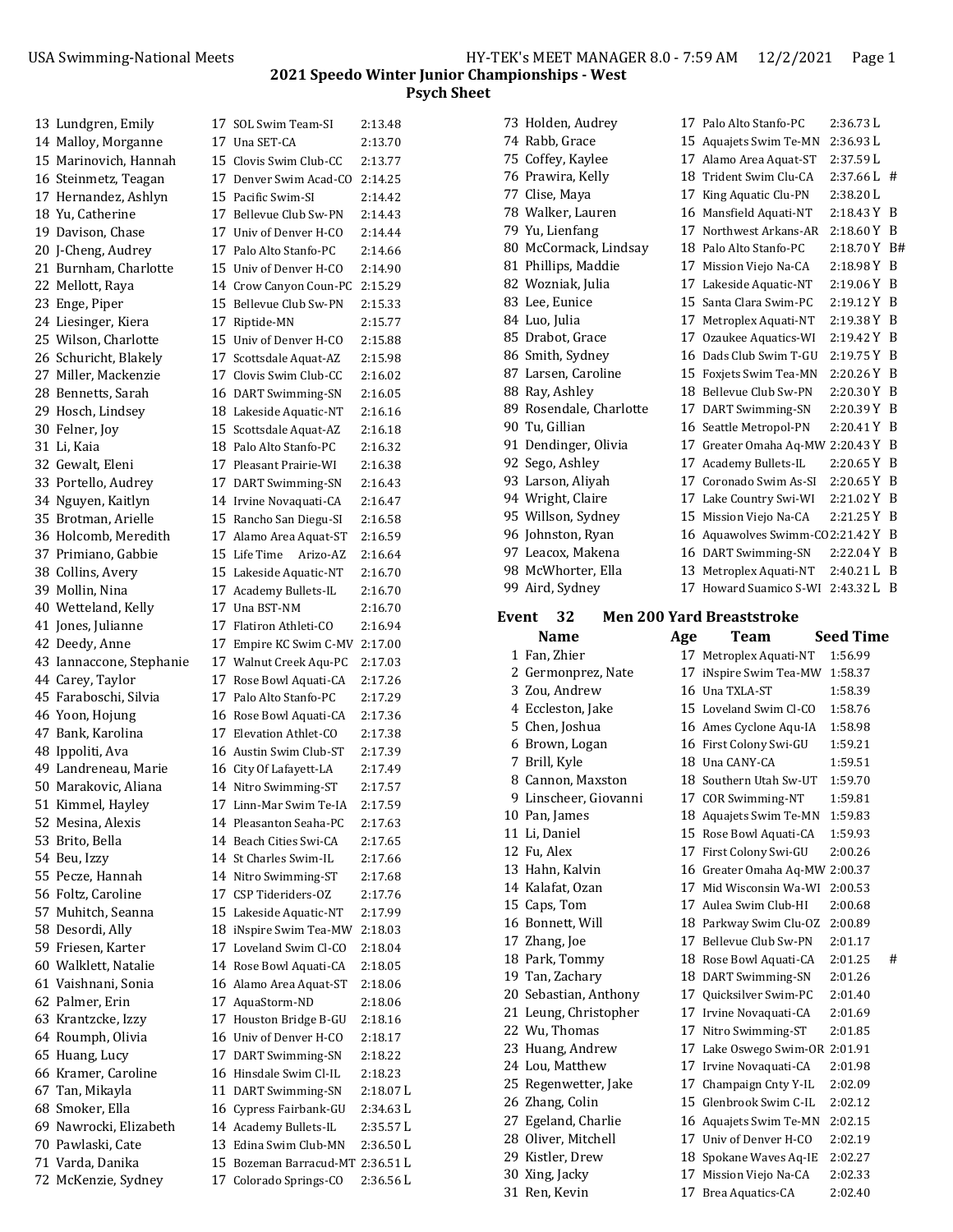| 32 Turney, Alexander   | 18 Olympus Aquatics-UT           | 2:02.41       |  |
|------------------------|----------------------------------|---------------|--|
| 33 Mlinek, Kael        | 17 iNspire Swim Tea-MW           | 2:02.46       |  |
| 34 Arnold, Charlie     | 17 Bellevue Club Sw-PN           | 2:02.51       |  |
| 35 Adamson, Henry      | 18 DART Swimming-SN              | 2:02.59       |  |
| 36 Watson, John        | 16 Greater Omaha Aq-MW 2:02.60   |               |  |
| 37 Cosgrove, Colin     | 17 Tucson Ford Deal-AZ           | 2:02.65       |  |
| 38 Saber, Jack         | 17 Olympus Aquatics-UT           | 2:02.65       |  |
| 39 Mungia, Tres        | 16 Swim Neptune-AZ               | 2:02.97       |  |
| 40 Kadiu, Kledi        | 18 CSP Tideriders-OZ             | 2:03.01       |  |
| 41 Johnson, Martin     | 17 Loveland Swim Cl-CO           | 2:03.11       |  |
| 42 Kling, Joey         | 17 SOCAL Aquatics A-CA           | 2:03.16       |  |
| 43 Lonergan, Ewan      | 16 Quicksilver Swim-PC           | 2:03.16       |  |
| 44 Christensen, Jordan | 18 Iowa Flyers Swim-IA           | 2:03.21       |  |
| 45 Maskalenka, Maksim  | 18 Sandpipers Of Ne-CA           | 2:03.30       |  |
| 46 Verdolaga, Daniel   | 16 Evolution Racing-CA           | 2:03.37       |  |
| 47 Kleinman, Max       | 17 Swim Neptune-AZ               | 2:03.45       |  |
| 48 Kimmelshue, Jack    | 17 Sierra Marlins S-SN           | 2:03.49       |  |
| 49 Henke, Avery        | 16 Crawfish Aquatic-LA           | 2:03.51       |  |
| 50 Tran, Steven        | 17 Palo Alto Stanfo-PC           | 2:03.76       |  |
| 51 Beyer, Brady        | 16 Una SET-CA                    | 2:03.77       |  |
| 52 Wu, Nathan          | 15 Aquazot Swim Clu-CA           | 2:03.78       |  |
|                        | 17 Aquajets Swim Te-MN           | 2:17.91L      |  |
| 53 Phillips, Michael   |                                  |               |  |
| 54 Blair, Wyatt        | 18 Lakeside Aquatic-NT           | 2:20.84L      |  |
| 55 Goeldner, Brayden   | 17 West Texas Typho-BD           | 2:21.94 L     |  |
| 56 Morgan, Keller      | 17 Evolution Racing-CA           | 2:22.77L      |  |
| 57 Bichsel, Connor     | 17 Empire KC Swim C-MV 2:22.81 L |               |  |
| 58 Wesemann, Sohnnie   | 17 Cottonwood Heigh-UT           | 2:22.97 L     |  |
| 59 Turner, Jacob       | 15 Metroplex Aquati-NT           | 2:23.31 L     |  |
| 60 Baoerjin, Justice   | 16 DART Swimming-SN              | 2:23.85 L     |  |
| 61 Kriz, Kane          | 17 St Charles Swim-IL            | 2:23.95 L     |  |
| 62 Kubichek, Jake      | 18 Irvine Novaquati-CA           | 2:24.06 L     |  |
| 63 Thomason, Nate      | 16 Waterloo Swimmin-ST 2:24.12 L |               |  |
| 64 Pak, Ryan           | 16 Seattle Metropol-PN           | 2:24.17 L     |  |
| 65 Schmid, Nick        | 18 Katy Aquatic Tea-GU           | 2:24.21 L     |  |
| 66 Corn, Joshua        | 17 Foothills Swim T-CO           | 2:24.26 L     |  |
| 67 Nava, Landon        | 16 Sierra Marlins S-SN           | 2:24.39 L     |  |
| 68 Wong, Bryan         | 17 Tule Nation Trit-CC           | 2:24.40 L     |  |
| 69 Ravegum, Drew       | 16 Jeffco Hurricane-CO           | 2:24.47 L     |  |
| 70 Hou, Jeffrey        | 15 FMC Aquatic-IL                | 2:24.50 L     |  |
| 71 Perez, Christian    | 16 Evolution Racing-CA           | 2:24.55L      |  |
| 72 Gilsenan, Max       | 18 Coronado Swim As-SI           | 2:24.58 L     |  |
| 73 Nguyen, Watson      | 16 Metroplex Aquati-NT           | 2:24.69 L     |  |
| 74 Mandacina, Brayden  | 17 Alamo Area Aquat-ST           | 2:24.72 L     |  |
| 75 Lee, Jonah          | 17 North Bay Aquati-PC           | 2:24.75 L     |  |
| 76 Murphy, Patrick     | 18 Crawfish Aquatic-LA           | 2:24.77L      |  |
| 77 Stewart, Riley      | 18 Flying Fish Ariz-AZ           | $2:03.84$ Y B |  |
| 78 Heinzen, Deklan     | 17 Wolverine Aquati-SN           | 2:04.11 Y B   |  |
| 79 Wisdom, Tavner      | 18 Northern Lights-AK            | $2:04.28$ Y B |  |
| 80 Benderskii, Igor    | 16 Rose Bowl Aquati-CA           | $2:04.59Y$ B  |  |
| 81 Witte, Carson       | 18 Aquajets Swim Te-MN           | 2:04.76 Y B#  |  |
| 82 Laird, Noah         | 18 Seattle Metropol-PN           | 2:05.41 Y B   |  |
| 83 Ballard, Jack       | 17 Fort Collins Are-CO           | 2:05.48 Y B   |  |
| 84 Jung, Yurack        | 18 Palo Alto Stanfo-PC           | 2:05.65 Y B   |  |
| 85 Li, Daniel          | 16 Una TXLA-ST                   | 2:05.78 Y B   |  |
| 86 Alarcon, Landon     | 18 Nitro Swimming-ST             | 2:05.79 Y B   |  |
| 87 Henderson, Orion    | 17 BEAST-NM                      | $2:05.98$ Y B |  |
| 88 Foy, PJ             | 15 Glacier Swim Clu-AK           | 2:06.00 Y B   |  |
| 89 Brown, Connor       | 16 Bellevue Club Sw-PN           | 2:06.24 Y B   |  |
| 90 Sink, Bridger       | 17 Olympus Aquatics-UT           | 2:06.25 Y B   |  |
| 91 Witte, Evan         | 16 Metroplex Aquati-NT           | 2:06.39 Y B   |  |
|                        |                                  |               |  |

| 92 Louie, Christian        | 17 Seattle Metropol-PN             | $2:06.63$ Y B |     |
|----------------------------|------------------------------------|---------------|-----|
| 93 Sandidge, Levi          | 17 COR Swimming-NT                 | $2:06.74 Y$ B |     |
| 94 Conklin, Finnley        | 15 Oregon Community-WI 2:06.80 Y B |               |     |
| 95 Nadel, Finn             | 16 Central Iowa Aqu-IA             | $2:06.85$ Y B |     |
| 96 Moridaira, Shunsuke     | 16 Palo Alto Stanfo-PC             | $2:07.06$ Y B |     |
| 97 Bezanilla, Luke         | 16 Paseo Aquatics S-CA             | $2:07.08$ Y B |     |
| 98 Swigart, Camden         | 18 Bloomington Norm-IL             | $2:07.78$ Y B |     |
| 99 Vonhartitzsch, Trenton  | 17 SwimTulsa-OK                    | $2:07.84$ Y B |     |
| 100 White, Sam             | 16 Front Range Barr-CO             | $2:07.90Y$ B  |     |
| 101 Healy, Ryan            | 16 King Marlin Swim-OK             | $2:08.23$ Y B |     |
| 102 Ferber, Reeve          | 16 Metroplex Aquati-NT             | $2:08.48$ Y B |     |
| 103 Mortenson, Matthew     | 16 Riptide-MN                      | $2:08.55$ Y B |     |
| 104 Tannenberger, Tyler    | 15 Swim Streamline-GU              | 2:25.36 L B   |     |
| 105 Vizin-Esquivel, Daniel | 16 Fox Valley Park-IL              | 2:25.82 L     | - B |
| 106 Hansen, Tyler          | 17 Lake Country Swi-WI             | 2:25.84 L     | B   |
| 107 Flight, Andrew         | 16 Alligator Aquati-IL             | 2:28.54 L     | - B |

## **Event 33 Women 200 Yard Butterfly**

| <b>Name</b>             | Age | Team                           | <b>Seed Time</b> |
|-------------------------|-----|--------------------------------|------------------|
| 1 Bell, Lucy            |     | 17 Fort Collins Are-CO         | 1:53.73          |
| 2 Kozan, Justina        |     | 17 Una SET-CA                  | 1:54.75          |
| 3 Sims, Bella           |     | 16 Sandpipers Of Ne-CA         | 1:54.89          |
| 4 Gillilan, Renee       |     | 17 Fort Collins Are-CO         | 1:55.51          |
| 5 Hartman, Bailey       |     | 15 Crow Canyon Coun-PC         | 1:57.50          |
| 6 Noble, Kennedy        |     | 17 Phoenix Swim Clu-AZ         | 1:57.71          |
| 7 Crom, Katie           |     | 18 Una SET-CA                  | #<br>1:57.72     |
| 8 Suarez, Olivia        |     | 15 Cypress Fairbank-GU         | 1:57.77          |
| 9 Martin, Scarlet       |     | 17 Iowa Flyers Swim-IA         | 1:57.91          |
| 10 Gore, Morgan         |     | 17 Sierra Marlins S-SN         | 1:57.91          |
| 11 Whitaker, Ava        |     | 17 Rockwall Aquatic-NT         | 1:58.54          |
| 12 Schalow, Maggie      |     | 17 Irvine Novaquati-CA         | 1:58.78          |
| 13 Black, Laci          |     | 17 Rockwall Aquatic-NT         | 1:58.93          |
| 14 Kuwata, Paige        |     | 17 Sandpipers Of Ne-CA         | 1:59.18          |
| 15 Lustria, Fay         |     | 17 Lake Oswego Swim-OR 1:59.26 |                  |
| 16 Zhang, Kelsey        |     | 14 Palo Alto Stanfo-PC         | 1:59.31          |
| 17 Dequine, Sanne       |     | 17 DART Swimming-SN            | 1:59.46          |
| 18 Mollin, Nina         |     | 17 Academy Bullets-IL          | 1:59.53          |
| 19 Malinowski, Lauren   |     | 18 Waukesha Express-WI         | 1:59.57          |
| 20 Quan, Angela         |     | 16 Santa Clara Swim-PC         | 1:59.85          |
| 21 Simecek, Edie        |     | 16 Flatiron Athleti-CO         | 1:59.89          |
| 22 Meraz, Iz            |     | 17 DART Swimming-SN            | 2:00.18          |
| 23 Heintz, Clary        |     | 16 North Texas Nada-NT         | 2:00.26          |
| 24 Tracy, Julieta       |     | 17 Chicago Wolfpack-IL         | 2:00.27          |
| 25 Karam, Emma          |     | 17 Reno Aquatic Clu-PC         | 2:00.34          |
| 26 Sifferman, Stephanie |     | 17 Santa Clara Swim-PC         | 2:00.40          |
| 27 Kozan, Asia          |     | 16 Una SET-CA                  | 2:00.54          |
| 28 Bachmeier, Mady      |     | 18 Scottsdale Aquat-AZ         | 2:00.64          |
| 29 Vlaic, Annemarie     |     | 14 Lake Oswego Swim-OR 2:00.73 |                  |
| 30 Doane, Camden        |     | 15 King Aquatic Clu-PN         | 2:00.82          |
| 31 Walker, Sarah        |     | 16 Mansfield Aquati-NT         | 2:00.87          |
| 32 Murray, Camille      |     | 15 Metroplex Aquati-NT         | 2:01.07          |
| 33 Kitayama, Emily      |     | 15 Alamo Area Aquat-ST         | 2:01.12          |
| 34 Nordmann, Zoe        |     | 15 Magnolia Aquatic-GU         | 2:01.14          |
| 35 Abrajan, Issie       |     | 17 Una SET-CA                  | 2:01.19          |
| 36 Todd, Sophia         |     | 18 COR Swimming-NT             | 2:01.43          |
| 37 Chow, Kailee         |     | 17 FAST Swim Team-CA           | 2:01.50          |
| 38 Fisco, Bella         |     | 16 Canyons Aquatic-CA          | 2:01.55          |
| 39 Randall, Katherine   |     | 18 Riptide-MN                  | 2:01.56          |
| 40 Rachjaibun, Sabrina  |     | 16 Front Range Barr-CO         | 2:01.60          |
| 41 Johnson, Faith       |     | 17 Rocket Aquatics-WI          | 2:01.66          |
| 42 Sayers, Emma         |     | 15 Swim Neptune-AZ             | 2:01.92          |
|                         |     |                                |                  |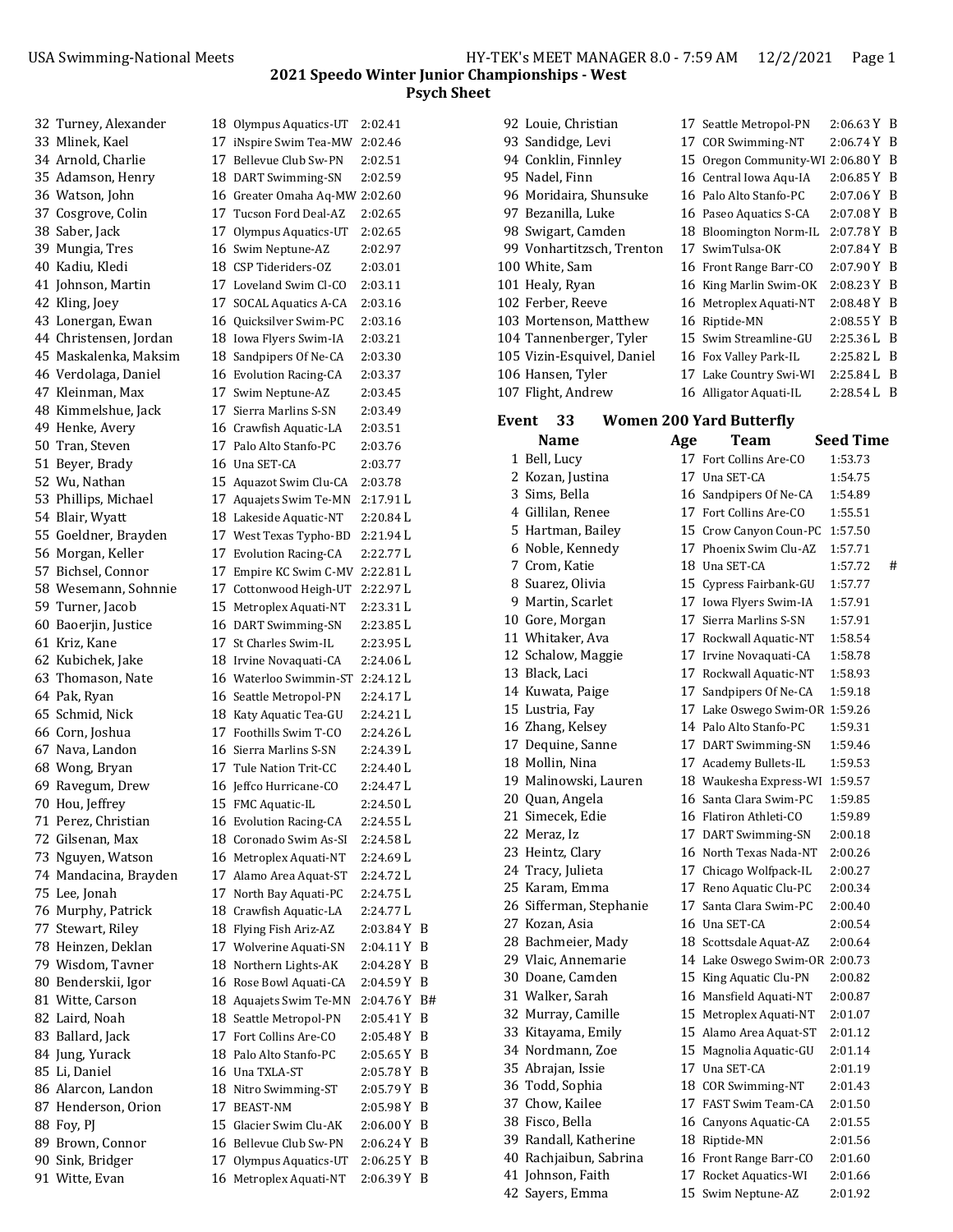| 43 Gettys, Emma          | 17   Texas Gold-ST               | 2:01.99       |     |
|--------------------------|----------------------------------|---------------|-----|
| 44 Bricker, Caroline     | 16 Colorado Springs-CO           | 2:14.35 L     |     |
| 45 Passe, Ella           | 17 Riptide-MN                    | 2:15.25 L     |     |
| 46 Banos, Samantha       | 17 Seal Beach Swim-CA            | 2:15.72 L     |     |
| 47 Cronk, Carli          | 15 Alamo Area Aquat-ST           | 2:16.01L      |     |
| 48 Parkhe, Annika        | 16 Patriot Aquatic-IL            | 2:16.26 L     |     |
| 49 O'Sullivan, Abby      | 16 Mission Viejo Na-CA           | 2:16.46 L     |     |
| 50 Mason, Amelia         | 14 Flatiron Athleti-CO           | 2:17.18L      |     |
| 51 Topolewski, Ava       | 17 Mansfield Aquati-NT           | 2:17.36 L     |     |
| 52 Duhamel, Aimee        | 16 Academy Bullets-IL            | 2:18.26L      |     |
| 53 Ehm, Inge             | 16 Aces Swim Club-CO             | 2:18.52 L     |     |
| 54 Legh, Jamieson        | 16 Flatiron Athleti-CO           | 2:18.54 L     |     |
| 55 Thompson, Anni        | 17 Crawfish Aquatic-LA           | 2:18.69 L     |     |
| 56 Lucas, Zella          | 16 Edina Swim Club-MN            | 2:02.75 Y B   |     |
| 57 Iannaccone, Stephanie | 17 Walnut Creek Agu-PC           | 2:02.78 Y     | B   |
| 58 Brown, Quinn          | 17 Lake Oswego Swim-OR 2:03.12 Y |               | B   |
| 59 Sullivan, Kylee       | 17 Parkway Swim Clu-OZ           | 2:03.55Y      | B   |
| 60 Rentz, Becky          | 14 Academy Bullets-IL            | 2:03.76Y      | B   |
| 61 Kinsey, Emma          | 16 Katy Aquatic Tea-GU           | 2:03.76 Y B   |     |
| 62 Neverman, Brigitta    | 18 Mid Wisconsin Wa-WI           | $2:03.86$ Y B |     |
| 63 Weber, Emma           | 17 Univ of Denver H-CO           | 2:04.27 Y B   |     |
| 64 Jablonski, Ella       | 15 Seattle Metropol-PN           | 2:04.29 Y     | B   |
| 65 Reinke, Claire        | 16 Hurricanes Swim-MN            | 2:04.39 Y B   |     |
| 66 Busma, Milena         | 16 Patriot Aquatic-IL            | 2:04.63 Y     | B   |
| 67 Morabito, Mychal      | 14 Metroplex Aquati-NT           | 2:04.86 Y     | B   |
| 68 Bales, Sydney         | 17 Front Range Barr-CO           | 2:04.89 Y B   |     |
| 69 Masud, Zara           | 15 Aquazot Swim Clu-CA           | $2:04.94$ Y B |     |
| 70 Faraboschi, Silvia    | 17 Palo Alto Stanfo-PC           | 2:04.95 Y     | B   |
| 71 Cox, Jillian          | 16 Una TXLA-ST                   | 2:05.01 Y B   |     |
| 72 Freeman, Ella         | 15 Rockwall Aquatic-NT           | 2:05.01Y      | B   |
| 73 Fu, Kayla             | 16 First Colony Swi-GU           | 2:05.05 Y     | B   |
| 74 Tenczar, Emily        | 17 Almaden Riptides-PC           | 2:05.20 Y B   |     |
| 75 Drexler, Peyton       | 16 Lake Country Swi-WI           | 2:05.34 Y B   |     |
| 76 Coffey, Kaylee        | 17 Alamo Area Aquat-ST           | 2:05.38 Y B   |     |
| 77 Detter, Ella          | 14 Palo Alto Stanfo-PC           | 2:20.47 L     | - B |

#### **Event 34 Men 200 Yard Butterfly**

| Name                 | Age | Team                   | Seed Time    |
|----------------------|-----|------------------------|--------------|
| 1 McKenna, Conor     |     | 18 Lakeside Aquatic-NT | 1:45.02      |
| 2 Kharun, Ilya       |     | 16 Sandpipers Of Ne-CA | 1:45.44      |
| 3 Lucas, Cooper      |     | 16 Lakeside Aquatic-NT | 1:45.66      |
| 4 Filipovic, Alec    |     | 17 St Charles Swim-IL  | 1:45.82      |
| 5 Smith, Holden      |     | 18 Una SET-CA          | 1:46.08      |
| 6 Zinn, Tona         |     | 17 SOCAL Aquatics A-CA | 1:46.17      |
| 7 Ghufran, Hayden    |     | 18 DART Swimming-SN    | 1:46.63<br># |
| 8 Reiter, Drew       |     | 18 Greater Des Moin-IA | 1:46.83      |
| 9 Cutler, Tate       |     | 18 DART Swimming-SN    | 1:46.84      |
| 10 Hayon, Will       | 17  | Mid Wisconsin Wa-WI    | 1:47.02      |
| 11 Ellis, Caleb      |     | 17 Empire KC Swim C-MV | 1:47.07      |
| 12 Vanbrocklin, Evan |     | 17 Olympus Aquatics-UT | 1:47.28      |
| 13 Hochwalt, Michael |     | 16 Spokane Waves Aq-IE | 1:47.80      |
| 14 Pishko, Jacob     |     | 18 Lakeside Aquatic-NT | 1:48.00      |
| 15 Watkins, Owen     |     | 17 Fort Collins Are-CO | 1:48.03      |
| 16 Ruthven, Carter   |     | 16 Loveland Swim Cl-CO | 1:48.05      |
| 17 Lin, Andrew       |     | 18 Champaign Cnty Y-IL | 1:48.11      |
| 18 Walker, Logan     |     | 16 Nitro Swimming-ST   | 1:48.39      |
| 19 Edmund, Mason     |     | 17 North Texas Nada-NT | 1:48.43      |
| 20 Foehner, Hunter   |     | 18 Univ of Denver H-CO | 1:48.57      |
| 21 Klatt, Grant      |     | 18 Houston Bridge B-GU | 1:48.65      |
| 22 Fleig, Isaac      |     | 16 Unattached-WI       | 1:48.77      |
| 23 Schmitt, David    |     | 16 Evolution Racing-CA | 1:48.81      |

|    | 24 Jones, Dean                      | 15       |
|----|-------------------------------------|----------|
|    | 25 Cahill, Max                      | 17       |
|    | 26 Swanepoel, Lance                 | 17       |
|    | 27 Wheeler, Nikolas                 | 18       |
|    | 28 Naughton, Haakon                 | 17       |
|    | 29 Hughes, Colby                    | 17       |
| 30 | Bellotti, Hayden                    | 17       |
| 31 | Burger, John Michael                | 17       |
| 32 | Klingman, Collin                    | 18       |
| 33 | Grulke, Nick                        | 17       |
| 34 | Grieve, Alex                        | 18       |
| 35 | Gabbassof, Eric                     | 17       |
| 36 | Quarles, Samuel                     | 16       |
| 37 | Gibbs, Henry                        | 16       |
| 38 | Lee, Keanu                          | 16       |
| 39 | Grove, Jacques                      | 17       |
| 40 | Huang, Andrew                       | 17       |
|    | 41 Lee, Brian                       | 17       |
|    | 42 McMahon, Alex                    | 18       |
|    | 43 Flanders, George                 | 17       |
|    | 44 Balva, Arthur                    | 16       |
|    | 45 O'Grady, Pierce                  | 15       |
|    | 46 Barrieault, Brice                | 17       |
|    | 47 Erzakov, Danila                  | 18       |
| 48 | Raffel, Colby                       | 17       |
| 49 | Peterson, Andy                      | 17       |
| 50 | Kehler, Jackson                     | 18       |
| 51 | Cratsenberg, Miles                  | 15       |
| 52 | Voelkel, Reese                      | 18       |
| 53 | Detjen, Danny                       | 17       |
| 54 | Trevino-Lozano, Izaiah              | 16       |
| 55 | Bahgat, Youssef                     | 17       |
| 56 | Miner, Wyatt                        | 16       |
|    | 57 Chapa, Grant                     | 16       |
|    | 58 Hatcher, Max                     | 15       |
|    | 59 Najera, Humberto                 | 16       |
|    | 60 Martins, Guilherme               | 18       |
|    | 61 Carlton, Wyatt                   | 17       |
| 62 | Wright, Dillon                      | 16       |
|    | 63 Wehner, Sean                     | 17       |
|    | 64 Dvoretskiy, Yan                  | 18       |
|    | 65 Johnson, Zane                    | 15       |
|    | 66 Walker, Matthew                  | 18       |
|    | 67 Vinokur, David                   | 17       |
|    | 68 Davies, Greyson                  | 18       |
|    | 69 Tennison, William                | 17       |
|    | 70 Hill, Xavier                     | 17       |
|    | 71 Stibrich, Luke                   | 16       |
|    | 72 Geer, Colin                      | 17       |
|    | 73 Schmid, Nick                     | 18       |
|    | 74 Massey, Brenden                  | 17       |
|    | 75 Yan, Jerry                       | 16       |
|    | 76 Miller, Nolan<br>77 Burns, Shane | 17<br>18 |
|    |                                     |          |
|    | 78 Suarez, JD<br>79 Enyeart, Alec   | 16<br>17 |
|    | 80 Rowe, Oliver                     | 15       |
|    | 81 Mindlin, Ethan                   | 15       |
|    | 82 Hou, Jeffrey                     | 15       |
|    | 83 Louis, Ben                       | 17       |
|    |                                     |          |

Magnolia Aquatic-GU 1:48.87 Rose Bowl Aquati-CA 1:49.03 Greater Des Moin-IA 1:49.19 Rochester Swim C-MN 1:49.23 Riptide-MN 1:49.29 South Bay Aquati-SI 1:49.30 First Colony Swi-GU 1:49.34 Una KATY-GU 1:49.34 Crawfish Aquatic-LA 1:49.35 Una SET-CA 1:49.57 Scottsdale Aquat-AZ 1:49.61 # Palo Alto Stanfo-PC 1:49.75 Coronado Swim As-SI 1:49.79 Palo Alto Stanfo-PC 1:49.80 Team Rebel Aquat-CA 1:50.02 Livermore Aqua C-PC 1:50.05 Lake Oswego Swim-OR 1:50.16 Bellevue Club Sw-PN 1:50.22 Aquawolves Swimm-CO 1:50.23 Nitro Swimming-ST 1:50.23 Palo Alto Stanfo-PC 1:50.27 Rose Bowl Aquati-CA 1:50.27 Sandpipers Of Ne-CA 1:50.32 Cypress Fairbank-GU 1:50.37 Phoenix Swim Clu-AZ 1:50.40 Univ of Denver H-CO 1:50.41 Riptide-MN 1:50.47 Bellingham Bay S-PN 1:50.50 Katy Aquatic Tea-GU 1:50.56 Cottonwood Heigh-UT 1:50.58 Fusion Aquatics-CA 1:50.68 Arkansas Dolphin-AR 1:50.70 Riverside Aquati-CA 1:50.71 Metroplex Aquati-NT 1:50.74 North Texas Nada-NT 1:50.74 Una SET-CA 2:02.38 L Santa Clara Swim-PC 2:03.17 L Bellingham Bay S-PN 2:05.47 L Sandpipers Of Ne-CA 2:05.52 L Academy Bullets-IL 2:05.83 L Cottonwood Heigh-UT 2:05.98 L South Bay Aquati-SI 2:06.02 L Aquajets Swim Te-MN 2:06.34 L Scottsdale Aquat-AZ 2:06.46 L College Area Swi-SI  $2:06.49 L$  # Swim Streamline-GU 2:06.64 L Univ of Denver H-CO 1:50.83 Y B Blue Tide Aquati-GU 1:50.88 Y B Golden West Swim-CA 1:50.95 Y B Katy Aquatic Tea-GU 1:51.08 Y B Premier Aquatics-GU 1:51.10 Y B Evolution Racing-CA 1:51.19 Y B Unattached-IL 1:51.23 Y B Longhorn Aquatic-ST 1:51.46 Y B  $CSP$  Tideriders-OZ  $1:51.62$  Y B Tsunami Swim Tea-MV 1:51.77 Y B Nitro Swimming-ST 1:51.79 Y B Swim Neptune-AZ 1:51.84 Y B FMC Aquatic-IL 1:51.89 Y B Hinsdale Swim Cl-IL 1:52.00 Y B